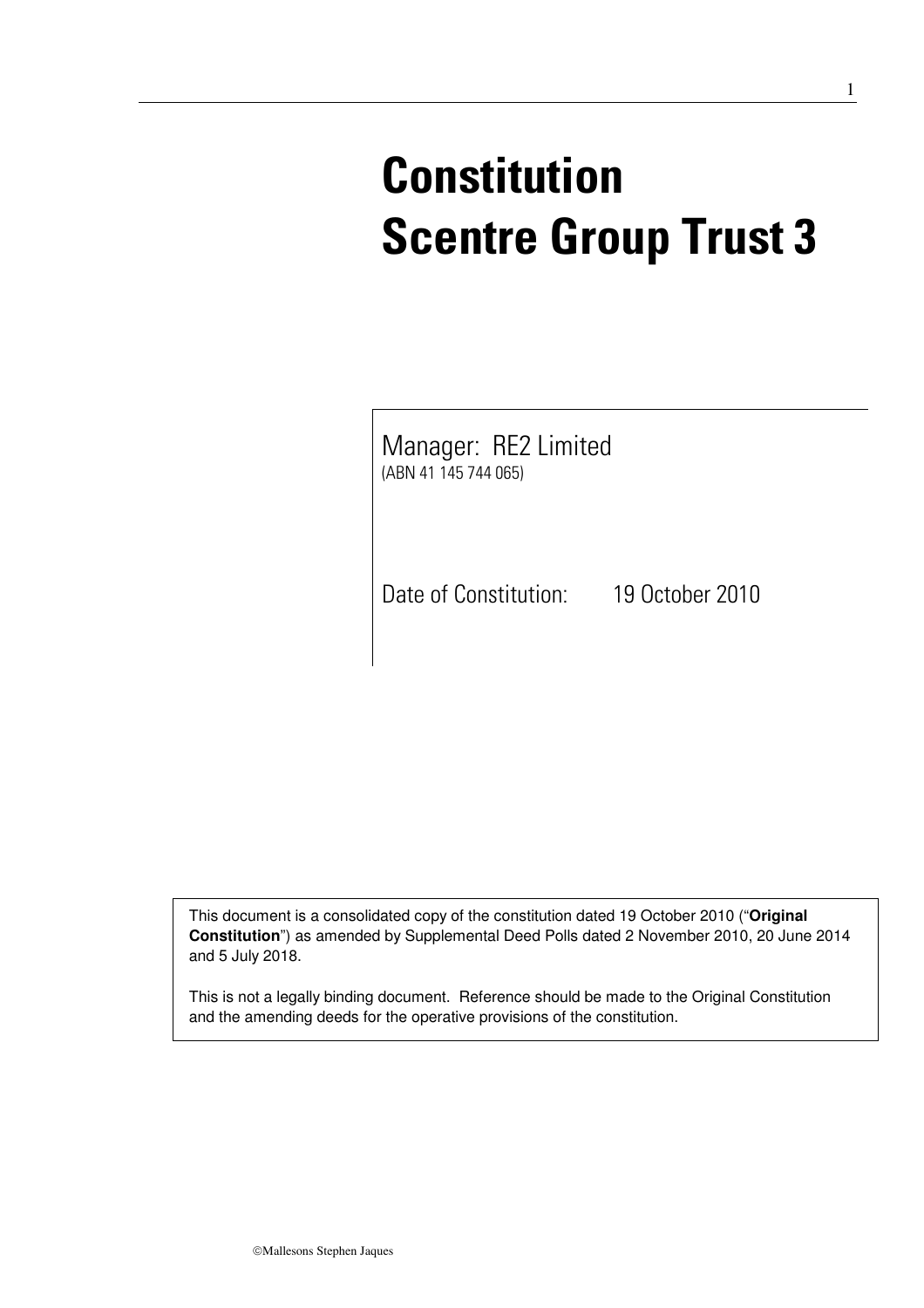## **Contents Constitution of Scentre Group Trust 3**

| $\mathbf{1}$ | <b>Name of Trust</b>                                                                | 1  |
|--------------|-------------------------------------------------------------------------------------|----|
| $\mathbf{2}$ | <b>Assets held on trust</b>                                                         | 1  |
| 3            | <b>Units, Options and Financial Instruments</b>                                     | 1  |
| 4            | <b>Transfer, transmission and joint holders</b>                                     | 6  |
| 5            | <b>Application Price for Units, Options and Financial</b><br><b>Instruments</b>     | 9  |
| 6            | <b>Application procedure for Units, Options and Financial</b><br><b>Instruments</b> | 13 |
| 7            | <b>Redemption Price of Units, Options and Financial</b><br><b>Instruments</b>       | 14 |
| 8            | <b>Redemption procedures</b>                                                        | 15 |
| 9            | <b>Valuation of Assets</b>                                                          | 18 |
| 10           | <b>Accounts</b>                                                                     | 18 |
| 11           | <b>Income and distributions to Members</b>                                          | 18 |
| <b>11A</b>   | <b>AMIT Regime</b>                                                                  | 24 |
| 12           | <b>Payments</b>                                                                     | 26 |
| 13           | <b>Powers of the Manager</b>                                                        | 27 |
| 14           | <b>Retirement of Manager</b>                                                        | 29 |
| 15           | <b>Notices to Investors</b>                                                         | 29 |
| 16           | <b>Notices to the Manager</b>                                                       | 30 |
| 17           | <b>Meetings of Investors</b>                                                        | 30 |
| 18           | <b>Rights and liabilities of Manager</b>                                            | 35 |
| 19           | Limitation of liability and indemnity in favour of Manager36                        |    |
| 20           | <b>Liability of Investors</b>                                                       | 37 |
| 21           | <b>Remuneration and expenses of Manager</b>                                         | 38 |
| 22           | <b>Duration of the Trust</b>                                                        | 43 |
| 23           | <b>Procedure on termination</b>                                                     | 44 |
| 24           | <b>Amendments to this constitution</b>                                              | 45 |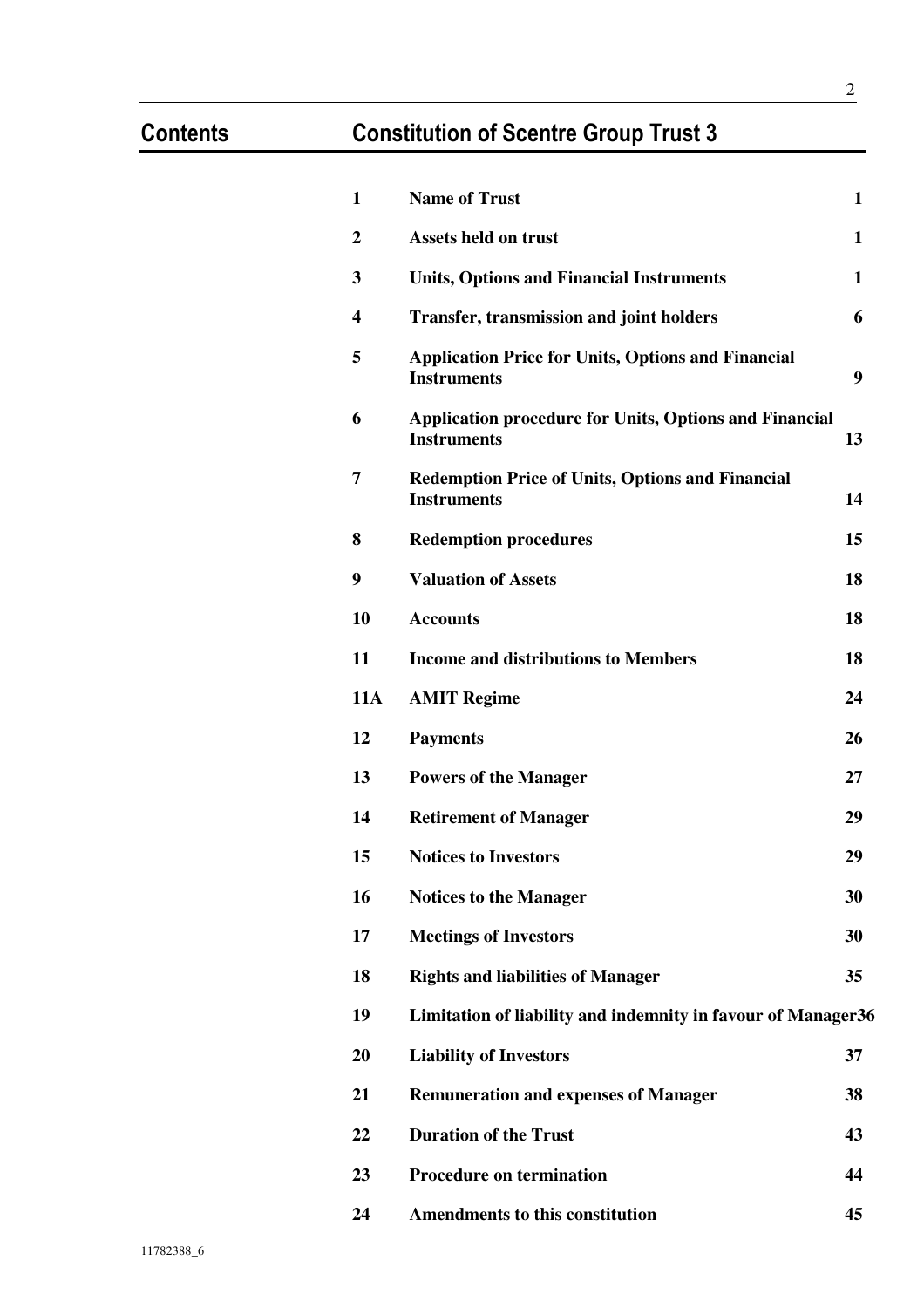| 25 | <b>Stapling Provisions and Reorganisation Proposals</b> | 46 |
|----|---------------------------------------------------------|----|
| 26 | <b>Regulatory provisions and paramountcy</b>            | 48 |
| 27 | <b>Compliance committee</b>                             | 50 |
| 28 | <b>Complaints</b>                                       | 51 |
| 29 | <b>Restricted Securities</b>                            | 52 |
| 30 | <b>Small holdings</b>                                   | 52 |
| 31 | <b>Interpretation</b>                                   | 55 |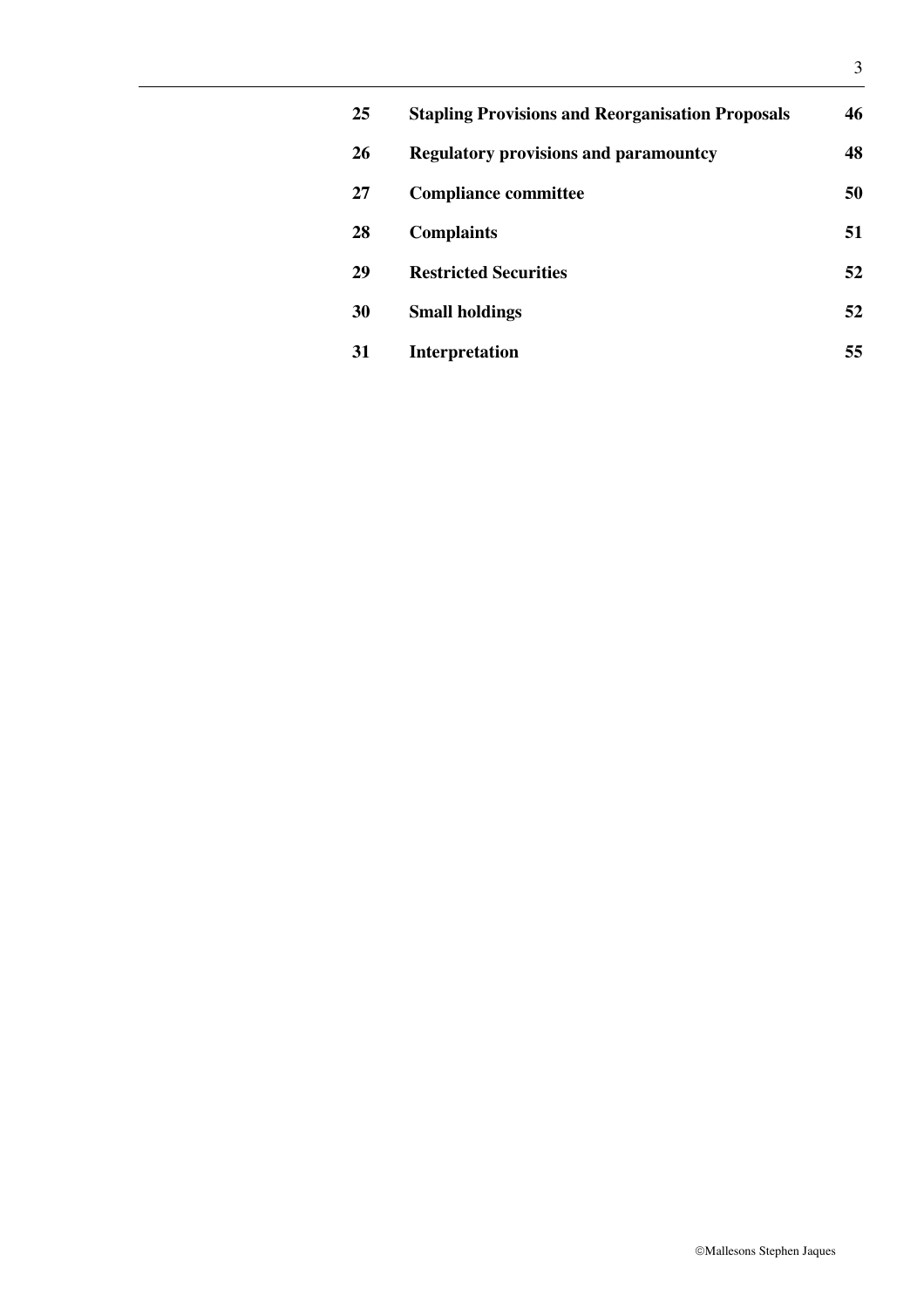## **Constitution of Scentre Group Trust 3**

### **Date: 19 October 2010**

### **Operative provisions:**

This deed poll is declared by RE2 Limited (ABN 41 145 744 065) to be the constitution of the Westfield Retail Trust 2. $<sup>1</sup>$ </sup>

### **1 Name of Trust**

1.1 The Trust is called Scentre Group Trust 3 or by such other name as the Manager determines from time to time. 1.2 If a Manager retires or is removed its successor as Manager must, unless otherwise approved by the former Manager, change the name of the Trust to a name that does not imply an association with the former Manager or its business.

### **2 Assets held on trust**

- 2.1 The Manager must hold the Assets on trust for Members.
- 2.2 The Assets vest in the Manager. The Manager must identify the Assets as property and rights of the Trust in its records, but while the Trust is not a Registered Scheme, the Manager may combine the Assets with any other property or rights. While the Trust is a Registered Scheme, any Assets held by the Manager as responsible entity of the Trust must be clearly identified as property of the Trust and held separately from the assets of the Manager or any other managed investment scheme if and to the extent that the Corporations Act so requires. Subject to law, the Manager may have assets held by a Custodian.

### **3 Units, Options and Financial Instruments**

#### **Nature of Units**

-

- 3.1 The beneficial interest in the Trust is divided into Units.
- 3.2 Subject to any rights, obligations or restrictions attaching to any particular Unit, each Unit confers an equal undivided interest.
- 3.3 A Unit confers an interest in the Assets as a whole, subject to the Liabilities. It does not confer an interest in a particular Asset.
- 3.4 Subject to the Corporations Act, the Manager may create and issue Units. The Manager may not issue different classes of Units except Units which may temporarily be of a different class due to different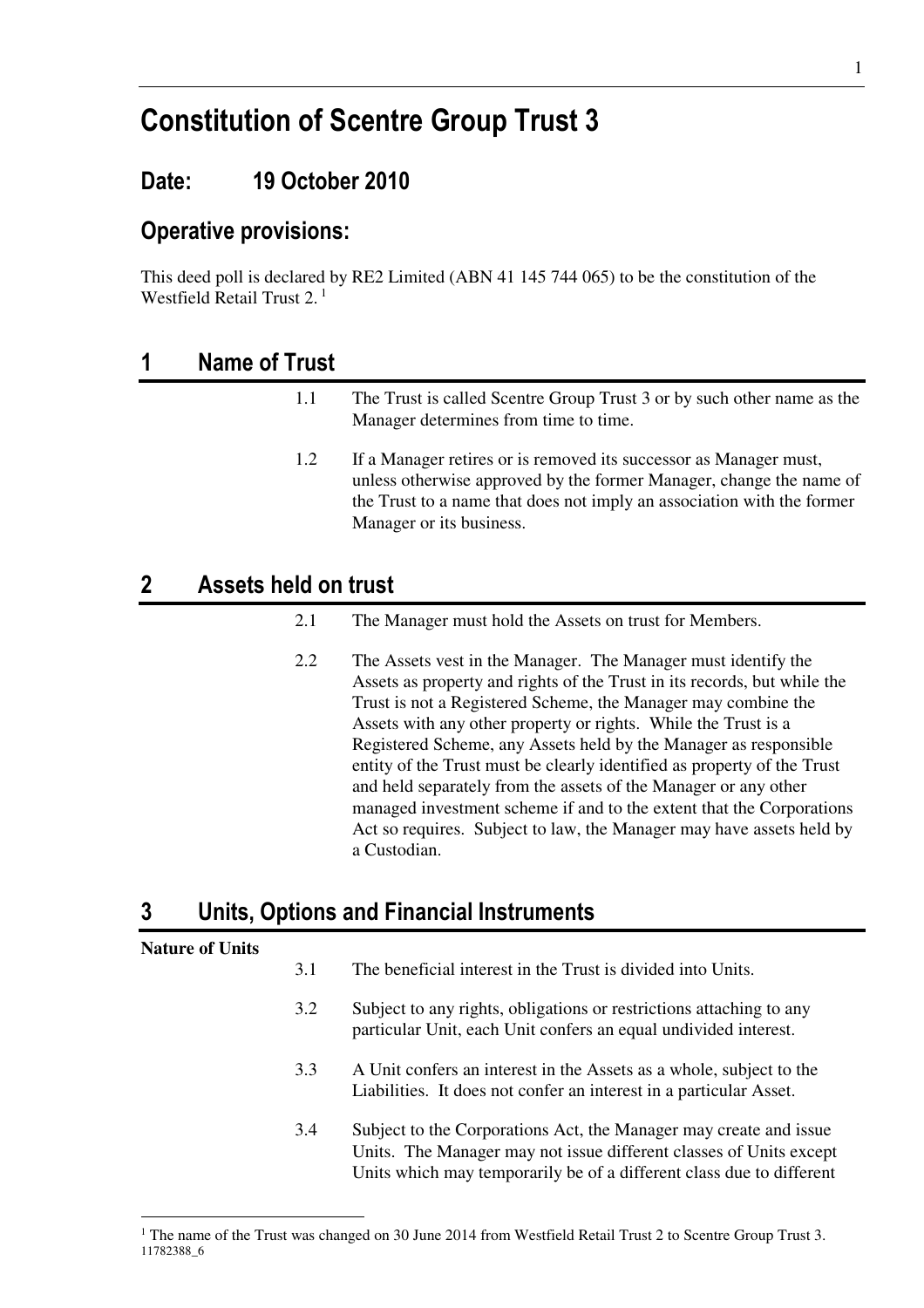|                            |     |                | income entitlements under clause 3.15. Except to the extent specified<br>in their terms of issue, all Units will rank equally.                                                                                                                                                                                                                                                                                                                                                                                                                                  |
|----------------------------|-----|----------------|-----------------------------------------------------------------------------------------------------------------------------------------------------------------------------------------------------------------------------------------------------------------------------------------------------------------------------------------------------------------------------------------------------------------------------------------------------------------------------------------------------------------------------------------------------------------|
|                            |     |                |                                                                                                                                                                                                                                                                                                                                                                                                                                                                                                                                                                 |
| <b>Options</b>             | 3.5 |                | The Manager may create and issue Options on such terms as the<br>Manager determines, to the extent that the terms are not inconsistent<br>with the provisions of this constitution which are required to be<br>included in it by section 601GA of the Corporations Act. An Option<br>will not confer any interest in or any rights to participate in the income<br>or capital of the Trust. Options may be issued with Units or<br>separately. A person becomes an Option Holder when their holding of<br>Options is entered in the Register of Option Holders. |
|                            |     |                | An offer of Options may be renounced in favour of another person<br>unless it is expressed as non-renounceable. The terms of issue may<br>allow the Manager to buy back the Options.                                                                                                                                                                                                                                                                                                                                                                            |
|                            | 3.6 |                | While Stapling applies:                                                                                                                                                                                                                                                                                                                                                                                                                                                                                                                                         |
|                            |     | (a)            | an Option may only be exercised if, at the same time as Units<br>are acquired pursuant to the Option, the Same Person acquires<br>an identical number of Attached Securities which are then<br>Stapled to the Units;                                                                                                                                                                                                                                                                                                                                            |
|                            |     | (b)            | an Option over a Unit may only be offered, issued, transferred<br>or redeemed if arrangements are in place such that on exercise<br>of the Option, the Same Person acquires or retains (as<br>applicable) an identical number of Options over Attached<br>Securities.                                                                                                                                                                                                                                                                                           |
| <b>Other jurisdictions</b> |     |                |                                                                                                                                                                                                                                                                                                                                                                                                                                                                                                                                                                 |
|                            | 3.7 | Listing Rules. | If the Trust is a Registered Scheme and the Manager is making a pro<br>rata offer of Options to Members which complies with the conditions<br>for a pro rata offer of Units set out in clause 5.4, the Manager is not<br>required to offer Options to persons whose address on the Register is<br>outside Australia and New Zealand (or who holds Units on behalf of a<br>person outside Australia or New Zealand) in the circumstances<br>permitted under the applicable ASIC Relief <sup>2</sup> and, if relevant, the                                        |
| <b>Exercise of Options</b> |     |                |                                                                                                                                                                                                                                                                                                                                                                                                                                                                                                                                                                 |
|                            | 3.8 |                | To exercise an Option, the holder of the Option must give notice to the<br>Manager in accordance with the terms of the Option, together with<br>payment of the exercise price. The Option Holder is entitled to<br>subscribe for and be allotted the number of Units as the terms of the<br>Option contemplate.                                                                                                                                                                                                                                                 |
| <b>Lapse of Options</b>    | 3.9 |                | An Option lapses on the earliest of:                                                                                                                                                                                                                                                                                                                                                                                                                                                                                                                            |
|                            |     | (a)            | the date stipulated in the terms of issue of the Option; or                                                                                                                                                                                                                                                                                                                                                                                                                                                                                                     |
|                            |     | (b)            | the termination of the Trust; or                                                                                                                                                                                                                                                                                                                                                                                                                                                                                                                                |

 2 See ASIC Class Order [CO 13/656].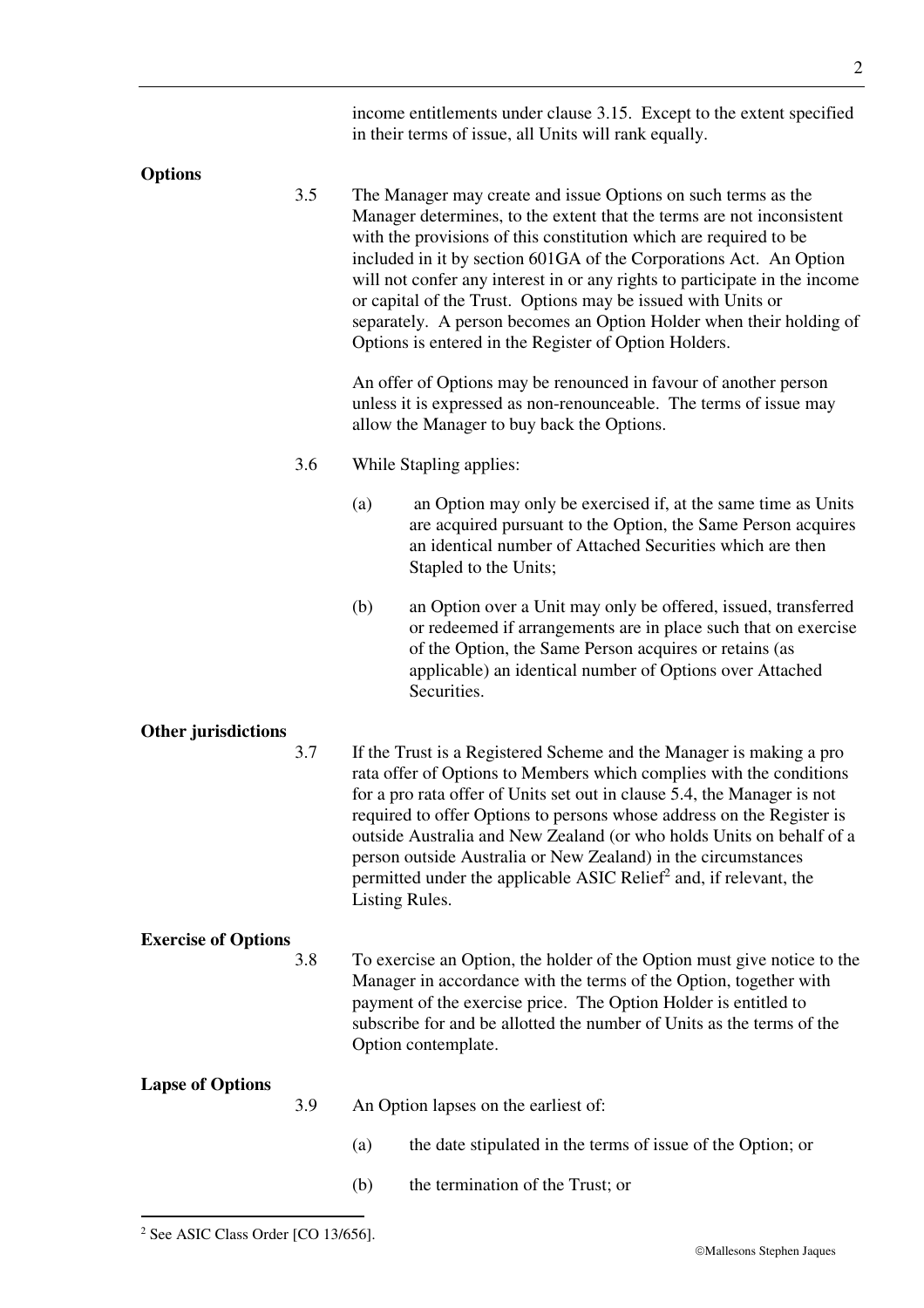(c) the winding up of the Trust,

and the liability of the Manager ceases in respect of the Option.

#### **Rights attaching to Units and Options**

3.10 Subject to the Corporations Act, the interests of Members holding Units will prevail over the interests of holders of Options in the case of conflict.

#### **Fractions of Units and Options**

- 3.11 Fractions of a Unit or Option may be issued by the Manager, but while the Units or Options are Officially Quoted, fractions of a Unit or Option may not be issued. If any fractions of Units or Options are on issue at a time when the Trust is to be Listed, the Manager may cancel the fractions with effect from the date of Listing.
- 3.12 Subject to clause 5.7(b), where any calculation performed under this constitution or the terms of a withdrawal offer would otherwise result in the issue, redemption or other creation or cancellation of a fraction of one Unit or Option, that fraction may be rounded down or up to such number of decimal places as the Manager determines.
- 3.13 The provisions of the constitution relating to Units and Members apply to fractions of Units and Options in the proportion which the fraction bears to one Unit or Option.

#### **Rounding**

3.14 Any excess application or other money or property which results from rounding under any provision of this constitution becomes an Asset of the Trust.

#### **Income entitlement of Units**

- 3.15 The Manager may issue Units on terms that the Units:
	- (a) participate fully for Distributable Income in respect of the Distribution Period in which they are issued; or
	- (b) do not entitle the holder of the Units to receive a distribution of Distributable Income in respect of the Distribution Period in which the Units are issued; or
	- (c) entitle the holders to receive Distributable Income in respect of the Distribution Period in which the Units are issued which is not greater than the proportion of the Distributable Income to which a Member holding a Unit during the whole of that Distribution Period would be entitled, multiplied by the number of days from the date of allotment of those Units to the end of that Distribution Period divided by the total number of days in that Distribution Period.

#### **Consolidation and division of Units, Options and Financial Instruments**

3.16 Units, Options and Financial Instruments may be consolidated or divided as determined by the Manager. While Stapling applies, no consolidation or division of Units or Options may occur unless at the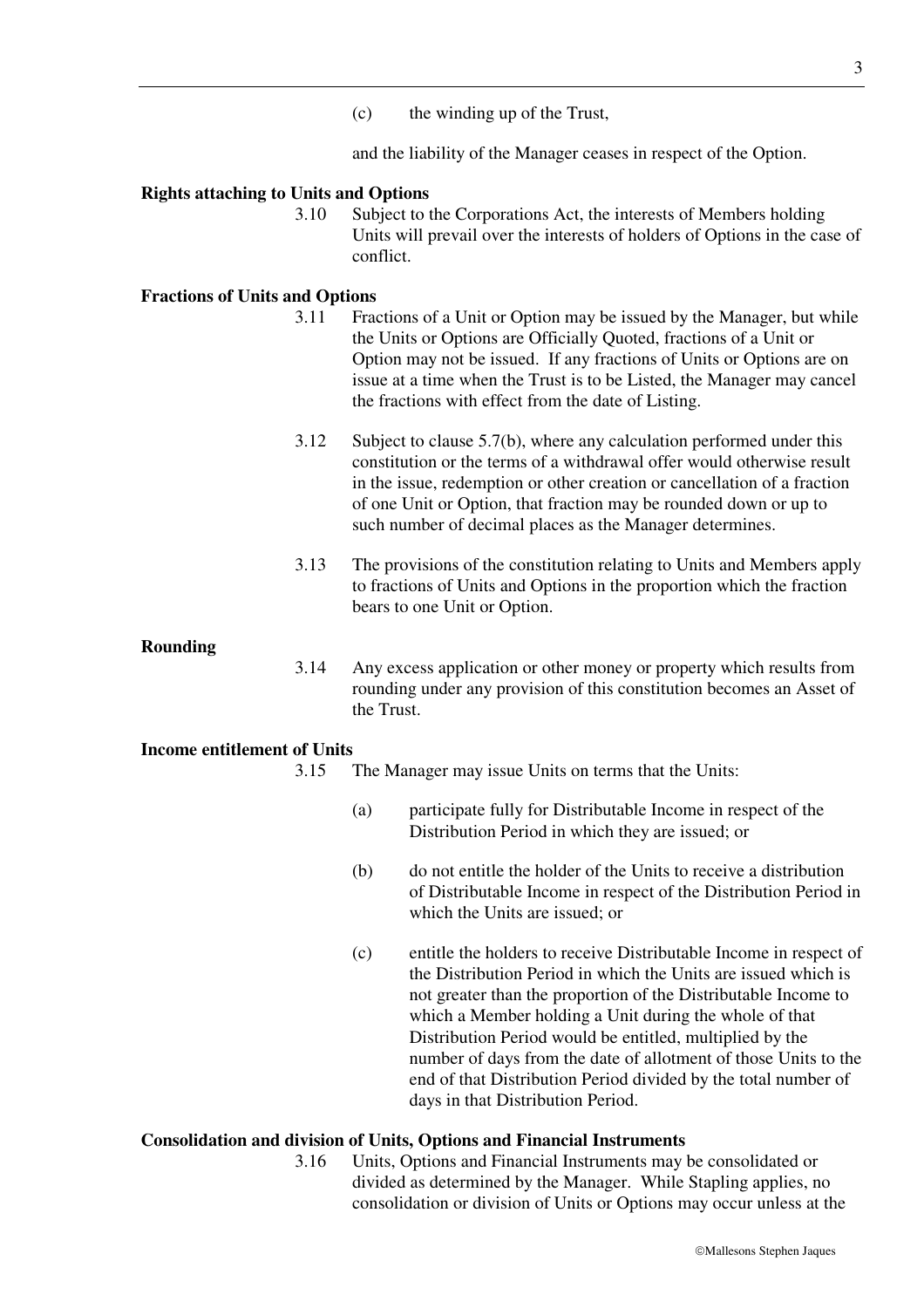same time as Units are consolidated or divided, there is a corresponding consolidation or division of each Attached Security.

#### **Capital reallocation**

3.17

- (a) The Manager may at any time distribute an amount of capital of the Trust to the Members on terms that the amount distributed in respect of each Unit is to be applied by the Manager as agent for and on behalf of each Member by paying that amount at the direction of each Member to one or more Stapled Entities as an additional capital payment in respect of the relevant Attached Security of that Stapled Entity which is already issued and to which the Unit is Stapled (the "**Outgoing Capital Reallocation Amount**"), and if the Manager determines to pay a distribution as an Outgoing Capital Reallocation Amount, then:
	- (i) the Outgoing Capital Reallocation Amount to be applied on behalf of a Member is to be as nearly as practicable in the same proportion as that which the number of Units the Member holds bears to the total number of Units on issue as at a date determined by the Manager;
	- (ii) each Member is deemed to have directed the Manager to pay the Outgoing Capital Reallocation Amount to the relevant Stapled Entity or Entities on the basis set out in this clause 3.17;
	- (iii) the Manager must pay the Outgoing Capital Reallocation Amount on the basis set out in this clause 3.17; and
	- (iv) each Member will be deemed to have irrevocably appointed the Manager as its attorney and agent to do all things the Manager considers necessary to give effect to the reallocation of capital under this clause 3.17(a).
- (b) If at any time, a Stapled Entity proposes to undertake a capital distribution (if it is a trust) or an equal reduction of capital (if it is a company) on terms that the whole or any part of the amount to be paid in respect of each Attached Security of which that Stapled Entity is the issuer by way of capital distribution or capital reduction ("**Incoming Capital Reallocation Amount**") is to be paid to or for the benefit of the Trust, then:
	- (i) each Member is deemed to have directed the Manager to accept the Incoming Capital Reallocation Amount;
	- Mallesons Stephen Jaques (ii) each Member is deemed to have appointed the Manager as their attorney and agent to do all things the Manager considers necessary to give effect to the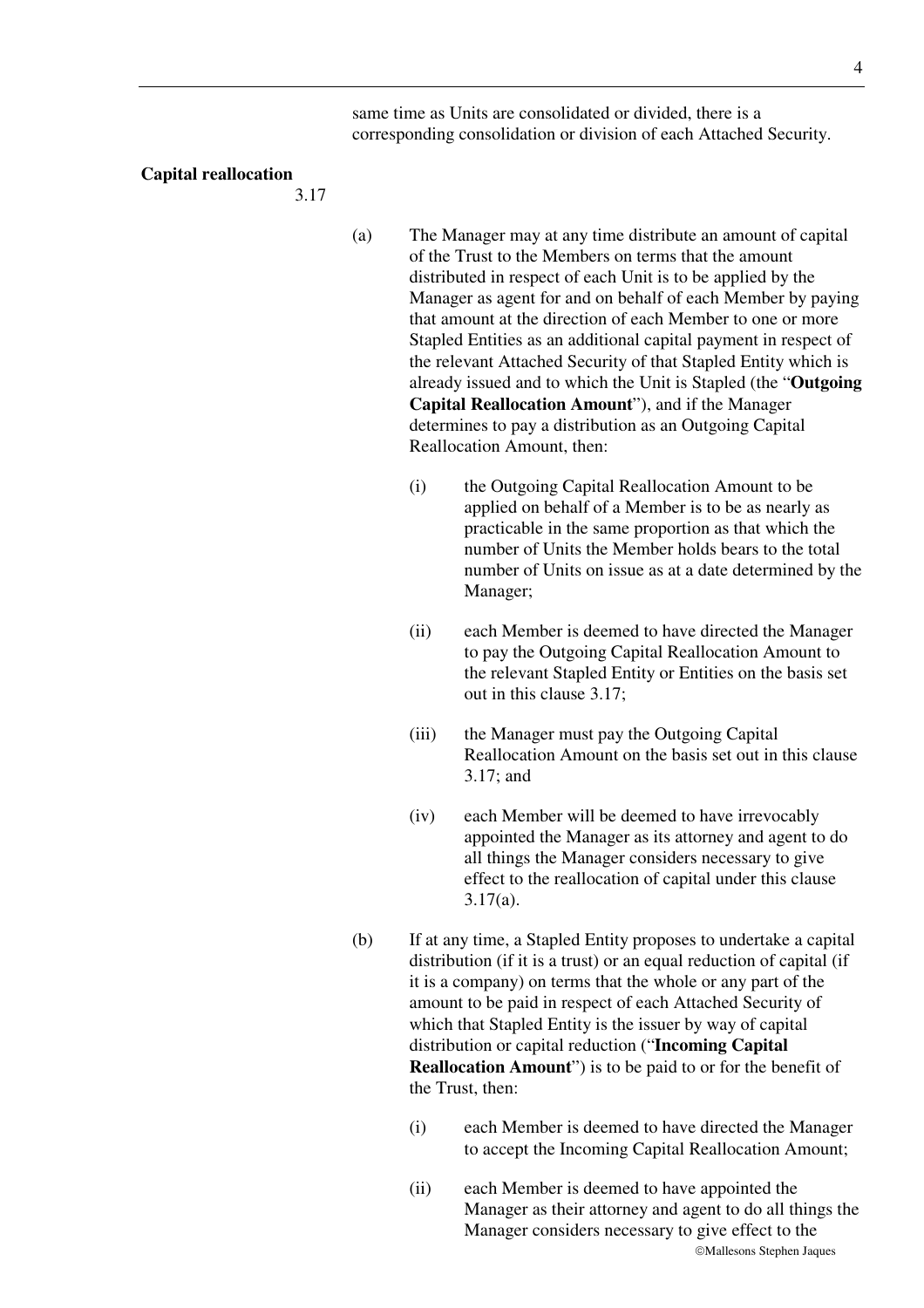- (iii) if the Stapled Entity is a company which proposes to undertake an equal reduction of capital, then each Member irrevocably appoints and directs the Manager to do the following on the Member's behalf and in the Member's name:
	- A. consent in writing (which consent may be a single document or two or more documents executed by the Manager on behalf of all Members) to any variation of the rights attaching to any shares in the Stapled Entity held by the Member constituted by any modification of the constitution of the Stapled Entity that increases or provides for an increase in the liability of the Member in its capacity as a holder of shares to contribute to the share capital of the Stapled Entity, and that increase in that liability; and
	- B. agree in writing (which agreement may be a single document or two or more documents executed by the Manager on behalf of all Members) to the increase in the Member's liability to contribute to the share capital of the Stapled Entity in accordance with the constitution of the Stapled Entity,

and the Manager will receive the Incoming Capital Reallocation Amount as an additional capital payment in respect of the Unit to which the relevant Attached Security is Stapled. All amounts so received by the Manager are Assets.

#### **Financial Instruments**

3.18 Without limiting clause 13, but subject to the Corporations Act:

- (a) the Manager may, in addition to Units and Options, issue any other interests, rights or instruments relating to the Trust (including derivatives, debentures, convertible notes or other instruments of a debt, equity, quasi-debt, quasi-equity or hybrid nature) ("**Financial Instruments**"); and
- (b) Financial Instruments may be issued:
	- (i) at an application price (which may be nil) determined by the Manager if permissible under the Corporations Act or, if such determination may not be made, at an application price of \$100 per Financial Instrument; and
	- (ii) on such other terms (including with preferred, deferred or other special rights, obligations or restrictions, with regard to distributions, voting, return of capital,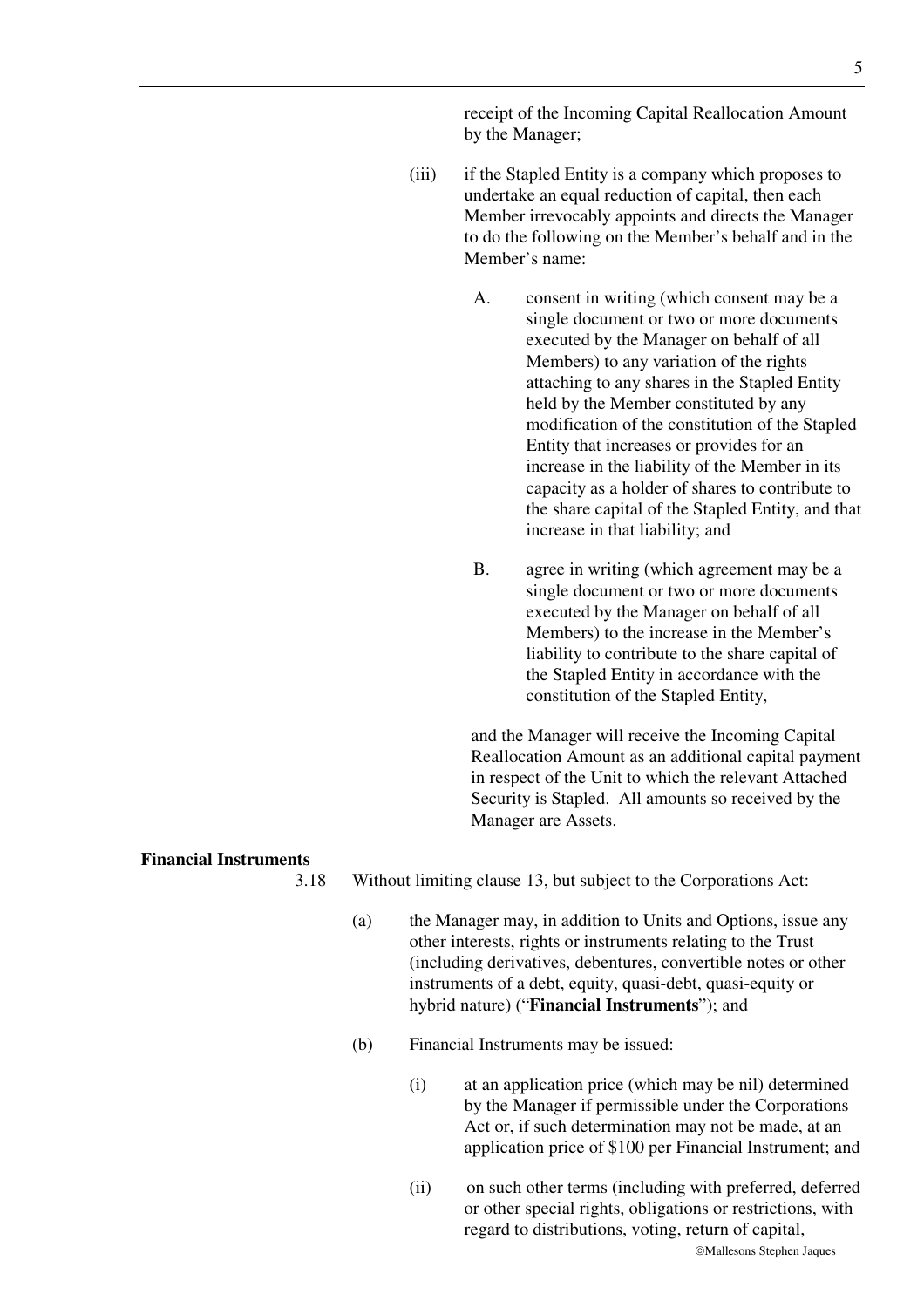payment of calls, redemption, conversion or otherwise, provided that while Stapling applies, the Financial Instrument must convert into one or more Stapled Securities, not Units alone) as the Manager determines, to the extent that the terms are not inconsistent with the provisions of this constitution which are required to be included in it by section 601GA of the Corporations Act.

- 3.19 Subject to the Corporations Act and except as provided in the terms of issue of the Financial Instrument:
	- (a) a Financial Instrument will not confer any interest in or any rights to participate in the income or capital of the Trust, but otherwise the Holder of a Financial Instrument holds that Financial Instrument subject to the rights, restrictions and obligations attaching to that Financial Instrument; and
	- (b) a Holder of a Financial Instrument who is not a Member is not entitled to any other rights of a Member.

### **4 Transfer, transmission and joint holders**

#### **Transfer of Units, Options and Financial Instruments**

4.1 Units, Options and Financial Instruments may be transferred subject to their terms, this clause 4 and clause 29.

#### **Transfer if not Officially Quoted**

- 4.2 If Units, Options or Financial Instruments are not Officially Quoted transfers must be:
	- (a) in a form approved by the Manager;
	- (b) accompanied by any evidence the Manager reasonably requires to show the right of the transferor to make the transfer; and
	- (c) if the Manager requires, be presented for Registration duly stamped.

If Units, Options or Financial Instruments the subject of a proposed transfer are not Officially Quoted, the Manager may refuse to record any transfer in the Register without giving any reason for the refusal.

#### **Transfer if Officially Quoted**

- 4.3 Subject to this constitution and the Listing Rules, if a Unit, Option or Financial Instrument is Officially Quoted, it is transferable:
	- (a) as provided by the Operating Rules of a CS Facility if applicable; or
	- (b) by any other method of transfer which is required or permitted by the Corporations Act and ASX.

If a duly completed instrument of transfer: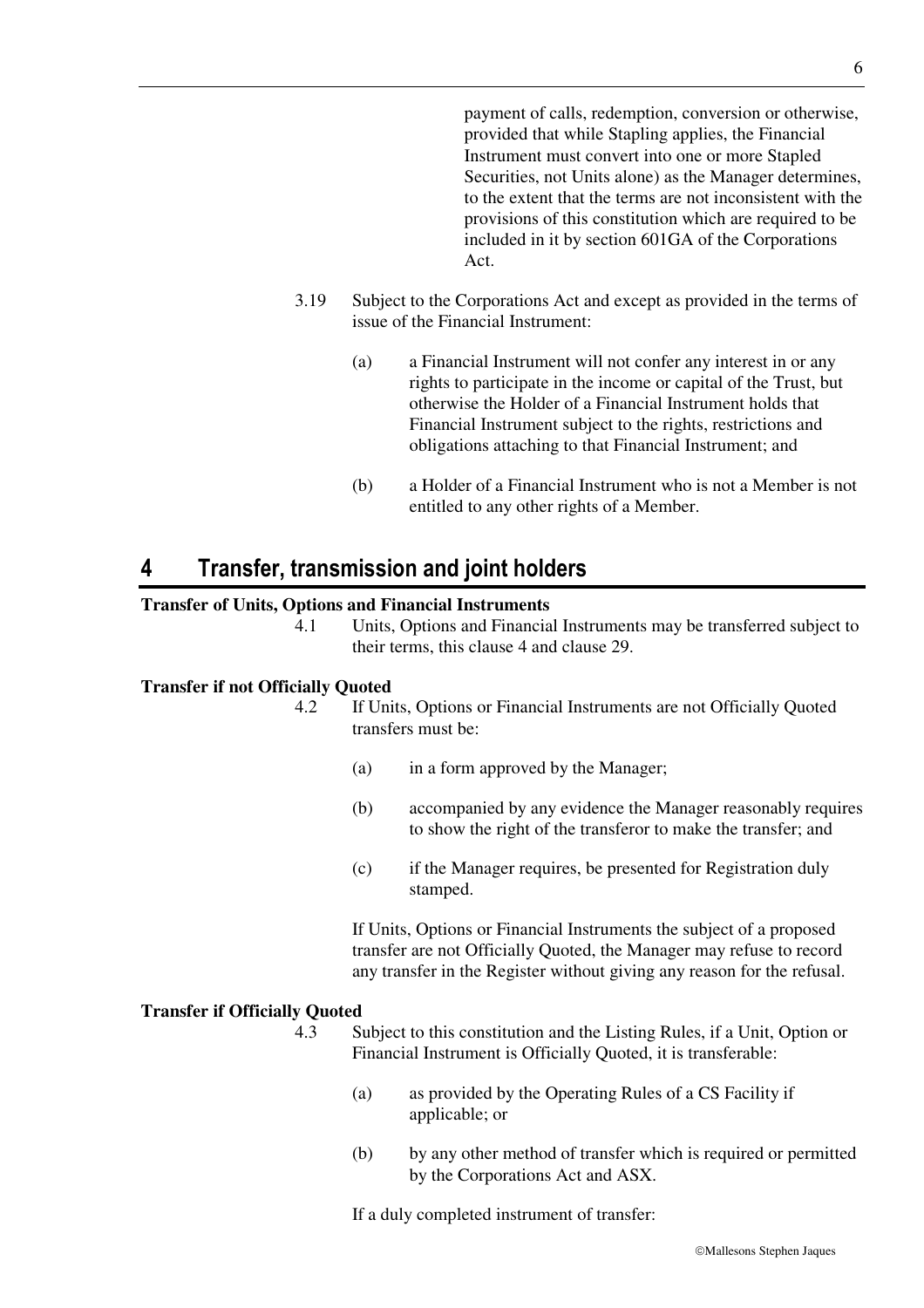- (c) is used to transfer a Unit, Option or Financial Instrument in accordance with paragraph (b); and
- (d) is left for registration with the Registrar, duly stamped if required and accompanied by any information that the Manager properly requires to show the right of the transferor to make the transfer,

the Manager must, subject to the Manager's powers, register the transferee as the Member, Option Holder or Holder of a Financial Instrument as relevant.

#### **When transfer is effective**

4.4 Except as provided by any applicable Operating Rules of a CS Facility, a transfer is not effective until Registered.

#### **Manager may request holding lock or refuse to register transfer**

- 4.5 If the Units, Options or Financial Instruments are Officially Quoted, and if permitted to do so by the Listing Rules, the Manager may:
	- (a) request the CS Facility Operator or the Registrar, as the case may be, to apply a holding lock to prevent a transfer of Units, Options or Financial Instruments from being registered on the CS Facility's sub register or registered on an issuer-sponsored sub register, as the case may be; or
	- (b) refuse to Register a transfer of other Units, Options or Financial Instruments to which paragraph (a) does not apply.

### **Manager must request holding lock or refuse to register transfer**

4.6 The Manager must:

- (a) request the CS Facility Operator or the Registrar, as the case may be, to apply a holding lock to prevent a transfer of Units, Options or Financial Instruments from being registered on the CS Facility's sub register or registered on an issuer-sponsored sub register, as the case may be; or
- (b) refuse to register any transfer of Units, Options or Financial Instruments to which paragraph (a) does not apply,

if the Corporations Act or Listing Rules require the Manager to do so or the transfer is in breach of clause 29.

#### **Notice of holding locks and refusal to register transfer**

- 4.7 If, in the exercise of its rights under clauses 4.5 or 4.6, the Manager requests the application of a holding lock to prevent a transfer of Units, Options or Financial Instruments or refuses to Register a transfer of Units, Options or Financial Instruments, it must, within two months after the date on which the transfer was lodged with it, give written notice of the request or refusal to:
	- (a) the holder of the Units, Options or Financial Instruments;
	- (b) the purported transferee; and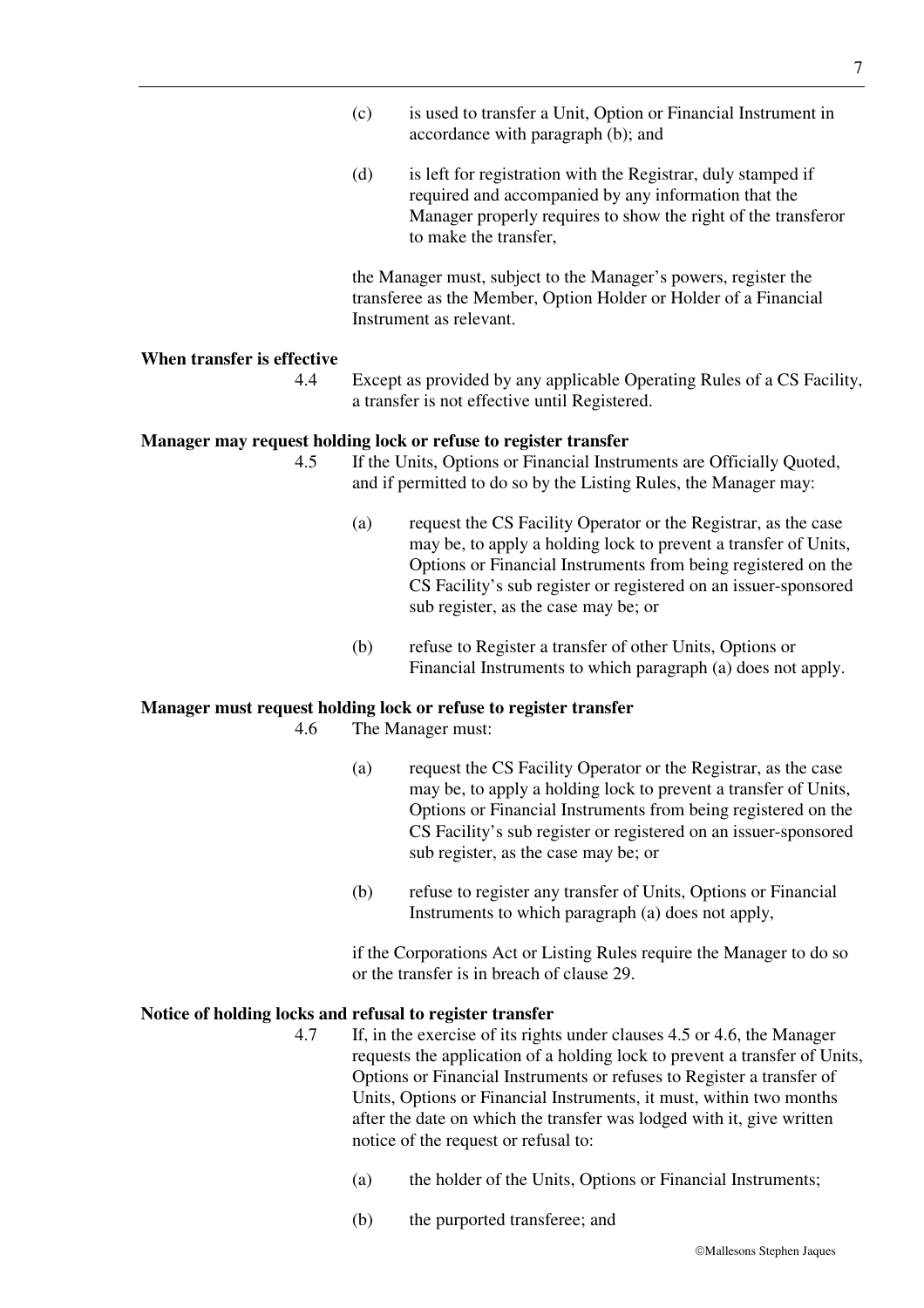(c) the broker lodging the transfer, if any.

Failure to give notice does not, however, invalidate the decision of the Manager.

#### **Joint tenancy**

4.8 Persons Registered jointly as a Member, or holder of an Option or Financial Instrument, hold as joint tenants and not as tenants in common unless the Manager otherwise agrees.

#### **Transmission on death**

4.9 If a holder of Units, Options or Financial Instruments, who does not hold them jointly, dies, the Manager will recognise only the personal representative of the holder as being entitled to the holder's interest in the Units, Options or Financial Instruments.

#### **Information given by personal representative**

- 4.10 If the personal representative gives the Manager the information it reasonably requires to establish the representative's entitlement to be registered as a holder of the Units, Options or Financial Instruments:
	- (a) the personal representative may:
		- (i) by giving a written and signed notice to the Manager, elect to be registered as the holder of the Units, Options or Financial Instruments; or
		- (ii) by giving a completed transfer form to the Manager, transfer the Units, Options or Financial Instruments to another person; and
	- (b) the personal representative is entitled, whether or not registered as the holder of the Units, Options or Financial Instruments, to the same rights as the previous holder.

On receiving an election under paragraph  $(a)(i)$ , the Manager must register the personal representative as the holder of the Units, Options or Financial Instruments.

A transfer under paragraph (a)(ii) is subject to the clauses that apply to transfers generally.

#### **Death of joint owner**

4.11 If a holder of Units, Options or Financial Instruments, who holds them jointly, dies, the Manager will recognise only the survivor as being entitled to the holder's interest in the Units, Options or Financial Instruments. The estate of the holder is not released from any liability in respect of the Units, Options or Financial Instruments.

#### **Transmission on bankruptcy**

4.12 If a person entitled to Units, Options or Financial Instruments because of the bankruptcy of a holder of Units, Options or Financial Instruments gives the Manager the information it reasonably requires to establish the person's entitlement to be registered as the holder of the Units, Options or Financial Instruments, the person may: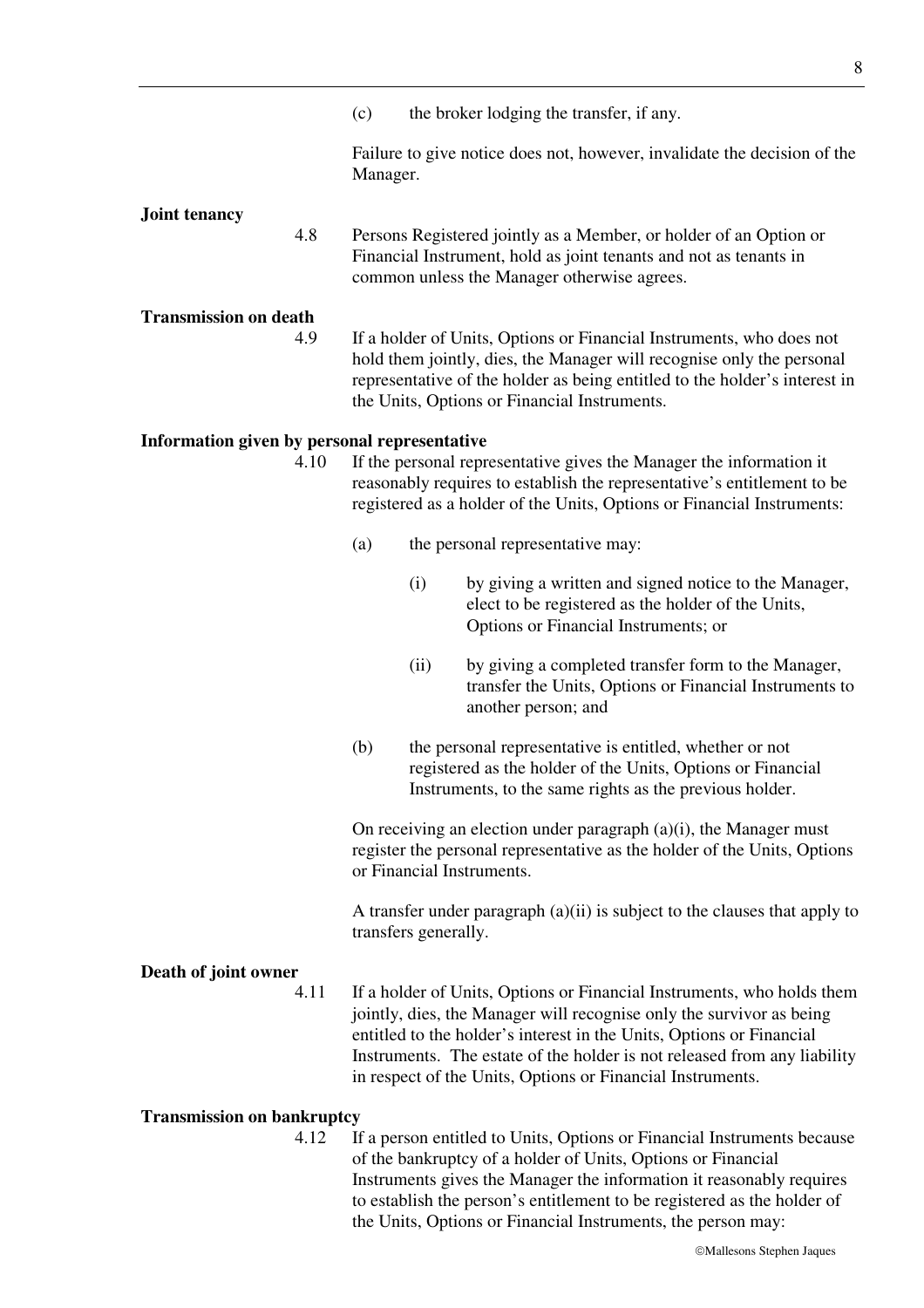- (a) by giving a written and signed notice to the Manager, elect to be registered as the holder of the Units, Options or Financial Instruments; or
- (b) by giving a completed transfer form to the Manager, transfer the Units, Options or Financial Instruments to another person.

On receiving an election under paragraph (a), the Manager must register the person as the holder of the Units, Options or Financial Instruments.

A transfer under paragraph (b) is subject to the clauses that apply to transfers generally.

This clause has effect subject to the Bankruptcy Act 1966 (Cwlth).

#### **Transmission on mental incapacity**

- 4.13 If a person entitled to Units, Options or Financial Instruments because of the mental incapacity of a holder of Units, Options or Financial Instruments gives the Manager the information it reasonably requires to establish the person's entitlement to be registered as the holder of the Units, Options or Financial Instruments:
	- (a) the person may:
		- (i) by giving a written and signed notice to the Manager, elect to be registered as the holder of the Units, Options or Financial Instruments; or
		- (ii) by giving a completed transfer form to the Manager, transfer the Units, Options or Financial Instruments to another person; and
	- (b) the person is entitled, whether or not registered as the holder of the Units, Options or Financial Instruments, to the same rights as the previous holder.

On receiving an election under paragraph (a)(i), the Manager must register the person as the holder of the Units, Options or Financial Instruments.

A transfer under paragraph (a)(ii) is subject to the clauses that apply to transfers generally.

### **5 Application Price for Units, Options and Financial Instruments**

#### **Application Price**

- 5.1 Subject to clause 22.1 and the Stapling Provisions while they apply, the application price for a Unit must be calculated as follows:
	- (a) in the case of Units offered as part of Stapled Securities pursuant to the First Offer Document, at that part of the First Offer Document Application Price as is allocated in accordance with paragraph 4.1 of Schedule 1;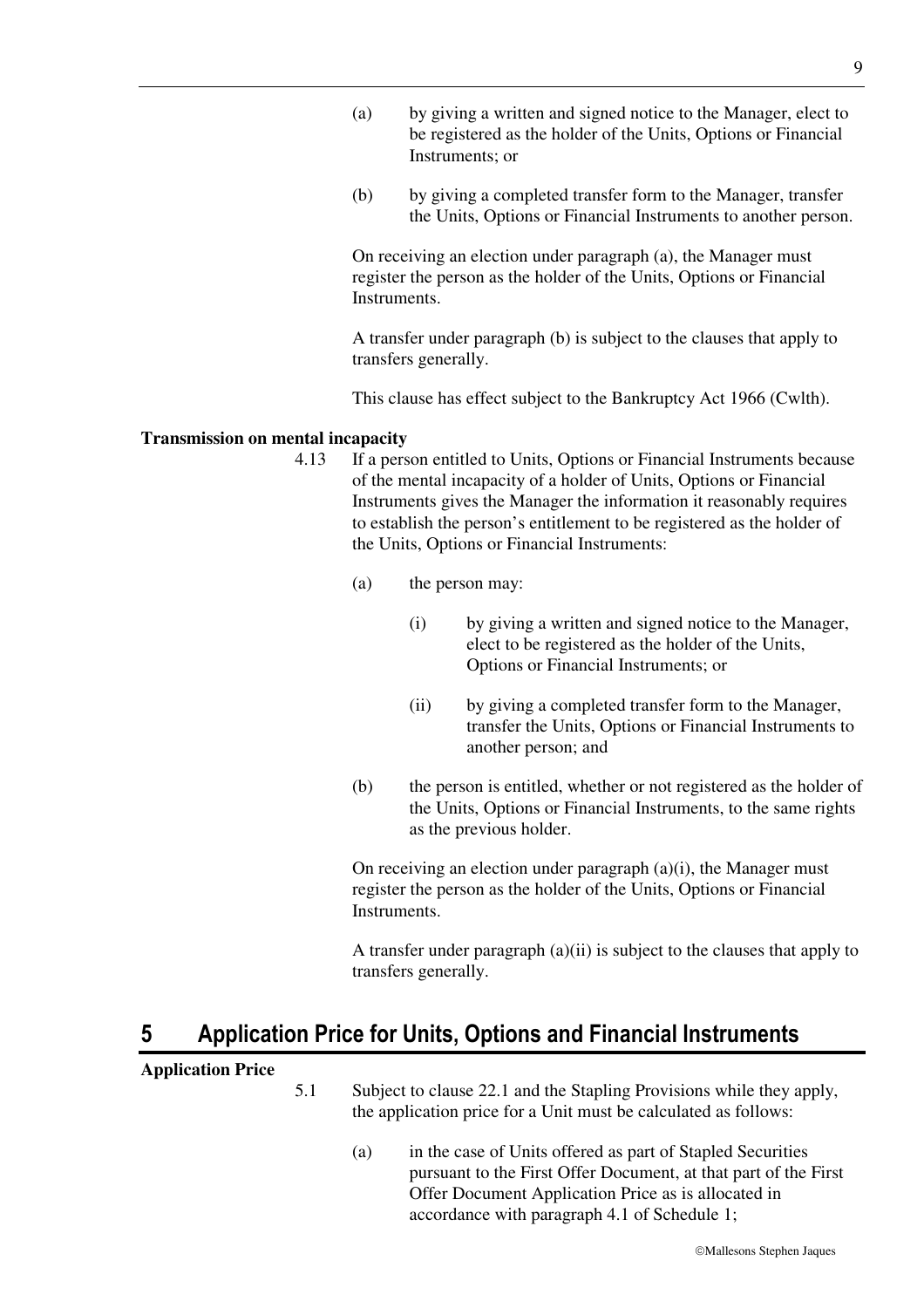- (b) in the case of a proportionate offer (including a rights issue), in accordance with clause 5.4;
- (c) in the case of a placement of Units or issue of Units under a security purchase plan while Units are Officially Quoted, in accordance with clause 5.6;
- (d) in the case of reinvestment of distributions, in accordance with clauses 5.7 or 5.8;
- (e) in the case of Units issued pursuant to the exercise of an Option, at a price calculated in accordance with clause 5.9;
- (f) subject to paragraphs (a) to (e), in all other cases while Units are Officially Quoted, the Market Price of Units applicable on the date as at which the application price is to be calculated; and
- (g) while Units are not Officially Quoted, in accordance with the following formula:

#### Net Asset Value + Transaction Costs number of Units in issue.

**Time for calculation**  5.2 Each of the variables in clause  $5.1(g)$  must be determined as at the next Valuation Time after: (a) the Manager receives the application for Units; or (b) the Manager receives the application money (even if paid or to be paid into the Applications Account) or the property against which Units are to be issued is vested in the Manager, whichever happens later. **Rounding**  5.3 Subject to the Listing Rules, the Application Price may be rounded as the Manager determines. The amount of the rounding must not be more than 1% of the Application Price. Any excess application money or property which results from rounding becomes an Asset. **Pro rata rights issues**  5.4 Subject to the terms of any applicable ASIC Relief<sup>3</sup> and the Listing Rules, the Manager may offer Units for subscription at a price determined by the Manager to those persons who were Members on a date determined by the Manager: (a) provided that, subject to paragraph (b) of this clause 5.4, all Members are offered Units in proportion to the value of the Member's Units at the relevant date; but

-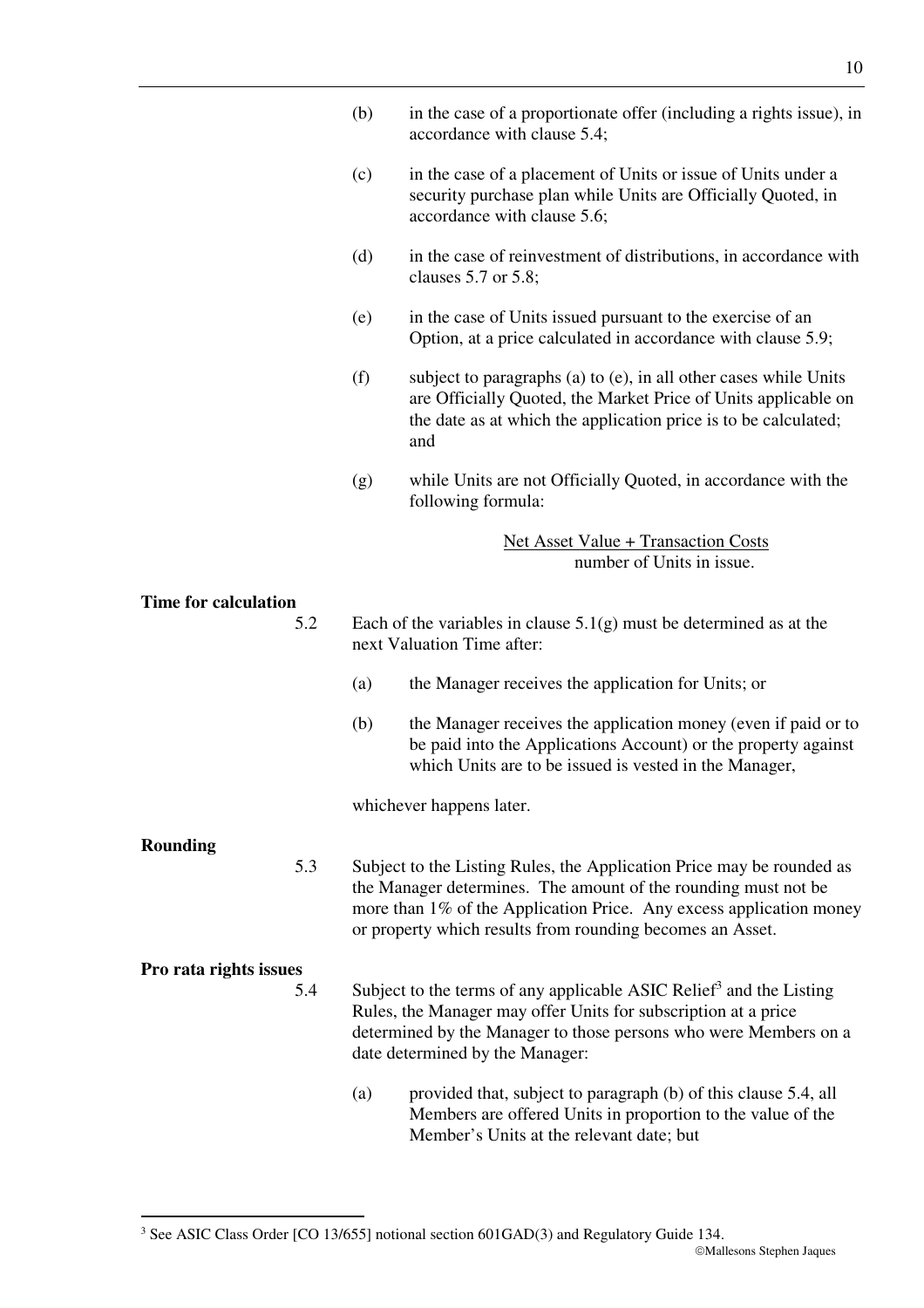(b) the Manager may exclude a Member from the pro rata offer $4$  if to do so would not be in contravention of paragraph  $601FC(1)(d)$  of the Corporations Act (as modified by ASIC Relief). $5$ 

#### **Terms of pro rata issues**

5.5

- (a) Any offer made under clause 5.4 must specify the period during which it may be accepted. It must be made to Members in proportion to the value of their respective Unit holdings on the date determined by the Manager under clause 5.4. The Manager may adjust any entitlement to accord with the Listing Rules and, in the case of fractions, the Manager must offer the next higher whole number of Units. Any Member may renounce their entitlement in favour of some other person, unless the issue is expressed to be non-renounceable.
- (b) Any Units offered for subscription under clause 5.4 which are not subscribed for within the period for acceptance set by the Manager may be offered for subscription by the Manager to any person. The application price payable in relation to such further offer must not be less than that at which the Units were originally offered to Members.
- (c) If an underwriter has underwritten any offer for subscription of Units under clause 5.4, the underwriter may take up any Units not subscribed for by Members.

#### **Placements and security purchase plan while Listed**

- 5.6 While Units are Officially Quoted and not suspended from quotation, the Manager may at any time issue Units by way of a placement or under a security purchase plan:
	- (a) at the Market Price of Units on the day immediately before the date on which the Units are offered or, if there is no offer, the day immediately before the date on which the Units are issued; or
	- (b) at a price and on terms determined by the Manager, provided that the Manager complies with the Listing Rules applicable to the issue and the conditions and restrictions of any applicable ASIC Relief.<sup>6</sup>

#### **Reinvestment while Listed**

-

5.7

(a) If reinvestment of distributions payable to a Member under clause 11.15 applies while the Units are Officially Quoted, subject to the terms of any applicable ASIC Relief<sup>7</sup> and the

<sup>&</sup>lt;sup>4</sup> The clause assumes the Manager is able to comply with the conditions in Listing Rule 7.7.1.

 $<sup>5</sup>$  See ASIC Class Order [CO 13/656] (Exemption – Equality of treatment).</sup>

<sup>&</sup>lt;sup>6</sup> See ASIC Class Orders [CO13/655] notional section 601GAD(2) and (4) and [CO 09/425].

<sup>7</sup> See ASIC Class Order [CO 13/655].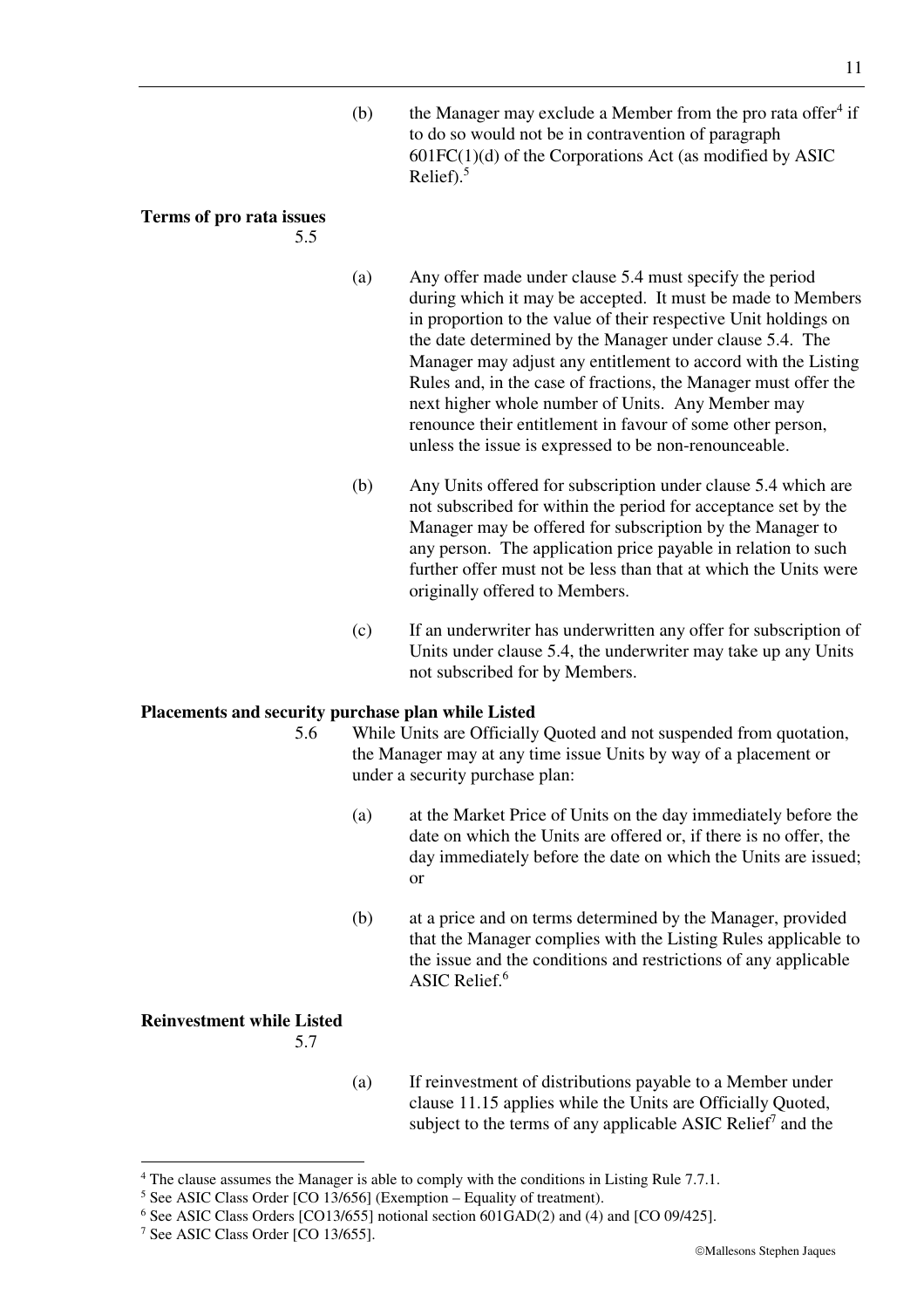Listing Rules, the Manager may issue Units on the basis that the application price for each additional Unit issued or transferred upon reinvestment is the price determined by the Manager. If the Manager has not determined the application price by the date at which Units are to be issued or transferred upon reinvestment, the price will be the Market Price of the Units.

(b) If the amount to be reinvested in additional Units results in a fraction of a Unit, the number of Units to be issued will be rounded down to the nearest whole Unit and any remaining amount becomes an Asset.

#### **Reinvestment while not Listed**

5.8 While Units are not Officially Quoted, subject to the terms of any applicable ASIC Relief<sup>8</sup>, the Manager may issue Units on the basis that the application price payable for each additional Unit on reinvestment of distributions payable to a Member under clause 11.15 is the price determined by the Manager. If the Manager has not determined the application price by the date at which Units are to be issued or transferred upon reinvestment, the application price will be as calculated under clause 5.1(f) on the first Business Day after the end of the Distribution Period to which the distribution relates.

**Options** 

- 5.9 Subject to the Corporations Act (including the conditions of any applicable ASIC Relief) and the Listing Rules, while the Trust is a Registered Scheme, the Manager may issue Options over Units:
	- (a) at an application price (which may be nil) determined by the Manager if permissible under the Corporations Act or, if such determination may not be made, at a nil Application Price; and
	- (b) on the basis that the Application Price for a Unit to be issued on exercise of the Option is a price determined by the Manager:
		- (i) while the Units are Officially Quoted, in accordance with the terms of ASIC Relief $\degree$  for a rights issue or a placement of Units (as applicable), or under clause 5.1(f);
		- (ii) while the Units are not Officially quoted, in accordance with the terms of ASIC Relief for a rights issue (if applicable) and otherwise in accordance with clause  $5.1(g)$ .

#### **Financial Instruments**

-

5.10 The application price of a Financial Instrument is the price determined in accordance with clause 3.18(b).

<sup>8</sup> See ASIC Class Order [CO 13/655] notional section 601GAD(5).

<sup>&</sup>lt;sup>9</sup> See ASIC Class Order [CO 13/655] notional section 601GAD (3)(b).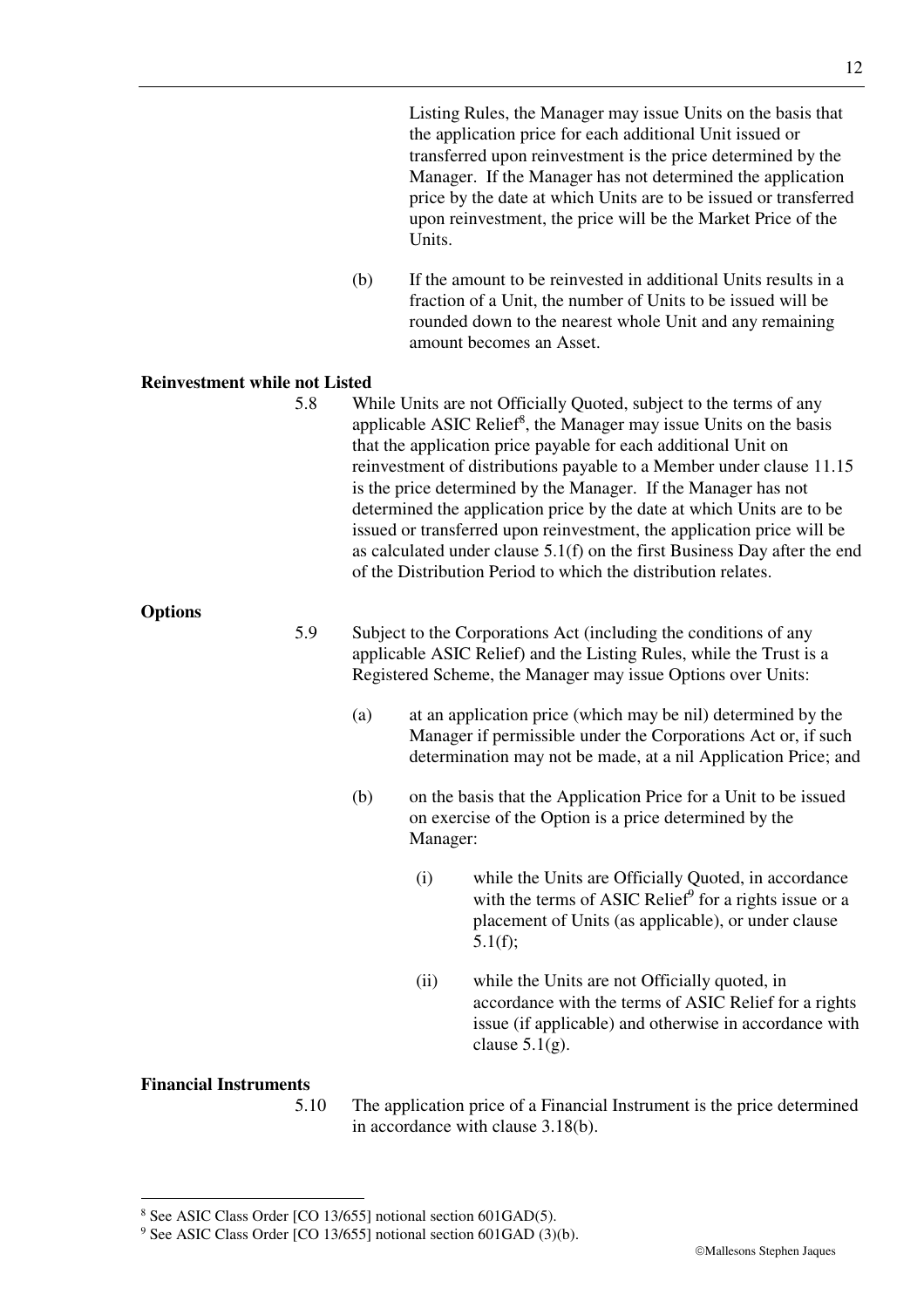### **6 Application procedure for Units, Options and Financial Instruments**

| <b>Application form</b>   |      |                                                                                                                                                                                                                                                                                                                                                          |
|---------------------------|------|----------------------------------------------------------------------------------------------------------------------------------------------------------------------------------------------------------------------------------------------------------------------------------------------------------------------------------------------------------|
| 6.1                       |      | An applicant for Units or Options must complete a form approved by<br>the Manager if the Manager so requires. The form may be transmitted<br>electronically if approved by the Manager.                                                                                                                                                                  |
| <b>Payment</b><br>6.2     |      | Payment in respect of an application in a form acceptable to the<br>Manager, or a transfer of property of a kind acceptable to the Manager<br>and able to be vested in the Manager or any other person nominated by<br>the Manager for that purpose, must:                                                                                               |
|                           | (a)  | accompany the application;                                                                                                                                                                                                                                                                                                                               |
|                           | (b)  | be received by or made available to the Manager or the<br>Custodian within such period before or after the Manager<br>receives the application form as the Manager determines from<br>time to time, or as the terms of issue of the relevant Unit or<br>Option contemplate; or                                                                           |
|                           | (c)  | comprise a reinvestment of distribution in accordance with this<br>constitution.                                                                                                                                                                                                                                                                         |
|                           |      | If the Manager accepts a transfer of property other than cash:                                                                                                                                                                                                                                                                                           |
|                           | (i)  | the value attributed to the property must be equivalent to a<br>price at which the Manager could properly buy the property<br>and, if the Manager requires, the applicant must provide a<br>recent valuation of the property; <sup>10</sup> and                                                                                                          |
|                           | (ii) | any additional costs associated with the valuation or transfer of<br>the property beyond the amount of the Transaction Costs<br>factored into the Application Price for the Units must be paid<br>by the applicant either directly or by deducting the costs from<br>the value of the property before the number of Units to be<br>issued is calculated. |
| Manager may reject<br>6.3 |      | Subject to the Listing Rules, the Manager may reject an application in<br>whole or in part without giving any reason for the rejection.                                                                                                                                                                                                                  |
| <b>Minimum amounts</b>    |      |                                                                                                                                                                                                                                                                                                                                                          |
| 6.4                       |      | The Manager may set a minimum application amount and a minimum<br>holding for the Trust in respect of Units or Options and alter or waive<br>those amounts at any time.                                                                                                                                                                                  |
| <b>Issue date</b>         |      |                                                                                                                                                                                                                                                                                                                                                          |
| 6.5                       |      | Except in the case of a reinvestment of distribution in accordance with<br>this constitution, Units or Options are taken to be issued when:                                                                                                                                                                                                              |
|                           | (a)  | the Manager accepts the application; or                                                                                                                                                                                                                                                                                                                  |

-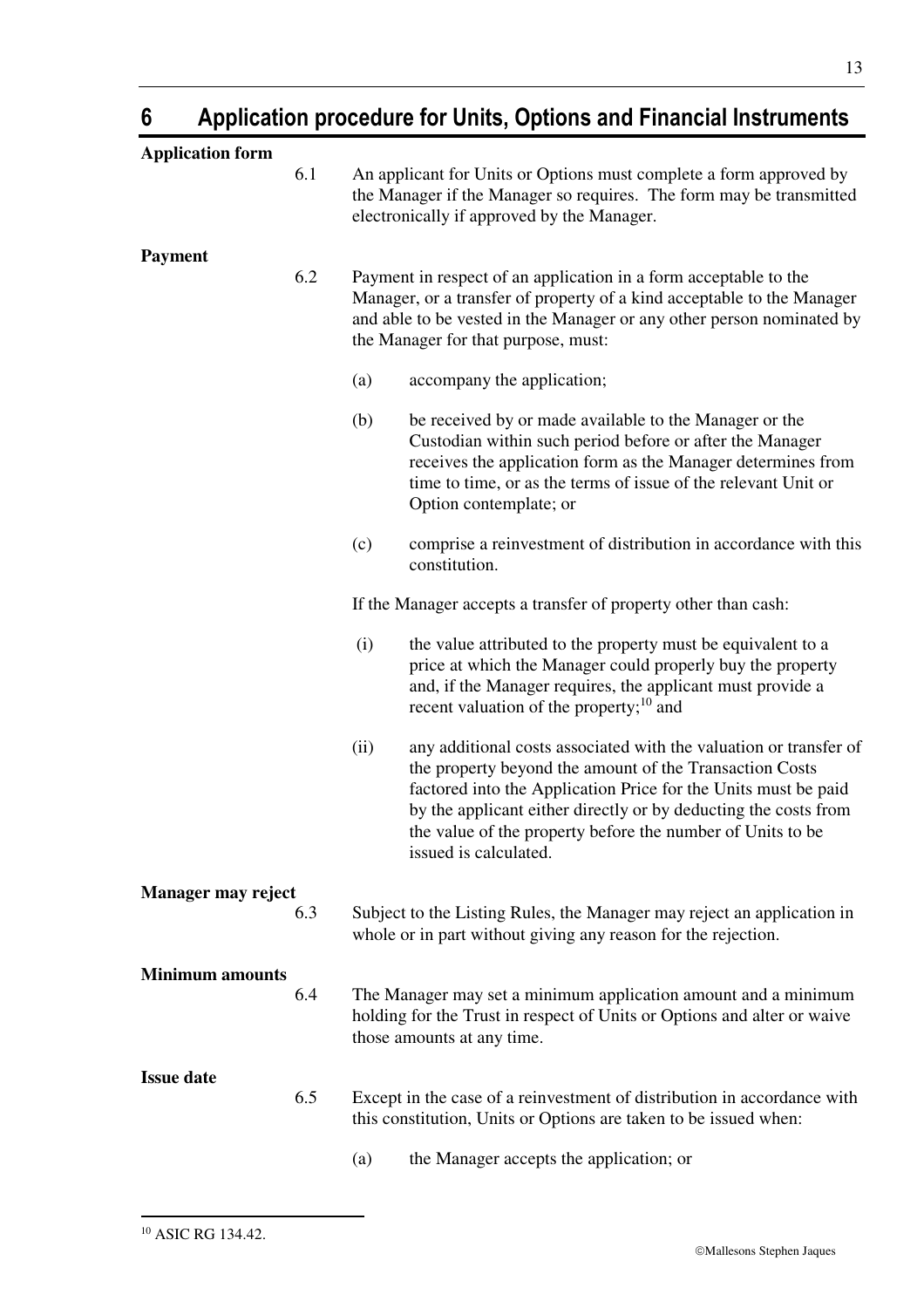(b) the Manager receives the application money, or the property against which the Units or Options are to be issued is vested in the Manager,

whichever happens later.

Units which are issued on a reinvestment of distribution in accordance with this constitution are taken to be issued on the first Business Day after the Record Date for the relevant Distribution Period.

#### **Uncleared funds**

6.6 Units or Options issued against application money paid other than in cleared funds, or in consideration of a transfer of property, are void if the funds are not subsequently cleared or the property does not vest in the Manager within 1 month of receipt of the application.

#### **Application procedure for Financial Instruments**

6.7 The provisions of this clause 6 apply to applications for Financial Instruments with any necessary adaptations.

### **7 Redemption Price of Units, Options and Financial Instruments**

#### **Redemption Price**

7.1 Subject to clauses 8.15 and 8.16, the redemption price for a Unit must be calculated as follows:

> Net Asset Value - Transaction Costs number of Units in issue

#### **Time for calculation**

7.2 Each of the variables in clause 7.1 must be determined:

- (a) while the Trust is a Registered Scheme and is Liquid, and at all times when the Trust is not a Registered Scheme, as at the next Valuation Time after the Manager receives the redemption request or determines that the Units are to be redeemed, whichever is the earlier; or
- (b) while the Trust is a Registered Scheme and is not Liquid, as at the last Valuation Time before the withdrawal offer is made.

#### **Redemption Price of Options**

7.3 The redemption price of an Option is:

- (a) while the Options are quoted for trading on ASX, its Market Price, and
- (b) while the Options are not quoted for trading on ASX, the price determined in accordance with the principles in paragraph (c) of the definition of Market Value in clause 31.1.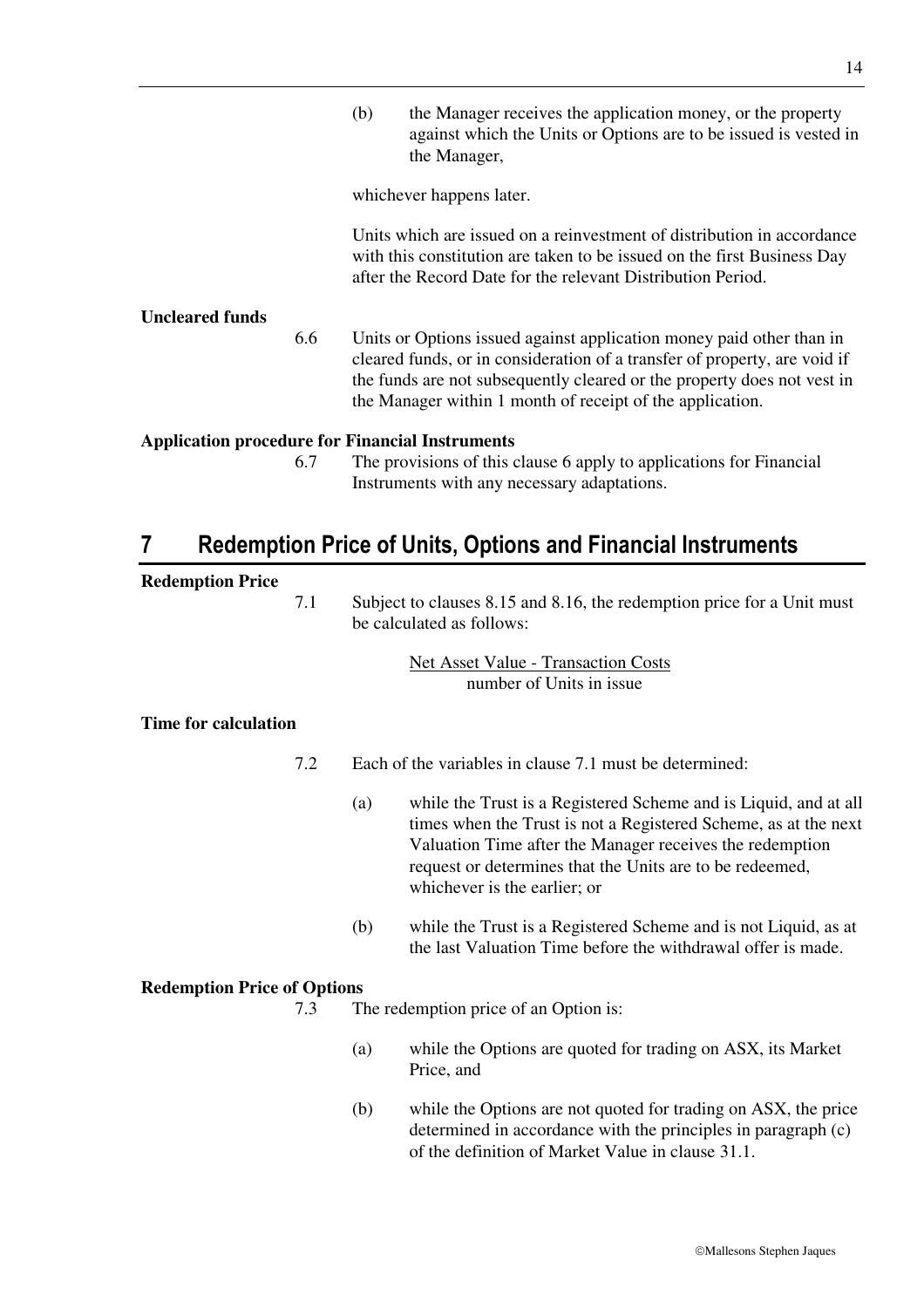**Redemption price of Financial Instruments**  7.4 Subject to the terms of the relevant Financial Instruments and the Corporations Act, a Financial Instrument may be redeemed at a redemption price determined by the Manager if permissible under the Corporations Act or, if such determination may not be made, at a redemption price of \$100 per Financial Instrument. **Rounding**  7.5 Subject to the Listing Rules, the Redemption Price may be rounded as the Manager determines but the amount of the rounding must not be more than 1% of the Redemption Price. Any excess which results from rounding becomes an Asset of the Trust.

### **8 Redemption procedures**

### **While Officially Quoted**

| <b>While Officially Quoted</b>                  |       |                                                                                                                                                                                                                                                                                                                                                                                                                   |
|-------------------------------------------------|-------|-------------------------------------------------------------------------------------------------------------------------------------------------------------------------------------------------------------------------------------------------------------------------------------------------------------------------------------------------------------------------------------------------------------------|
| 8.1                                             |       | While Units are Officially Quoted:                                                                                                                                                                                                                                                                                                                                                                                |
|                                                 | (a)   | clauses 8.11 to 8.13 apply only to the extent provided for in<br>clause 8.16;                                                                                                                                                                                                                                                                                                                                     |
|                                                 | (b)   | clauses 8.10 and 8.14 to 8.18 apply; and                                                                                                                                                                                                                                                                                                                                                                          |
|                                                 | (c)   | clauses 8.2 to 8.9 do not apply.                                                                                                                                                                                                                                                                                                                                                                                  |
|                                                 |       | If the Stapling Provisions apply and Units comprise part of a Stapled<br>Security that is Officially Quoted, clauses 8.15 and 8.16 apply with<br>any necessary modifications.                                                                                                                                                                                                                                     |
| <b>Request for redemption</b>                   |       |                                                                                                                                                                                                                                                                                                                                                                                                                   |
| 8.2                                             |       | A Member may make a request for the redemption of some or all of<br>their Units by giving the Manager notice in writing of the request<br>specifying the number or value of Units to be redeemed and sufficient<br>details to identify the Member, or in any other manner approved by the<br>Manager, and the Manager must give effect to that request at the time<br>and in the manner set out in this clause 8. |
| 8.3                                             |       | A Member may not withdraw a redemption request unless the<br>Manager agrees.                                                                                                                                                                                                                                                                                                                                      |
| When Trust is Liquid or not a Registered Scheme |       |                                                                                                                                                                                                                                                                                                                                                                                                                   |
| 8.4                                             |       | Clauses 8.5 and 8.7 apply only:                                                                                                                                                                                                                                                                                                                                                                                   |
|                                                 | (a)   | while the Trust is Liquid; and                                                                                                                                                                                                                                                                                                                                                                                    |
|                                                 | (b)   | while the Trust is not Liquid but is not a Registered Scheme.                                                                                                                                                                                                                                                                                                                                                     |
| <b>Manager must redeem</b><br>8.5               | must: | Subject to the Corporations Act and the Listing Rules, the Manager                                                                                                                                                                                                                                                                                                                                                |
|                                                 | (a)   | redeem a Unit which is the subject of a valid redemption<br>request, and ensure that the redemption is recorded in the                                                                                                                                                                                                                                                                                            |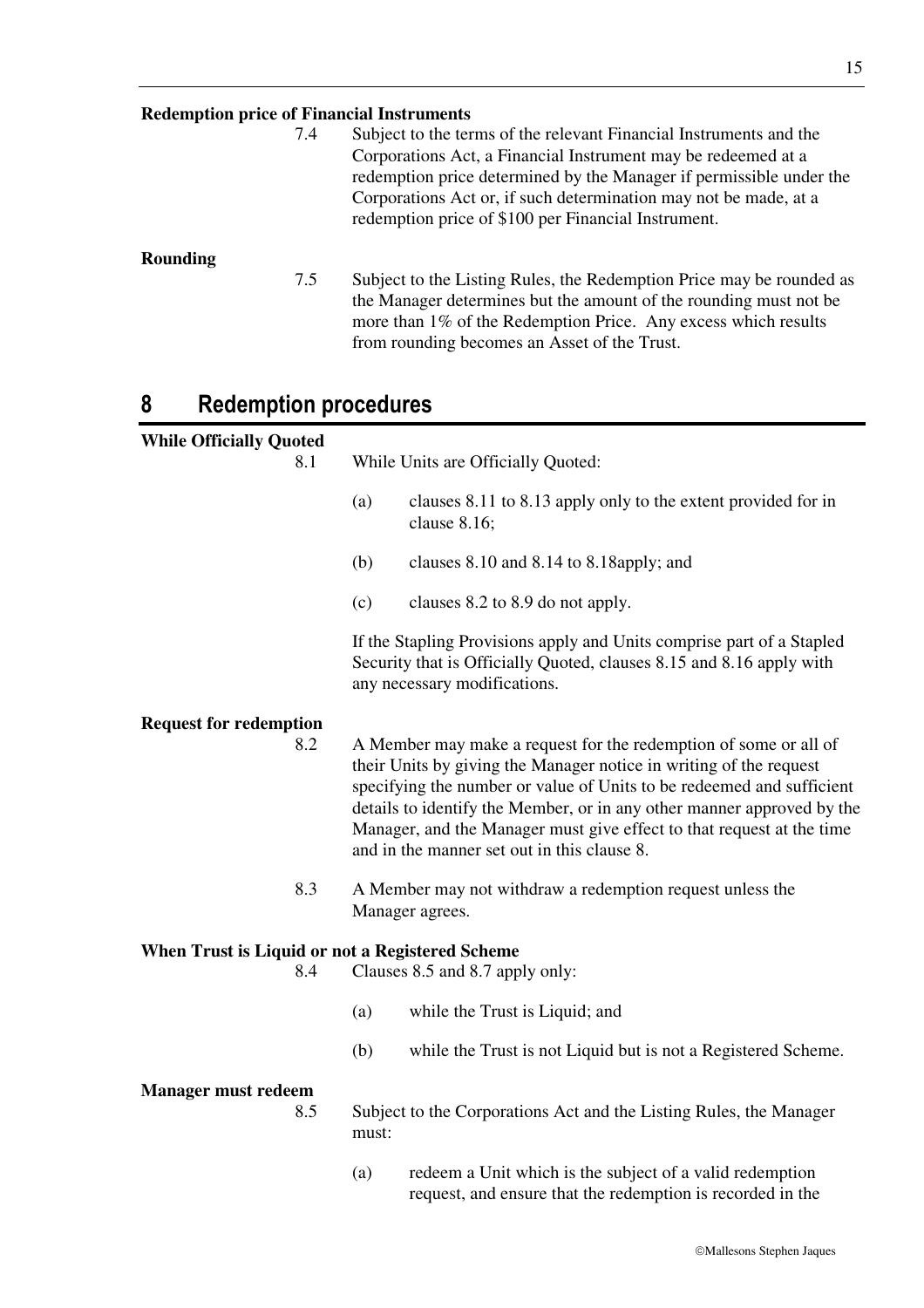Register, within 60 days of receipt of the request or such longer period as allowed by clause 8.6; and

(b) pay the Redemption Price to the Member or former Member whose Units have been redeemed within 21 days of the redemption.

#### **Delayed redemption**

8.6

(a) Subject to clause 8.6(b), if the Manager has taken all reasonable steps to realise sufficient Assets to satisfy a redemption request and is unable to do so due to one or more circumstances outside its control such as a restricted market for any Assets, the period allowed for redemption of the Units may be extended by the number of days during which such circumstances apply.

(b) In relation to a withdrawal offer to which Part 5C.6 of the Corporations Act applies, the Manager must pay the redemption proceeds to the withdrawing Member or former Member within 21 days of the date on which the withdrawal offer close.<sup>11</sup>

#### **Minimum holding**

8.7 If compliance with a redemption request would result in the Member holding Units with an aggregate Redemption Price which is less than the then current minimum holding amount, the Manager may treat the redemption request as relating to the balance of the Member's holding.

#### **Increased minimum**

8.8 If the Manager increases the minimum holding amount, the Manager may after giving 30 days' notice to a Member who holds Units with an aggregate Redemption Price less than the then current minimum holding amount redeem that Member's holding without the need for a redemption request.

#### **No redemptions after termination**

8.9 The Manager need not give effect to a redemption request received between the date the Trust is terminated and the date of winding up.

#### **Payment from the Assets**

8.10 The Manager is not obliged to pay any part of the Redemption Price out of its own funds.

#### **While Trust is not Liquid**

8.11 While the Trust is not Liquid, a Member may withdraw from the Trust in accordance with the terms of any current withdrawal offer made by the Manager in accordance with the provisions of the Corporations Act regulating offers of that kind. While the Trust is a Registered Scheme and is not Liquid, if there is no withdrawal offer currently open for acceptance by Members, a Member has no right to request withdrawal from the Trust.

16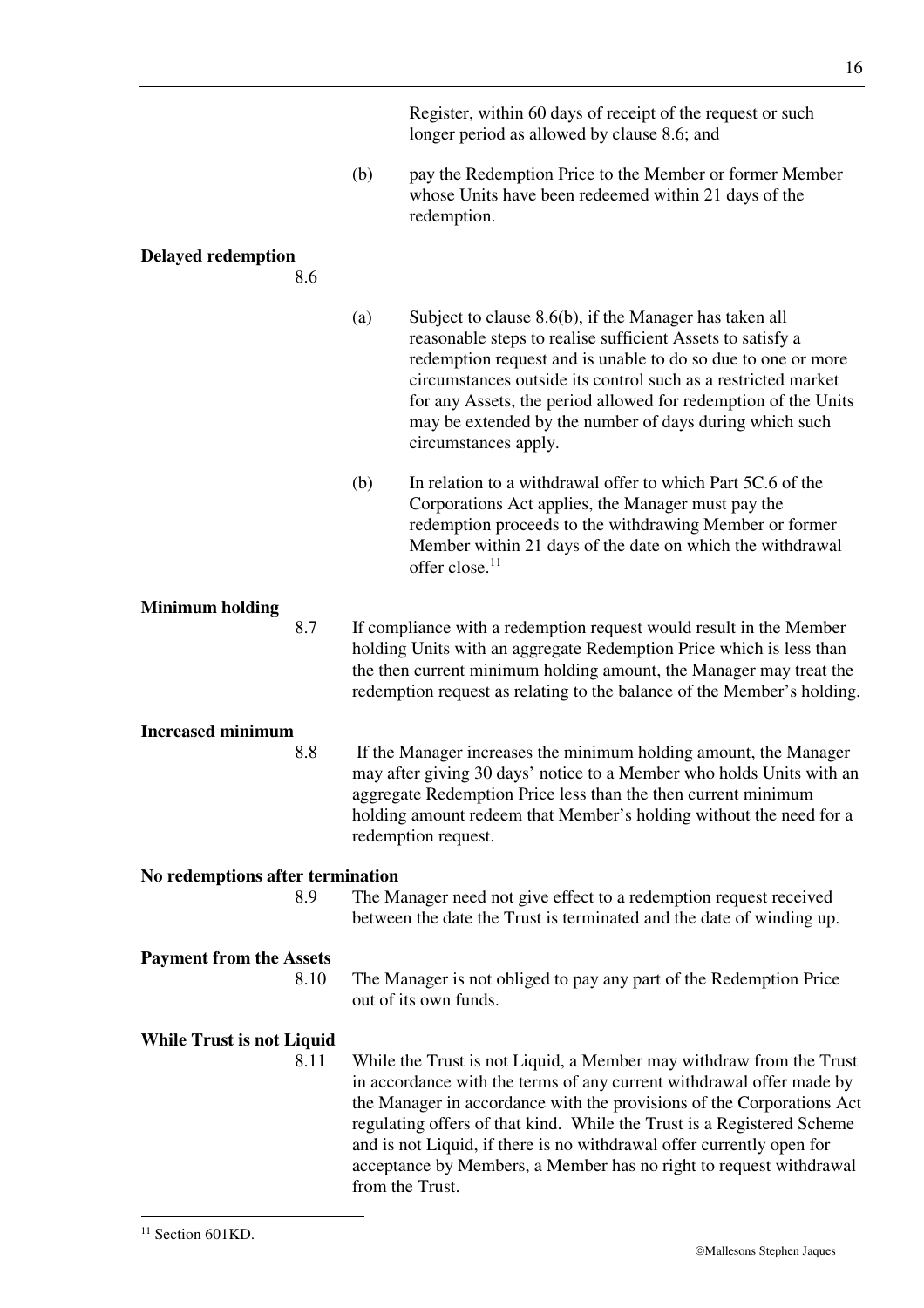8.12 The Manager is not at any time obliged to make a withdrawal offer. If it does, it may do so by sending a copy of the offer to all Members, or making a copy of the offer available by electronic means and giving notice to Members that it is available. The Manager may cancel a withdrawal offer by giving notice to Members that it is available.

#### **Sums owed to Manager**

8.13 The Manager may deduct from the proceeds of redemption or money paid pursuant to a withdrawal offer (if applicable) any money due to it by the Member. While the Trust is Liquid or not a Registered Scheme, the Manager may redeem without a redemption request some or all of the Units held by a Member to satisfy any amount of money due to it by the Member.

#### **When Units are redeemed**

8.14 Units are taken to be redeemed at the time at which the Redemption Price is known and the redemption is recorded (or required under clause 8.5 to be recorded) in the Register, and

> from that time until payment of the Redemption Price, the former holder of the redeemed Units ceases to be a Member in respect of those Units and is a creditor of the Trust in respect of the redemption proceeds.

#### **On-market buy backs**

8.15 While the Units are Officially Quoted the Manager may, subject to the Corporations Act and the Listing Rules, purchase Units on the ASX and cause the Units to be cancelled. No Redemption Price is payable on cancellation of the Units. Where the Units comprise part of Stapled Securities the Manager may only buy back and cancel the Units if the Attached Securities are also the subject of contemporaneous buy-back and cancellation. Where Units are purchased as part of a Stapled Security pursuant to a buy-back arrangement, the Manager must determine what proportion of the price paid for the Stapled Security is to be paid from the Assets of the Trust.

#### **Withdrawal offers while Listed**

8.16 While the Units are Officially Quoted the Manager may, subject to the Corporations Act and the Listing Rules, make a withdrawal offer under clause 8.11 in which case clauses 8.11 to 8.13 apply in relation to the withdrawal offer, and the Redemption Price is to be calculated in accordance with clause 7.2(b).

#### **Redemption of Options**

8.17 The provisions of this clause 8 apply to the redemption of Options, with any necessary adaptations. The Redemption Price of an Option is to be determined under clause 7.3.

#### **Redemption of Financial Instruments**

8.18 The provisions of this clause 8 apply to the redemption of Financial Instruments with any necessary adaptations. The Redemption Price of a Financial Instrument is to be determined under clause 7.4.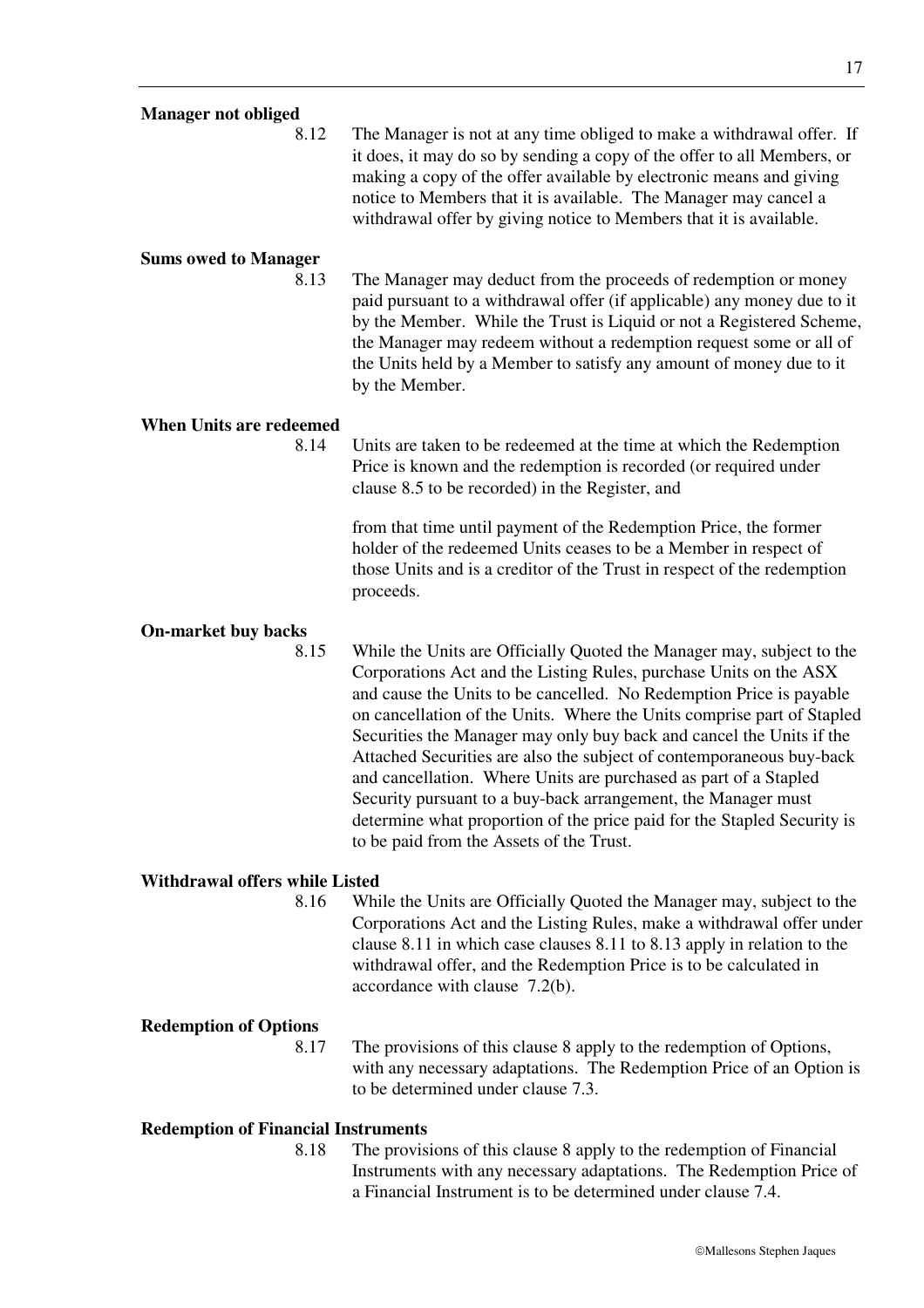**9 Valuation of Assets** 

**Periodic valuations** 

**Net Asset Value** 

**Valuation methods** 

9.3 The Manager may determine the value of an Asset, and determine valuation methods and policies for each category of Asset and change them from time to time. While the Trust is a Registered Scheme, the Manager's policy for the valuation of Assets must be based on the range of ordinary commercial practice for valuing the relevant type of asset and, where used to calculate the Application Price or Redemption Price of a Unit, the value must be reasonably current.<sup>12</sup> In the absence of any other determination by the Manager, the value of an Asset for the purpose of calculating Net Asset Value will be its Market Value.

9.1 The Manager may cause an Asset to be valued at any time and, while

9.2 The Manager may determine Net Asset Value at any time, including

the Corporations Act.

more than once on each day.

the Trust is a Registered Scheme, must do so as and when required by

#### **Currency conversion**

9.4 Where it is necessary for the purposes of a valuation to convert one currency to another, the conversion is to be made at a time and at the rate quoted by a bank, or an independent pricing provider (such as Reuters) nominated by the Manager. Where the value of an Asset denominated in foreign currency is converted for the purposes of calculating the Redemption Price of a Unit, the currency valuation applied must be consistent with the range of ordinary commercial practice for valuing currency.

#### **10 Accounts**

The financial reports of the Trust must be prepared, audited, lodged with ASIC and distributed to Members by the Manager as required by the Corporations Act and the Listing Rules.

### **11 Income and distributions to Members**

#### **Trust taxed as company**

-

11.1 If the Trust is to be taxed as if it were a company, whether because it is or becomes a public trading trust for the purposes of Division 6C of Part III of the Tax Act or otherwise, the following provisions of this clause 11.1 apply and clauses 11.2 to 11.13 do not apply. If this clause 11.1 applies:

<sup>&</sup>lt;sup>12</sup> ASIC RG 134.110 provides guidance on the meaning of "reasonably current".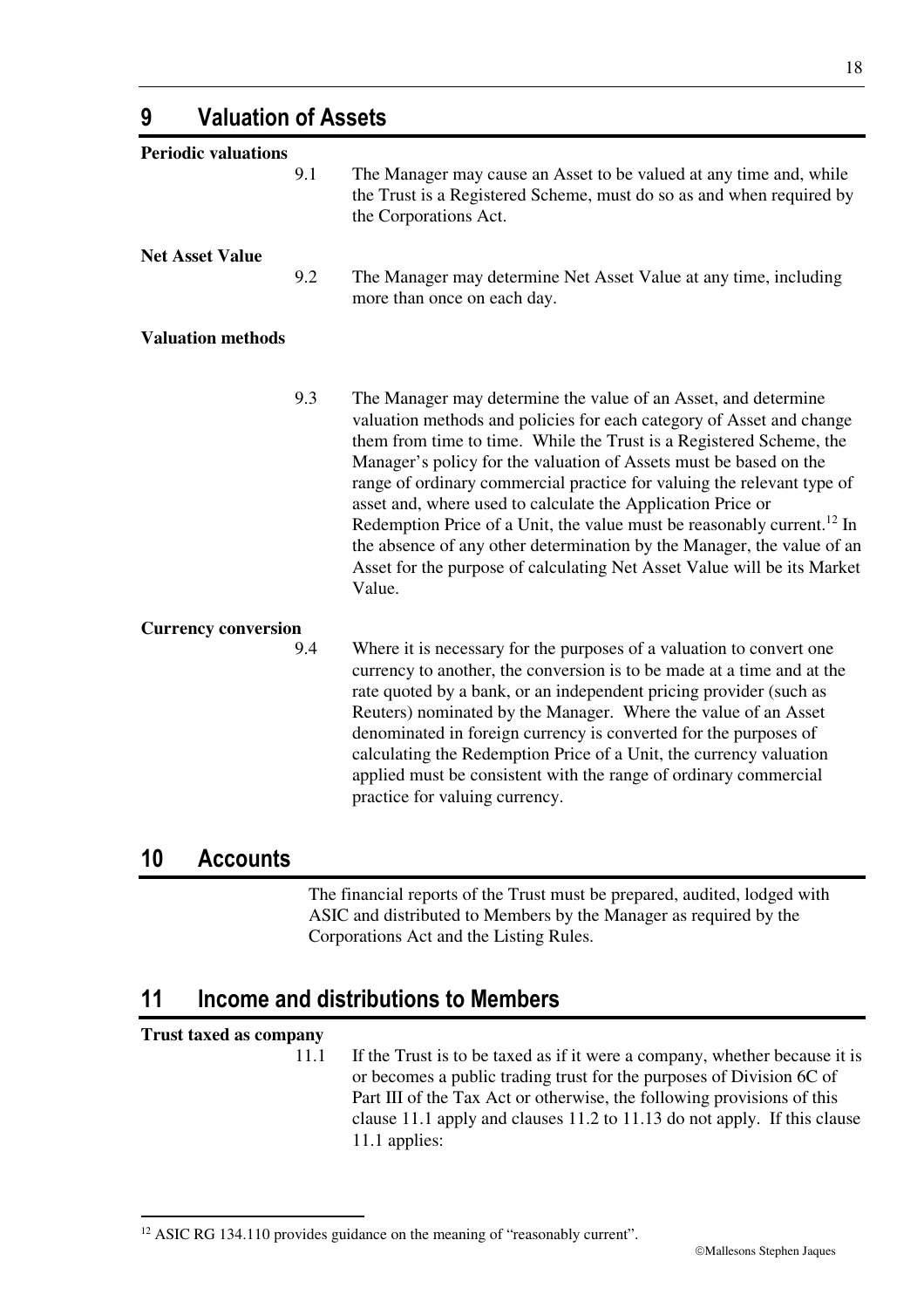- (a) as soon as practicable after the end of the Financial Year the Manager must determine the income of the Trust in respect of the Financial Year, for each of taxation purposes and accounting purposes (which may be different amounts);
- (b) the Manager must provide for, and pay from the Assets of the Trust when appropriate, all taxation attributable to the income of the Trust;
- (c) the Members will not have a present entitlement at the end of a Distribution Period to the net income of the Trust:
- (d) the Manager may from time to time, including during the Financial Year, determine to pay distributions in respect of the Financial Year (each a "**Distributable Amount**") to the Members on the Register on any date determined by the Manager ("**Books Closing Date**");
- (e) in respect of a Distributable Amount being paid to Members under this clause 11.1:
	- (i) the Manager may take all necessary or desirable steps in relation to distributions, including the franking of the distributions; and
	- (ii) the Manager must take any steps or actions as may reasonably be required in order to comply with the requirements of the Tax Act in relation to trusts which are taxed as if they were companies; and
- (f) subject to any rights attaching to any Unit, a Member is entitled to a portion of the Distributable Amount, calculated as follows:

$$
\frac{A \times C}{B}
$$

where:

- $A =$  the aggregate of the number of Units held by the Member at the Books Closing Date;
- $B =$  the aggregate of the number of Units in issue at the Books Closing Date; and
- $C =$  the Distributable Amount.

#### **Standing principles for determining Distributable Income**

11.2 The Manager may determine standing principles for calculating and distributing the Distributable Income for any Financial Year or Distribution Period and may change the principles from time to time. Without limiting this clause 11.2, the standing principles may: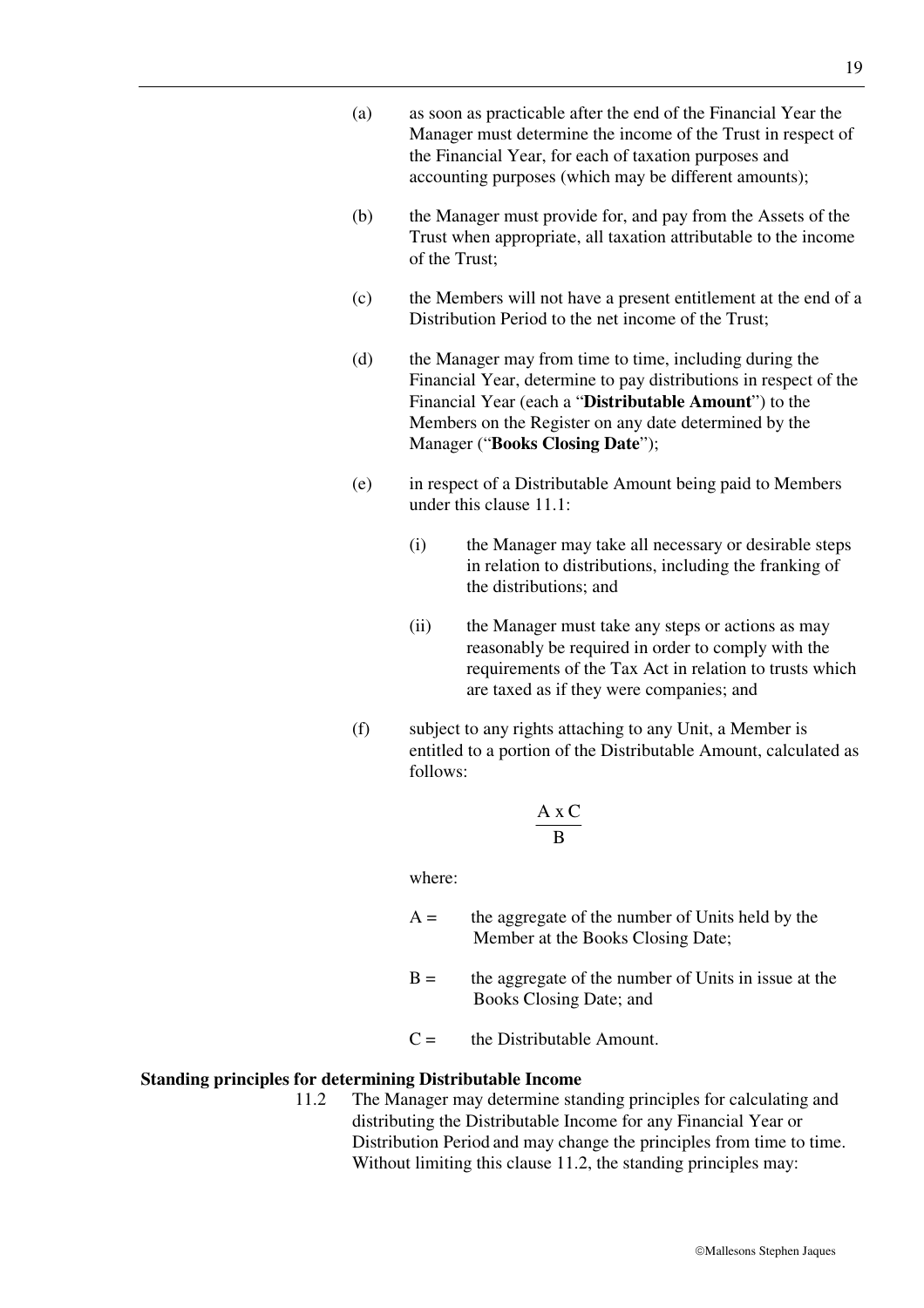- (a) include amounts of capital (or amounts which would have been capital, disregarding any recharacterisation in accordance with clause 11.14) in Distributable Income;
- (b) treat amounts of income (or amounts which would have been income, disregarding any recharacterisation in accordance with clause 11.14) as capital; and
- (c) permit the application of income receipts, profits or gains of the Trust to meet expenses of a revenue or capital nature (disregarding any classification of those expenses in accordance with clause 11.14), in the determination of Distributable Income.

#### **Determination of Distributable Income**

11.3

- (a) The Manager must determine the Distributable Income for each Distribution Period and for each Financial Year. In the case of any Distribution Period which does not end at the end of a Financial Year this determination of the Distributable Income for that Distribution Period may be an estimate.
- (b) The Distributable Income is to be:
	- (i) if the Manager has determined standing principles under clause 11.2 which are applicable to the Financial Year or Distribution Period, the amount calculated by applying those principles in respect of the Financial Year or Distribution Period; and
	- (ii) if there are no standing principles which are applicable to the Financial Year or Distribution Period under clause 11.2, so much of the income of the Trust determined according to ordinary concepts as is available for that period for distribution after payment of, or the provision for, costs, expenses and outgoings in accordance with normal concepts and the terms of this constitution.
- (c) In the case of each Distribution Period which ends at the end of a Financial Year, the Distributable Income for that Distribution Period is to be the amount by which the Distributable Income for the Financial Year exceeds the aggregate of the Distributable Income or estimated Distributable Income in respect of any prior Distribution Periods during that Financial Year.
- (d) The Manager may treat as expenses of the Trust all coupon, interest, distribution or other periodic payments if any, required to be paid by the Manager to Holders of Financial Instruments in accordance with the terms of those Financial **Instruments**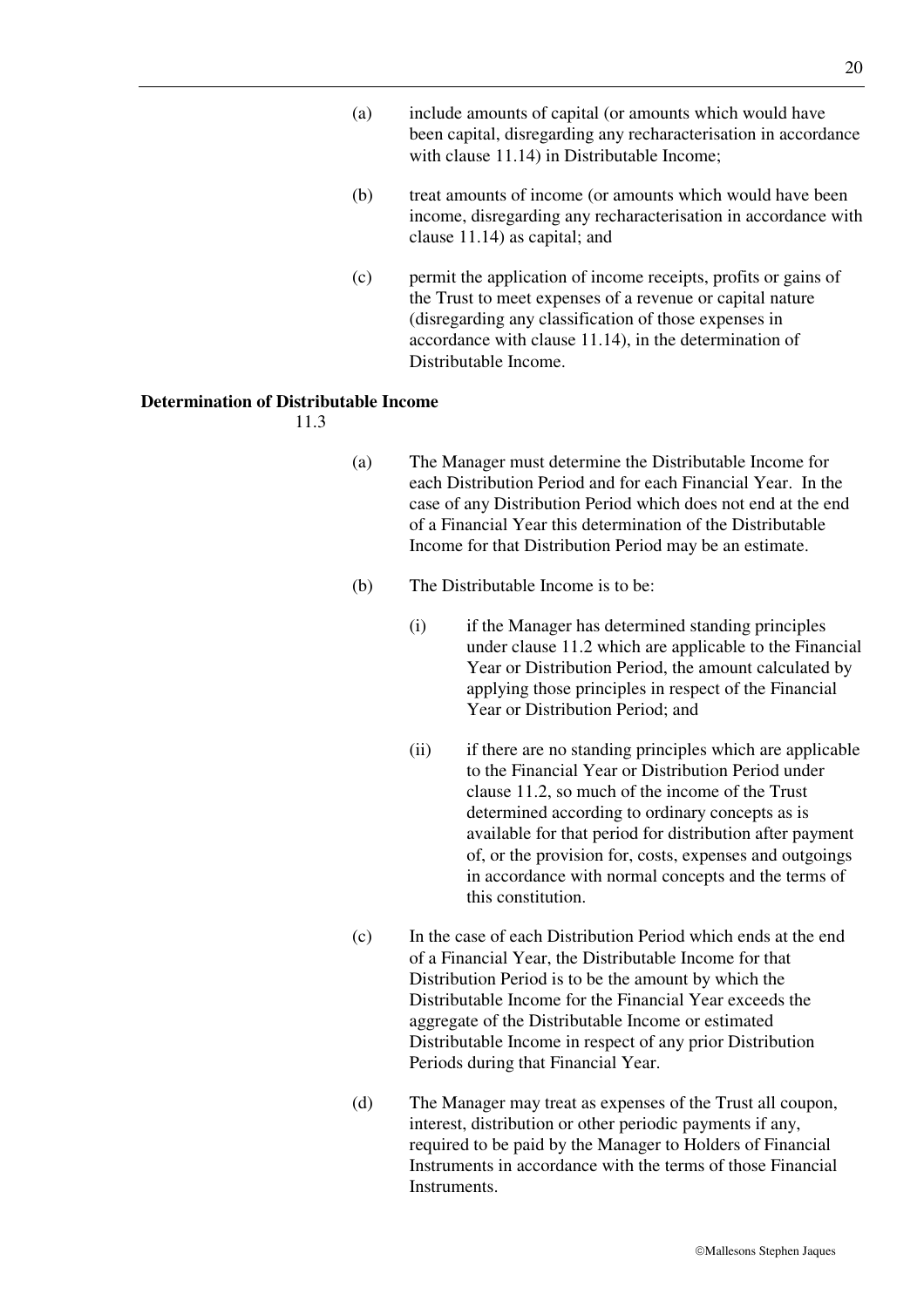| <b>Accounting standards</b>                 |                                                                                                                                                                                                                                                                                                                                                                                                                                                                                                                                                                                                                                                                                       |
|---------------------------------------------|---------------------------------------------------------------------------------------------------------------------------------------------------------------------------------------------------------------------------------------------------------------------------------------------------------------------------------------------------------------------------------------------------------------------------------------------------------------------------------------------------------------------------------------------------------------------------------------------------------------------------------------------------------------------------------------|
| 11.4                                        | The preparation of the accounts of the Trust in accordance with<br>applicable accounting standards including international financial<br>reporting standards to the extent required or relevant and generally<br>accepted accounting principles is not to be regarded as a determination<br>of the method for calculating the Distributable Income under<br>clause 11.2.                                                                                                                                                                                                                                                                                                               |
| <b>Present entitlement</b>                  |                                                                                                                                                                                                                                                                                                                                                                                                                                                                                                                                                                                                                                                                                       |
| 11.5                                        | Subject to clauses 3.15, 11.13 and 11.21, each person Registered as a<br>Member at the end of the last day of a Distribution Period is presently<br>entitled to the Distributable Income of the Trust for that Distribution<br>Period in the proportion that the number of Units held by the Member<br>bears to the total number of Units then on issue.                                                                                                                                                                                                                                                                                                                              |
| <b>Record Date</b>                          |                                                                                                                                                                                                                                                                                                                                                                                                                                                                                                                                                                                                                                                                                       |
| 11.6                                        | The Manager must determine the Record Date for the purpose of<br>determining the persons who are entitled to be paid a distribution,<br>which will be the last day of the Distribution Period unless otherwise<br>determined by the Manager. The payment by the Manager in respect<br>of any Units of an amount of the Distributable Income calculated in<br>accordance with this constitution in respect of those Units to the<br>Member registered in respect of those Units as at the Record Date is a<br>good and sufficient discharge to the Manager in respect of any liability<br>it may have to any person in respect of any such entitlement with<br>respect to those Units. |
| <b>Reserve for distribution</b>             |                                                                                                                                                                                                                                                                                                                                                                                                                                                                                                                                                                                                                                                                                       |
| 11.7                                        | Upon a person or persons becoming entitled to a share or shares in the<br>Distributable Income for a Distribution Period, the Manager must set<br>aside assets with a total value which is, in the Manager's reasonable<br>opinion, likely to be equal to, or to be a fair approximation of, the<br>aggregate amount of those shares of Distributable Income for<br>distribution. Those Assets may, if necessary, be converted to money<br>by the Manager for the purposes of payment.                                                                                                                                                                                                |
| <b>Over/under provisions</b>                |                                                                                                                                                                                                                                                                                                                                                                                                                                                                                                                                                                                                                                                                                       |
| 11.8                                        | Following the distribution of those shares of the Distributable Income<br>for a Distribution Period out of the Assets set aside under clause 11.7:                                                                                                                                                                                                                                                                                                                                                                                                                                                                                                                                    |
|                                             | (a)<br>if there is an over provision, the excess remains part of the<br>Trust; and                                                                                                                                                                                                                                                                                                                                                                                                                                                                                                                                                                                                    |
|                                             | (b)<br>if there is an under provision, the Manager may apply further<br>Assets to meet the distribution.                                                                                                                                                                                                                                                                                                                                                                                                                                                                                                                                                                              |
| <b>Distribution of Distributable Income</b> |                                                                                                                                                                                                                                                                                                                                                                                                                                                                                                                                                                                                                                                                                       |
| 11.9                                        | Subject to any deductions made under clause 11.12, the Manager must<br>distribute to each person the person's entitlement to Distributable<br>Income for a Distribution Period. That distribution must occur within<br>two months after the Distribution Calculation Date for the Distribution<br>Period.                                                                                                                                                                                                                                                                                                                                                                             |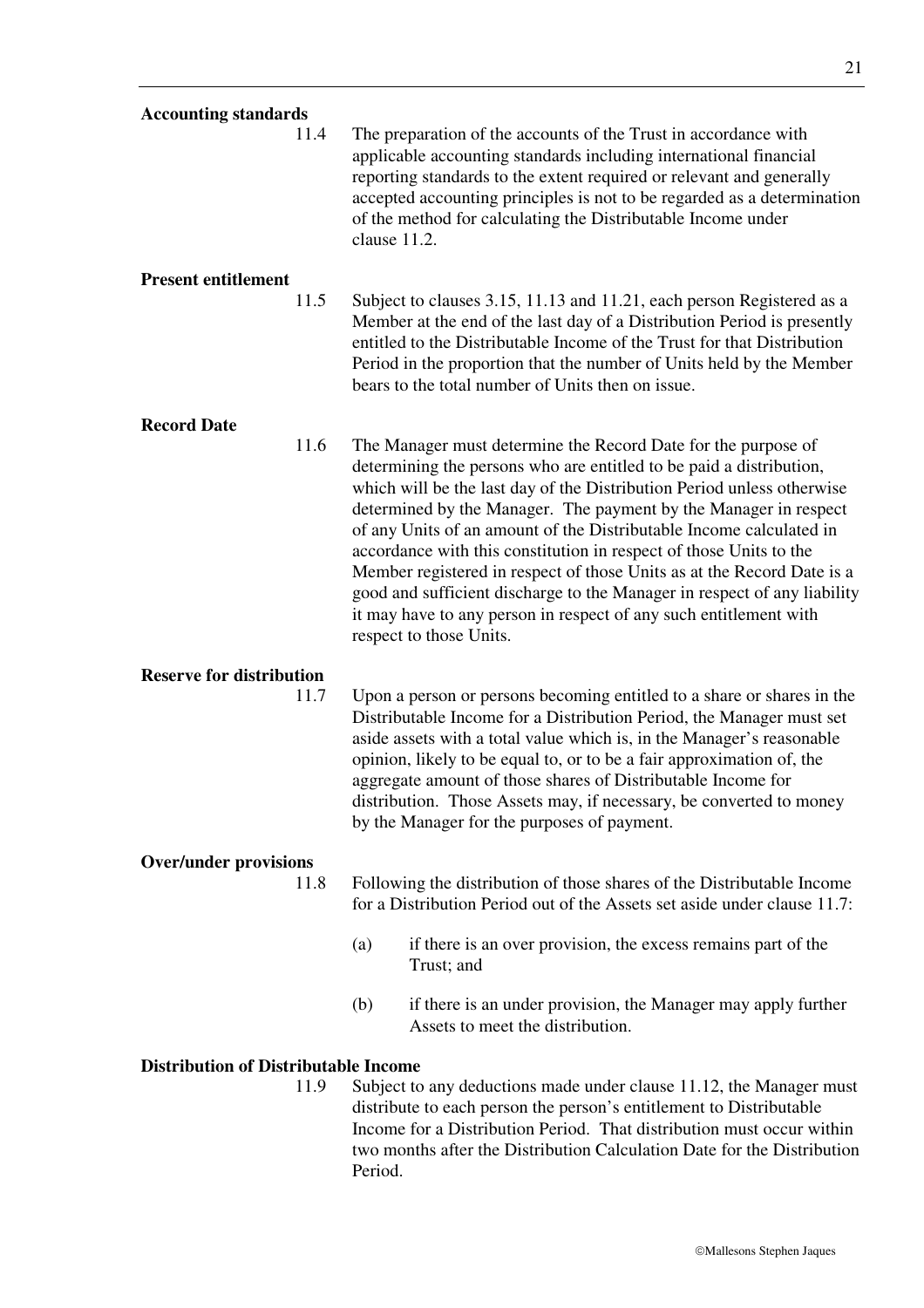#### **Separate accounts**

11.10 The Manager may keep separate accounts of different categories or sources, or both, of receipts, profits, gains, deductions or credits for tax purposes, and may allocate receipts, profits gains, deductions or credits from a particular category or source, or both, to particular Members. Where the Manager allocates receipts, profits, gains, deductions or credits from a particular category or source to a Member other than pro rata with all other Members, the Manager must notify the Member.

#### **Position on transfer of Units**

11.11 A person who is or was a Member as at a Record Date remains entitled to their share (if any) of the Distributable Income under clause 11.5 despite any transfer, transmission or redemption of Units by or in respect of the person, being Units which gave rise to the entitlement.

#### **Deductions from Distributable Income**

11.12 The Manager may deduct from any entitlement of a person to a share of Distributable Income any amount which the Manager is required or authorised to deduct under clause 12.6 and all amounts deducted must be applied in reimbursing the Trust for any corresponding amount paid, distributed or reimbursed out of the Trust or reimbursing the Manager for the payment of the Tax to the person or authority entitled to it.

#### **Fractions**

11.13 If the share of Distributable Income for a Member determined under clause 11.5 includes a fraction of a cent, the share is to be adjusted to the nearest cent below the amount calculated and under clause 11.5 and the fraction of the cent becomes an Asset.

#### **Classification of items**

- 11.14 Without limiting clause 11.3, the Manager may determine:
	- (a) whether any receipt, profit gain, cost, expense or outgoing is to be treated, for the purposes of this constitution, as being on income or capital account and may, in making that determination, reclassify amounts which are income as capital, and amounts which are capital as income;
	- (b) the extent to which reserves or provisions need to be made; and
	- (c) whether any item of income should be recognised as it is received or as it accrues (but not yet received).

#### **Availability of reinvestment**

11.15 The Manager may decide whether to permit or require the Members to reinvest some or all of any distribution.

#### **Terms of reinvestment**

11.16 If the Manager decides to permit reinvestment, it must notify Members of the procedure and terms for reinvestment and any change in the procedure or terms. A request to participate in such a facility or cancellation of any such request is effective with respect to a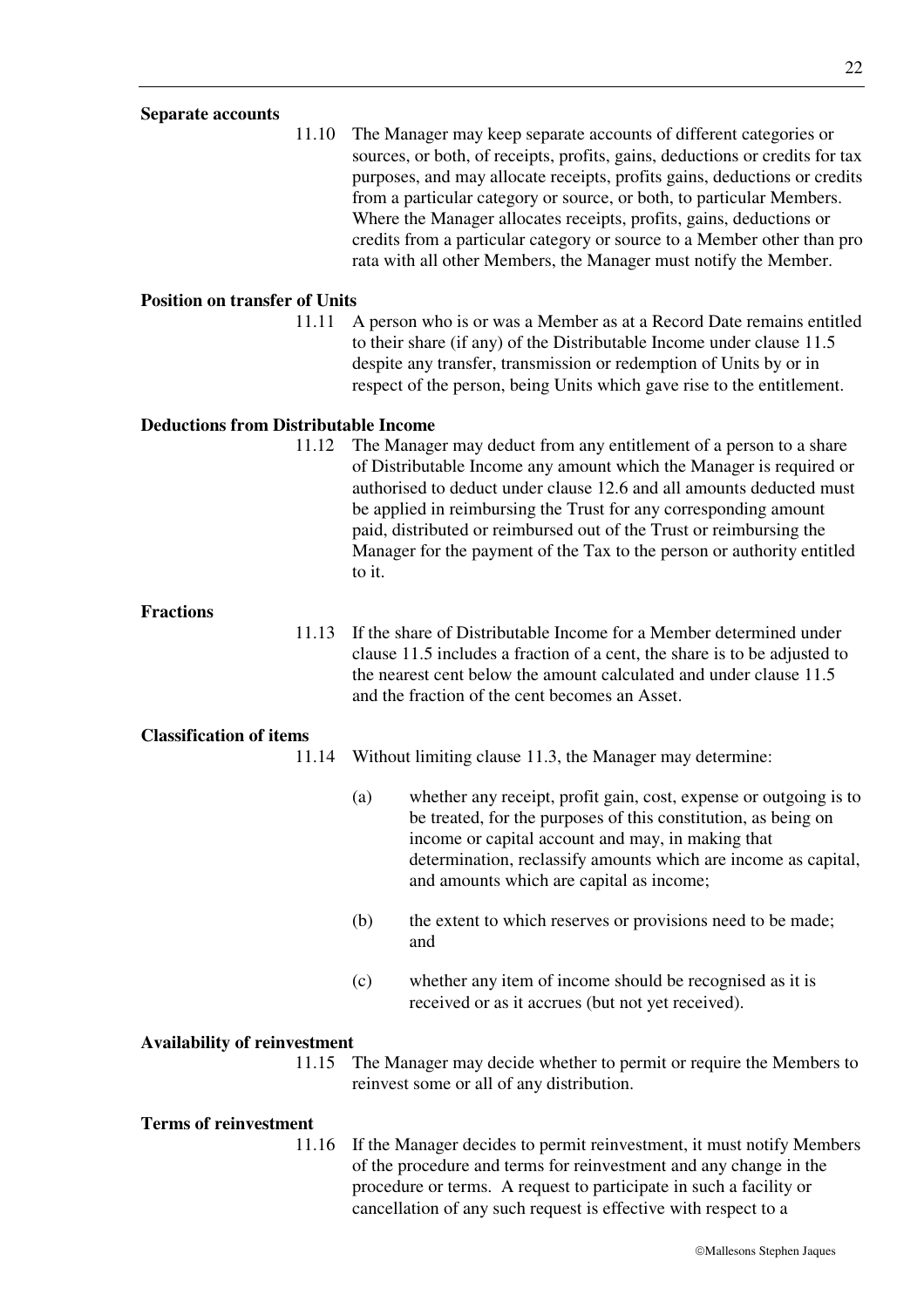|                                            |       | distribution if received by the Manager before the Record Date for that<br>distribution.                                                                                                                                                                                                                                                                                                                                                                                                 |
|--------------------------------------------|-------|------------------------------------------------------------------------------------------------------------------------------------------------------------------------------------------------------------------------------------------------------------------------------------------------------------------------------------------------------------------------------------------------------------------------------------------------------------------------------------------|
| <b>Issue date</b>                          | 11.17 | If reinvestment applies, the Manager is taken to have received and<br>accepted an application to reinvest distributions and the Units are<br>taken to be issued on the date determined in accordance with clause<br>6.5.                                                                                                                                                                                                                                                                 |
|                                            |       |                                                                                                                                                                                                                                                                                                                                                                                                                                                                                          |
| <b>Liability</b>                           | 11.18 | The Manager does not incur any liability nor is it obliged to account to<br>anyone (including any Member or former Member) nor is it liable for<br>any loss or damage as a result of the exercise of any discretion or<br>power under this clause 11 or the AMIT Regime, or in respect of any<br>determination of fact or law made as part of, or as a consequence of,<br>the exercise of such discretion or power despite any error or<br>miscalculation in any provision made for Tax. |
| <b>Other distributions</b>                 |       |                                                                                                                                                                                                                                                                                                                                                                                                                                                                                          |
|                                            | 11.19 | The Manager may at any time distribute any amount of capital or<br>income to Members pro rata according to the number of Units they<br>hold as at a time decided by the Manager. The distribution may be in<br>cash, by way of additional Units, or in the form of other Assets under<br>clause 12.7.                                                                                                                                                                                    |
| Member may direct                          |       |                                                                                                                                                                                                                                                                                                                                                                                                                                                                                          |
|                                            | 11.20 | The Manager may act on a direction given by a Member in such form<br>as the Manager requires to pay to a third party nominated in the<br>direction all or part of the Member's entitlement to distributions of<br>income and capital under this clause 11or under clause 23on winding<br>up.                                                                                                                                                                                             |
| <b>Tax attributable to certain Members</b> |       |                                                                                                                                                                                                                                                                                                                                                                                                                                                                                          |
|                                            | 11.21 | Where any Tax attributable to the ownership of Units by certain<br>Members is paid or to be paid from the Assets, the entitlement to<br>Distributable Income of those Members may be adjusted by the<br>Manager so that the entitlement to Distributable Income of all other<br>Members is equivalent to the amount they would receive in the<br>absence of such Taxes.                                                                                                                  |
|                                            |       | <b>Periodic payments to Holders of Financial Instruments</b>                                                                                                                                                                                                                                                                                                                                                                                                                             |
|                                            | 11.22 | The Manager must pay to Holders of Financial Instruments all coupon,<br>interest, distribution or other periodic payments required to be paid to<br>the Holders of Financial Instruments under the terms of those<br>Financial Instruments with such payments to be made at the time and<br>in the manner set out in the terms of those Financial Instruments.                                                                                                                           |
| Distributions paid in different currencies |       |                                                                                                                                                                                                                                                                                                                                                                                                                                                                                          |

11.23 The Manager may provide a facility whereby Members may receive their entitlement to the Distributable Income from time to time in such currency or currencies as they may request by notice to the Manager in writing and which the Manager may approve and in such event the Manager may arrange to convert a Member's entitlement to Distributable Income into the currency in which it is to be paid on a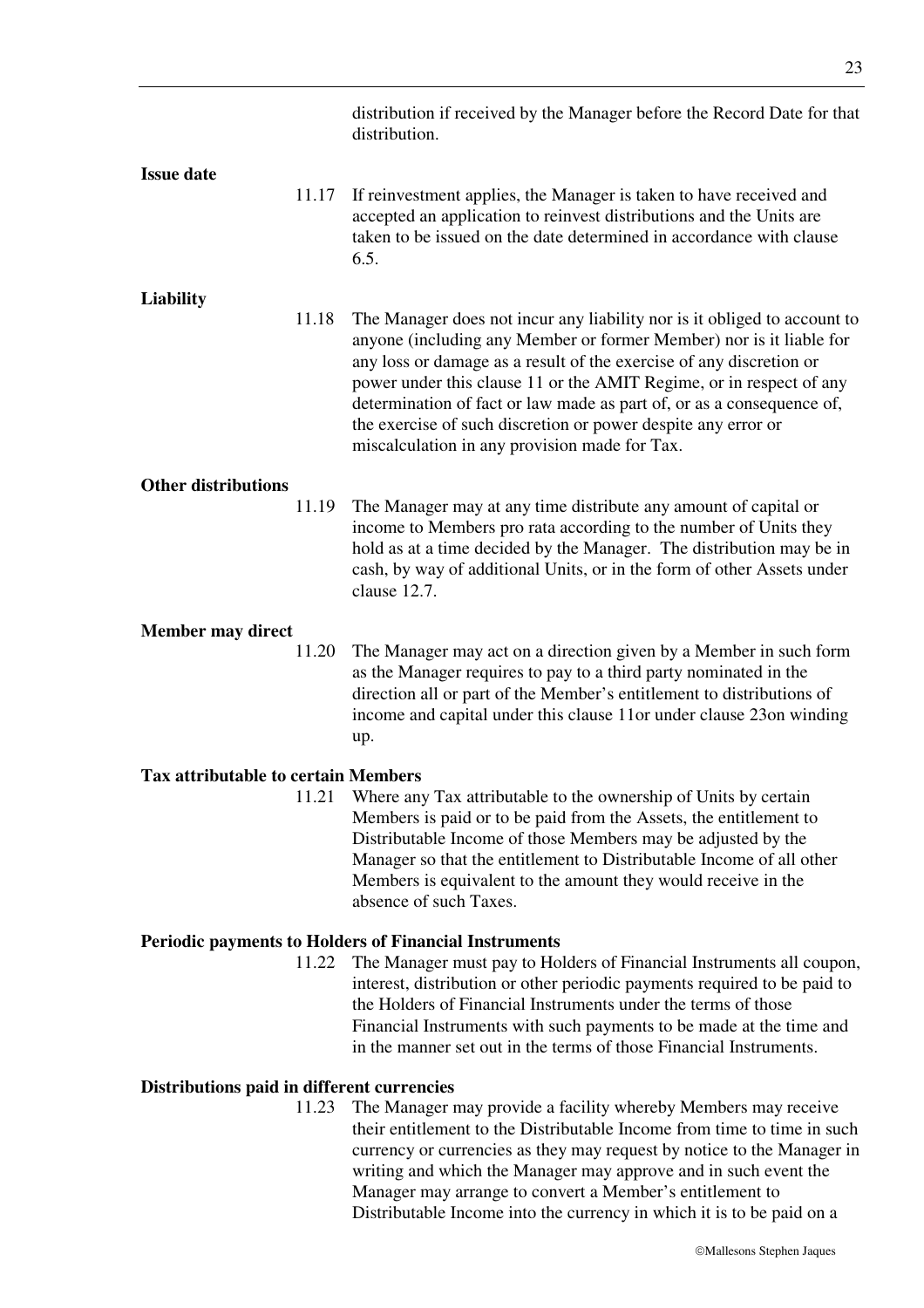date being the date that the Distributable Income in respect of a Distribution Period is determined, the Distribution Calculation Date in respect of a Distribution Period, the date of payment of distribution entitlements in respect of a Distribution Period or such other date as the Manager may determine, and the Manager may maintain bank accounts in such currencies as may be appropriate for this purpose.

### **11A AMIT Regime**

#### **AMIT election**

11A.1 The Manager may, under the AMIT Regime, make an election to determine the Trust to be an attribution managed investment trust for the purposes of the Tax Act.

#### **Unders and overs**

11A.2 The Manager may determine how any Unders and Overs that arise for the Trust are to be dealt with in accordance with the AMIT Regime. The Trustee is not liable to any Member or former Member with respect to how it addresses any Unders or Overs, provided that the Trustee addresses the Unders and Overs in accordance with the AMIT Regime, and irrespective of whether the choices made result in an attribution outcome for a Member or former Member that is different from the attribution outcome if the Manager had not made the choice, or had made the choice differently.

#### **Attribution of taxable income to Member**

- 11A.3 Following the end of a Financial Year which is an AMIT Income Year, the Manager must attribute the Determined Trust Components of each particular category or character for tax purposes to Members in accordance with the Tax Act.
- 11A.4 The Manager may establish principles ("**Attribution Principles**") to determine the manner in which Determined Trust Components are attributed to Members.
- 11A.5 If there are no Attribution Principles for an AMIT Income Year the Manager must attribute to each Member in respect of an AMIT Income Year:
	- (a) if distributions have been paid to Members in respect of the AMIT Income Year (whether of Distributable Income or other distributions pursuant to clause 11.19), so much of any Determined Trust Components of the Trust for the AMIT Income Year as the Manager reasonably determines based on the Member's proportionate share of the total distributions paid in respect of the AMIT Income Year; and
	- (b) if no distributions have been paid to Members in respect of the AMIT Income Year, so much of any Determined Trust Components of the Trust for the AMIT Income Year as the Manager reasonably determines based on the Member's proportionate share of the total units on issue as at the last day of the AMIT Income Year.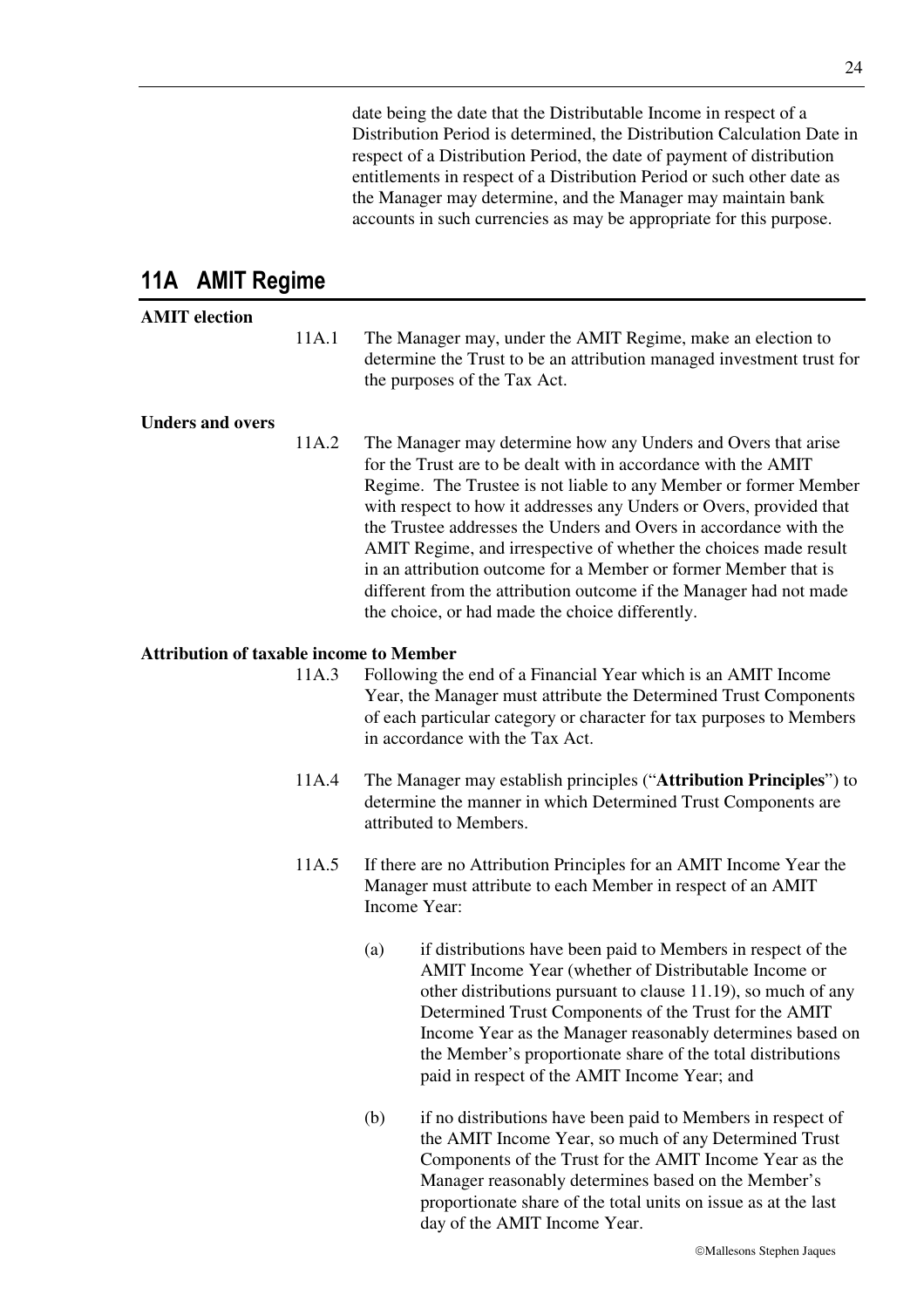#### **Member must notify, provide information and indemnify Manager in relation to objections**

- 11A.6 If a Member or former Member objects to the basis of the attribution of the Determined Member Components for the purposes of the AMIT Regime, including, without limitation, by making a Member Objection Choice, the Member or former Member must:
	- (a) provide the Manager with a copy of the objection notice, including the basis for objection, within the time the Member is required to do so under the Tax Act;
	- (b) provide to the Manager any information the Manager reasonably requests in order to assess the Member's objection or proposed objection; and
	- (c) indemnify the Manager against all costs and liabilities incurred by the Manager as a result of the objection or proposed objection.

#### **Consequences if objection made**

- 11A.7 If a Member or former Member makes an objection to the basis of attributing the Determined Trust Components of the Trust under the AMIT Regime, including, without limitation, by making a Member Objection Choice the Manager may:
	- (a) take such action as it considers necessary, appropriate or reasonable to provide for the rights and interests of other Members to be protected, including in dealings with the Commissioner of Taxation; and
	- (b) amend its attribution of the relevant Determined Trust Components to the Members, having regard to the principles in clauses 11A.3, 11A.4 and 11A.5, and issue amended AMMA Statements to Members.

#### **Limitation of liability**

11A.8 The Manager has no liability in respect of any act, matter or thing done or omitted to be done by a Member in relation to an objection to the basis of attribution of the Determined Trust Components of the Trust under the AMIT Regime, including, without limitation, by the Member making a Member Objection Choice.

#### **Manager has a right to be indemnified for Tax payable**

11A.9 Without limiting clause 19, each Member or former Member is required to indemnify the Manager for:

- (a) any Tax payable by the Manager as a result of the application of the AMIT Regime which the Manager reasonably determines relates to the Member or former Member; and
- (b) any other costs, expenses or liabilities incurred by the Manager as a result of being liable to such Tax, and claiming on the indemnity provided by the Member under this clause.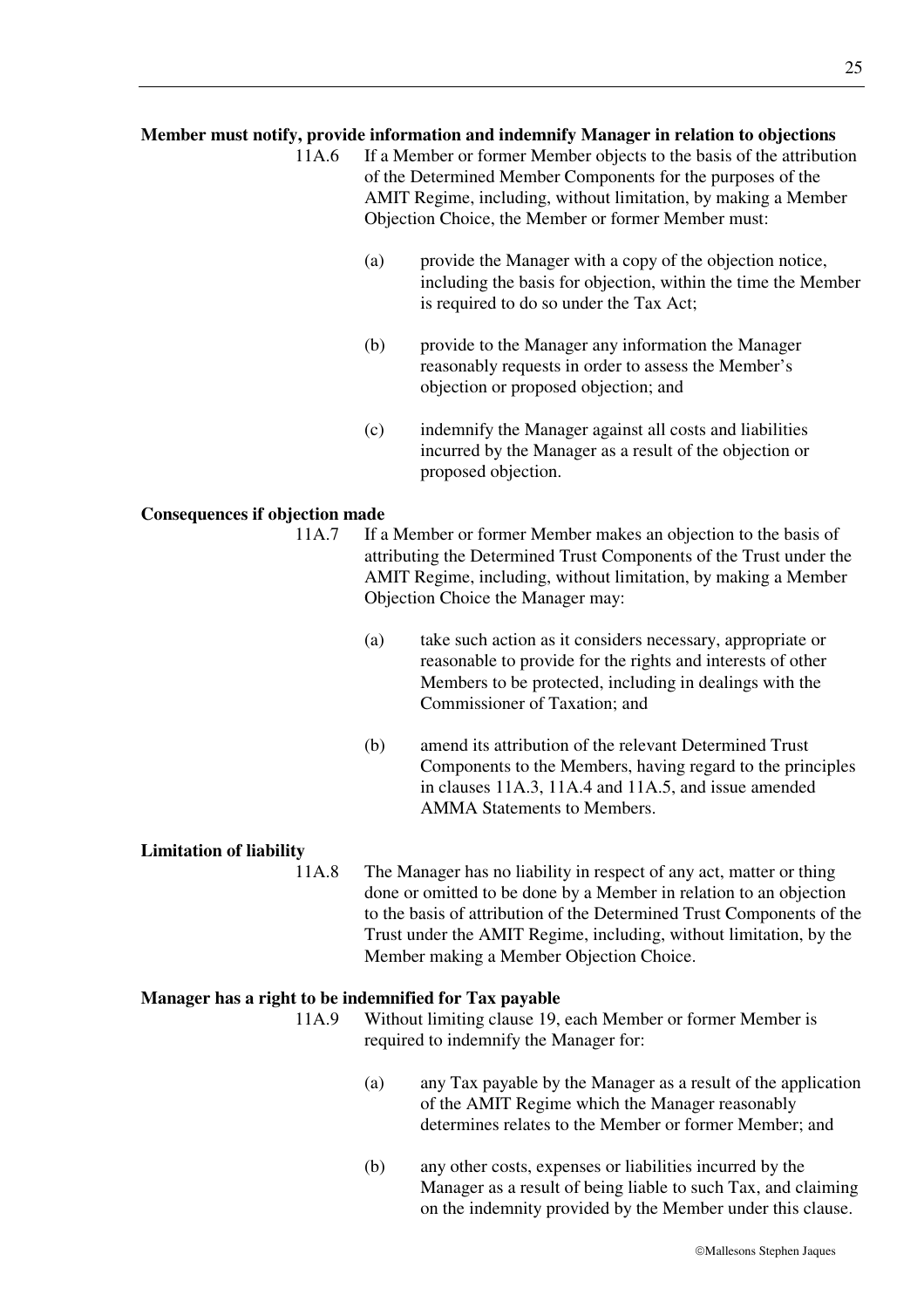#### **Methods through which indemnity may be satisfied**

11A.10 The Manager may, if it is entitled to be indemnified by a Member or former Member under clause 11A.9, or under the AMIT Regime:

- (a) deduct (under clause 12.6) from any amounts owing to the particular Member, the aggregate of any amounts which the Manager is entitled to be indemnified under clause 11A.9, or under the AMIT Regime; and
- (b) redeem (under clause 8.13) Units held by the Member to satisfy any amounts owed to the Manager under clause 11A.9.

### **12 Payments**

| <b>Payment method</b>                     |      |                                                                                                                                                                                                                                                                                                                                                                                                                                                                                                                                                          |
|-------------------------------------------|------|----------------------------------------------------------------------------------------------------------------------------------------------------------------------------------------------------------------------------------------------------------------------------------------------------------------------------------------------------------------------------------------------------------------------------------------------------------------------------------------------------------------------------------------------------------|
|                                           | 12.1 | Money payable by the Manager to an Investor may be paid in any<br>manner the Manager decides.                                                                                                                                                                                                                                                                                                                                                                                                                                                            |
| <b>Cheques</b>                            |      |                                                                                                                                                                                                                                                                                                                                                                                                                                                                                                                                                          |
|                                           | 12.2 | The Manager may cancel any cheque which is not presented within 6<br>months from its date of issue. Where a cheque which is cancelled was<br>drawn in favour of an Investor, the Manager may reinvest the money in<br>Units (and if relevant Attached Securities) in the name of that Investor<br>at the application price for the Units and Attached Securities<br>prevailing at the time the cheque is cancelled (if the Investor is a<br>Member) or deal with the money in accordance with any relevant<br>legislation dealing with unclaimed moneys. |
| <b>Electronic transfers</b>               |      |                                                                                                                                                                                                                                                                                                                                                                                                                                                                                                                                                          |
|                                           | 12.3 | Where the Manager attempts to make a payment to an Investor by<br>electronic transfer of funds or any other means and the transfer is<br>unsuccessful, the Manager may send that money by cheque to the<br>Investor to the last known address of that Investor.                                                                                                                                                                                                                                                                                          |
| <b>Rounding</b>                           |      |                                                                                                                                                                                                                                                                                                                                                                                                                                                                                                                                                          |
|                                           | 12.4 | Only whole cents are to be paid, and any remaining fraction of a cent<br>becomes an Asset.                                                                                                                                                                                                                                                                                                                                                                                                                                                               |
| <b>Joint Investors</b>                    |      |                                                                                                                                                                                                                                                                                                                                                                                                                                                                                                                                                          |
|                                           | 12.5 | A payment to any one of joint Investors will discharge the obligations<br>of the Manager in respect of the payment.                                                                                                                                                                                                                                                                                                                                                                                                                                      |
| <b>Deduction of Tax and amounts owing</b> |      |                                                                                                                                                                                                                                                                                                                                                                                                                                                                                                                                                          |
|                                           | 12.6 | The Manager may deduct from any amount to be paid to or received<br>from a person who is or has been an Investor:                                                                                                                                                                                                                                                                                                                                                                                                                                        |
|                                           |      | (a)<br>any amount of Tax (or an estimate of it); or                                                                                                                                                                                                                                                                                                                                                                                                                                                                                                      |
|                                           |      | (b)<br>any other amount owed by the Investor to the Manager or any<br>other person,                                                                                                                                                                                                                                                                                                                                                                                                                                                                      |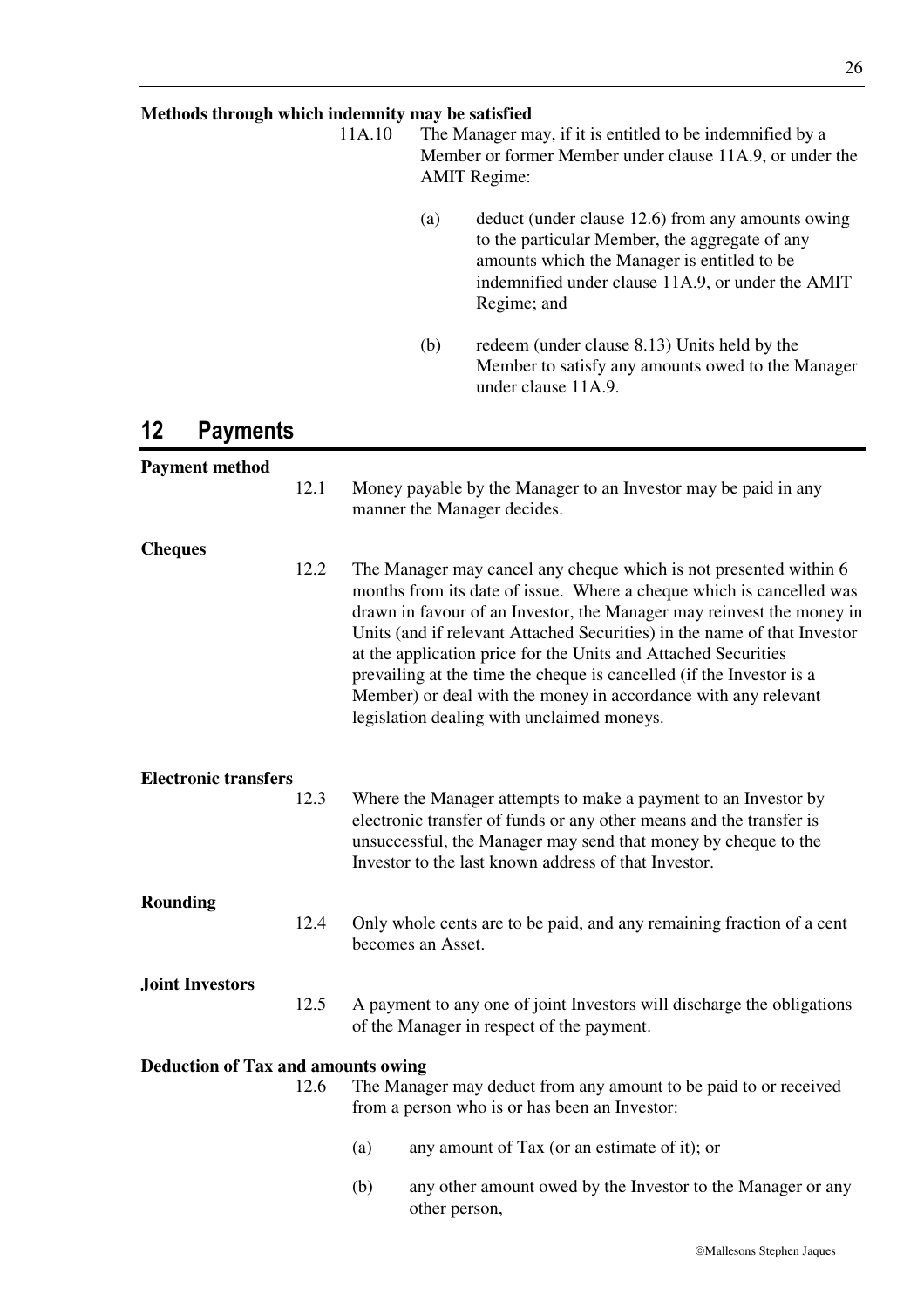which the Manager is required or authorised to deduct in respect of that payment or receipt by law or by this constitution or which the Manager considers should be deducted.

#### **Transfer of Assets**

- 12.7 The Manager may transfer Assets to a Member rather than pay cash in satisfaction of all or part of a redemption request, pursuant to a withdrawal offer or in payment of a distribution of income or capital, or on winding up of the Trust, either:
	- (a) with the consent of the Member; or
	- (b) if the Manager reasonably considers the transfer of Assets rather than cash is in the best interests of Members, without the consent of the Member.

The Assets transferred, together with any cash paid, must be of equal value to the total amount due to the Member pursuant to the redemption, withdrawal offer or distribution (based on a valuation which is consistent with the range of ordinary commercial practice for valuation of assets of that type and is reasonably current, having regard to the type of asset involved and prevailing market conditions<sup>13</sup>). If paragraph (a) of this clause 12.7 applies, the costs involved in transfer of these Assets must be paid by the Member or deducted from the amount due to the Member.

For the purposes of this clause 12.7, the Manager is appointed as agent and attorney of each Member with power to agree on the Member's behalf to the transfer of Assets to the Member and to execute all documents and do all things which it considers are necessary, desirable or reasonably incidental to give effect to the transfer of Assets, including agreeing to become a member and / or holder of securities of a company or other body corporate or trust.

### **13 Powers of the Manager**

#### **General powers**

13.1 Subject to this constitution, the Manager has all the legal capacity and powers both inside and outside Australia in respect of the Trust that it is possible under the law to confer on a trustee and as though it were the absolute owner of the Assets and acting in its personal capacity.

#### **Contracting and borrowing powers**

- 13.2 The Manager in its capacity as trustee of the Trust has power to enter into any form of contract and to incur all types of obligations and liabilities including:
	- (a) to borrow or raise money (whether or not on a secured basis and in any manner whatsoever including all forms of financial accommodation and debt facilities);

-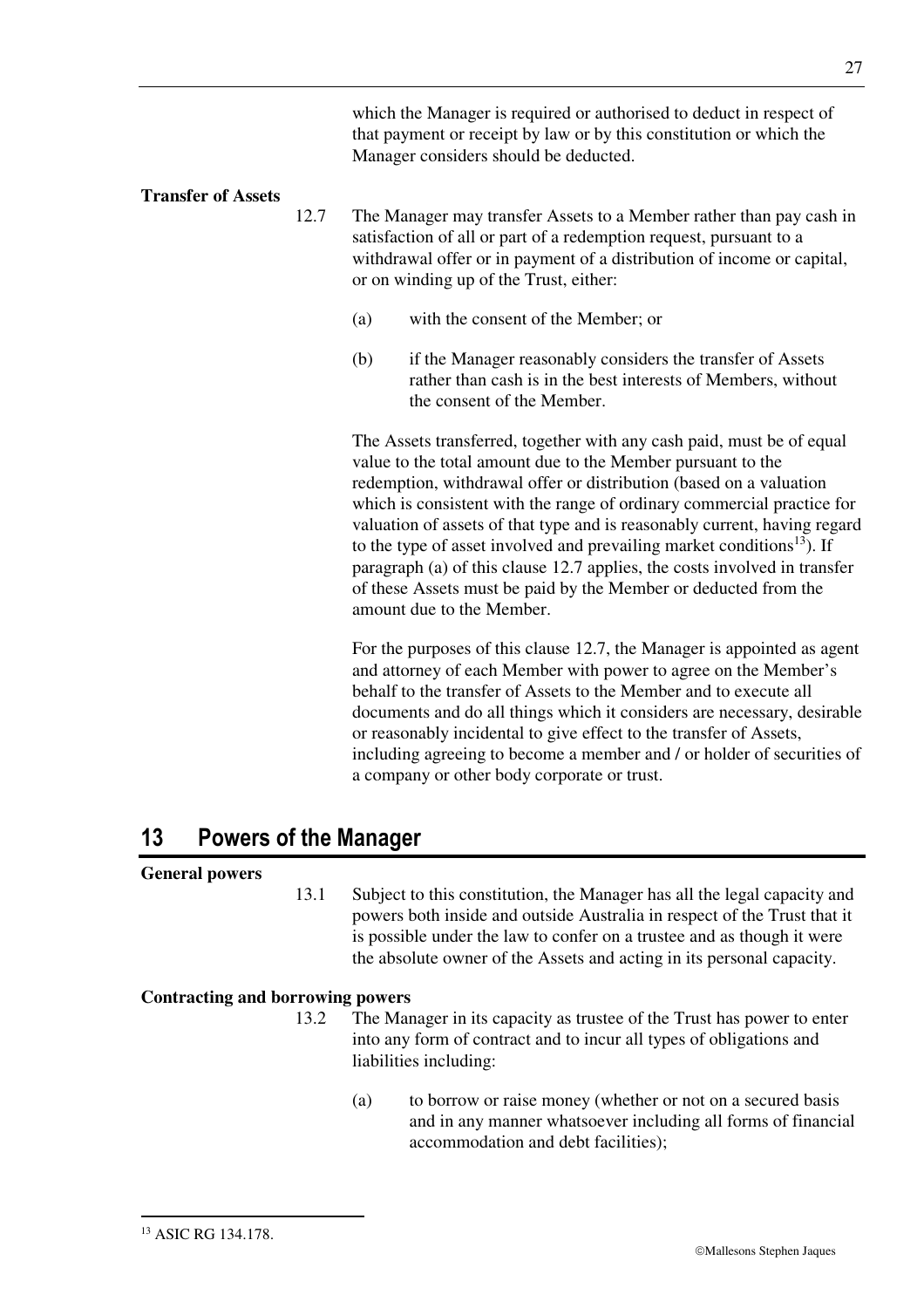- (b) to grant all types of security (whether for the obligations of the Manager or another person);
- (c) to grant guarantees and indemnities; and
- (d) to enter into derivatives.

#### **Investment and lending powers**

- 13.3 The Manager may in its capacity as trustee of the Trust invest in, dispose of or otherwise deal with property and rights in its absolute discretion. This includes the power to:
	- (a) invest the whole or part of the Assets in trusts or companies that carry on a business, in a single type of asset, or in trusts or other entities managed or controlled by the Manager or its related body corporate, or such other investments as the Manager determines; and
	- (b) lend money and on-lend or provide financial accommodation to any person.

#### **Power of delegation**

- 13.4 The Manager may authorise any person to act as its agent or delegate (in the case of a joint appointment, jointly and severally) to hold title to any Asset, perform any act or exercise any discretion within the Manager's power, including the power to appoint in turn its own agent or delegate.
- 13.5 The Manager may include in the authorisation provisions to protect and assist those dealing with the agent or delegate, and to limit the Manager's liability as against persons other than a Member (in their capacity as a Member), as the Manager thinks fit.
- 13.6 The agent or delegate may be an associate of the Manager.

#### **Exercise of discretion**

13.7 Subject to clause 18.4, the Manager may in its absolute discretion decide how and when to exercise its powers.

#### **Underwriting**

13.8 Subject to the Corporations Act, the Manager may enter into an agreement with a person (including an associate of the Manager) to underwrite the subscription or purchase of Units, Options or Financial Instruments or to manage the offer of Units, Options or Financial Instruments on such terms as the Manager determines (including that the underwriter may take up any of those things not otherwise subscribed for or sold). Unless the agreement expressly states otherwise, the underwriter or offer manager will not be an agent or delegate of the Manager.

#### **Voting**

13.9 Subject to the Corporations Act, the Manager may exercise all voting rights conferred by the Assets at its absolute discretion.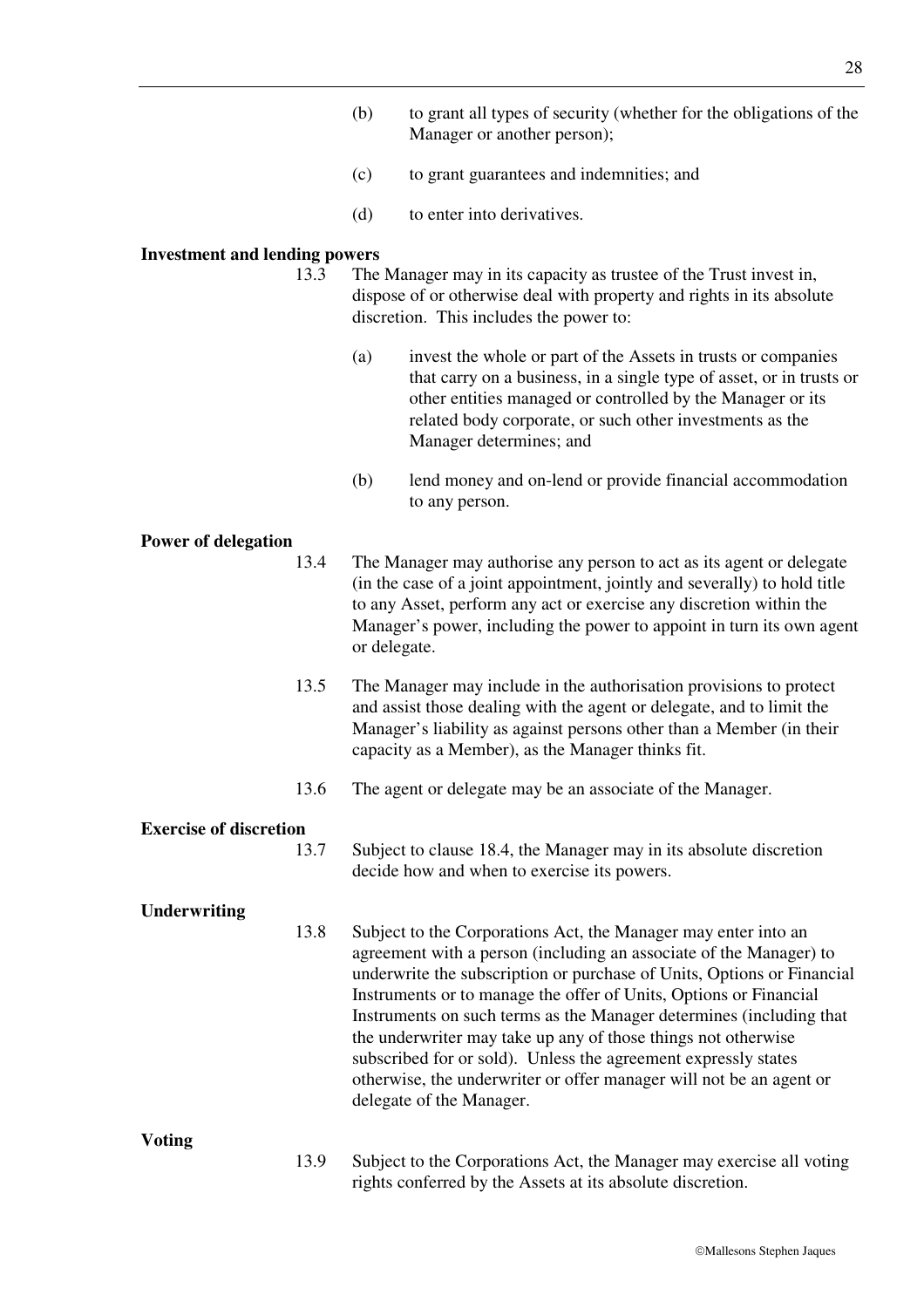| <b>Credit rating</b> | 13.10 | The Manager may arrange to have the Trust given a credit rating by a<br>Ratings Agency and provide undertakings to the Ratings Agency from<br>time to time in order to maintain any credit rating assigned to the<br>Trust. |
|----------------------|-------|-----------------------------------------------------------------------------------------------------------------------------------------------------------------------------------------------------------------------------|
| No limitation        | 13.11 | Nothing in this clause 13 limits anything else in this clause 13.                                                                                                                                                           |

### **14 Retirement of Manager**

| AMANIANI AL MANAÑAN                  |      |              |                                                                                                                                                 |
|--------------------------------------|------|--------------|-------------------------------------------------------------------------------------------------------------------------------------------------|
| <b>While a Registered Scheme</b>     |      |              |                                                                                                                                                 |
|                                      | 14.1 |              | While the Trust is a Registered Scheme, the Manager:                                                                                            |
|                                      |      | (a)          | may retire as the responsible entity of the Trust as permitted by<br>law; and                                                                   |
|                                      |      | (b)          | must retire as the responsible entity of the Trust when required<br>by law.                                                                     |
|                                      |      |              | Subject to law, the Manager may appoint in writing another person to<br>be the Manager.                                                         |
| <b>While not a Registered Scheme</b> |      |              |                                                                                                                                                 |
|                                      | 14.2 |              | While the Trust is not a Registered Scheme, the Manager:                                                                                        |
|                                      |      | (a)          | may retire on 3 months' notice to Members (or such shorter<br>period as they agree); and                                                        |
|                                      |      | (b)          | must retire as the trustee of the Trust if required by law or by<br>all Members.                                                                |
|                                      |      |              | On retirement, the Manager may appoint in writing another person to<br>be the Manager.                                                          |
| <b>New Manager</b>                   |      |              |                                                                                                                                                 |
|                                      | 14.3 | party to it. | Any proposed replacement Manager must execute a deed by which it<br>covenants to be bound by this constitution as if it had originally been a   |
| <b>Release</b>                       |      |              |                                                                                                                                                 |
|                                      | 14.4 | removed.     | When it retires or is removed, the Manager is released from all<br>obligations in relation to the Trust arising after the time it retires or is |
|                                      |      |              |                                                                                                                                                 |

### **15 Notices to Investors**

#### **Notice**

15.1 Subject to the Corporations Act, a notice or other communication required to be given to an Investor in connection with the Trust must be given in writing (which includes a fax or email) or in such other manner as the Manager determines, and be delivered or sent to the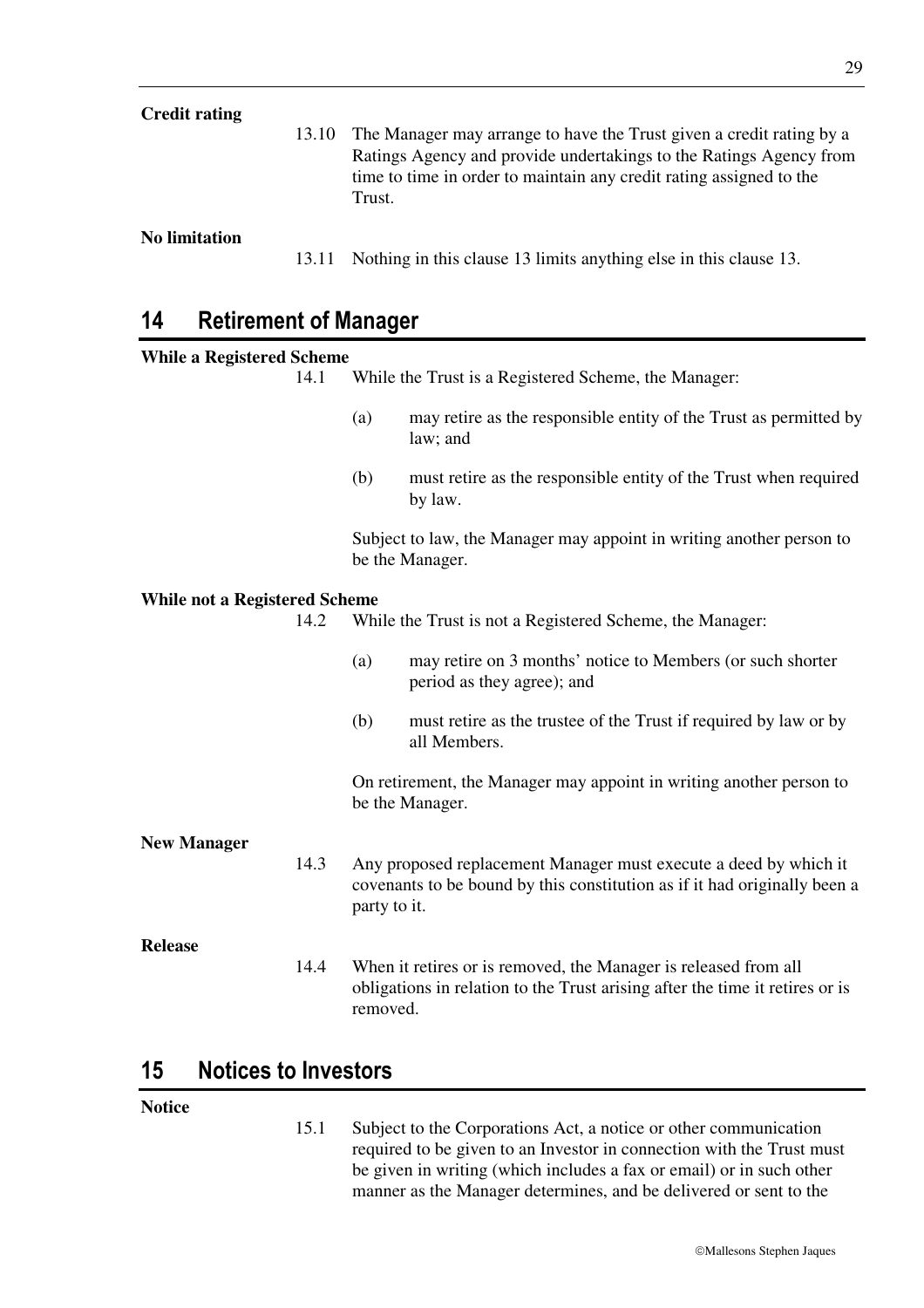|                        |      |                                                                                     | Investor at the Investor's physical or electronic address last advised to<br>the Manager for delivery of notices.                                                              |
|------------------------|------|-------------------------------------------------------------------------------------|--------------------------------------------------------------------------------------------------------------------------------------------------------------------------------|
| <b>Cheques</b>         | 15.2 |                                                                                     | A cheque payable to an Investor may be posted to their physical<br>address or handed to them or a person authorised in writing by them.                                        |
| <b>Joint Investors</b> | 15.3 |                                                                                     | In the case of joint Investors, the physical or electronic address of the<br>Investor means the physical or electronic address of the Investor first<br>named in the Register. |
| When notice received   | 15.4 | Subject to the Corporations Act, notice or other communication sent to<br>a Member: |                                                                                                                                                                                |
|                        |      | (a)                                                                                 | by post is taken to be received on the Business Day after it is<br>posted;                                                                                                     |
|                        |      | (b)                                                                                 | by fax is taken to be received 1 hour after receipt by the<br>transmitter of confirmation of transmission from the receiving<br>fax machine; and                               |
|                        |      | (c)                                                                                 | by email is taken to be received 1 hour after it is sent if the<br>sender has not received a notice of non-delivery.                                                           |
|                        |      |                                                                                     | A cheque is taken to be received on the Business Day after it is posted.                                                                                                       |
|                        |      | received.                                                                           | Proof of actual receipt is not required. The Manager may determine<br>the time at which other forms of communication will be taken to be                                       |

### **16 Notices to the Manager**

- 16.1 A notice required to be given to the Manager in connection with the Trust must be given in writing (which, unless the Manager determines otherwise, subject to the Corporations Act, does not include a facsimile or email), or in such other manner as the Manager determines.
- 16.2 The notice is effective only at the time of receipt in legible form.
- 16.3 The notice must bear the actual, facsimile or electronic signature of the Investor or a duly authorised officer or representative of the Investor unless the Manager dispenses with this requirement.

### **17 Meetings of Investors**

#### **Manager convening meeting**

17.1 The Manager may at any time convene a meeting of Members, and must do so if required by the Corporations Act.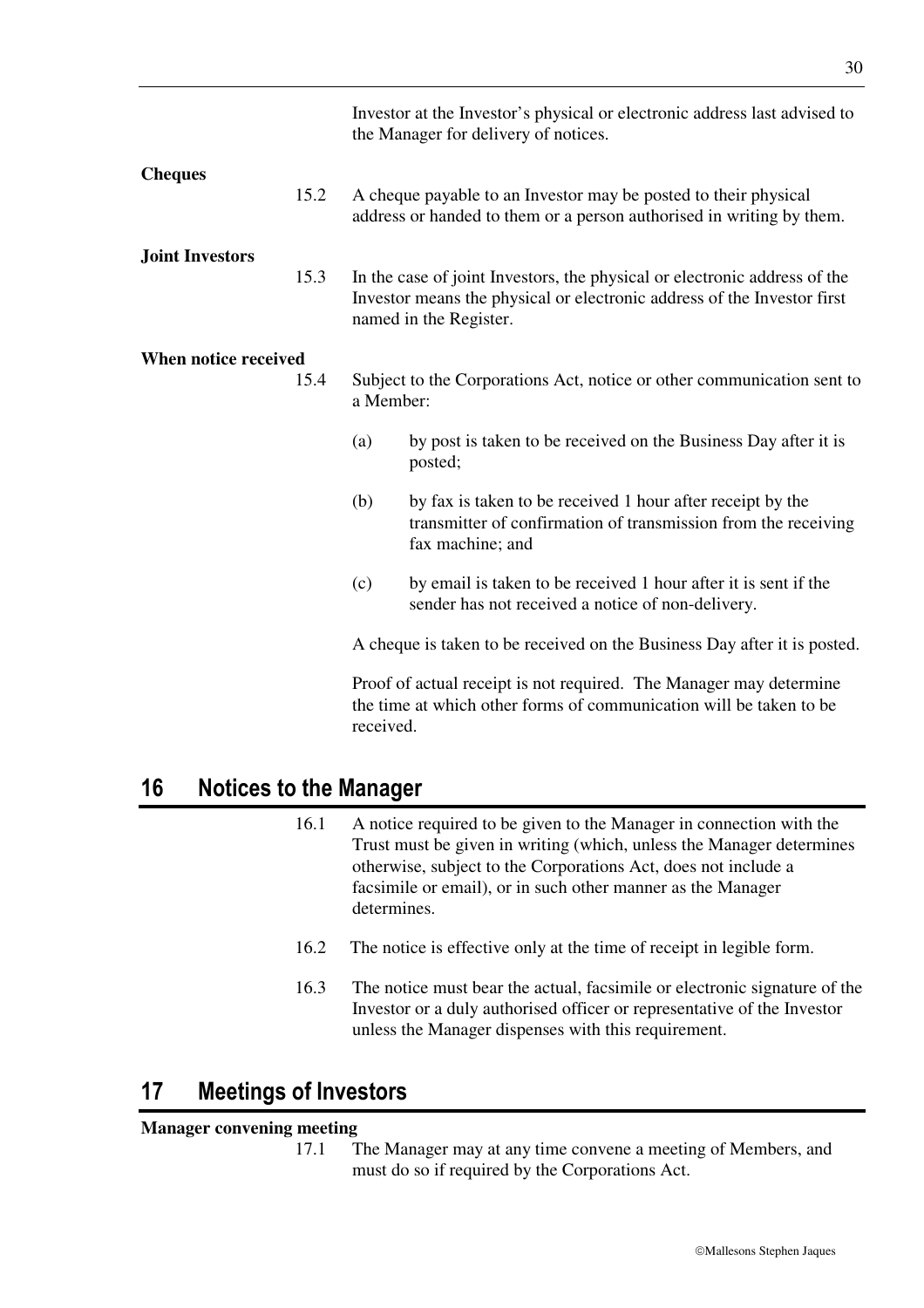#### **Members request for meeting - not Registered Scheme**

17.2 While the Trust is not a Registered Scheme, the Manager must convene a meeting of Members to consider a proposed resolution if the Manager receives a requisition in writing to convene a meeting to consider the resolution signed by Members with at least 25% of the votes that may be cast on the resolution.

#### **Members' request for meeting - Registered Scheme**

17.3 While the Trust is a Registered Scheme, the provisions of the Corporations Act apply to determine the circumstances if any in which a meeting must be convened on the request of Members.

#### **Notice while not Registered Scheme**

- 17.4 While the Trust is not a Registered Scheme:
	- (a) a meeting of Members must be convened by notice sent to every Member entitled to attend and vote at the meeting;
	- (b) the notice of meeting need not set out the terms of any resolution to be proposed, but must state the general nature of the business to be transacted at the meeting. Sections 252B(6), (7) and (9) of the Corporations Act will apply to the calling of meetings as if the Trust is a Registered Scheme; and
	- (c) at least 10 days' notice of a meeting must be given to Members or such shorter notice as they agree.

#### **Notice while Registered Scheme**

17.5 While the Trust is a Registered Scheme, the requirements for notice of meetings of Members are governed by the Corporations Act.

#### **Manager may determine**

|             | 17.6 | Subject to this clause 17, the Corporations Act and the Listing Rules,<br>the Manager may determine the time and place at which a meeting of<br>Members will be convened and the manner in which the meeting will<br>be conducted, including a meeting of Members at two or more venues<br>using any technology that gives the Members as a whole a reasonable<br>opportunity to participate. |
|-------------|------|-----------------------------------------------------------------------------------------------------------------------------------------------------------------------------------------------------------------------------------------------------------------------------------------------------------------------------------------------------------------------------------------------|
| Quorum      |      |                                                                                                                                                                                                                                                                                                                                                                                               |
|             | 17.7 | The quorum for a meeting of Members is at least 2 Members present<br>in person or by proxy together holding or representing at least 10% of<br>all Units unless the Trust has only one Member who may vote on a<br>Resolution, in which case that one Member constitutes a quorum.                                                                                                            |
| Direct vote |      |                                                                                                                                                                                                                                                                                                                                                                                               |
|             | 17.8 | A Member placing a direct vote under clause 17.20 is not taken into<br>account in determining whether or not there is a quorum at a meeting<br>of Members.                                                                                                                                                                                                                                    |
| No quorum   |      |                                                                                                                                                                                                                                                                                                                                                                                               |
|             | 17.9 | If a quorum is not present within 15 minutes after the scheduled time<br>for the meeting, the meeting is:                                                                                                                                                                                                                                                                                     |
|             |      | if convened on the requisition of Members - dissolved; or<br>(a)                                                                                                                                                                                                                                                                                                                              |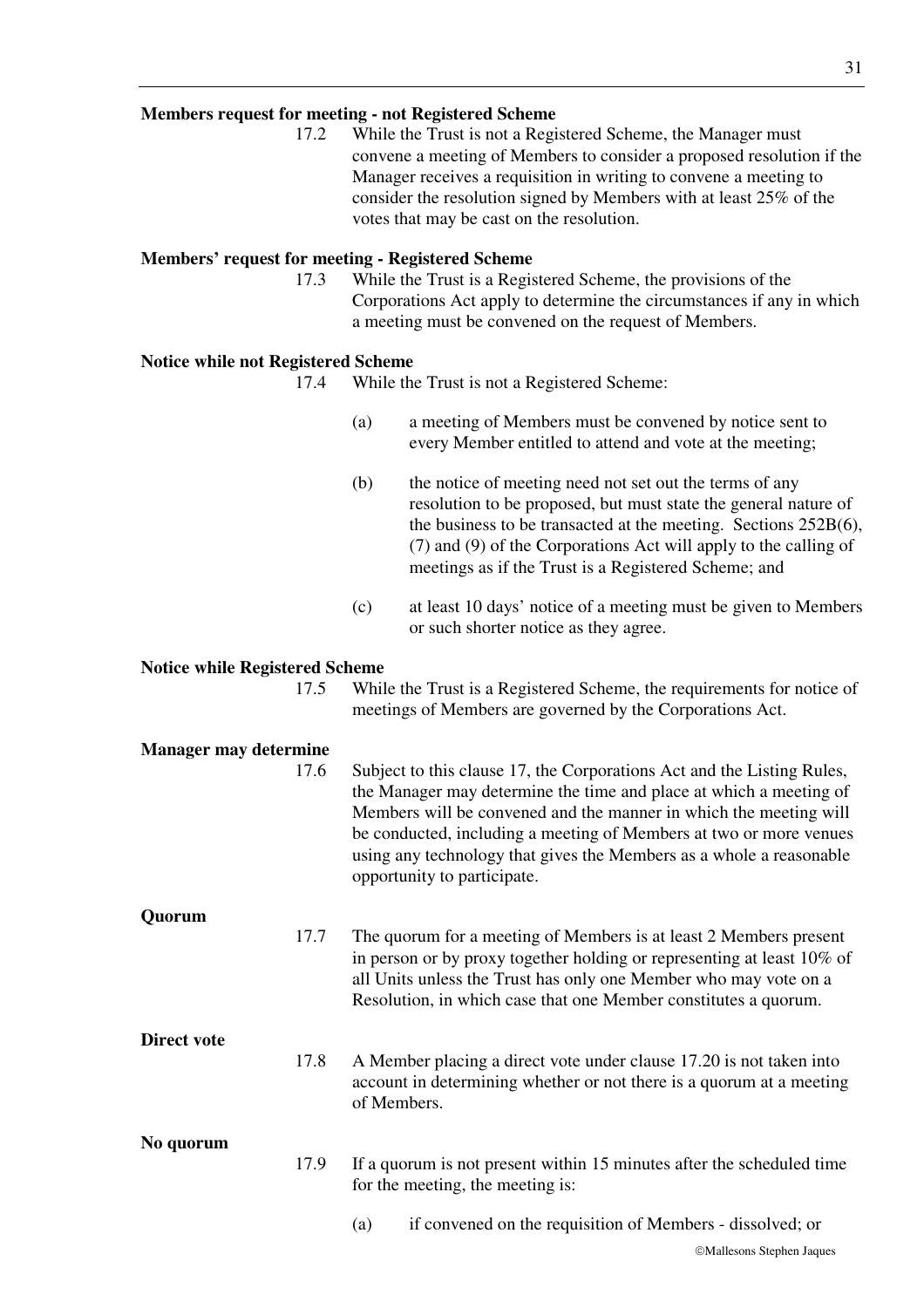|                                         |       | (b)                                                                                                                                            | otherwise - adjourned to such place and time as the Manager<br>decides.                                                                                                                                                                                                                                                       |
|-----------------------------------------|-------|------------------------------------------------------------------------------------------------------------------------------------------------|-------------------------------------------------------------------------------------------------------------------------------------------------------------------------------------------------------------------------------------------------------------------------------------------------------------------------------|
|                                         |       |                                                                                                                                                | At any adjourned meeting, those Members present in person or by<br>proxy constitute a quorum. No new notice of the adjourned meeting<br>need be given unless required by the Corporations Act. Notice of any<br>adjourned meeting which may become necessary may be included in<br>the notice convening the original meeting. |
| Chairman                                | 17.10 |                                                                                                                                                | Subject to the Corporations Act, the Manager may appoint a person to<br>chair a meeting of Members.                                                                                                                                                                                                                           |
|                                         |       |                                                                                                                                                |                                                                                                                                                                                                                                                                                                                               |
| <b>Decision of Chair</b>                | 17.11 |                                                                                                                                                | The decision of the chair on any matter relating to the conduct of the<br>meeting is final.                                                                                                                                                                                                                                   |
| Adjournment                             |       |                                                                                                                                                |                                                                                                                                                                                                                                                                                                                               |
|                                         | 17.12 |                                                                                                                                                | The chair has power to adjourn a meeting for any reason to such place<br>and time as the chair thinks fit.                                                                                                                                                                                                                    |
| <b>Circulated Resolution</b>            |       |                                                                                                                                                |                                                                                                                                                                                                                                                                                                                               |
|                                         | 17.13 | resolution.                                                                                                                                    | The Manager may make arrangements whereby Members may pass<br>written resolutions which have been circulated for that purpose by<br>completing (in a form satisfactory to the Manager) and returning such<br>resolutions to the Manager within the time specified in the circulated                                           |
| <b>Resolutions binding</b>              |       |                                                                                                                                                |                                                                                                                                                                                                                                                                                                                               |
|                                         | 17.14 |                                                                                                                                                | A Resolution of Members binds all Members, whether or not they<br>voted or were present at the meeting (in the case of a Resolution<br>passed at a meeting) or whether or not they signed the Resolution (in<br>the case of a Resolution in writing).                                                                         |
| <b>Objection only at the meeting</b>    |       |                                                                                                                                                |                                                                                                                                                                                                                                                                                                                               |
|                                         | 17.15 | No objection may be made to any vote cast unless the objection is<br>made at the meeting.                                                      |                                                                                                                                                                                                                                                                                                                               |
| Non-receipt                             |       |                                                                                                                                                |                                                                                                                                                                                                                                                                                                                               |
|                                         | 17.16 | If a Member does not receive a notice (including if notice was<br>accidentally omitted to be given to them) the meeting is not<br>invalidated. |                                                                                                                                                                                                                                                                                                                               |
| <b>Postponement or cancellation</b>     |       |                                                                                                                                                |                                                                                                                                                                                                                                                                                                                               |
|                                         | 17.17 |                                                                                                                                                | The chair has power to cancel a meeting or postpone a meeting for any<br>reason to a place and time as the chair thinks fit.                                                                                                                                                                                                  |
| <b>Voting - not a Registered Scheme</b> |       |                                                                                                                                                |                                                                                                                                                                                                                                                                                                                               |
|                                         | 17.18 | While the Trust is not a Registered Scheme:                                                                                                    |                                                                                                                                                                                                                                                                                                                               |
|                                         |       | (a)                                                                                                                                            | voting is by a show of hands, unless a poll is duly demanded or<br>the Resolution proposed is required by this constitution or by<br>law to be decided by a percentage of all Units; and                                                                                                                                      |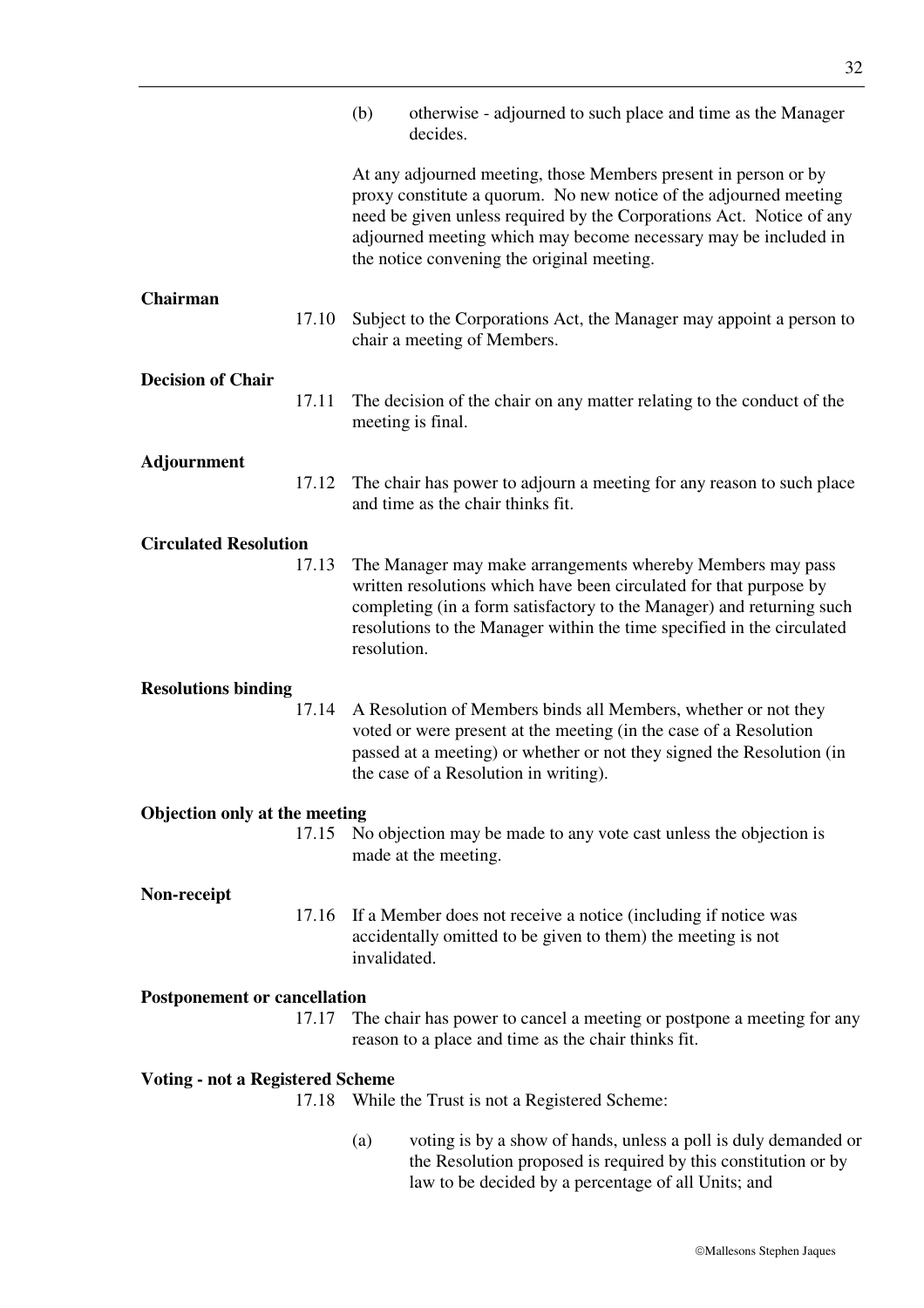- (b) subject to the rights, obligations and restrictions attaching to any particular Units, each Member which is present in person or by proxy has:
	- (i) on a show of hands, one vote; and
	- (ii) on a poll, one vote for each whole Unit held.

In the case of joint Members, only the first named in the Register may vote unless the Manager otherwise agrees. In the case of an equality of votes the chair of the meeting has a casting vote.

#### **Voting - Registered Scheme**

17.19 While the Trust is a Registered Scheme, subject to clause 17.18, the provisions of the Corporations Act governing voting for meetings of members of Registered Schemes apply to the Trust.

#### **Direct voting**

- 17.20 The Manager may determine that at a meeting of Members, a Member who is entitled to attend and vote on a Resolution at that meeting is entitled to a direct vote in respect of that Resolution. A "direct vote" includes a vote delivered to the Manager by post, fax or other electronic means approved by the Manager. The Manager may prescribe rules to govern direct voting including specifications as to the form, method and timing of giving the direct vote in order for the vote to be valid, and the treatment of direct votes.
	- 17.21 A direct vote on a Resolution at a meeting in respect of a Unit cast in accordance with clause 17.20 is of no effect and will be disregarded:
		- (a) if, at the time of the Resolution, the person who cast the direct vote:
			- (i) is not entitled to vote on the Resolution in respect of the Unit; or
			- (ii) would not be entitled to vote on the Resolution in respect of the Unit if the person were present at the meeting of Members at which the Resolution is considered;
		- (b) if, had the vote been cast in person at the meeting of Members at which the Resolution is considered:
			- (i) the vote would not be valid; or
			- (ii) the Manager would be obliged to disregard the vote;
		- (c) subject to any rules prescribed by the Manager, if the person who cast the direct vote is present in person at the meeting of Members at the time the Resolution is considered; and
		- (d) if the direct vote was cast otherwise than in accordance with any regulations, rules and procedures prescribed by the Manager under clause 17.20.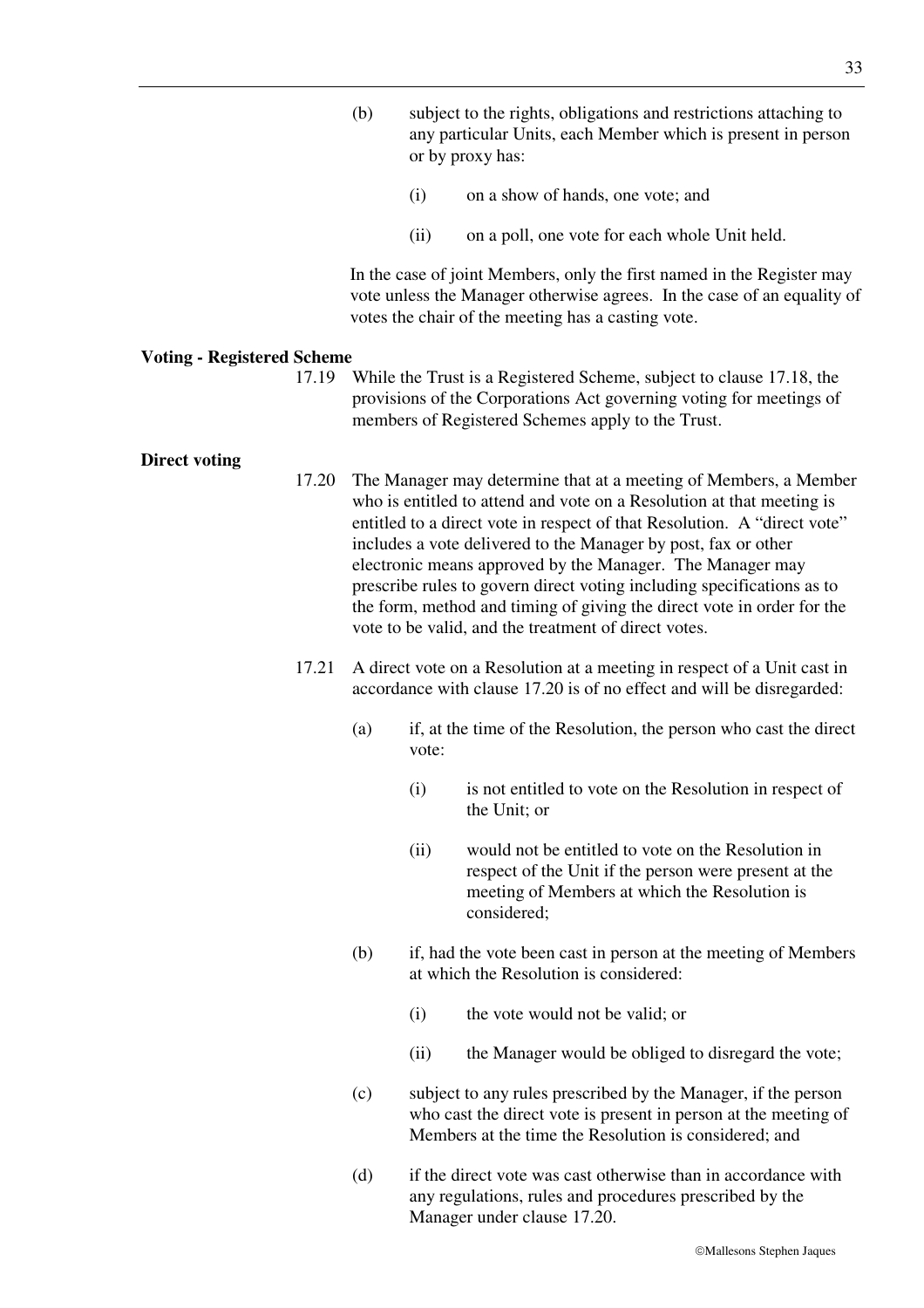|                                  | 17.22 | Subject to any rules prescribed by the Manager, if the Manager<br>receives a valid direct vote on a Resolution in accordance with clauses<br>17.20 and 17.21 and, prior to, after or at the same time as receipt of the<br>direct vote, the Manager receives an instrument appointing a proxy,<br>attorney or representative to vote on behalf of the same Member on<br>that Resolution, the Manager may regard the direct vote as effective in<br>respect of that Resolution and disregard any vote cast by the proxy,<br>attorney or representative on the Resolution at the meeting of<br>Members. |
|----------------------------------|-------|-------------------------------------------------------------------------------------------------------------------------------------------------------------------------------------------------------------------------------------------------------------------------------------------------------------------------------------------------------------------------------------------------------------------------------------------------------------------------------------------------------------------------------------------------------------------------------------------------------|
| <b>Proxies</b>                   | 17.23 | Subject to clause 17.24, the provisions of the Corporations Act<br>governing proxies for meetings of members of Registered Schemes<br>apply to the Trust.                                                                                                                                                                                                                                                                                                                                                                                                                                             |
| <b>Validity of proxy</b>         | 17.24 | The Manager may determine that the appointment of a proxy is valid<br>even if it contains only some of the information required by the<br>Corporations Act.                                                                                                                                                                                                                                                                                                                                                                                                                                           |
| Poll                             | 17.25 | A poll may be demanded before or on declaration of the result of a<br>show of hands by either:                                                                                                                                                                                                                                                                                                                                                                                                                                                                                                        |
|                                  |       | the chair; or<br>(a)                                                                                                                                                                                                                                                                                                                                                                                                                                                                                                                                                                                  |
|                                  |       | (b)<br>at least 2 Members present in person or by proxy holding<br>itself or between it and other Members demanding the poll at<br>least 5% of Units.                                                                                                                                                                                                                                                                                                                                                                                                                                                 |
| <b>Representatives</b>           | 17.26 | A body corporate may be represented at a meeting by a person<br>appointed in the manner provided in the Corporations Act. The<br>Manager may accept a certificate as evidence of the person's<br>appointment. The person may exercise on the body's behalf the same<br>powers as the body could if it were a natural person and the body is<br>taken to be present at the meeting in person.                                                                                                                                                                                                          |
| <b>Procedural irregularities</b> |       |                                                                                                                                                                                                                                                                                                                                                                                                                                                                                                                                                                                                       |
|                                  | 17.27 | A meeting of Members or a meeting notice or any proceeding at a<br>meeting is not invalidated because of the accidental omission to give<br>notice of the meeting or the non-receipt of the notice.                                                                                                                                                                                                                                                                                                                                                                                                   |
|                                  | 17.28 | A meeting of Members is not invalidated because of any procedural<br>irregularity within the meaning of section 1322 of the Corporations<br>Act.                                                                                                                                                                                                                                                                                                                                                                                                                                                      |
| <b>Minutes</b>                   | 17.29 | The minutes of a meeting of Members signed by the chair of the<br>meeting are conclusive evidence of the matters stated in them unless<br>the contrary is proved.                                                                                                                                                                                                                                                                                                                                                                                                                                     |
|                                  | 17.30 | <b>Option holders, Holders of Financial Instruments and classes</b><br>The Manager may convene a meeting of a class of Members, or of                                                                                                                                                                                                                                                                                                                                                                                                                                                                 |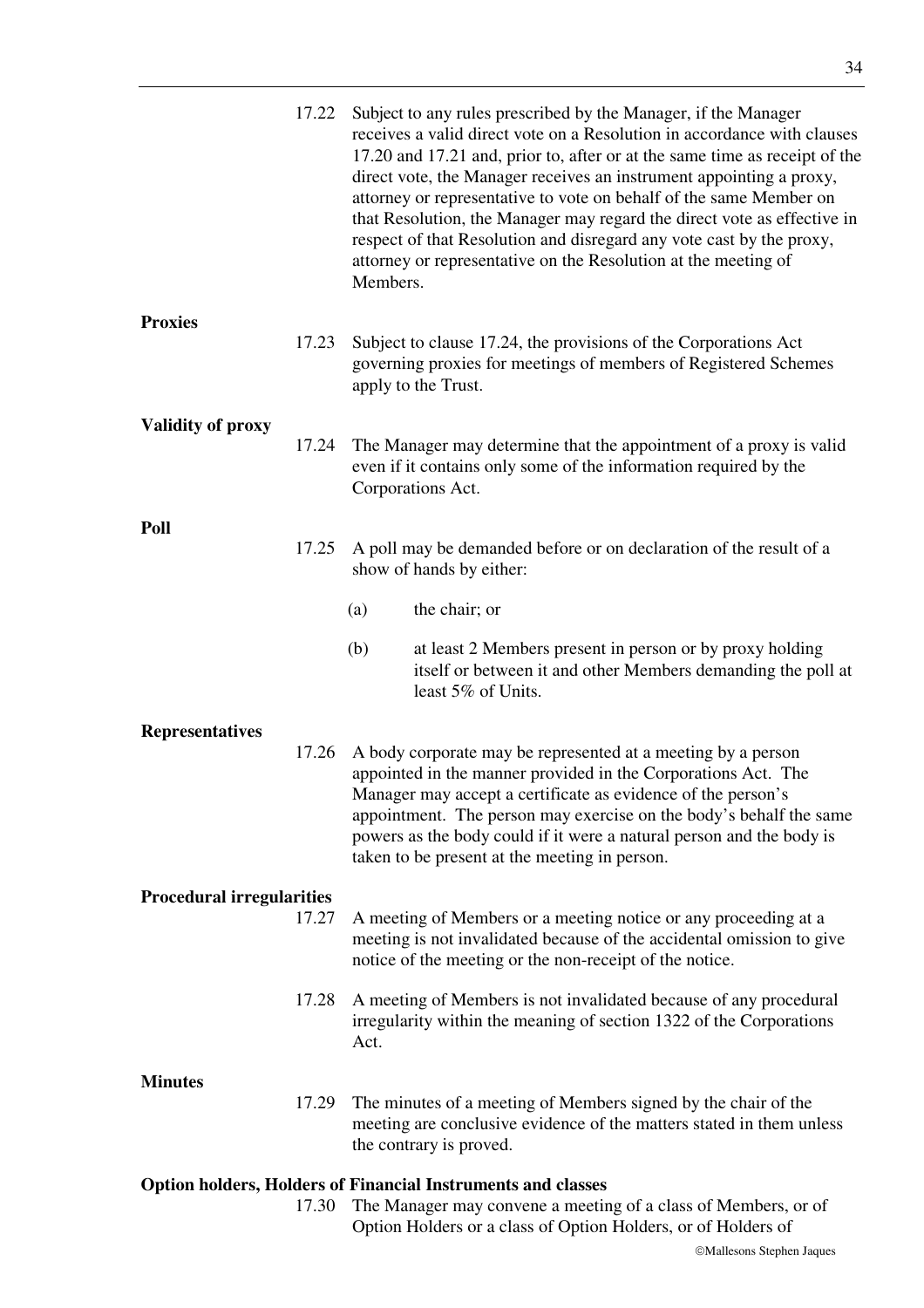Financial Instruments or a class of Holders of Financial Instruments, and must do so if required by the Corporations Act. If it does so, this clause 17 applies as if it referred to Members of a class, or to Option Holders or Option Holders of a class, or to Holders of Financial Instruments or a class of Holders of Financial Instruments (as relevant) rather than Members, and with any other necessary adaptations, except that Option Holders may exercise any right they may have under the Corporations Act to attend a meeting and vote on a Resolution of Members, but otherwise may not vote on a Resolution of Members or attend a meeting of Members. If and to the extent a Holder of Financial Instruments is entitled under the Corporations Act to vote at a meeting of Members, any resolution passed at that meeting will be binding on them.

# **18 Rights and liabilities of Manager**

# **Holding Units**

18.1 The Manager and its associates may hold Units, Options or Financial Instruments, or interests in any trust or company which is an associate of any of them, in any capacity.

### **Other capacities**

- 18.2 Subject to the Corporations Act, the Manager (and any of its associates to the extent applicable) may:
	- (a) deal with itself (as trustee of the Trust or in another capacity), an associate or with any Investor;
	- (b) be interested in any contract or transaction with itself (as trustee of the Trust or in another capacity), an associate or with any Investor and retain for its own benefit any profits or benefits derived from any such contract or transaction; and
	- (c) act in the same or a similar capacity in relation to any other managed investment scheme or trust.

### **Manager may rely**

- 18.3 The Manager may take and may act upon:
	- (a) the opinion or advice of counsel or solicitors, whether or not instructed by the Manager, in relation to the interpretation of this constitution or any other document (whether statutory or otherwise) or generally in connection with the Trust;
	- (b) advice, opinions, statements or information from any bankers, accountants, auditors, valuers and other persons consulted by the Manager who are in each case believed by the Manager in good faith to be expert in relation to the matters upon which they are consulted;
	- (c) a document which the Manager believes in good faith to be the original or a copy of an appointment by a Member of a person to act as their agent for any purpose connected with the Trust; and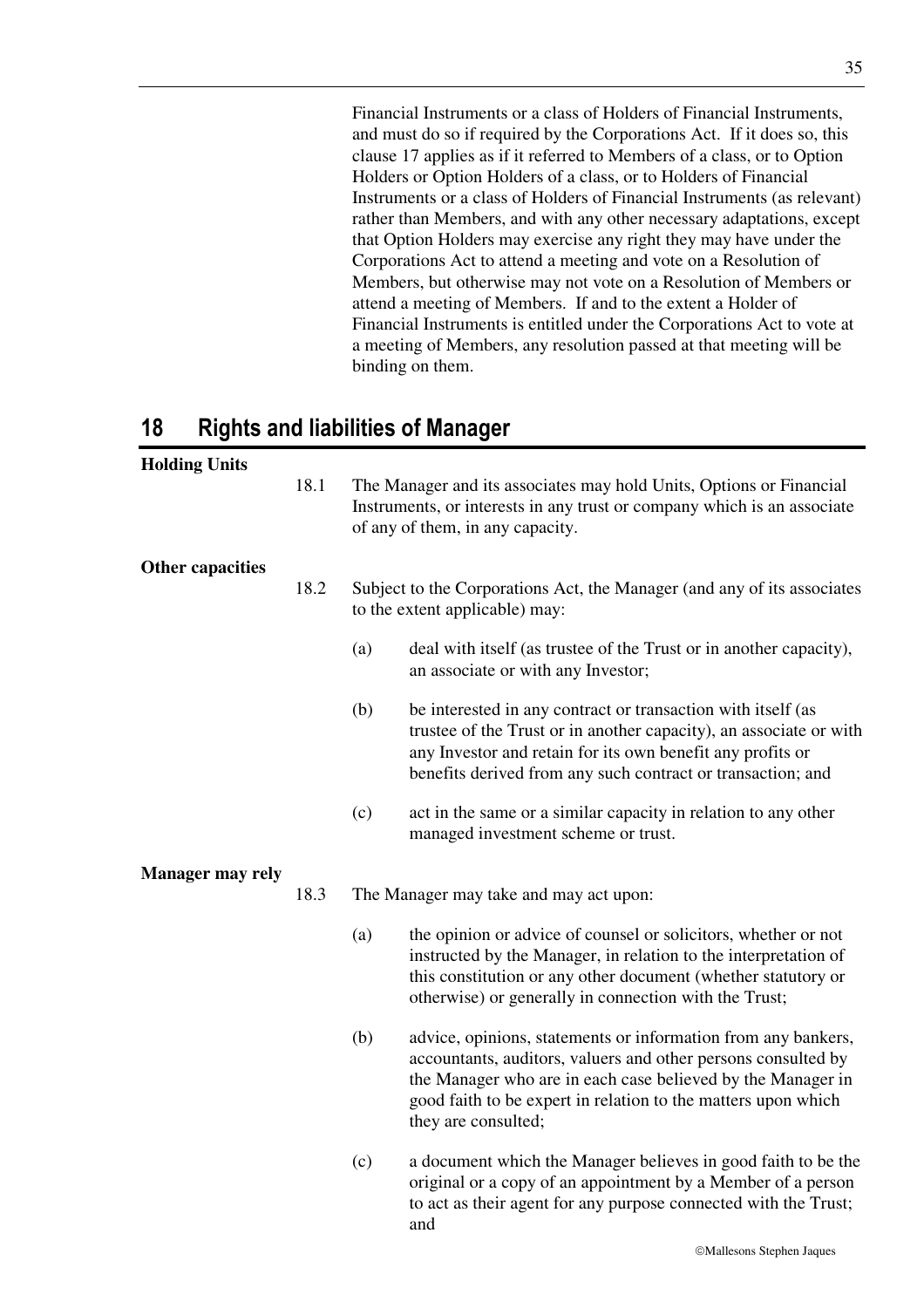(d) any other document provided to the Manager in connection with the Trust upon which it is reasonable for the Manager to rely,

and the Manager will not be liable for anything done, suffered or omitted by it in good faith in reliance upon such opinion, advice, statement, information or document.

### **Control by Members**

18.4 This clause 18.4 applies while the Trust is not a Registered Scheme and no application is with ASIC to register the Trust as a Registered Scheme. Despite any other provision of this constitution, the Manager must act in accordance with the directions that are not inconsistent with the Manager's duties under this constitution, the terms of its Licence and at law given from time to time by the sole Member (if any) or jointly by all Members so as to allow the Members acting together to have day to day control over the operation of the Trust. The Manager may seek directions from the Members on any matter. The Manager is not required to act on any direction to incur a liability unless its liability is limited to the Assets.

# **19 Limitation of liability and indemnity in favour of Manager**

### **Limitation on Manager's liability**

19.1 While the Trust is a Registered Scheme, the Manager is not liable in contact, tort or otherwise to Investors for any loss suffered in any way relating to the Trust except to the extent that the Corporations Act imposes such liability.

#### **Liability while Trust is not a Registered Scheme**

19.2 While the Trust is not a Registered Scheme, if the Manager acts in good faith and without gross negligence, it is not liable in contract, tort or otherwise to Investors for any loss suffered in any way relating to the Trust.

#### **Liability limited to Assets**

19.3 Subject to the Corporations Act, the liability of the Manager to any person other than a Member in respect of the Trust (including in respect of any contracts entered into as trustee of the Trust or in relation to any Assets) is limited to the Manager's ability to be indemnified from the Assets.

#### **Indemnity in favour of Manager**

19.4 The Manager is entitled to be indemnified out of the Assets for any liability incurred by it in properly performing its duties, or properly exercising any of its powers in the proper performance of its duties in relation to the Trust.

#### **Liability for agents**

19.5 To the extent permitted by the Corporations Act, and otherwise without limitation, the indemnity in clause 19.4 includes any liability incurred as a result of any act or omission of a delegate or agent appointed by the Manager.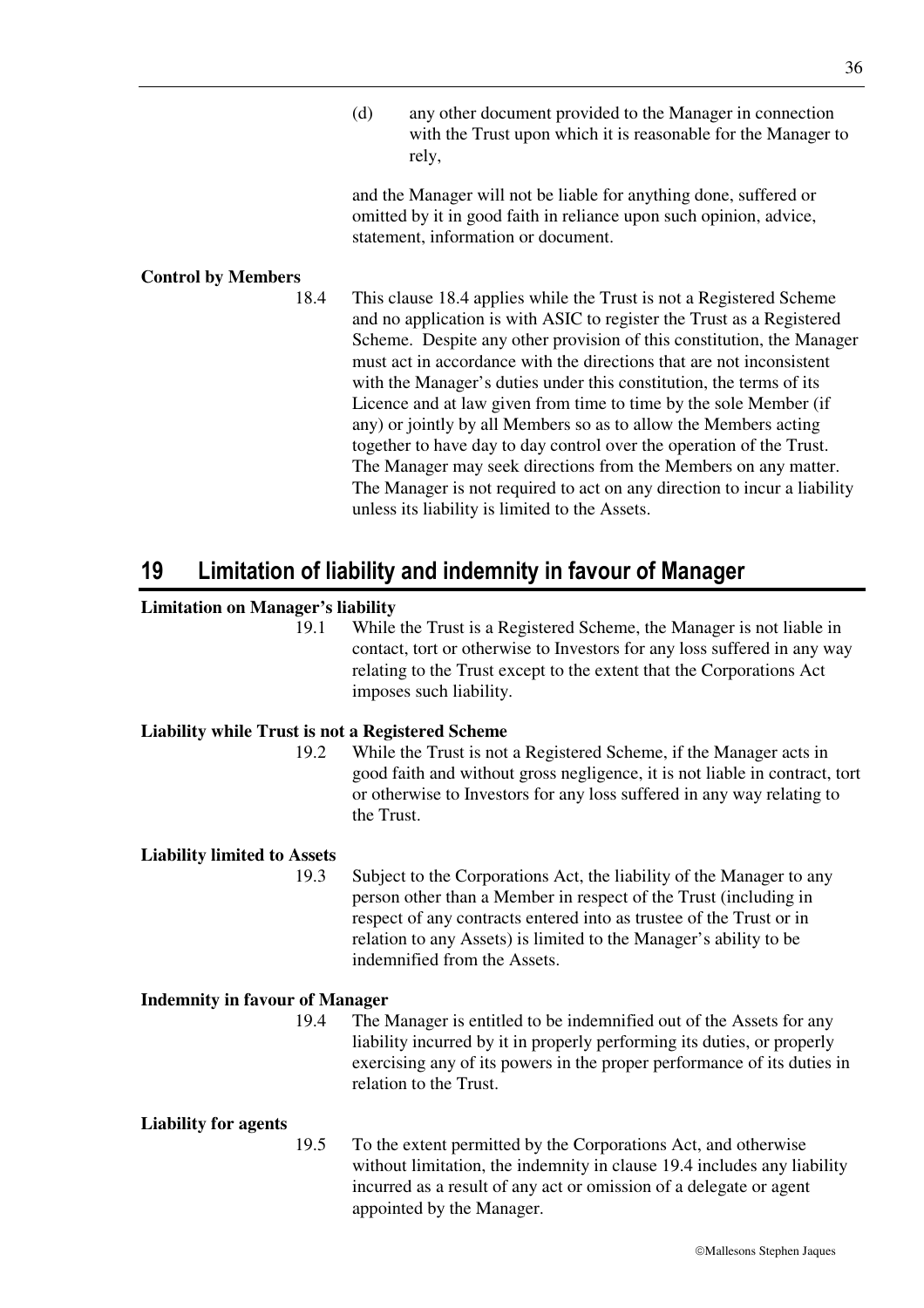19.6 The indemnity in clause 19.4 is in addition to any indemnity allowed by law. It continues to apply after the Manager retires or is removed from the office it holds in relation to the Trust.

## **Right of indemnity not affected by unrelated breach**

19.7 Where a Liability is incurred pursuant to a proper performance of the Manager's duties or in the proper exercise of its powers in the proper performance of its duties in relation to the Trust under this constitution or at law, the Manager may exercise any of its rights of indemnification or reimbursement out of the Assets to satisfy that Liability to itself or to any creditor of the Manager (in its capacity as trustee or responsible entity of the Trust), despite any loss the Trust may have suffered or any diminution in the value of Assets as a consequence of any unrelated act or omission by the Manager or by any person or entity acting on behalf of the Manager.

# **20 Liability of Investors**

# Mallesons Stephen Jaques **Liability limited**  20.1 Subject to clauses 20.3 and 20.5, the liability of a Member, Option Holder or Holder of Financial Instruments is limited to the amount if any which remains unpaid in relation to their subscription for their Units, Options or Financial Instruments. **Member need not indemnify**  20.2 A Member, Option Holder or Holder of Financial Instruments need not indemnify the Manager if there is a deficiency in the Assets or if the claim of any creditor of the Manager in respect of the Trust cannot be satisfied out of the Assets. **Tax or user pays costs**  20.3 The Manager is entitled to be indemnified by any current or former Investor to the extent that the Manager incurs any liability for Tax or costs which are not properly an expense of the Trust as a result of: (a) that person's action or inaction; (b) an act or omission requested by that person, other than directions given pursuant to clause 18.4; or (c) any other matter arising in connection with Units, Options or Financial Instruments held by that person. **Joint Investors**  20.4 Current and former joint Members, Option Holders and Holders of Financial Instruments are jointly and severally liable in respect of all payments including payments of Tax to which the next preceding paragraph applies. **Recourse**  20.5 In the absence of separate agreement with a Member, Option Holder or Holder of Financial Instruments, and except for the amounts referred to in clause 20.1 and 20.3, the recourse of the Manager and any creditor is limited to the Assets.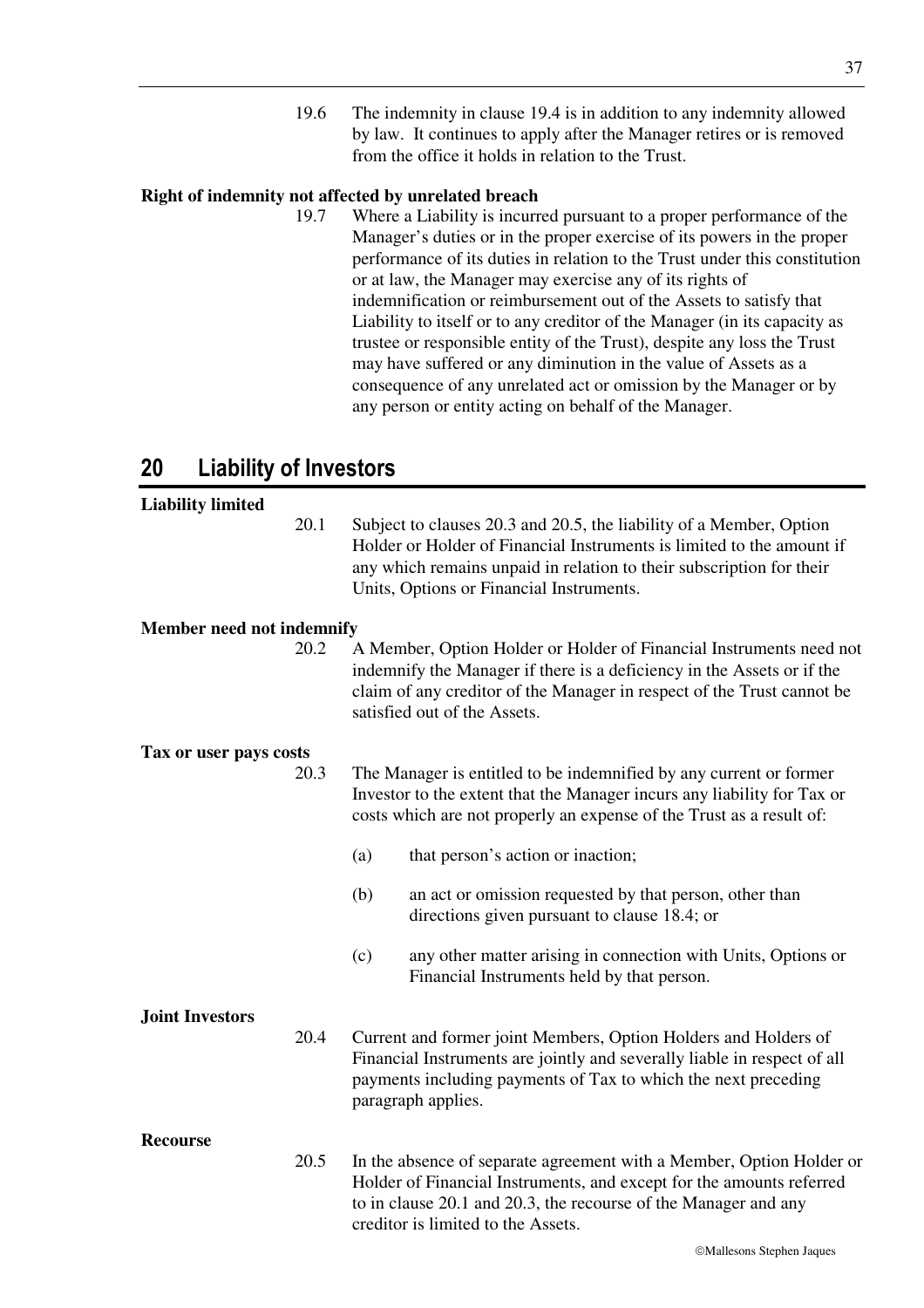| <b>Restrictions on Members</b> | 20.6 | Subject to clause 18.4, an Investor:                                                                                                                                                                                                                                                                                                                                                                                                                                              |                                                                                                                                                              |  |
|--------------------------------|------|-----------------------------------------------------------------------------------------------------------------------------------------------------------------------------------------------------------------------------------------------------------------------------------------------------------------------------------------------------------------------------------------------------------------------------------------------------------------------------------|--------------------------------------------------------------------------------------------------------------------------------------------------------------|--|
|                                |      |                                                                                                                                                                                                                                                                                                                                                                                                                                                                                   |                                                                                                                                                              |  |
|                                |      | (a)                                                                                                                                                                                                                                                                                                                                                                                                                                                                               | must not interfere with any rights or powers of the Manager<br>under this constitution;                                                                      |  |
|                                |      | (b)                                                                                                                                                                                                                                                                                                                                                                                                                                                                               | must not exercise a right in respect of an Asset or lodge a<br>caveat or other notice affecting an Asset or otherwise claim<br>any interest in an Asset; and |  |
|                                |      | (c)                                                                                                                                                                                                                                                                                                                                                                                                                                                                               | may not require an Asset to be transferred to them.                                                                                                          |  |
| No partnership                 |      |                                                                                                                                                                                                                                                                                                                                                                                                                                                                                   |                                                                                                                                                              |  |
|                                | 20.7 | Except as expressly provided in this constitution, there is no<br>relationship of partnership or agency between the Manager and any<br>Investor. Nothing in this constitution is to be construed as creating any<br>association, joint venture or partnership among the Trust and any<br>Stapled Entity for any purpose or authorising the share of the benefit of<br>any assets (and any profits from assets) of the Trust or any Stapled<br>Entity as a result of the Stapling. |                                                                                                                                                              |  |

# **21 Remuneration and expenses of Manager**

# **Subject to the Corporations Act**

21.1 While the Trust is a Registered Scheme, the fees in this clause 21 may only be paid to the Manager to the extent they are payable in relation to the proper performance of the Manager's duties as responsible entity of the Trust.

### **Management fee**

-

21.2 The Manager is entitled to be paid a fee out of the Assets for its services in relation to the operation of the Trust equal to the Manager's reasonable estimate of its costs, including all overheads and internal expenses<sup>14</sup> of the Manager, whether incurred directly by the Manager or reimbursed by the Manager to any of its related bodies corporate, for which it is not otherwise reimbursed under clause 21.4.

This fee is to be payable from time to time upon demand by the Manager, provided that the Manager may make a demand for payment of all or part of the fee at any time if it has incurred the relevant costs, whether or not it has paid those costs. The Manager must produce a statement within 1 month from the end of each Quarter setting out the management fee for the Quarter and any amount remaining unpaid.

The entitlement to this fee continues to the date of final distribution in accordance with clause 23. However, the Manager is not entitled to a management fee in respect of any period during which it is not appointed as trustee or responsible entity of the Trust.

<sup>&</sup>lt;sup>14</sup> The Manager's internal expenses that relate to the Trust may include the fees of directors of the Manager and the cost of their directors' and officers' liability insurance, the cost of premises, computer systems and staff and related expenses.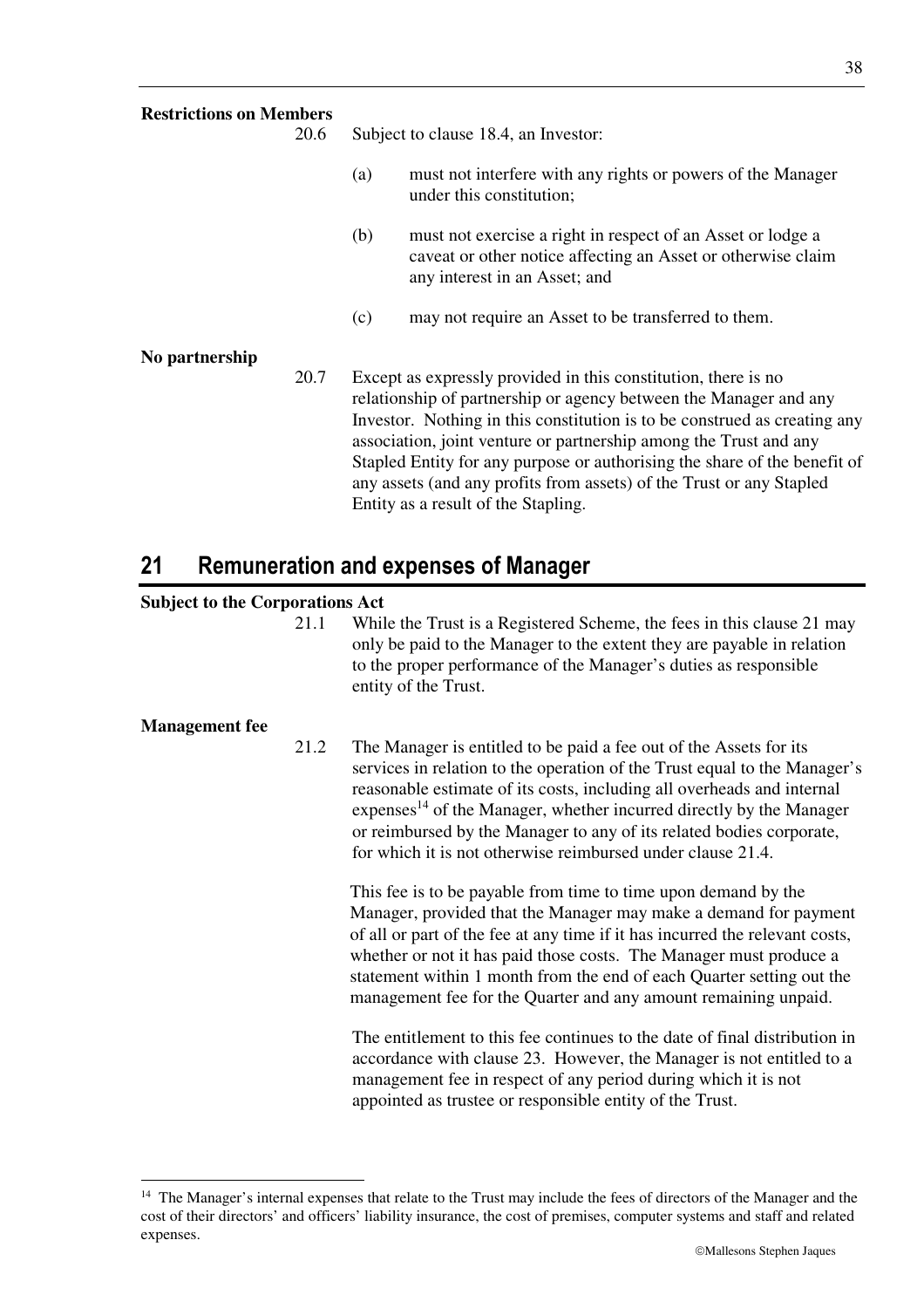### **Waiver of any fees and expenses**

21.3 The Manager may accept lower fees than the fees (if any) to which it is entitled under this constitution or not seek reimbursement of all costs and expenses to which it is entitled, or may defer payment for any period. Where payment is deferred, the fee accrues daily until paid.

#### **Costs and expenses**

- 21.4 All costs and expenses incurred by the Manager in connection with the Trust and its consolidated or controlled entities (including a controlled sub trust), including in performing and being able to perform its role as Manager, are payable or reimburseable out of the Assets or out of the assets of a consolidated or controlled entity of the Trust (including a controlled sub trust) but, while the Trust is a Registered Scheme, payment or reimbursement is only available in relation to the proper performance of the Manager's duties as responsible entity of the Trust. This includes costs and expenses connected with the following, and no paragraph of this clause 21.4 limits any other paragraph:
	- (a) this constitution, any amendment or proposed amendment to this constitution, the formation of the Trust and any investment vehicle in which the Trust expects to have a direct or indirect interest, substantially in proportion to the proposed interest;
	- (b) registration of the Trust as a Registered Scheme;
	- (c) the preparation, review, distribution and promotion of any product disclosure statement, prospectus or offering memorandum in respect of Units, Options, Financial Instruments or Stapled Securities, or other promotion of the Trust or the Stapled Entities;
	- (d) the acquisition, disposal, insurance, custody (including custodian fees) and any other dealing with Assets;
	- (e) any proposed acquisition, disposal or other dealing with an investment;
	- (f) the administration or management of the Trust or its Assets and Liabilities, including expenses in connection with the Register;
	- (g) borrowing arrangements and raising money on behalf of the Trust or guarantees in connection with the Trust, including hedging costs and any gearing facility;
	- (h) costs of the admission of the Trust to the Official List, the quotation of Units or any Options or Financial Instruments on ASX or any other recognised stock exchange and compliance with the Listing Rules or the rules of any other exchange and the quotation of any Units, Stapled Securities, Options, securities, debt instruments or other things of any kind;
	- (i) an issue of Units, Stapled Securities, Options or Financial Instruments or any interests in, or rights associated with Units, Stapled Securities, Options or Financial Instruments or any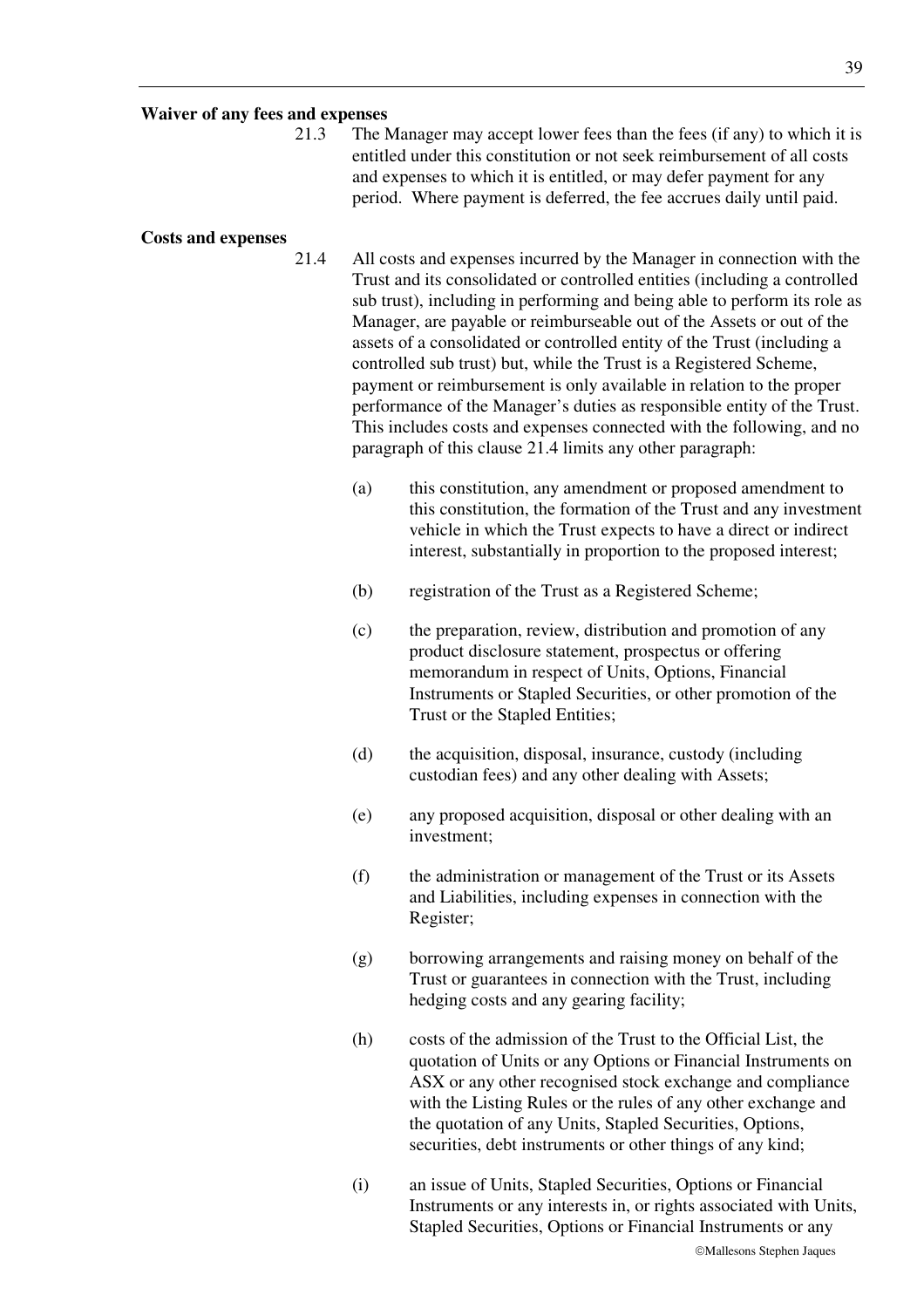other obligation (including any other securities or debt instruments of any kind) issued by the Trust or a Stapled Entity;

- (j) convening and holding meetings of Investors or any class of them, the implementation of any Resolutions and communications with Investors and attending any meetings of a Stapled Entity;
- (k) Tax, including any amount charged by a supplier of goods or services, or both, to the Manager by way of or as a reimbursement for GST;
- (l) financial institution fees;
- (m) fees payable to RE Holding Company Pty Limited under the WRT Internal Reimbursement Agreement dated 20 December 2010 ;
- (n) fees and expenses payable under property management agreements, including to related bodies corporate of the Manager;
- (o) fees and expenses payable under development framework agreements and design and construction agreements, including to related bodies corporate of the Manager;
- (p) the engagement of agents, valuers, contractors and advisers (including legal advisers) whether or not the agents, valuers, contractors or advisers are associates of the Manager;
- (q) investigation, negotiation, acquisition (including any costs associated with the establishment of an entity to hold property), registration, custody, holding, management, supervision, maintenance, insurance, valuation, sale of or other dealing with property in which the Trust has a direct or indirect interest (or attempting or proposing to do so) and the receipt, collection or distribution of income or other Assets;
- (r) the services of asset managers, property managers, development managers, project managers, leasing agents, sales agents and collection agents appointed in respect of any real property in which the Trust has a direct or indirect interest, which may include an associate of the Manager;
- (s) rates, development, repair, insurance and redevelopment costs, insurance broking and quantity surveyor's fees, subdivision and building costs, normal building operating expenses not paid by tenants, costs of leasing (including marketing) and leasing incentives in relation to any real property in which the Trust has a direct or indirect interest;
- (t) travel and accommodation expenses of directors and employees of the Manager in connection with the acquisition, holding, management, supervision, repair, maintenance,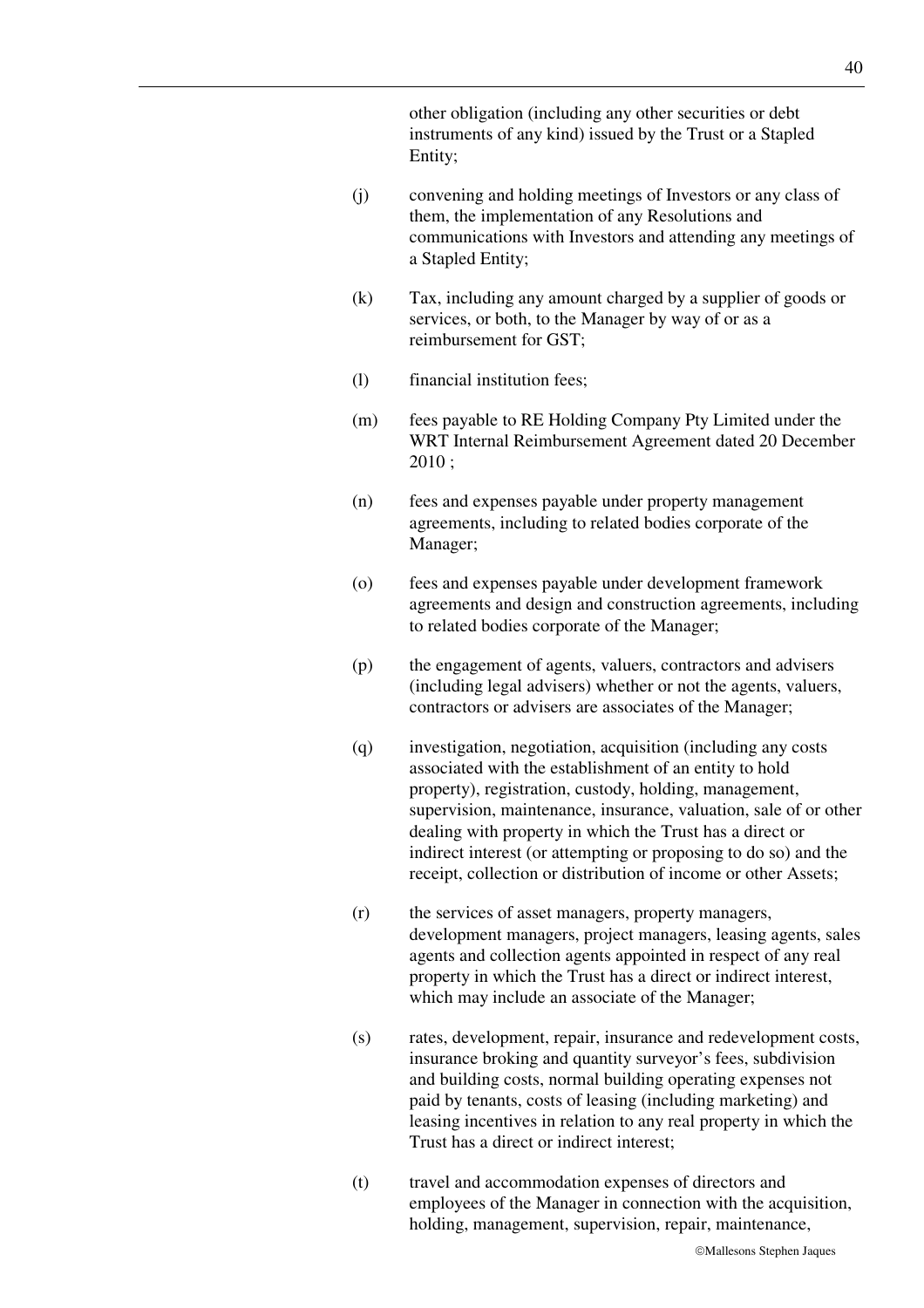valuation, disposal or proposed disposal or any transaction in connection with any Asset or proposed Asset;

- (u) expenses in relation to brand alliance activities for the Trust;
- (v) underwriting or managing any subscription or purchase of Units, Options or Financial Instruments, including underwriting, offer management and brokerage fees and commission, handling fees, costs and expenses, amounts payable under indemnity or reimbursement provisions in an underwriting, offer management or broking agreement and any amounts becoming payable in respect of any breach (other than for negligence, fraud or breach of duty) by the Manager of its obligations, representations or warranties under such agreement;
- (w) accounting and compliance with taxation laws and procedures (whether internal expenses of the Manager or paid to third parties) preparation and audit of the taxation returns and accounts of the Manager and the Trust;
- (x) termination of the Trust and the retirement or removal of the Manager and the appointment of a replacement;
- (y) any court proceedings, arbitration or other dispute concerning a Trust including proceedings against the Manager, except to the extent that the Manager is found by a court to be in breach of trust or to have been grossly negligent, in which case any expenses paid or reimbursed under this sub-paragraph must be repaid;
- (z) all damages, expenses, payments, legal and other costs and disbursements incurred by the Manager in relation to or in connection with any claim, dispute or litigation ("**Claim"**) arising as a result of or in connection with any untrue representation or warranty contained in any document relating to any investment by the Trust including any project document in connection with the investment and any offering document or borrowing document in connection with the Trust except where the Claim arises out of the fraud or wilful default of the Manager;
- (aa) any compliance committee established by the Manager in connection with the Trust, including any fees paid to or insurance premiums in respect of Compliance Committee Members;
- (bb) while the Trust is a Registered Scheme and there is no compliance committee, any costs and expenses associated with the board of directors of the Manager carrying out the functions which would otherwise be carried out by a compliance committee, including any fees paid to or insurance premiums in respect of external directors whose appointment or tenure satisfies the requirements of Chapter 5C of the Corporations Act;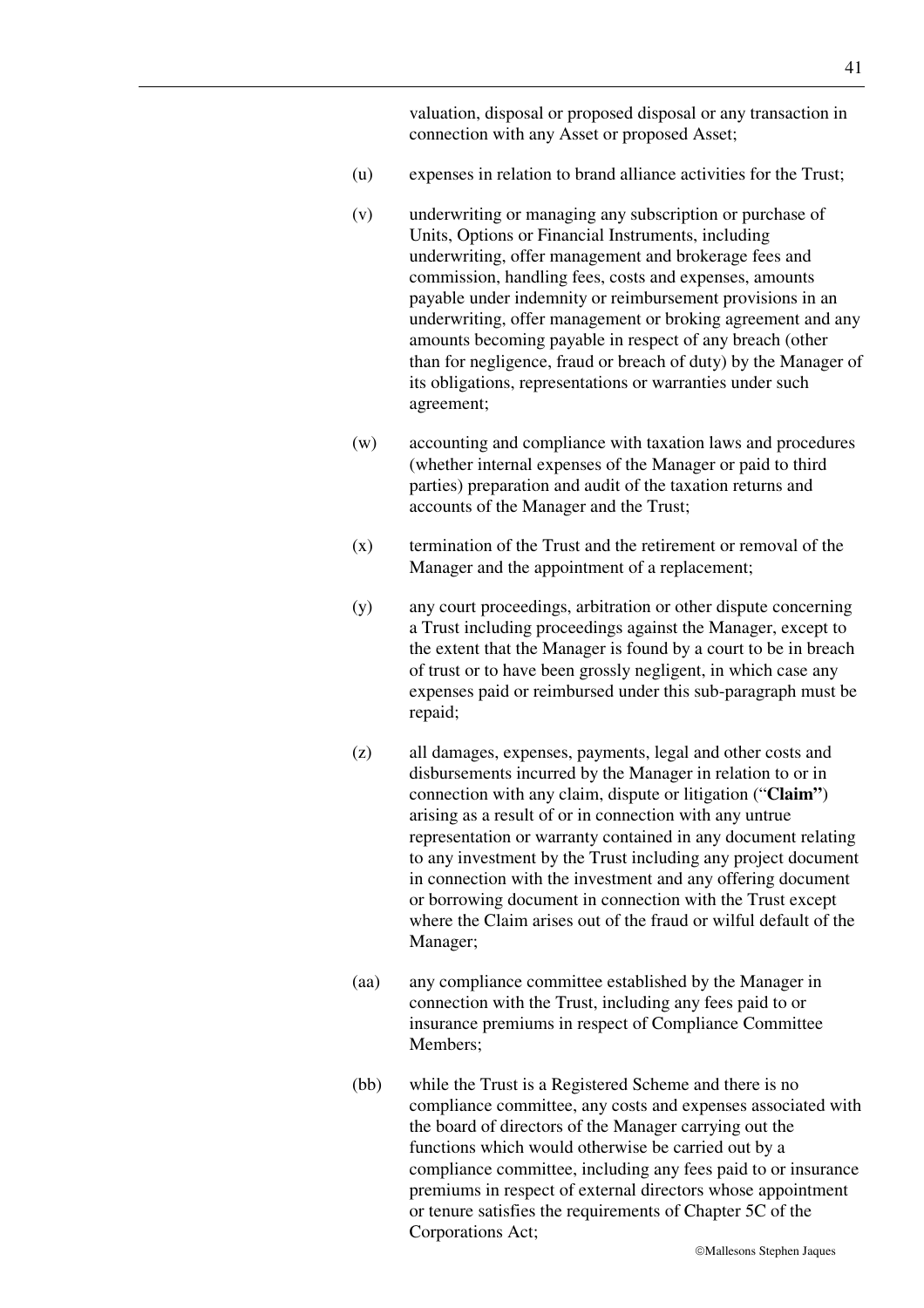|      |                                                                                                                                                                                                                                                                                                                                                      | accordance with ASX corporate governance guidelines or<br>otherwise;                                                                                                                                                                                                                                                                                                                                                                                                                                                                                                                                                                                                                                                                                                                                                                            |  |  |  |
|------|------------------------------------------------------------------------------------------------------------------------------------------------------------------------------------------------------------------------------------------------------------------------------------------------------------------------------------------------------|-------------------------------------------------------------------------------------------------------------------------------------------------------------------------------------------------------------------------------------------------------------------------------------------------------------------------------------------------------------------------------------------------------------------------------------------------------------------------------------------------------------------------------------------------------------------------------------------------------------------------------------------------------------------------------------------------------------------------------------------------------------------------------------------------------------------------------------------------|--|--|--|
|      | (dd)                                                                                                                                                                                                                                                                                                                                                 | the costs of preparing, printing and sending to Members and<br>/or holders of Options or Financial Instruments accounts,<br>reports, distribution statements, cheques, circulars and other<br>notices;                                                                                                                                                                                                                                                                                                                                                                                                                                                                                                                                                                                                                                          |  |  |  |
|      | (ee)                                                                                                                                                                                                                                                                                                                                                 | the cost of handling complaints from Members and resolving<br>disputes with them, including the cost of membership of an<br>external dispute resolution Trust;                                                                                                                                                                                                                                                                                                                                                                                                                                                                                                                                                                                                                                                                                  |  |  |  |
|      | $(f\bar{f})$                                                                                                                                                                                                                                                                                                                                         | the cost of the Manager employing a compliance officer to<br>carry out compliance duties under the compliance plan, in so<br>far as the allocation of their time is attributable to matters<br>connected with the Trust;                                                                                                                                                                                                                                                                                                                                                                                                                                                                                                                                                                                                                        |  |  |  |
|      | (gg)                                                                                                                                                                                                                                                                                                                                                 | the preparation, implementation, amendment and audit of any<br>compliance plan for the Trust; and                                                                                                                                                                                                                                                                                                                                                                                                                                                                                                                                                                                                                                                                                                                                               |  |  |  |
|      | (hh)                                                                                                                                                                                                                                                                                                                                                 | complying with any law, and any request or requirement of<br>ASIC or ASX;                                                                                                                                                                                                                                                                                                                                                                                                                                                                                                                                                                                                                                                                                                                                                                       |  |  |  |
|      | (ii)                                                                                                                                                                                                                                                                                                                                                 | any Stapling of Units to Attached Securities;                                                                                                                                                                                                                                                                                                                                                                                                                                                                                                                                                                                                                                                                                                                                                                                                   |  |  |  |
|      | (jj)                                                                                                                                                                                                                                                                                                                                                 | in connection with any Stapling Proposal, Top Hat Proposal,<br>Exchange Proposal or any other Reorganisation Proposal; and                                                                                                                                                                                                                                                                                                                                                                                                                                                                                                                                                                                                                                                                                                                      |  |  |  |
|      | (kk)                                                                                                                                                                                                                                                                                                                                                 | having the Trust rated by a Ratings Agency.                                                                                                                                                                                                                                                                                                                                                                                                                                                                                                                                                                                                                                                                                                                                                                                                     |  |  |  |
|      |                                                                                                                                                                                                                                                                                                                                                      | In this clause 21, "expenses" may include amounts paid by the<br>Manager to related bodies corporate.                                                                                                                                                                                                                                                                                                                                                                                                                                                                                                                                                                                                                                                                                                                                           |  |  |  |
| 21.5 |                                                                                                                                                                                                                                                                                                                                                      | The fees payable out of the Assets to the Manager under this<br>constitution do not include any amount referable to GST. If the<br>Manager is or becomes liable to pay GST in respect of any supply<br>under or in connection with this constitution (including the supply of<br>any goods, services, rights, benefits or things), then, in addition to any<br>fee or other amount or consideration payable to the Manager in respect<br>of the supply, the Manager is entitled to be paid an additional amount<br>on account of GST, such amount to be calculated by multiplying the<br>fee, amount or consideration for the part of the supply which is a<br>taxable supply for GST purposes by the prevailing rate of GST, and the<br>Manager shall be entitled to be reimbursed or indemnified for such<br>amount of GST out of the Assets. |  |  |  |
| 21.6 | In the event that the Manager is not entitled to an input tax credit in<br>respect of the amount of any GST charged or recovered from the<br>Manager by any person, or payable by the Manager by way of<br>reimbursement of GST referable directly or indirectly to any supply<br>made under or in connection with this Constitution, the Manager is |                                                                                                                                                                                                                                                                                                                                                                                                                                                                                                                                                                                                                                                                                                                                                                                                                                                 |  |  |  |

(cc) fees payable to any audit committee for the Trust appointed in

# **GST**

**Input tax credits** 

### Mallesons Stephen Jaques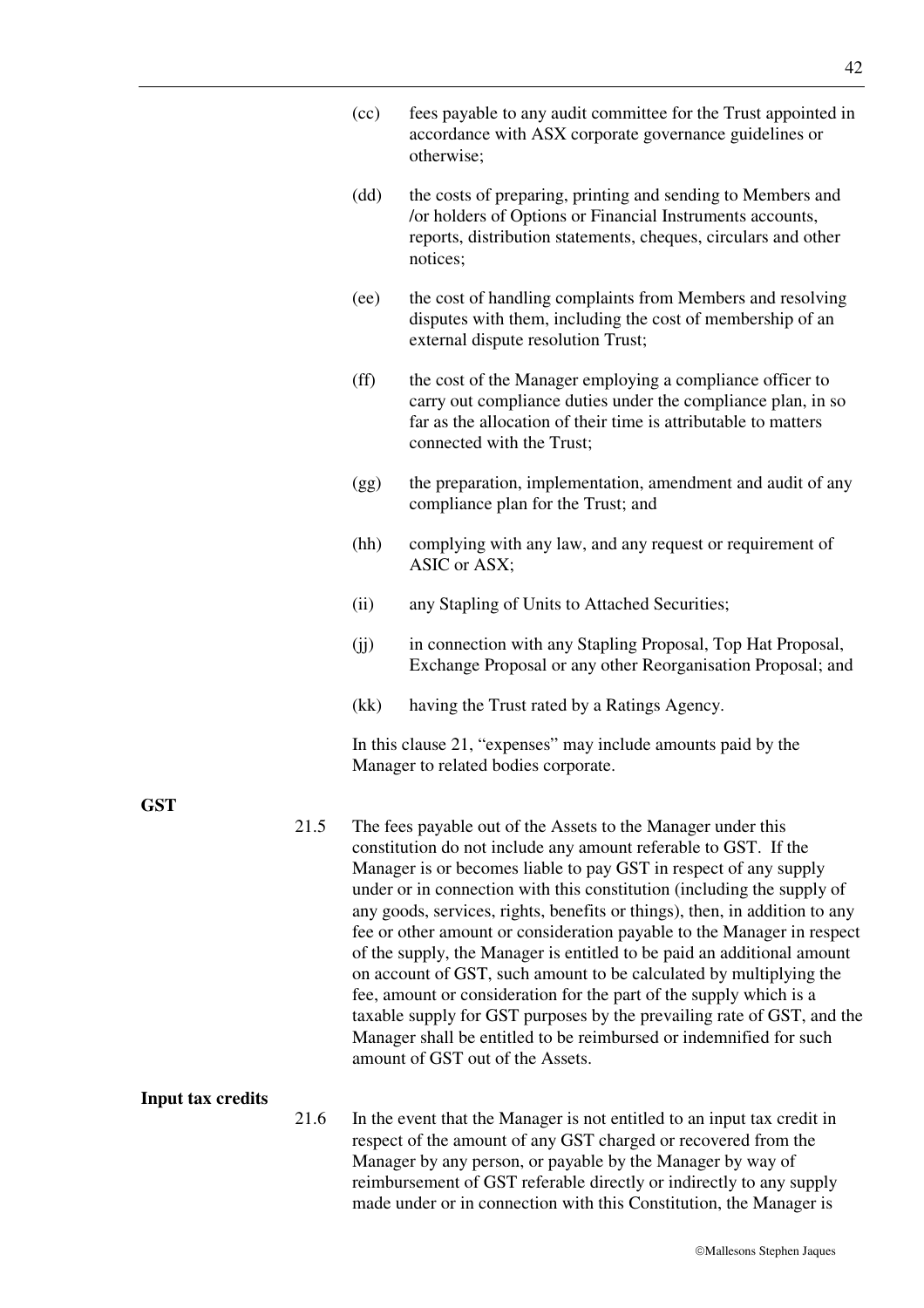entitled to recover out of the Assets by way of reimbursement an additional amount equivalent to the amount of such input tax.

- 21.7 If as a result of the imposition or introduction of GST and any reduction or abolition of any other Tax in conjunction with the imposition or introduction of GST, the Manager determines that:
	- (a) there is any direct or indirect increase in the cost to the Manager of performing its duties under this constitution (including any increase in the amount charged by any supplier to the Manager of goods, services, rights benefits or any other thing); or
	- (b) there is any direct or indirect reduction in any amount received or receivable by the Manager or in the effective financial return to the Manager in connection with proper performance of the Manager's duties under this constitution (including the return on the Manager's overall capital which could have been achieved but for the imposition or introduction of GST);

and such increased cost or reduction is not compensated for by any other provision of this constitution, then the Manager may recover from the Assets such amount as, in its sole opinion but acting reasonably, will compensate the Manager for such increased cost or reduction.

### **Amendment of fee provisions is contemplated**

- 21.8 Without limiting clause 24, the Manager has power to amend any part of this clause 21 with the effect of increasing or decreasing any amount of fees due to it, or introducing new types of fees, or to otherwise amend, delete or replace any of the provisions of this clause 21, if:
	- (a) while the Trust is a Registered Scheme, the Manager complies with any applicable requirements of the Corporations Act relating to:
		- (i) amending the constitution of a Registered Scheme, and
		- (ii) increasing fees or charges in relation to a Registered Scheme, or
	- (b) while the Trust is not a Registered Scheme, the Manager obtains the written consent of the sole Member or, if there is more than one Member, gives at least 5 Business Days' prior notice to Members of the amendment.

# **22 Duration of the Trust**

# **Initial settlement**

22.1 The Trust commences when the Manager's nominee subscribes \$100 for Units in the Trust. The Manager's nominee must be issued with 100 Units in return for that payment.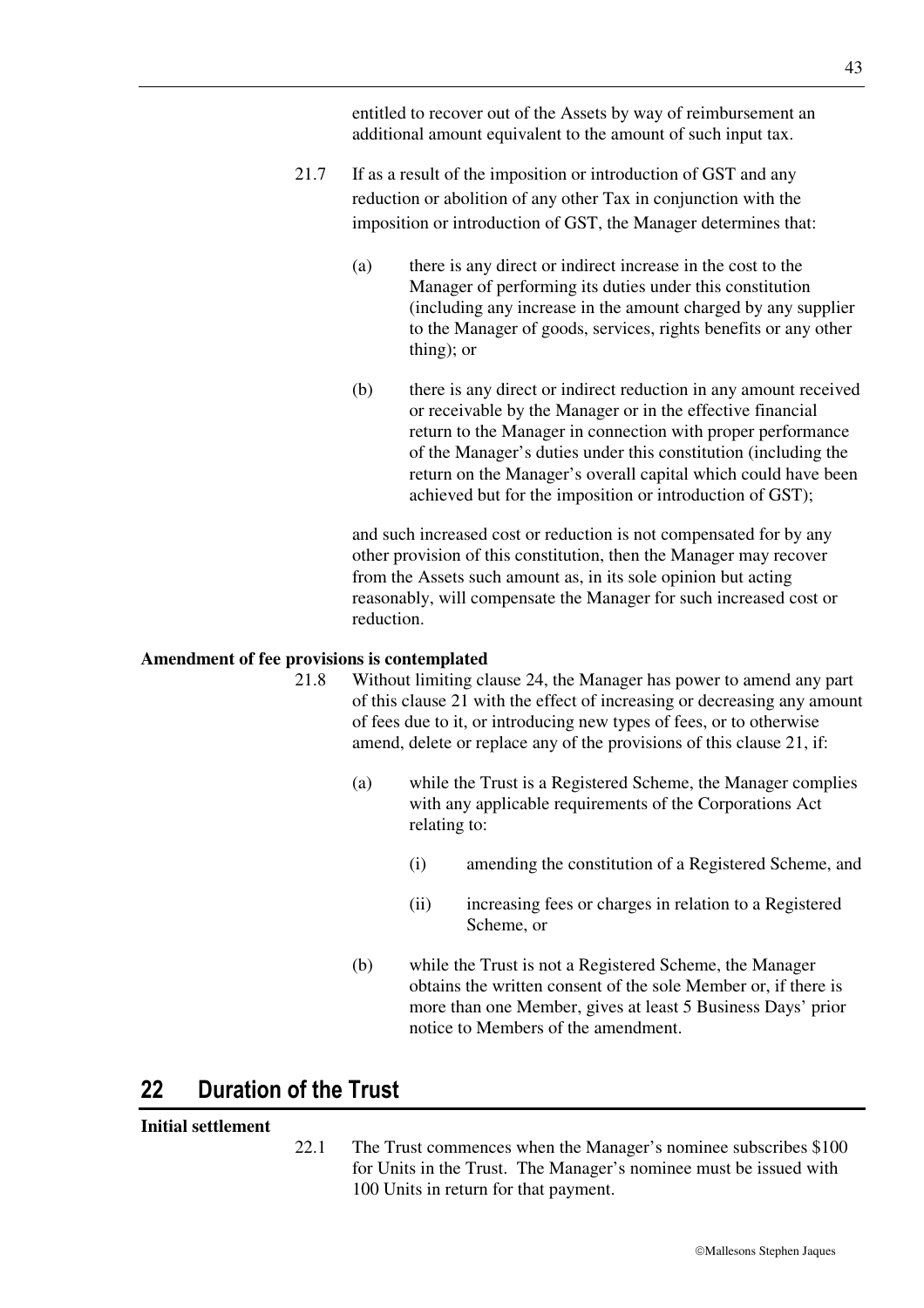### **Termination**

22.2 The Trust terminates on the earliest of:

- (a) while the Trust is a Registered Scheme:
	- (i) a date which the Members determine by extraordinary resolution (as defined in the Corporations Act); or
	- (ii) a date determined by the Manager and advised to Members by notice in writing not less than 60 days before the proposed date of termination;
- (b) while the Trust is not a Registered Scheme, the date specified by the Manager as the date of termination of the Trust in a notice given to Members; and
- (c) the date on which the Trust terminates in accordance with another provision of this constitution or by law.

### **Restriction on issue and redemption of Units**

22.3 Despite any other provisions in this constitution, no Units may be issued or redeemed after the 80th anniversary of the day preceding the day the Trust commenced, unless that issue or redemption would not offend the rule against perpetuities, or any other rule of law or equity.

# **23 Procedure on termination**

### **Realisation of Assets and payment of expenses**

23.1 Following termination of the Trust, the Manager must:

- (a) realise the Assets, except to the extent that it determines to distribute Assets to Members in accordance with clause 12.7 pro rata according to their holding of Units as part of the winding up of the Trust; and
- (b) make payments (or set aside estimated amounts) from the Assets to pay the Trust's expenses and liabilities, and the costs or anticipated costs of winding up the Trust. These amounts will reduce the proceeds of winding up that a Member may otherwise receive, but a Member is not required to pay any of these amounts from their own funds.

To the extent that realisation of Assets is required, it must be completed in 180 days if practicable and in any event as soon as possible after that. The Manager may, however, postpone realisation of the Assets or any Asset if the Manager reasonably considers it would be in the best interests of Members to do so, and the Manager is not responsible for any consequent loss or damage attributable to that postponement.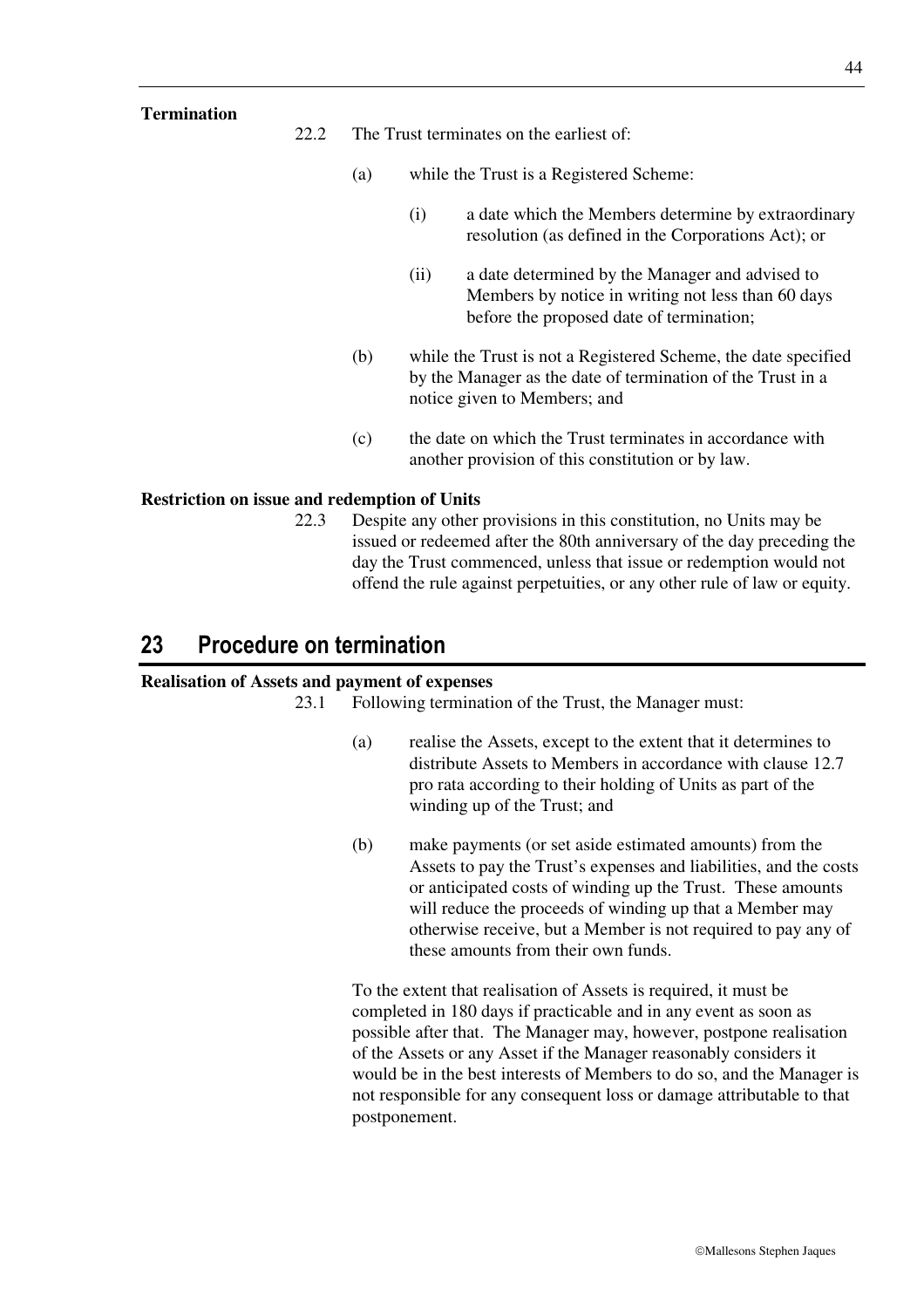## **Auditor and liquidator**

23.2

- (a) If, at the time it is to be wound up, the Trust is a Registered Scheme, the Manager must arrange for an independent audit of the final accounts of the Trust by a registered company auditor.
- (b) If the Trust is to be wound up because its Liabilities exceed its Assets or there is expected to be insufficient cash for the Trustee to meet Liabilities from the Assets as and when they fall due, the Trustee may appoint an appropriately qualified liquidator to carry out the winding up, and delegate to the liquidator the powers of the Trustee under this constitution as necessary to facilitate the winding up.

### **Distribution following termination**

23.3 The net proceeds of realisation, after making allowance for all Liabilities of the Trust (actual and anticipated) including entitlements of Members to Distributable Income, amounts owing to Holders of Financial Instruments and meeting the expenses (including anticipated expenses) of the termination, must be distributed pro rata to Members according to the number of Units they hold. The Manager may distribute proceeds of realisation in instalments.

> If any Option Holders have an entitlement to participate in the net proceeds of realisation this calculation must be adjusted in a manner determined by the Manager to take that entitlement into account. The entitlement, if any, of an Option Holder to any distribution of the net proceeds of realisation will be determined by the terms of issue of that Option.

### **Provisions continue to apply**

23.4 The provisions of this constitution continue to apply from the date of termination until the date of final distribution under clause 23.3, but during that period the Manager may not accept any applications for Units from a person who is not an existing Member, and the Manager is under no obligation to consider or process redemption requests received after the date of termination.

# **24 Amendments to this constitution**

### **Manager may amend**

- 24.1 Subject to the Corporations Act, while the Trust is a Registered Scheme, this constitution may be amended:
	- (a) by Resolution of Members; or
	- (b) by deed executed by the Manager.

If the constitution is amended by Resolution of Members, the Manager may give effect to the amendments by executing a supplemental deed.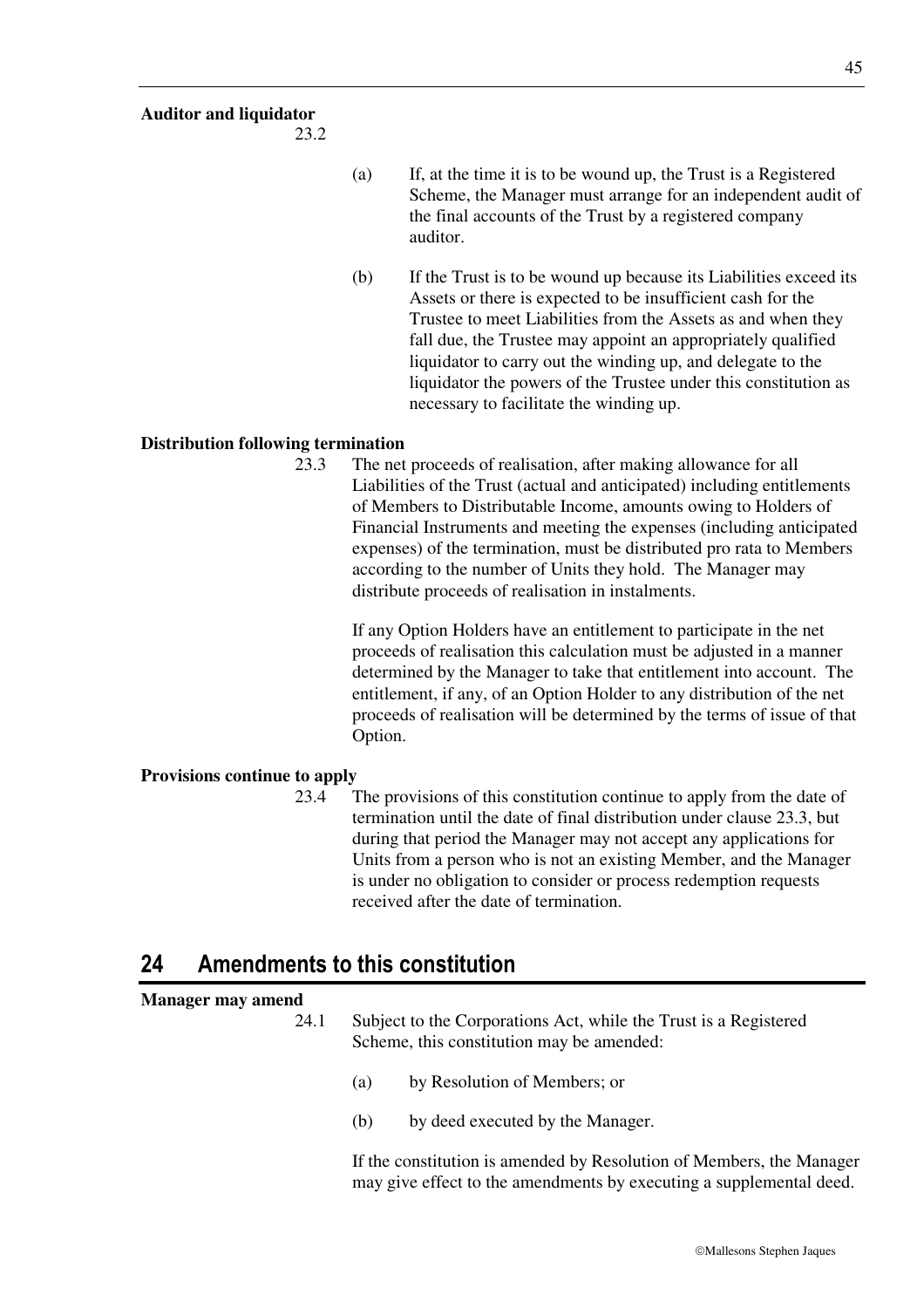### **While not a Registered Scheme**

24.2 The Manager may amend this constitution by deed while clause 24.1 does not apply.

# **25 Stapling Provisions and Reorganisation Proposals**

| <b>Stapling</b>                                     | 25.1 |                                                                                                                                                                                                                                                                            |  |  |
|-----------------------------------------------------|------|----------------------------------------------------------------------------------------------------------------------------------------------------------------------------------------------------------------------------------------------------------------------------|--|--|
|                                                     |      | Stapling of Units to Westfield Retail Trust 1 ARSN 146 934<br>(a)<br>536 has already commenced and accordingly the Stapling<br>Provisions apply. The Manager has the further powers in<br>relation to Stapling and Unstapling set out in this clause 25 and<br>Schedule 1. |  |  |
|                                                     |      | (b)<br>The Manager may determine in respect of any future Stapling<br>(including under Schedule 2):                                                                                                                                                                        |  |  |
|                                                     |      | (i)<br>that the Stapling Provisions will take effect in<br>accordance with clause 25.2; and                                                                                                                                                                                |  |  |
|                                                     |      | the Stapling Commencement Time.<br>(ii)                                                                                                                                                                                                                                    |  |  |
| <b>Stapling Provisions</b>                          | 25.2 | Subject to clause $25.1(a)$ , if the Manager determines, the Stapling<br>Provisions take effect on and from the Stapling Commencement Time<br>until they cease to apply in accordance with this constitution.                                                              |  |  |
|                                                     |      | While the Stapling Provisions apply:                                                                                                                                                                                                                                       |  |  |
|                                                     |      | (a)<br>subject to clause 26.5, this constitution is to be read subject to<br>the Stapling Provisions except to the extent that this would<br>result in a breach of the Corporations Act, the Listing Rules or<br>any other law; and                                        |  |  |
|                                                     |      | (b)<br>provisions of this constitution, which by their context apply<br>only while Units are not Stapled, do not apply while Units are<br>part of a Stapled Security.                                                                                                      |  |  |
| <b>Proposal</b>                                     |      |                                                                                                                                                                                                                                                                            |  |  |
|                                                     | 25.3 | The terms of the proposal which are set out in Schedule 2 prevail to<br>the extent set out in clause 26.5 over other provisions of this<br>constitution.                                                                                                                   |  |  |
| <b>Power to enter into Reorganisation Proposals</b> |      |                                                                                                                                                                                                                                                                            |  |  |
|                                                     | 25.4 | Without limiting clause 13 the Manager may enter into:                                                                                                                                                                                                                     |  |  |

- (a) without reference to or approval from Members:
	- (i) a Consolidation or Division Proposal;
	- (ii) a Stapling Proposal; or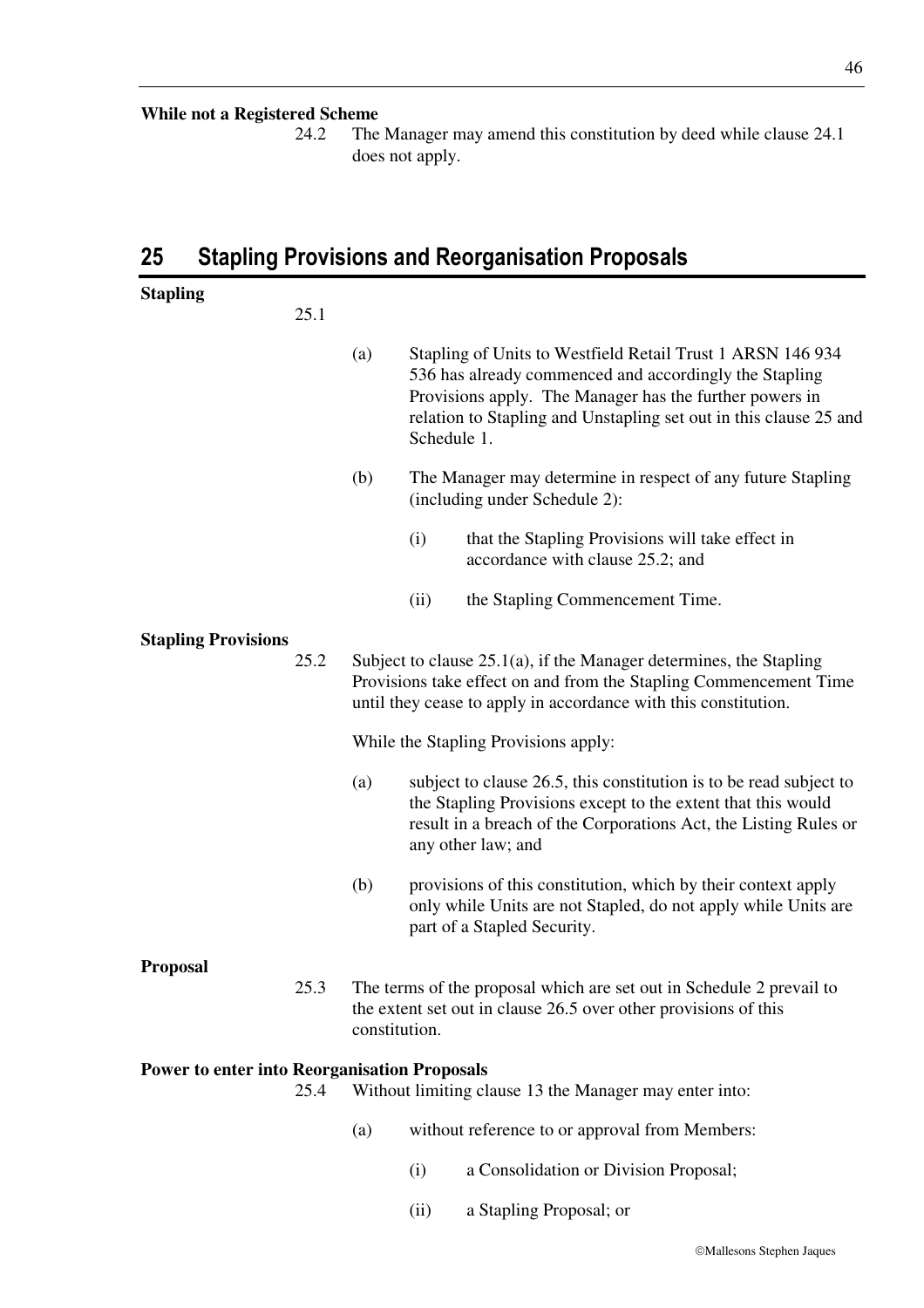(b) a Realisation Transaction, a Top Hat Proposal, an Exchange Proposal and any other Reorganisation Proposal, which is in each case approved by Ordinary Resolution.

It is a term of issue of each Unit, that the Unit may be subject to a Reorganisation Proposal as provided in this clause 25.4. Each Unit Holder by subscribing for or taking a transfer of, or otherwise acquiring a Unit is taken to have consented to these Reorganisation Proposals.

### **Power to give effect to the Stapling Provisions and Reorganisation Proposals**  25.5

- (a) In order to effect a Stapling of securities to the Units as contemplated by clause 25.1(a) and Schedule 1, the Manager has power to do all things which it considers necessary, desirable or reasonably incidental to give effect to the Stapling and the Stapling Provisions.
- (b) If the Manager determines to enter into a Realisation Transaction, Consolidation or Division Proposal, a Stapling Proposal, a Top Hat Proposal or an Exchange Proposal in accordance with clause 25.4, then the Manager has power to do all things which it considers necessary, desirable or reasonably incidental to give effect to the relevant proposal.
- (c) If a Reorganisation Proposal is approved by an Ordinary Resolution in accordance with clause 25.4(b), then the Manager has power to do all things which it considers necessary, desirable or reasonably incidental to give effect to the Reorganisation Proposal.

# **Specific Powers**

- 25.6 Without limiting clause 25.5, to give effect to a Stapling and the Stapling Provisions, a Realisation Transaction, Consolidation or Division Proposal, Stapling Proposal, a Top Hat Proposal or an Exchange Proposal, or a Reorganisation Proposal which has been approved by an Ordinary Resolution in accordance with clause 25.4(b), the Manager has power to:
	- (a) make distributions and other payments out of the Assets and (subject to the Corporations Act and the Listing Rules) to redeem Units, and to apply the payment or redemption proceeds on behalf of Members;
	- (b) apply for or purchase fully paid securities on behalf of the Members and to consent on behalf of Members to become a member of a company or other body;
	- (c) issue Units;
	- (d) transfer Assets; and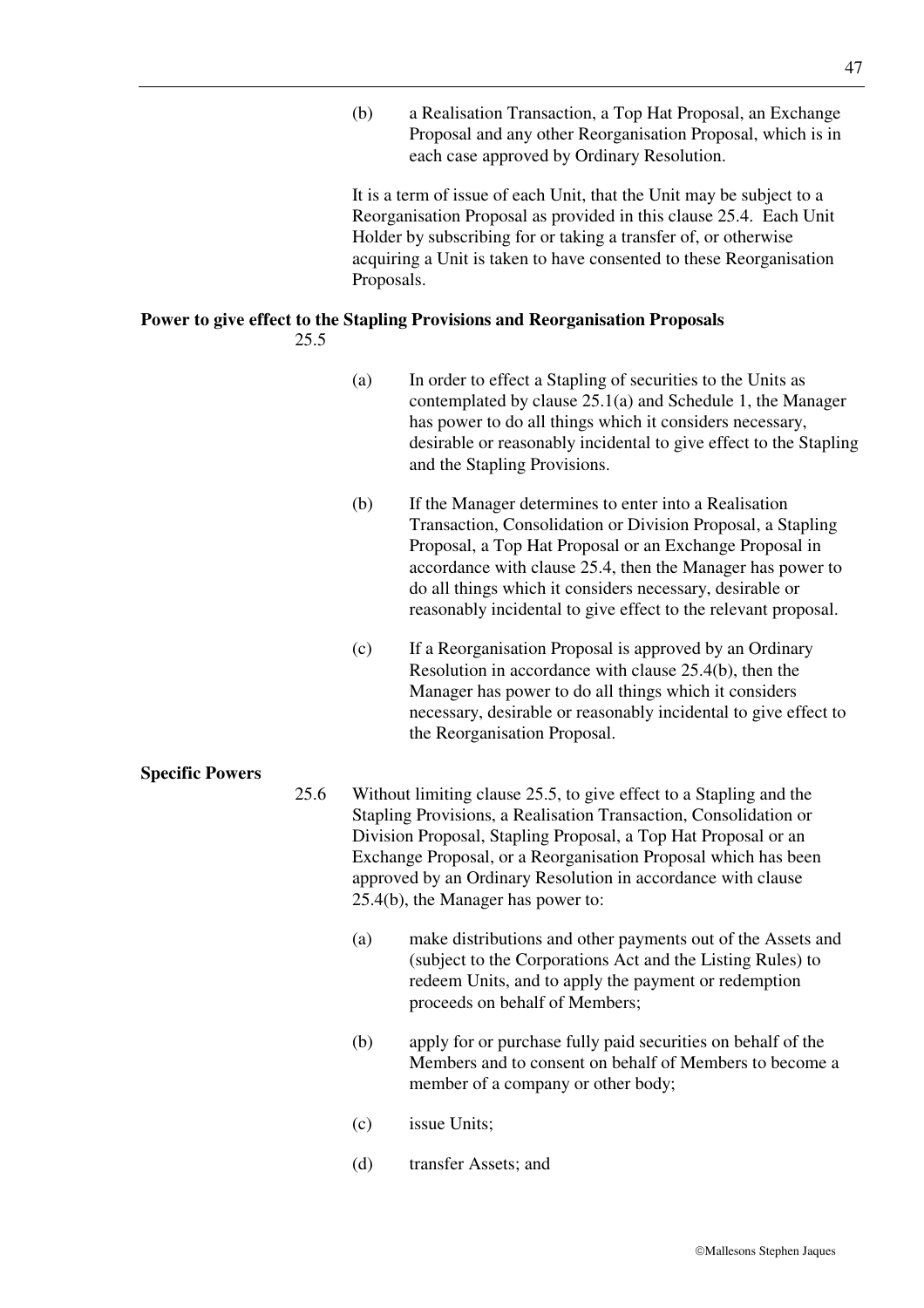(e) execute all documents and do all things which it considers are necessary, desirable or reasonably incidental to give effect to the relevant proposal.

### **Appointment of Manager as agent and attorney**

- 25.7 Without limiting clause 25.5, to give effect to a Stapling and the Stapling Provisions, a Realisation Transaction, Consolidation or Division Proposal, a Stapling Proposal, a Top Hat Proposal or an Exchange Proposal, or a Reorganisation Proposal which has been approved by an Ordinary Resolution in accordance with clause 25.4(b), the Manager is irrevocably appointed the agent and attorney of each Member to:
	- (a) apply any proceeds referred to in clause 25.6(a) on behalf of the Member;
	- (b) execute any withdrawal request on behalf of the Member, or any application for, or transfer of, any securities in favour of the Member;
	- (c) execute a transfer of Assets to a Member; and
	- (d) execute all documents and do all things (including giving all consents) which the Manager reasonably considers are necessary or desirable to give effect to the Stapling or relevant transaction or proposal.

The Manager is authorised to execute these documents and to do these things without needing further authority or approval from Members.

# **Liability of Manager**

25.8 The Manager has no liability of any nature whatsoever beyond the Assets to Members arising, directly or indirectly, from the Manager doing or refraining from doing any act (including the execution of a document) pursuant to or in connection with the implementation of a Stapling or any Reorganisation Proposal.

# **Paramountcy of provision**

25.9 The provisions of this clause 25 prevail over other provisions of this constitution in the case of any inconsistency to the extent provided in clause 26.

# **26 Regulatory provisions and paramountcy**

| <b>Listing Rules</b> |      |                                                   |                                                                                                                                |  |
|----------------------|------|---------------------------------------------------|--------------------------------------------------------------------------------------------------------------------------------|--|
|                      | 26.1 | While the Trust is included in the Official List: |                                                                                                                                |  |
|                      |      | (a)                                               | despite anything contained in this constitution, if the Listing<br>Rules prohibit an act being done, the act will not be done; |  |
|                      |      | (b)                                               | nothing contained in this constitution prevents an act being<br>done that the Listing Rules require to be done;                |  |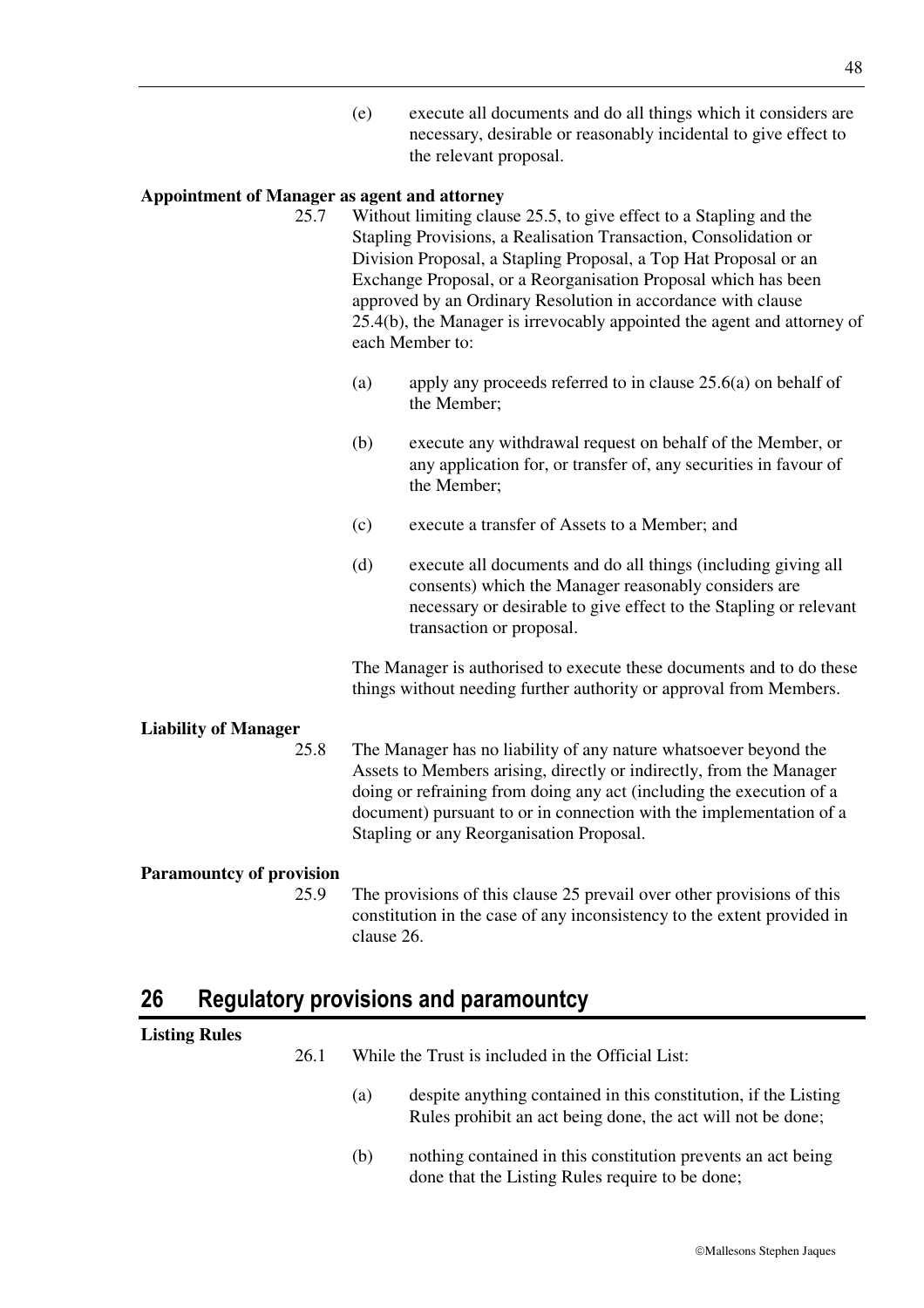- (c) if the Listing Rules require an act to be done or not to be done, authority is given for that act to be done or not to be done (as the case may be);
- (d) if the Listing Rules require this constitution to contain a provision and it does not contain such a provision, this constitution is taken to contain that provision;
- (e) if the Listing Rules require this constitution not to contain a provision and it contains the provision, this constitution is taken not to contain that provision; and
- (f) if any provision of this constitution is or becomes inconsistent with the Listing Rules, this constitution is taken not to contain that provision to the extent of the inconsistency.

### **Corporations Act and ASIC Relief**

26.2

- (a) If the Corporations Act requires that this constitution contain certain provisions, or if any ASIC Relief on which the Manager has determined it wishes to rely or which is expressly applicable to the Trust and the Manager requires provisions to a certain effect to be contained in this constitution in order for the ASIC Relief to apply ("**Required Provisions**"); or
- (b) if any part of this constitution (a "**Required Part**") is included to comply with the requirements of the Corporations Act, Listing Rules, ASIC or ASX ("**Regulatory Requirement**") and that Regulatory Requirement ceases or changes,

then, to the extent the Corporations Act allows, this constitution is taken to be amended so that the Required Provisions are included as separate provisions, or the Required Part is deleted or amended to reflect the amended Regulatory Requirement. The Required Provisions prevail over any other provisions of this constitution to the extent of any inconsistency.

The Members:

- (i) authorise the Manager to make the amendments referred to in this clause 26.2 in a deed and, if required, to lodge it with ASIC; and
- (ii) agree that, subject to the Corporations Act, their rights under this constitution do not include or extend to a right not to have this constitution amended to comply with a Regulatory Requirement or to include Required Provisions.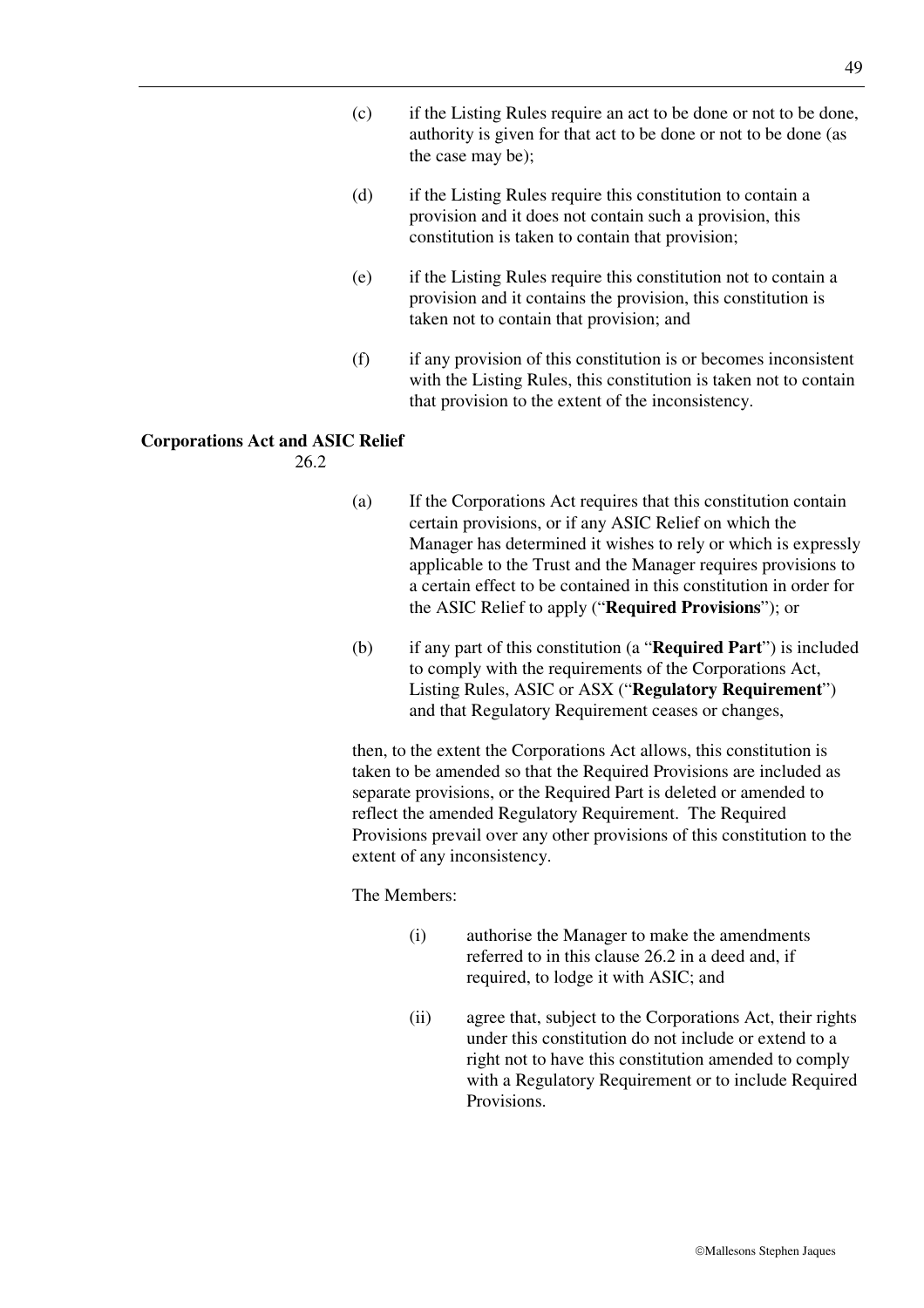### **Application of Corporations Act and Listing Rules**

26.3 In this constitution:

- (a) except as otherwise provided in a particular clause or by law, a requirement of the Corporations Act only applies while the Trust is a Registered Scheme; and
- (b) a requirement of the Listing Rules only applies while the Units are Officially Quoted.

#### **ASIC Class Orders**

26.4 In accordance with ASIC Class Order [CO 98/1808] or its equivalent or any similar ASIC Relief from subsections 601GC(1) and (2) of the Corporations Act, and for so long as they apply to the Trust, a change in the text of this constitution because of the operation of clause 26.2 that is covered by such instrument is not a modification of, or the repeal and replacement of, the constitution for the purposes of subsections 601GC(1) and (2) of the Corporations Act. Changes in the text of the constitution to which this clause 26.4 applies are made pursuant to the power in clause 24 but in respect of such changes the requirements of clause 24 are to be read subject to this clause 26.4.

#### **Paramountcy of provisions**

- 26.5 Subject to clause 31.5 and the Corporations Act and the Listing Rules, the following provisions prevail over other provisions of this constitution in the following order to the extent of any inconsistency:
	- (a) first, clauses 26.1 and 26.2 and provisions taken to be included or amended under them;
	- (b) then, clause 25.3 and the provisions in Schedule 2;
	- (c) then, the Stapling Provisions set out in Schedule 1 and the provisions in clause 25 regarding Stapling and the Stapling Provisions; and
	- (d) then, the Reorganisation Proposals set out in clauses 25.4 to 25.8.

Paragraphs (b), (c) and (d) only prevail where this would not result in a breach of the Corporations Act, the Listing Rules or any other law.

# **27 Compliance committee**

While the Trust is a Registered Scheme, if any Compliance Committee Member incurs a liability in that capacity in good faith, the Compliance Committee Member is entitled to be indemnified out of the Assets in respect of that liability to the extent permitted by the Corporations Act.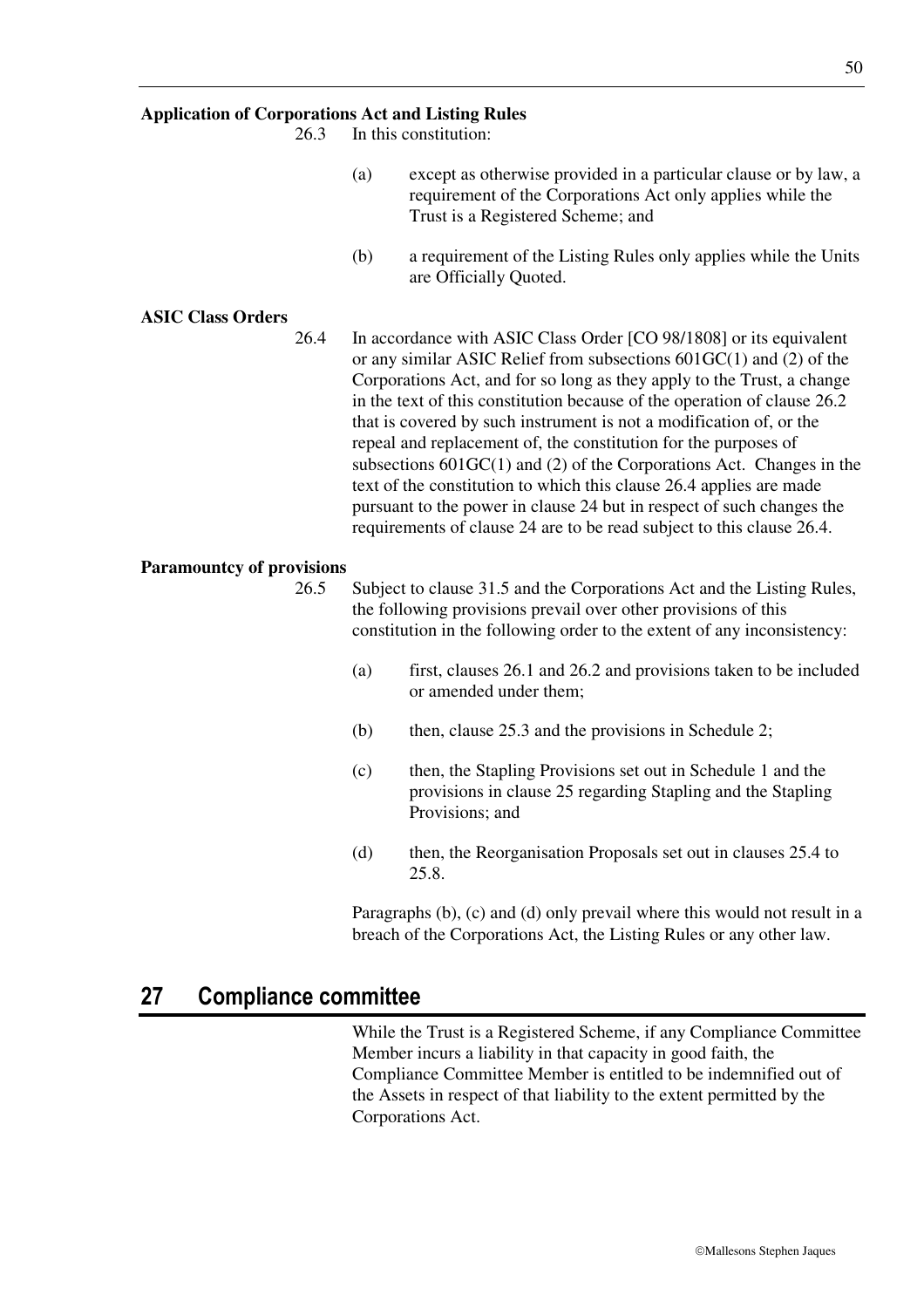While the Trust is a Registered Scheme, if an Investor submits to the Manager a Complaint in relation to the Trust, the Manager: (a) must, if the Investor is a Retail Client, comply with the requirements of section 912A(2) of the Corporations Act applicable to the Complaint; $15$  and (b) in respect of a Complaint from an Investor who is not a Retail Client:<sup>16</sup> (i) must acknowledge receipt of the Complaint as soon as possible and in any event within 14 days from receipt; (ii) must ensure that the Complaint receives proper consideration resulting in a determination by a person or body designated by the Manager as appropriate to handle Complaints; (iii) where the Complaint relates to an error which is capable of being corrected without affecting the rights of third parties, act in good faith to deal with the Complaint by endeavouring to correct the error; (iv) may give any of the following remedies to the complainant: (A) information and explanation regarding the circumstances giving rise to the Complaint; (B) an apology; or (C) compensation for loss incurred by the Investor as a direct result of any breach; and (v) must communicate to the complainant as soon as practicable and in any event not more than 45 days after receipt by the Manager of the Complaint: (A) the determination in relation to the Complaint; (B) any remedies available to the Investor; and (C) information regarding any further avenue for Complaint. (c) For the purposes of this clause 28, a reference to an Investor

includes any person who has an "interest" in the Trust as that term is defined in section 9 of the Corporations Act.

-

<sup>&</sup>lt;sup>15</sup> See ASIC RG 134.135.

Mallesons Stephen Jaques <sup>16</sup> The Manager may treat retail and wholesale clients differently for this purpose – see RG 134.145 and [CO/656].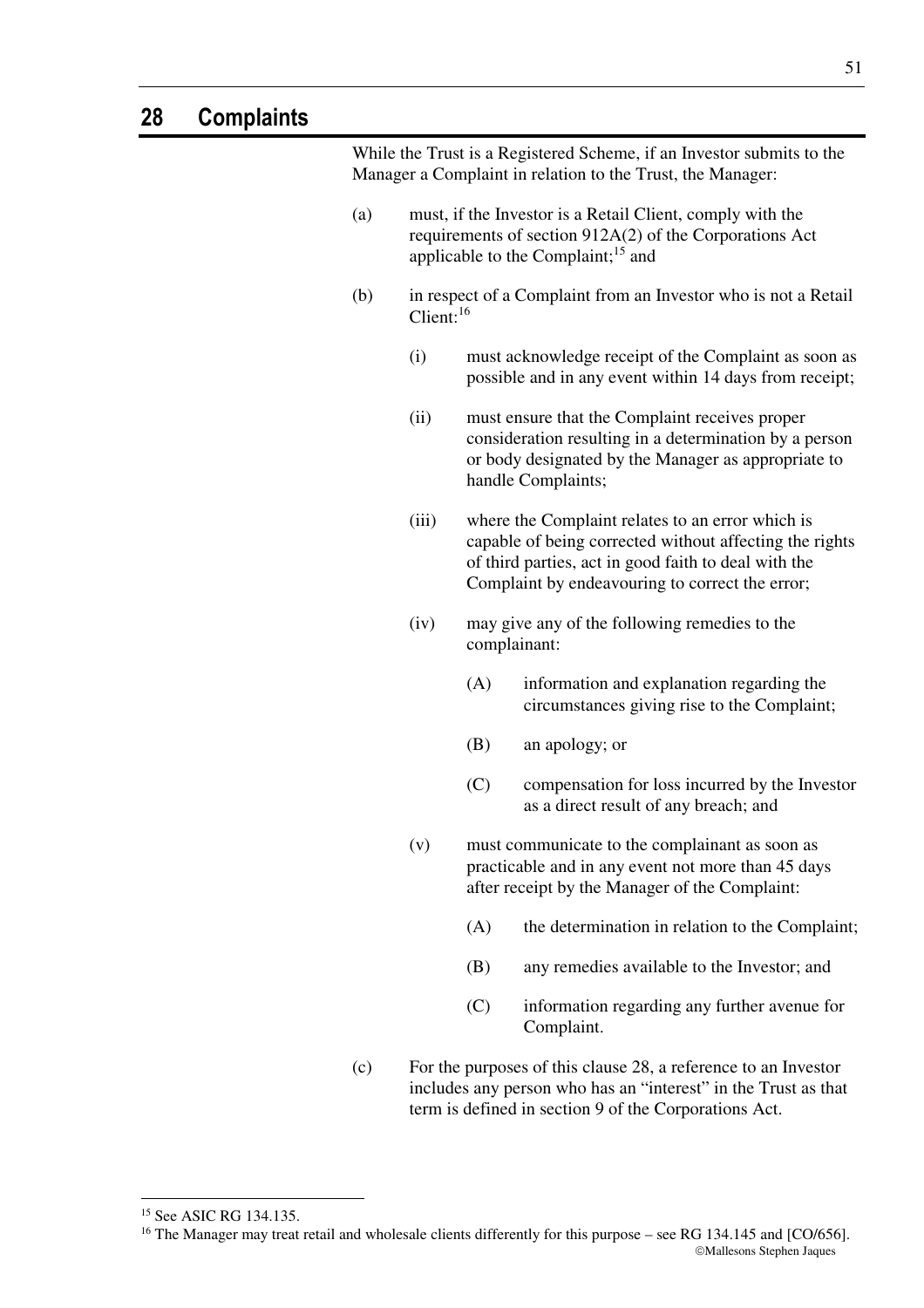# **29 Restricted Securities**

# **Disposal of Restricted Securities**

29.1 If the Listing Rules require, Restricted Securities cannot be disposed of during the Escrow Period and the Manager must not register a transfer of Restricted Securities during the Escrow Period except as permitted by the Listing Rules or ASX.

## **Restriction on distributions and voting rights**

29.2 During a breach of the Listing Rules or of a restriction agreement relating to Units which are Restricted Securities, the Member who holds the Units which are Restricted Securities is not entitled to any distribution from the Trust, nor any voting rights, in respect of those Restricted Securities.

# **30 Small holdings**

- (a) This clause 30 applies while Units or Stapled Securities are Officially Quoted. (b) Subject to the provisions of this clause 30, the Manager may in its discretion from time to time sell or redeem any Units held by a Member that is a Small Holder or New Small Holder without request by the Small Holder or New Small Holder. (c) If the Manager determines that a Member is a Small Holder or a New Small Holder the Manager may give the Member a Divestment Notice to notify the Member: (i) that the Member is a Small Holder or a New Small Holder, the number of Units making up and the Market Price of the Small Holding or New Small Holding and the date on which the Market Price was determined; (ii) that the Manager intends to sell the Relevant Units in accordance with this clause after the end of the Relevant Period specified in the Divestment Notice; (iii) if the Member is a Small Holder, that the Member may at any time before the end of the Relevant Period notify the Manager in writing that the Member desires to retain the Relevant Units and that, if the Member does so, the Manager will not be entitled to sell the Relevant Units under that Divestment Notice; and (iv) after the end of the Relevant Period the Manager may for the purpose of selling the Relevant Units that are in a CHESS holding initiate a holding adjustment to move those Units from that CHESS holding to an issuer sponsored holding or certificated holding. (d) For a Divestment Notice given to a Small Holder, the Relevant
	- Period must be at least six weeks from the date the Divestment Notice was given. For a Divestment Notice given to a New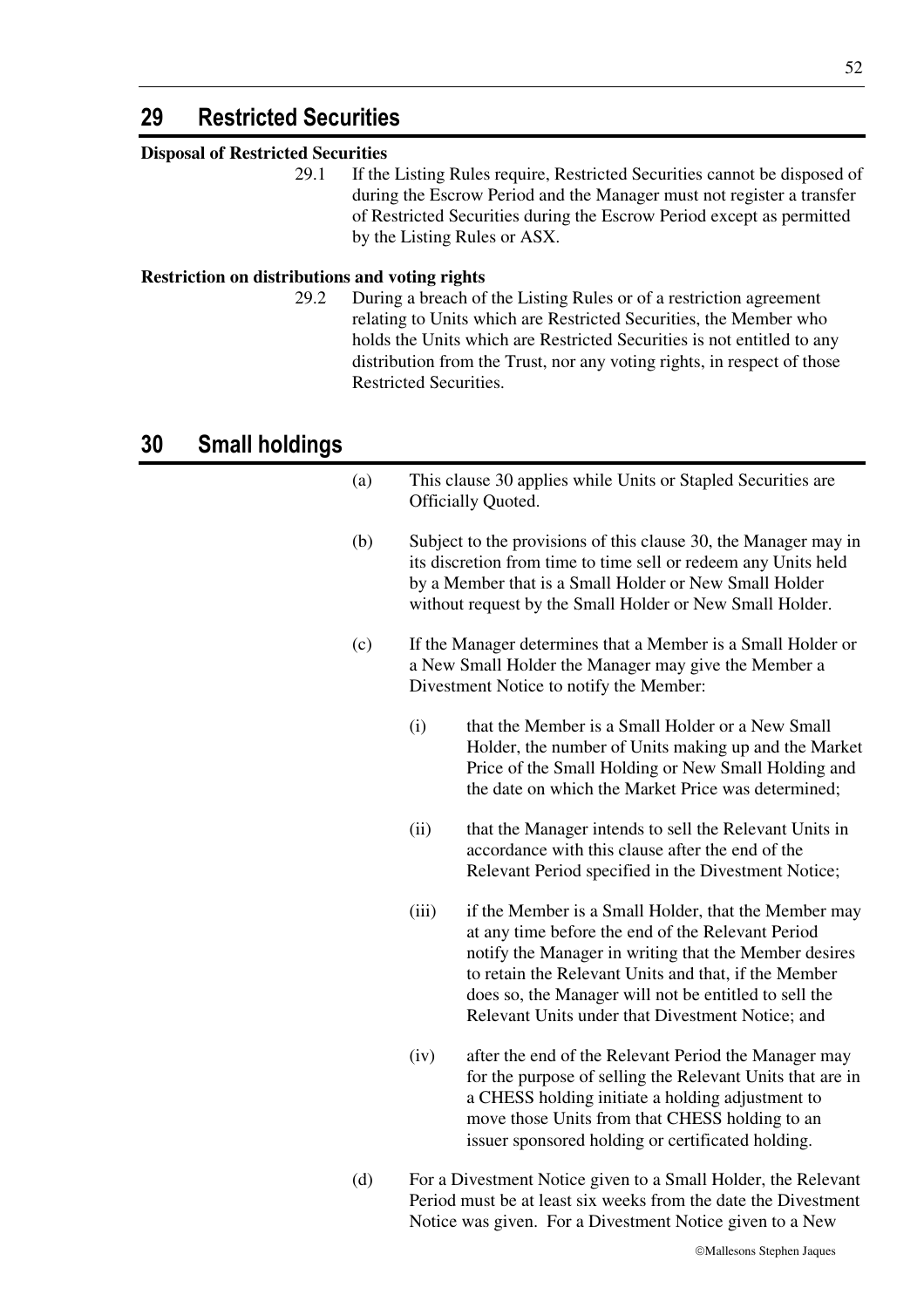Small Holder, the Relevant Period must be at least seven days from the date the Divestment Notice was given.

- (e) At the end of `the Relevant Period the Manager is entitled to sell on-market or in any other way determined by the Manager:
	- (i) the Relevant Units of a Member who is a Small Holder, unless that Member has notified the Manager in writing before the end of the Relevant Period that the Member desires to retain the Relevant Units, in which event the Manager must not sell those Relevant Units under that Divestment Notice; and
	- (ii) the Relevant Units of a Member who is a New Small Holder.
- (f) The Manager is not bound to sell any Relevant Units which it is entitled to sell under this clause 30 but unless the Relevant Units are sold within six weeks after the end of the Relevant Period the Manager's right to sell the Relevant Units under the Divestment Notice relating to those Units lapses and it must notify the Member to whom the Divestment Notice was given accordingly.
- (g) To effect the sale and transfer by the Manager of Relevant Units of a Member, the Member appoints the Manager and each of its directors and secretaries jointly and severally as the Member's attorney in the Member's name and on the Member's behalf to do all acts and things which the Manager considers necessary or appropriate to effect the sale or transfer of the Relevant Units and, in particular:
	- (i) to initiate a holding adjustment to move the Relevant Units from a CHESS holding to an issuer sponsored holding or a certificated holding; and
	- (ii) to execute on behalf of the Member all deeds, instruments or other documents necessary to transfer the Relevant Units and to deliver any such deeds, instruments or other documents to the purchaser.
- (h) A statement in writing by or on behalf of the Manager under this clause 30 is binding on and conclusive against (in the absence of manifest error) a Member. In particular, a statement that the Relevant Units specified in the statement have been sold in accordance with this clause 30 is conclusive against all persons claiming to be entitled to the Relevant Units and discharges the purchaser from all liability in respect of the Relevant Units.
- (i) The Manager must register the purchaser of Relevant Units as the holder of the Relevant Units transferred to the purchaser under this clause 30. The purchaser is not bound to see to the application of any money paid as consideration. The title of the purchaser to the Relevant Units transferred to the purchaser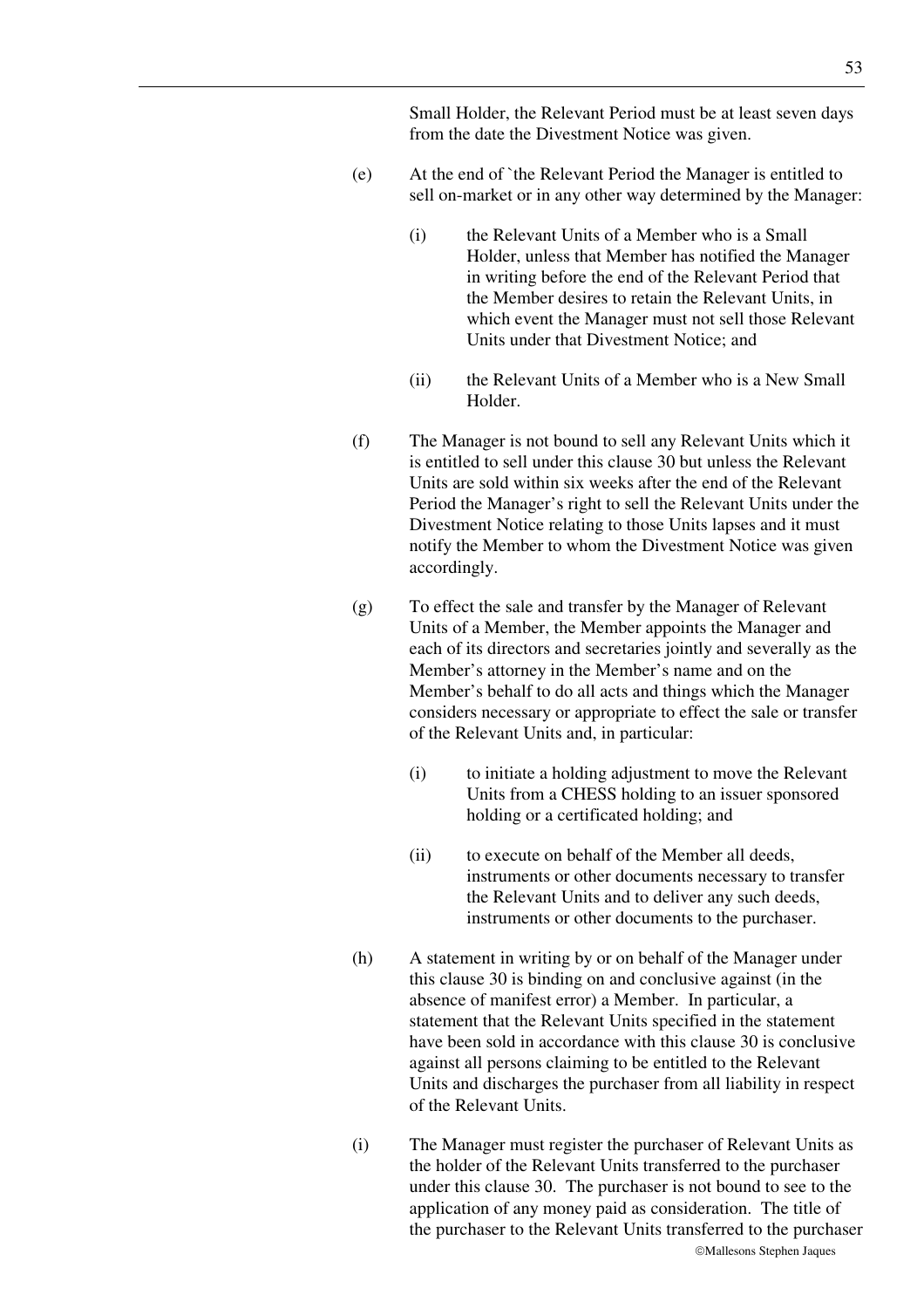is not affected by any irregularity or invalidity in connection with the actions of the Manager under this clause 30.

- (j) Subject to this clause 30, where Relevant Units of a Member are sold by the Manager on behalf of the Member under this clause, the Manager must, within 60 days of the completion of the sale, send the proceeds of sale to the Member entitled to those proceeds in accordance with clause 30. Payment of any money under this clause 30 is at the risk of the Member to whom it is sent.
- (k) In the case of a sale of the Relevant Units of a New Small Holder in accordance with this clause 30, the Manager is entitled to deduct and retain from the proceeds of sale, the costs of the sale as determined by the Manager. In the case of a sale of the Relevant Units of a Small Holder, the Manager or a purchase must bear the costs of sale of the Relevant Units. The costs of sale include all stamp duty, brokerage and government taxes and charges (except for tax on income or capital gains of the Member) payable by the Manager in connection with the sale and transfer of the Relevant Units.
- (l) The remedy of a Member to whom this clause 30 applies, in respect of the sale of the Relevant Units of that Member, is expressly limited to a right of action in damages against the Manager to the exclusion of any other right, remedy or relief against any other person. The Manager is only liable if it has failed to comply with the requirements of this clause 30 and its liability is limited to the value of the Relevant Units at the time of sale.
- (m) Unless the Manager determines otherwise, where a Divestment Notice is given to a New Small Holder in accordance with this clause 30, the rights to receive payment of distributions and to vote attached to the Relevant Units of that Member are suspended until the Relevant Units are transferred to a new holder or that Member ceases to be a New Small Holder. Any distributions that would, but for this clause 30, have been paid to that Member must be held by the Manager and paid to that Member within 60 days after the earlier of the date the Relevant Units of that Member are transferred and the date that the Relevant Units of that Member cease to be subject to a Divestment Notice.
- (n) If it is a requirement of the Listing Rules, the Manager must not give a Small Holder more than one Divestment Notice in any 12 month period (except as contemplated by this clause 30).
- (o) From the date of the announcement of a takeover bid for the Units until the close of the offers made under the takeover bid, the Manager's powers under this article to sell Relevant Units of a Member cease. After the close of the offers under the takeover bid, the Manager may give a Divestment Notice to a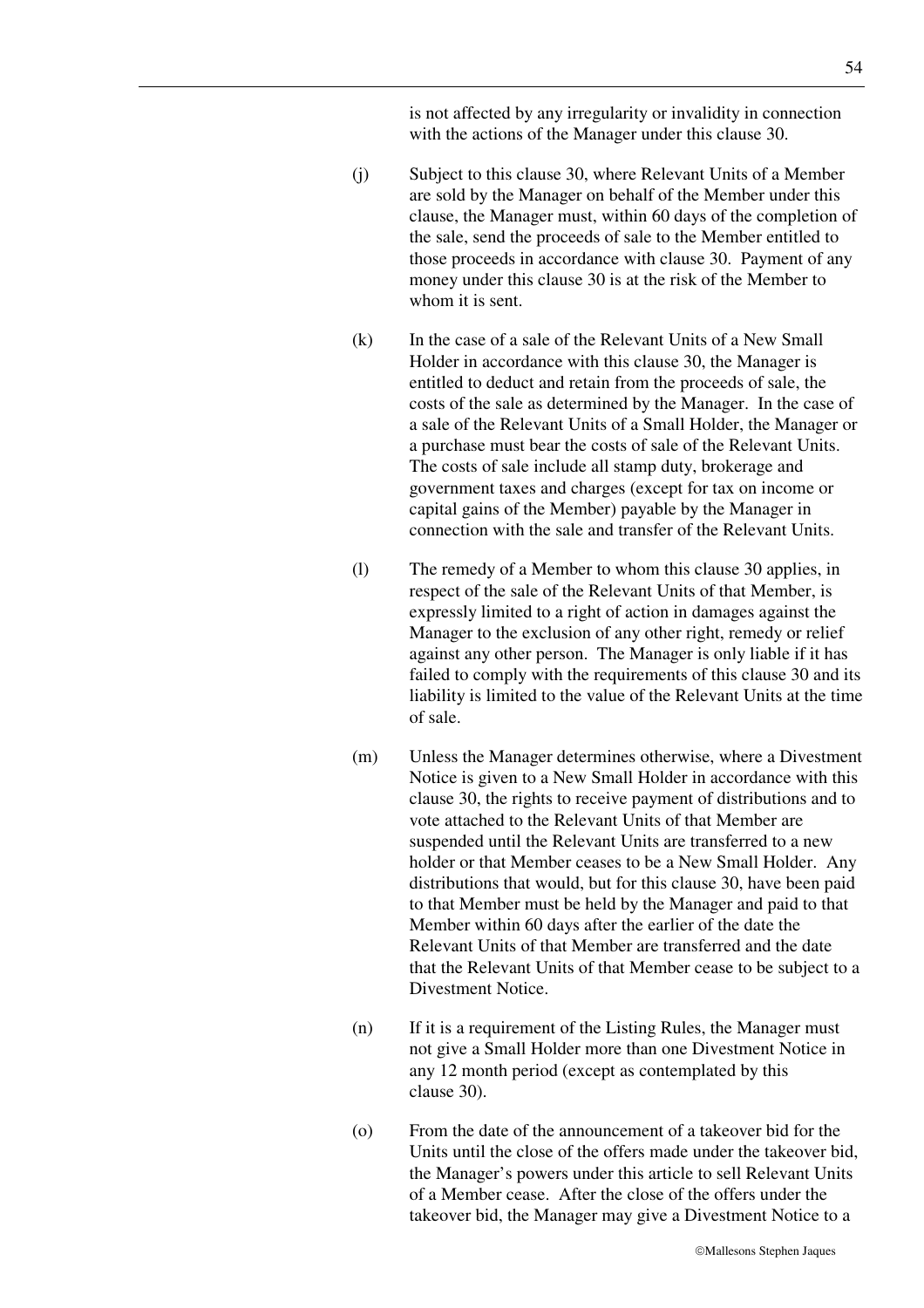Member who is a Small Holder or a New Small Holder, despite this clause 30 and the fact that it may be less than 12 months since the Manager gave a Divestment Notice to that Member.

- (p) While Stapling applies:
	- (i) the references to Units or Relevant Units in this clause 30 will apply to the Stapled Securities held by the Member; and
	- (ii) no sale under this clause 30 may occur unless, at the same time as Units are sold, an identical number of Attached Securities are also sold to the Same Person.

# **31 Interpretation**

### **Definitions**

31.1 In this constitution these words and phrases have the following meaning unless the contrary intention appears:

> **AMIT:** a trust which is an attribution managed investment trust for the purposes of the Tax Act.

**AMIT Income Year:** an income year in which the Trust is an AMIT.

**AMIT Regime:** the regime for the taxation of AMITs, and their members, as set out in the Tax Act.

**AMMA Statement:** has the meaning given to that phrase in the Tax Act.

**Application Price:** the application price for a Unit, Option or Financial Instrument determined in accordance with clause 5 or paragraph 4 of Schedule 1.

**Applications Account:** an account in which the Manager or, if permitted, its agent holds money on trust for applicants for Units, Options or Financial Instruments in accordance with section 1017E of the Corporations Act or otherwise.

**Approved Valuer:** any person, appointed by the Manager but independent of the Manager, who is properly qualified to conduct a valuation.

**ASIC:** the Australian Securities and Investments Commission or any regulatory body which replaces it or performs its functions.

**ASIC Relief:** an exemption or declaration granted by ASIC which gives relief from certain requirements of the Corporations Act.

**Assets:** all the property, rights and income of the Trust, but not application money or property in respect of which Units, Options or Financial Instruments have not yet been issued, proceeds of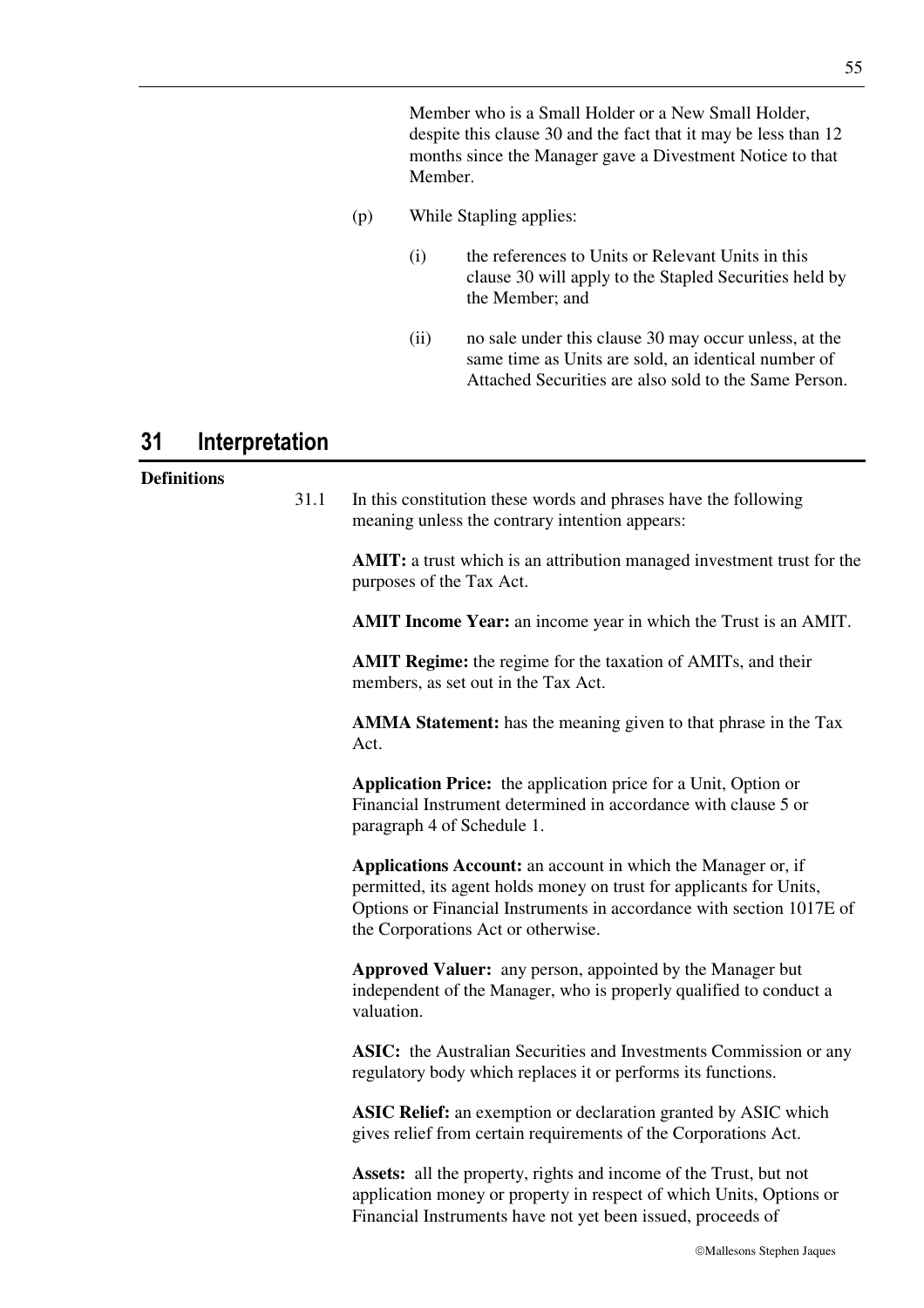redemption which have not yet been paid or any amounts which have been set aside for distribution to Members under clauses 11.6 or 11.18 (and, in the intervening period between the end of a Distribution Period and the setting aside of an amount under clause 11.6, the Manager's reasonable estimate of such amount).

**ASX:** ASX Limited or the market operated by it as the context requires

**Attached Securities:** has the same meaning as in Schedule 1

**Books Closing Date:** has the meaning given in clause 11.1.

**Business Day:** while Units are not Officially Quoted, a day other than a Saturday or a Sunday on which banks are open for general banking business in Sydney and Melbourne, or, while Units are Officially Quoted, a day which is a Trading Day for the purposes of the Listing Rules.

**Complaint:** an expression of dissatisfaction made to the Manager, related to its products or services, or the complaints handling process itself, where a response or resolution is explicitly or implicitly expected.

**Compliance Committee Member:** a member of a compliance committee established by the Manager in connection with the Trust.

**Consolidation or Division Proposal:** a proposal to consolidate, divide or convert Units, Options or Financial Instruments in a ratio determined by the Manager, including rounding of the number of Units, Options or Financial Instruments as the Manager determines.

**Corporations Act:** the Corporations Act 2001 (Cwlth), and a reference to the Corporations Act or a provision of it includes a reference to the Corporations Act or that provision as modified by any applicable ASIC Relief.

**CS Facility:** has the same meaning as clearing and settlement facility in the Corporations Act.

**CS Facility Operator:** the operator of the CS Facility.

**Determined Member Component:** has the meaning given to that phrase in the Tax Act.

**Determined Trust Component:** has the meaning given to that phrase in the Tax Act.

**Custodian:** a person holding or appointed to hold Assets as custodian for the Manager.

**Distributable Amount:** has the meaning given in clause 11.1.

**Distributable Income:** for a period is the amount determined by the Manager under clauses 11.1 and 11.2.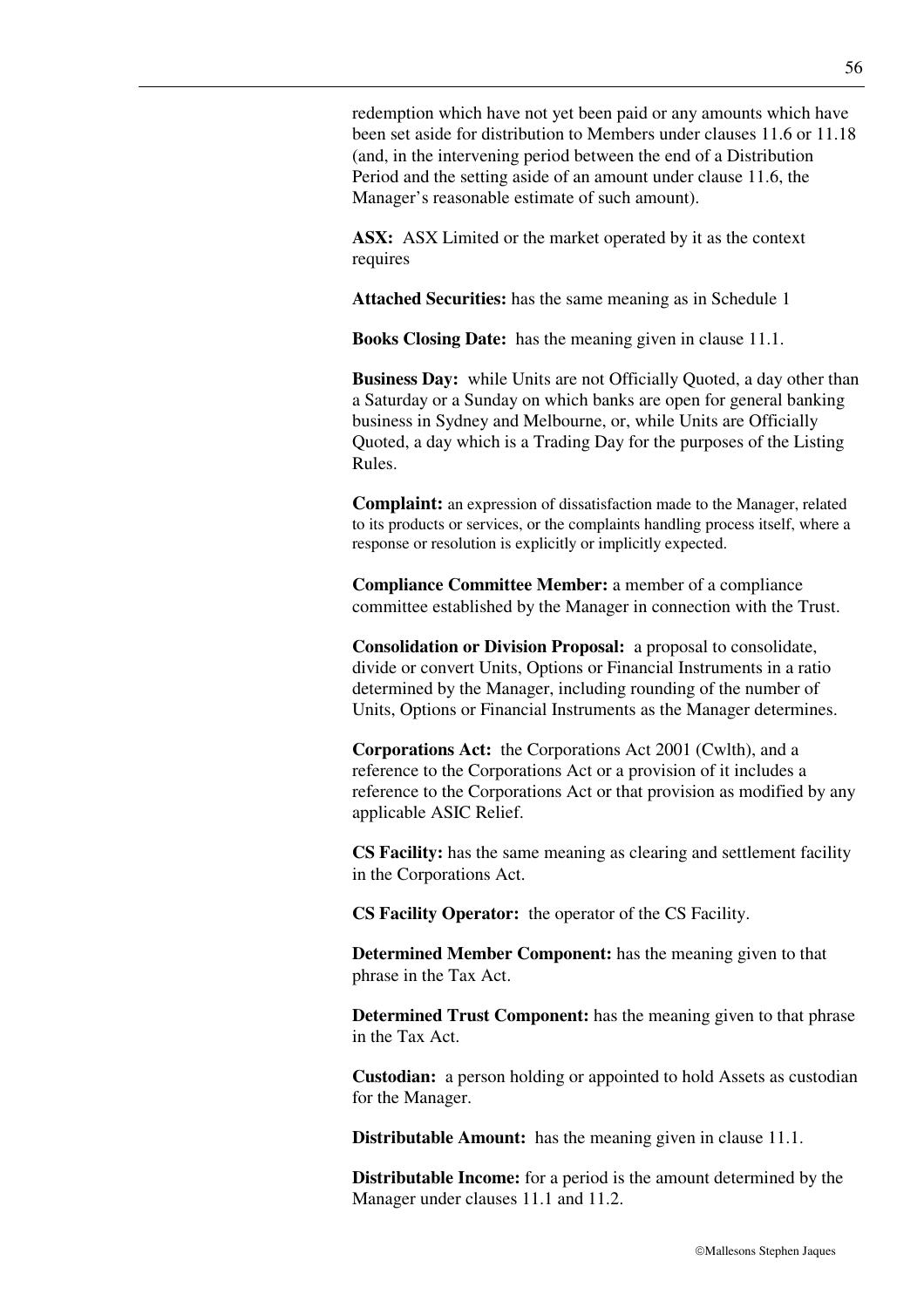**Distribution Calculation Date:** the last day of each Financial Year and such other days as the Manager designates.

#### **Distribution Period:**

- (a) for the first distribution period, the period from the establishment of the Trust to the next Distribution Calculation Date;
- (b) for the last distribution period, the period from the day after the preceding Distribution Calculation Date to the date of distribution on winding up of the Trust; and
- (c) in all other circumstances, the period from the day after the preceding Distribution Calculation Date to the next occurring Distribution Calculation Date.

**Divestment Notice:** a notice given under clause 30 to a Small Holder or a New Small Holder.

**Escrow Period:** has the same meaning as in the Listing Rules.

**Exchange Proposal:** a proposal whereby a written offer to transfer or redeem some or all of their Units, Options or Financial Instruments is made to Investors or to specific Investors in consideration of any or all of:

- (a) the issue or transfer of units in another trust, or interests of whatever nature in or in relation to another entity;
- (b) a cash payment; and
- (c) a transfer of assets.

**Financial Instrument:** has the meaning given in clause 3.18.

### **Financial Year:**

- (a) for the first financial year, the period from the establishment of the Trust to the next 31 December;
- (b) for the last financial year, the period from 1 January before the date the Trust terminates to the date of distribution on winding up of the Trust; and
- (c) in all other circumstances, the 12 month period ending on 31 December in each year.

**First Offer Document:** the first Offer Document under which a public offer of Units, including with one or more Attached Securities, is made.

**First Offer Document Application Price** means the price for a Stapled Security specified in the First Offer Document.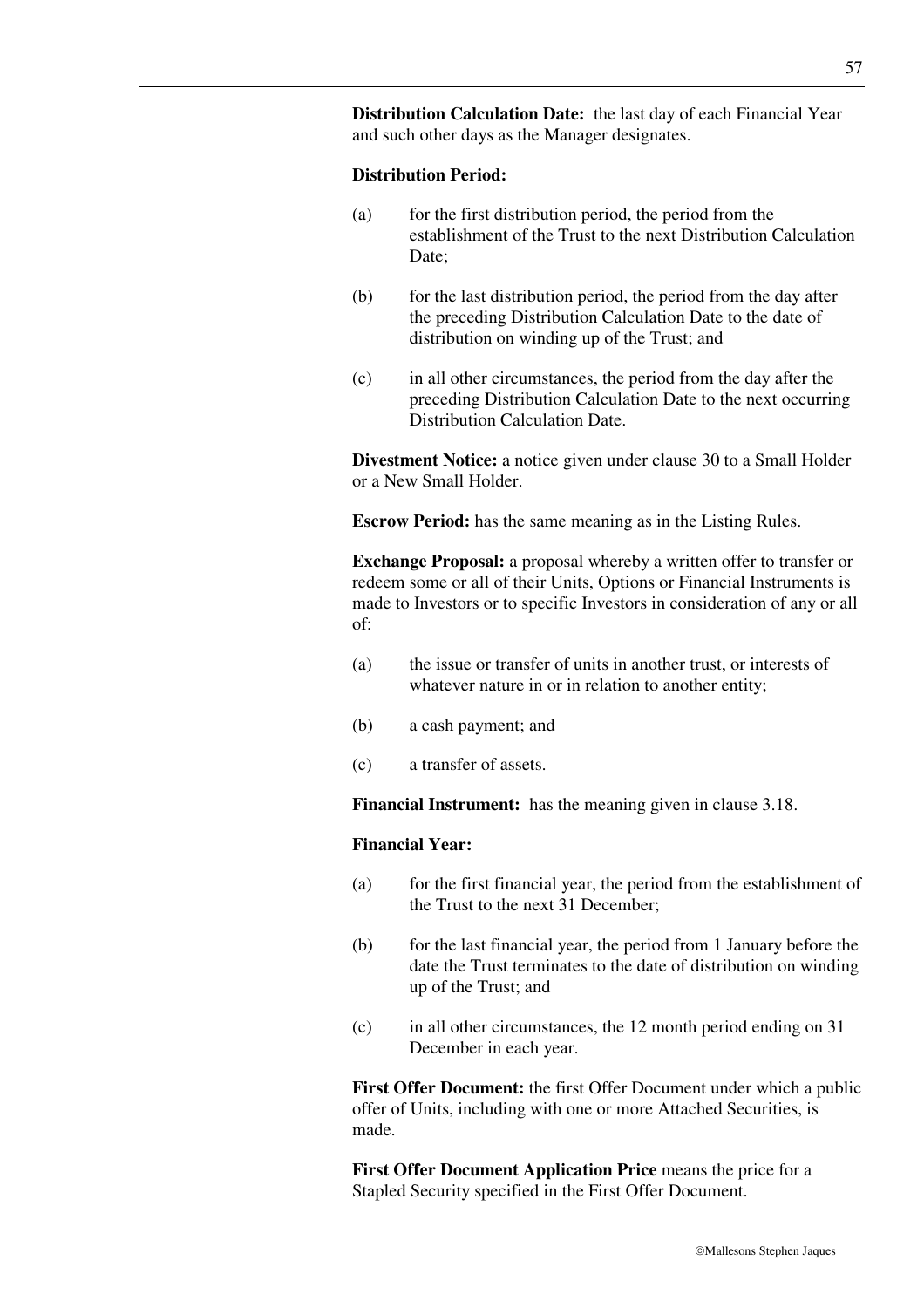**GST:** a goods and services tax, value added tax, consumption tax or a similar tax or a tax on services only.

**Holder of a Financial Instrument:** the person Registered in the register of Financial Instrument holders and includes persons jointly Registered or, if no such register is kept, the holder of a Financial Instrument.

**Investor:** a Member, Option Holder or Holder of Financial Instruments, or holder of Stapled Securities.

**Liabilities:** all present liabilities of the Trust including any provision taken into account in determining the liabilities of the Trust and (subject to the terms of issue of the relevant Financial Instruments) the amount which would be payable to the Holders of Financial Instruments on the redemption of outstanding Financial Instruments under clause 7.4, but not liabilities:

- (a) to applicants for Units in respect of application money or property in respect of which Units have not yet been issued; or
- (b) to Members, arising by virtue of the right of Members to request redemption of their Units or to participate in the distribution of the Assets on winding up of the Trust.

**Licence:** an Australian financial services licence.

**Liquid:** has the same meaning as in the Corporations Act.

Listed: admitted to the Official List whether or not the quotation of Units, Stapled Securities or Options is deferred, suspended or subjected to a trading halt, and **Listing** has a corresponding meaning.

**Listing Rules:** the listing rules of ASX and any other applicable rules of ASX modified to the extent of any express written waiver by ASX.

**Manager:** means:

- (a) unless paragraph (b) applies, the first trustee of the Trust, being RE2 Limited, and any successor for the time being as trustee; and
- (b) while the Trust is a Registered Scheme, the company which is registered with ASIC as the responsible entity for the Trust under the Corporations Act.

**Market Price of a Unit:** on a particular day is:

(a) the Weighted Average Market Price per Unit for the Pricing Period which ends 2 Trading Days before the relevant day, provided that if the Weighted Average Market Price is calculated in respect of Units which have an entitlement to distributions which is different to the entitlement of new Units the Manager must make an appropriate adjustment of the Weighted Average Market Price to reflect the difference; or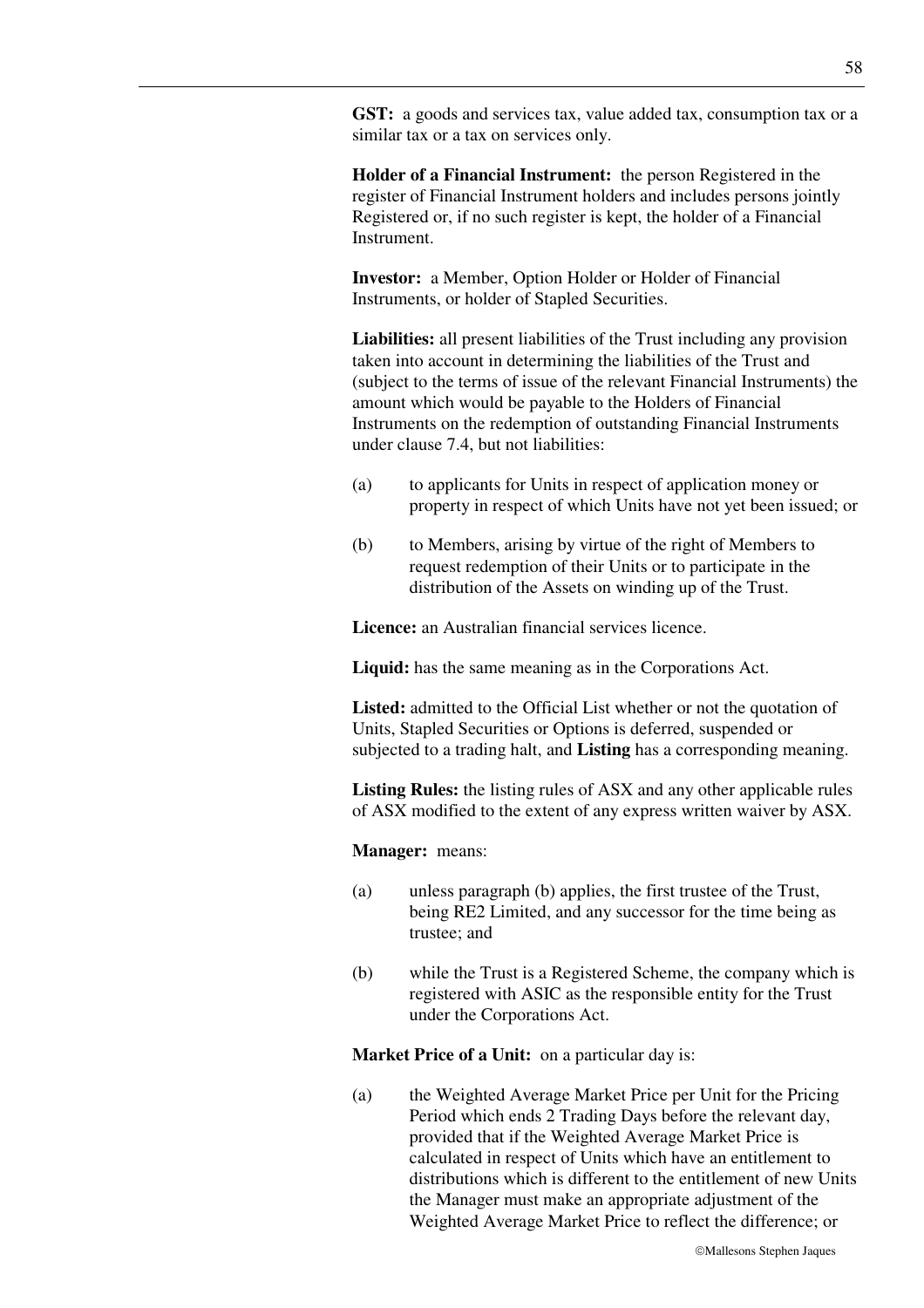- $(h)$  if:
	- (i) Units have not been Officially Quoted for at least 10 consecutive Trading Days before the relevant day; or
	- (ii) in the Manager's opinion, a determination under paragraph (a) of this definition would not provide a fair reflection of the market value of the Unit having regard to the nature of the proposed offer of Units and the circumstances in which the proposed offer is made,

the price per Unit that an Approved Valuer determines to be the market price of the Unit on the relevant day, having regard to the recent trading prices of Units, the Net Asset Value (to the extent the Approved Valuer considers each of these factors to be relevant and appropriate), and any other matters which the valuer believes should be taken into account.

If it is necessary to calculate the Market Price of a Financial Instrument or an Option over a Unit, it is to be determined according to the definition of Market Price of a Unit, with a reference to a Unit in that definition being read as a reference to a Financial Instrument or an Option over a Unit, as the case requires.

**Market Value** of an Asset means:

- (a) in the case of an Asset that is cash or a deposit with an Australian authorised deposit-taking institution, at face value plus any accrued interest;
- (b) in the case of an Asset that is a financial product traded on a financial market, the latest closing price on that market that is readily available to the Manager, unless:
	- (i) applicable accounting standards require the value to be a different amount (such as the bid price gross of transaction costs) in which case the value is that other amount; or
	- (ii) the Manager reasonably believes that the closing price or the value under applicable accounting standards does not represent the true value of the Asset, in which case the value will be as determined by an Approved Valuer;
	- (iii) in the case of an Asset that is an interest in a managed investment scheme that is not listed or quoted for dealing on any financial market, the redemption price of the interest as quoted by the manager, trustee or responsible entity of the trust on such date plus any income entitlements accrued at that date as advised by the manager, trustee or responsible entity or, if information about the redemption price and accumulated income entitlements is not available for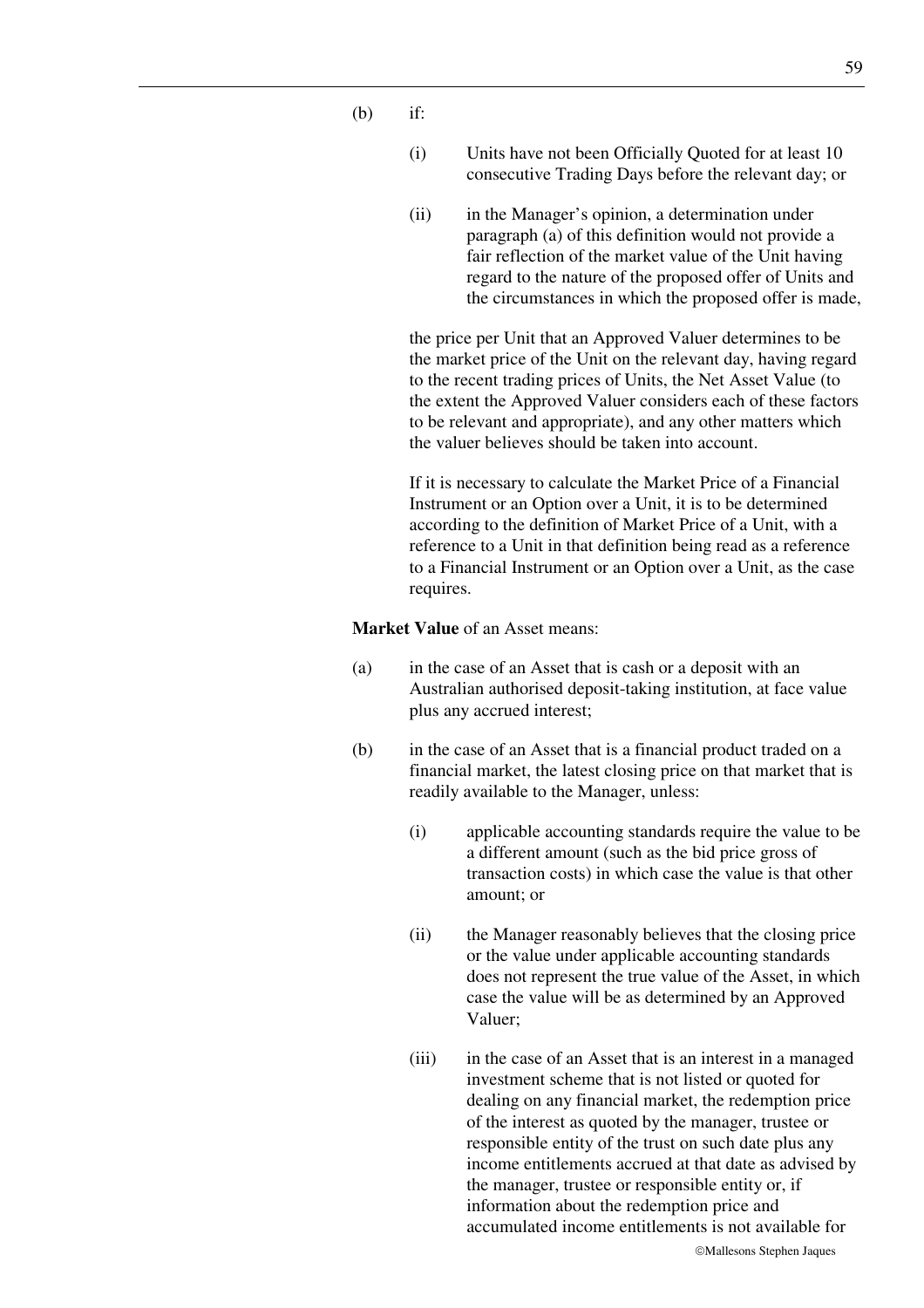that date, the latest earlier date for which that information is available. Where the trust is operated by the Manager or a related body corporate of the Manager, the redemption price of the interest (excluding any allowance for transaction costs) and the accumulated income entitlements must be determined in accordance with the constitution governing the trust;

(c) in the case of any other Asset, the value of the Asset determined in accordance with accounting standards or, if the Manager is of the opinion that such valuation does not truly reflect the value of the Asset, such value as last determined by an Approved Valuer.

**Member:** the person Registered as the holder of a Unit (including persons jointly Registered).

**Member Objection Choice:** a choice made by a Member under the AMIT Regime for the Member's Determined Member Component to be the Member's Member Component, including a choice made by a Member under section 276-205(5) of the Tax Act.

**Net Asset Value:** the value of the Assets calculated in accordance with clause 9 less the Liabilities.

**New Small Holder:** a Member who is the holder or a joint holder of a New Small Holding.

**New Small Holding:** a holding of Units, or while Stapling applies, Stapled Securities (created by the transfer of a parcel of Units) the aggregate Market Price of which at the time a proper transfer was initiated or a paper based transfer was lodged was less than a marketable parcel of Units as defined in the Listing Rules.

**Offer Document:** a product disclosure statement or other offering document pursuant to which Units are offered for subscription whether alone or as part of Stapled Securities, as amended, supplemented or replaced from time to time.

**Official List:** the official list of ASX as defined in the Listing Rules.

**Officially Quoted:** quoted on the Official List including, if quotation is suspended for a continuous period not exceeding 60 days, the period of suspension and **Official Quotation** has a corresponding meaning.

**Operating Rules:** the operating rules of a CS Facility regulating the settlement, clearing and registration of uncertificated shares as amended from time to time (whether in respect of the Trust or generally).

**Option:** an option to subscribe for a Unit or a Stapled Security.

**Option Holder:** the person Registered in the Register of option holders.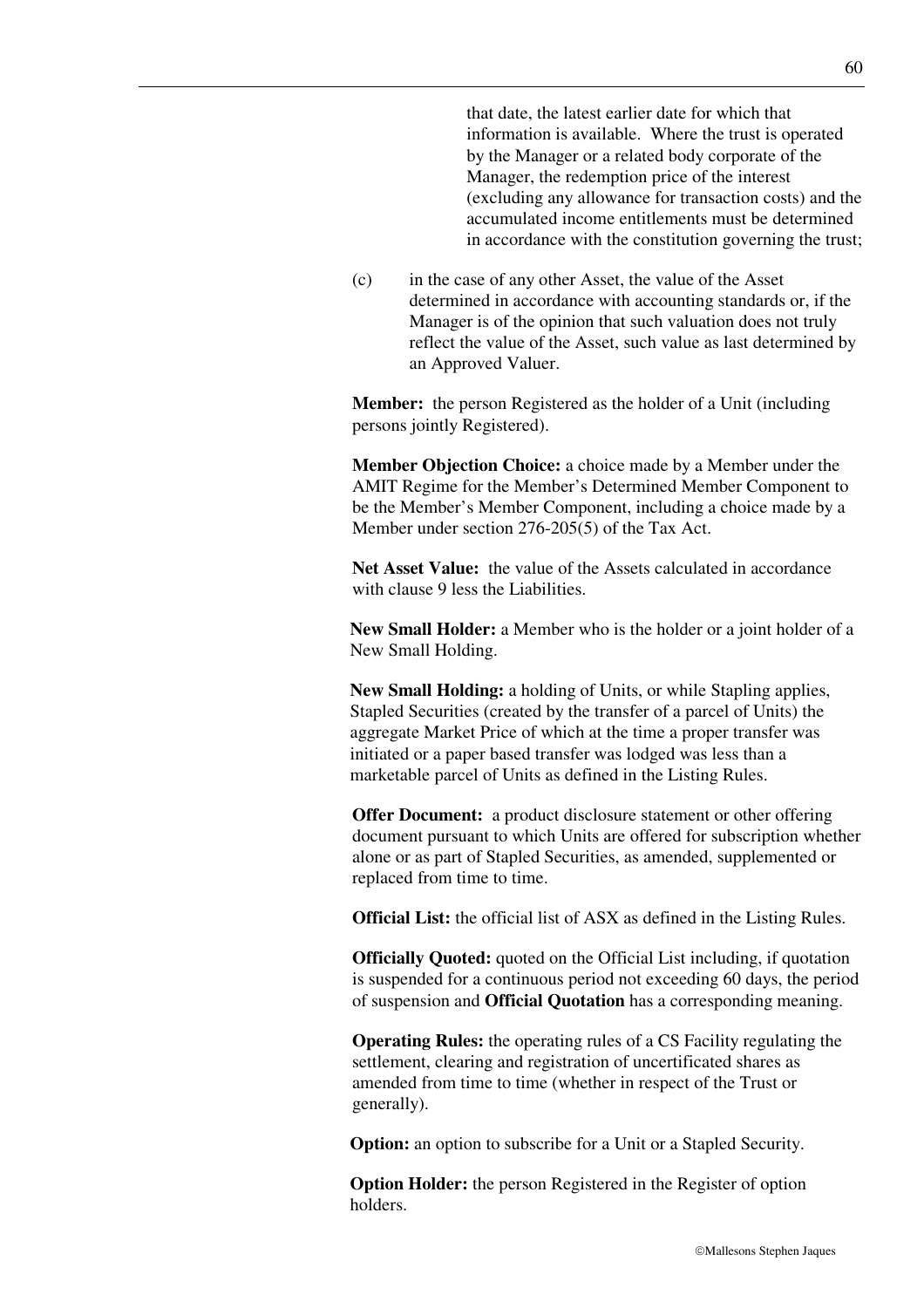**Ordinary Resolution:** a Resolution of Members where the required majority is a simple majority.

**Over:** has the meaning given to that term in the Tax Act.

**Pricing Period:** the period of 10 consecutive Trading Days ending on the Trading Day determined by the Manager.

**Quarter:** each 3 month period ending on the Quarter End Date or a shorter period which begins on the day after a Quarter End Date and ends on the date of retirement of the Manager or the final distribution on winding up of the Trust.

**Quarter End Date:** each 31 March, 30 June, 30 September and 31 December.

**Ratings Agency** means any recognised ratings agency as determined by the Manager.

**Realisation Transaction:** a transaction which enables all Members to realise all or a substantial portion of their investment in the Trust, including:

- (a) a sell down of a substantial portion of the Units where all Members have the opportunity to participate in the sell down;
- (b) a sale of substantial Assets where all Members have an opportunity to have their Units redeemed or transferred; or
- (c) any other arrangement which has substantially the same economic effect as a transaction referred to in paragraph (a) or (b).

**Record Date:** the date determined by the Manager as the date for lodgement of transfers for the purpose of identifying the Members who are to have relevant entitlements.

**Redemption Price:** the redemption price of a Unit or Option calculated in accordance with clause 7.

**Register:** the register of Members and, if applicable, Option Holders or Holders of Financial Instruments which is kept by or on behalf of the Manager.

**Registered:** recorded in the Register.

**Registered Scheme:** a trust which is registered with ASIC as a managed investment scheme under the Corporations Act.

**Registrar:** the person appointed to maintain the Register.

**Registration:** recording in the Register.

**Relevant Period:** the period specified in a Divestment Notice under clause 30.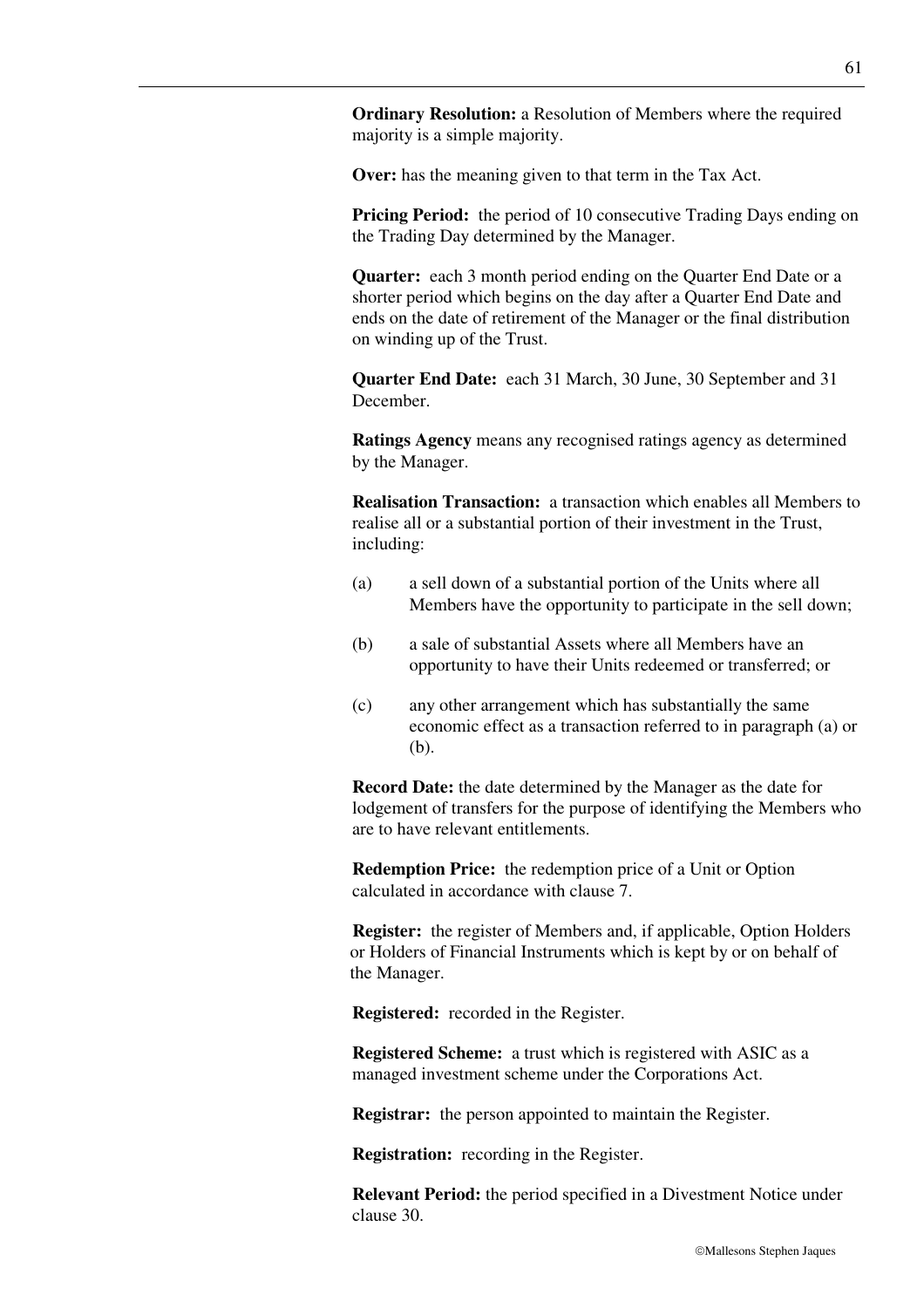### **Relevant Units:** the Units specified in a Divestment Notice.

#### **Reorganisation Proposal:**

- (a) any Realisation Transaction;
- (b) a Consolidation or Division Proposal;
- (c) a Stapling Proposal;
- (d) a Top Hat Proposal;
- (e) an Exchange Proposal; or

any other proposal to reorganise or restructure the capital of the Trust and, if relevant, any Stapled Entity, in any way.

#### **Resolution:**

- (a) Subject to clause 17.22 and rules prescribed by the Manager pursuant to clause 17.20, a resolution passed at a meeting of Members (or if applicable Option Holders or Holders of Financial Instruments):
	- (i) on a show of hands, by the required majority of Members (or if applicable Option Holders or Holders of Financial Instruments) present in person or by proxy and voting on the show of hands; or
	- (ii) on a poll, by the required majority of votes cast by Members (or if applicable Option Holders or Holders of Financial Instruments) present in person or by proxy and voting on the poll; or
- (b) where the law allows, a resolution in writing signed by Members (or if applicable Option Holders or Holders of Financial Instruments) holding the required majority of the Units, Options or Holders of Financial Instruments.

Except where this constitution or any applicable law provides otherwise, the "required majority" is a simple majority.

**Restricted Securities:** has the same meaning as in the Listing Rules.

**Retail Client:** has the same meaning as in the Corporations Act.

### **Same Person** means:

- (a) while the Trust is not Listed, either a single person or two (but not more than two) bodies, at least one of which is a trustee of a unit trust, and securities issued by those two bodies are linked or stapled; or
- (b) while the Trust is Listed, a single person.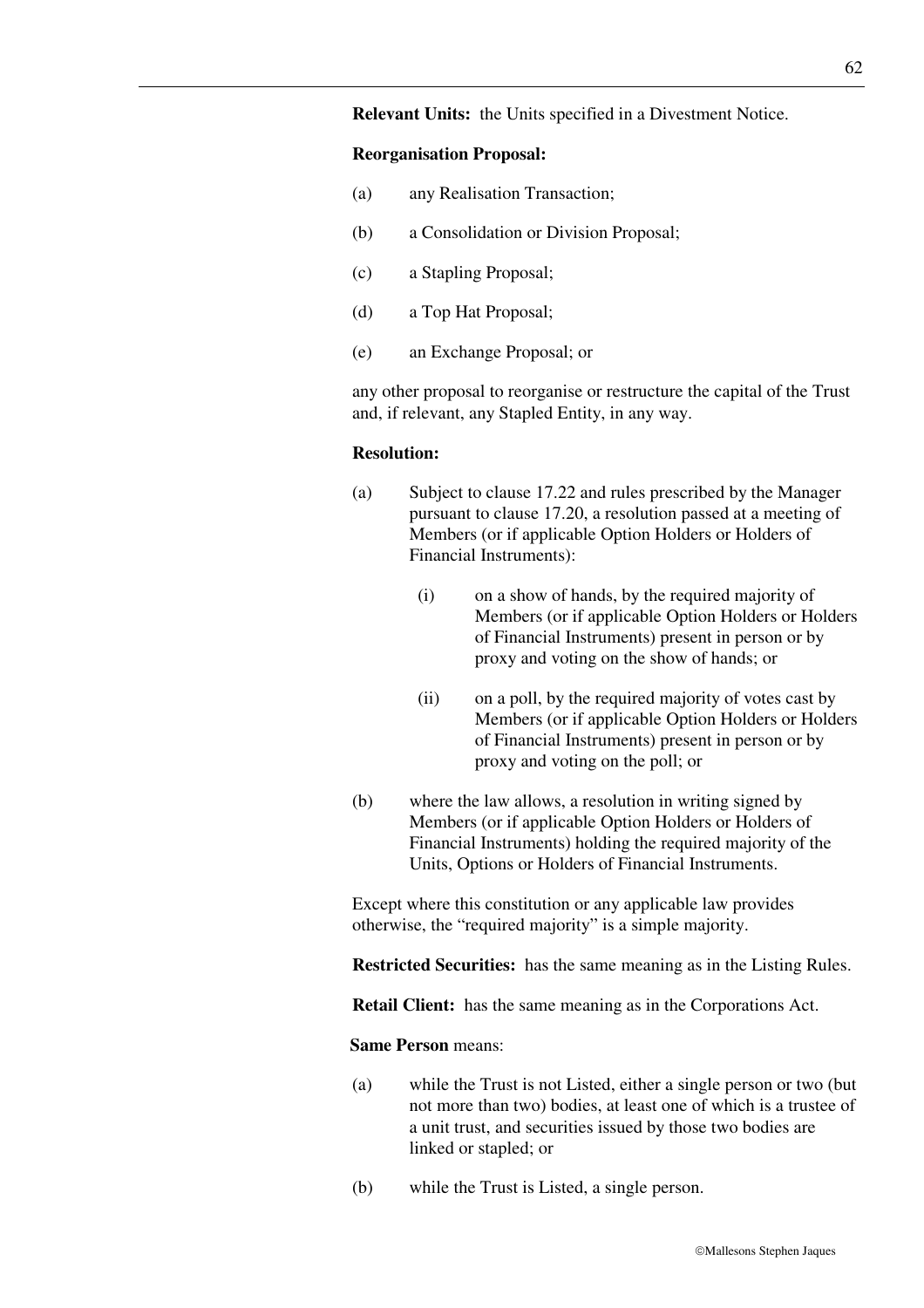**Small Holder** is a Member who is a holder or a joint holder of a Small Holding.

**Small Holding:** a holding of Units or, while Stapling applies, Stapled Securities, the aggregate Market Price of which at the relevant date is less than a marketable parcel of Units or, while Stapling applies, Stapled Securities, as provided under the Listing Rules.

**Stapled Entity:** has the same meaning as in Schedule 1.

**Stapled Security:** has the same meaning as in Schedule 1.

**Stapled Trust:** the trust known as Westfield Retail Trust 1.

**Stapling:** has the same meaning as in Schedule 1.

**Stapling Commencement Time:** the most recent time and date on which the Manager determines that the Stapling Provisions commence including in accordance with clause 25.1.

**Stapling Proposal:** a proposal to cause the Stapling of any other securities or financial products to the Units (other than the Stapling Provisions governed by Schedule 1).

**Stapling Provisions:** the provisions relating to Stapling in Schedule 1, including where these are applied under clause 25.

**Tax:** all kinds of taxes, duties, imposts, deductions and charges imposed by a government including GST or any amount recovered from the Manager by way of reimbursement of GST or any amount included either expressly or impliedly in an amount paid or payable by the Manager on account of GST, together with interest and penalties.

**Tax Act:** the Income Tax Assessment Act 1936 ("**1936 Act**"), the Income Tax Assessment Act 1997 ("**1997 Act**") or both the 1936 Act and the 1997 Act, as appropriate.

**Top Hat Proposal:** a proposal that each Member should exchange their Units for an equivalent value of units in the Top Trust.

**Top Trust:** a trust of which the Manager or a related body corporate of the Manager is also the responsible entity or trustee, and of which the only assets will, following the implementation of the Top Hat Proposal, be all of the Units on issue at that time.

**Trading Day:** has the same meaning as in the Listing Rules.

**Transaction Costs:** an amount determined by the Manager as appropriate to factor into the Application Price or the Redemption Price to avoid an adverse impact on other Members holding Units arising from transaction expenses which would be incurred if an acquisition or disposal of Assets was carried out because of the issue or redemption of Units. Unless the Manager otherwise determines, the amount is: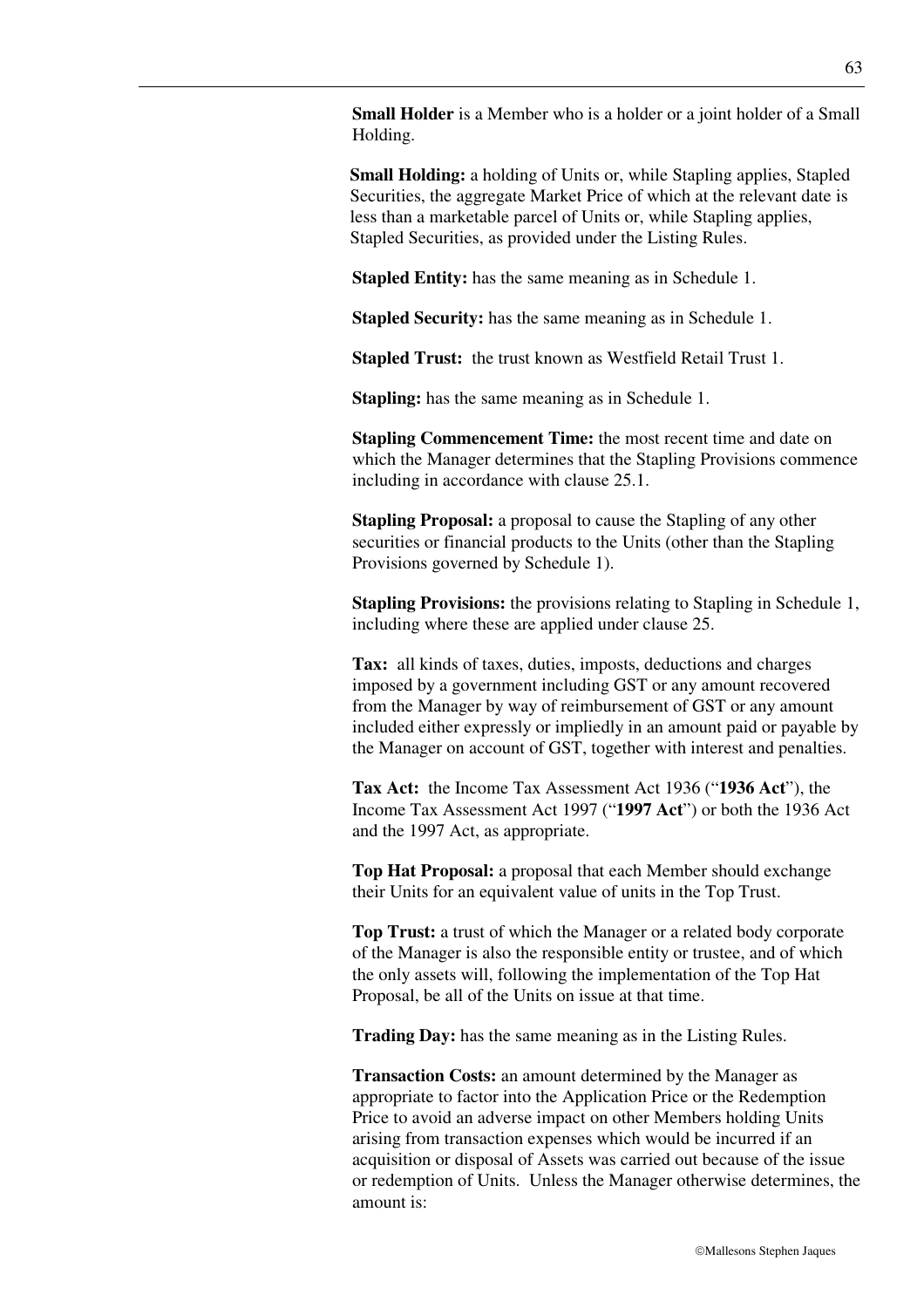- (a) when calculating the Application Price, the Manager's estimate of the total transaction costs of acquiring all of the Trust's existing assets; and
- (b) when calculating the Redemption Price, the Manager's estimate of the total transaction costs of selling all of the Trust's existing assets,

in each case adjusted if appropriate for any effect of assets being held through subsidiaries of the Trust or other investment vehicles.

**Trust:** the trust constituted under or governed by this constitution.

**Trust Component:** has the meaning given to that phrase in the Tax Act.

**Under:** has the meaning given to that phrase in the Tax Act.

**Unit:** an undivided share in the beneficial interest in the Trust as provided in this constitution.

**Valuation Time:** a time at which the Manager calculates Net Asset Value.

**WDC Securities:** the securities comprising Westfield group stapled securities, namely each of units in Westfield Trust, units in Westfield America Trust and shares in Westfield Holdings Limited, or all of them as the context requires.

**Weighted Average Market Price** for a Pricing Period means:

- (a) the aggregate of the prices at which each relevant Unit, Stapled Security or Option was sold during the Pricing Period divided by the number of Units, Stapled Securities or Options sold during that period, in the case of both the sales prices and numbers, as reported by ASX, but excluding sales that occur otherwise than in the ordinary course of trading on ASX (such as special crossings, crossings prior to the commencement of normal trading, crossings during the closing phase and the after hours adjust phase, overseas sales, sales pursuant to the exercise of options over Units and overnight crossings) and any other sales which the Manager reasonably considers may not be fairly reflective of natural supply and demand; or
- (b) if no sale was made in the Pricing Period, the average of the price offered by a willing purchaser for such Units, Stapled Securities or Options ("bid price") and the price offered by a willing vendor for such Units, Stapled Securities or Options ("ask price") as quoted on the ASX during the Pricing Period; or
- (c) if either no bid or ask prices were quoted during the Pricing Period, the last sale price as quoted on the ASX prior to the Pricing Period.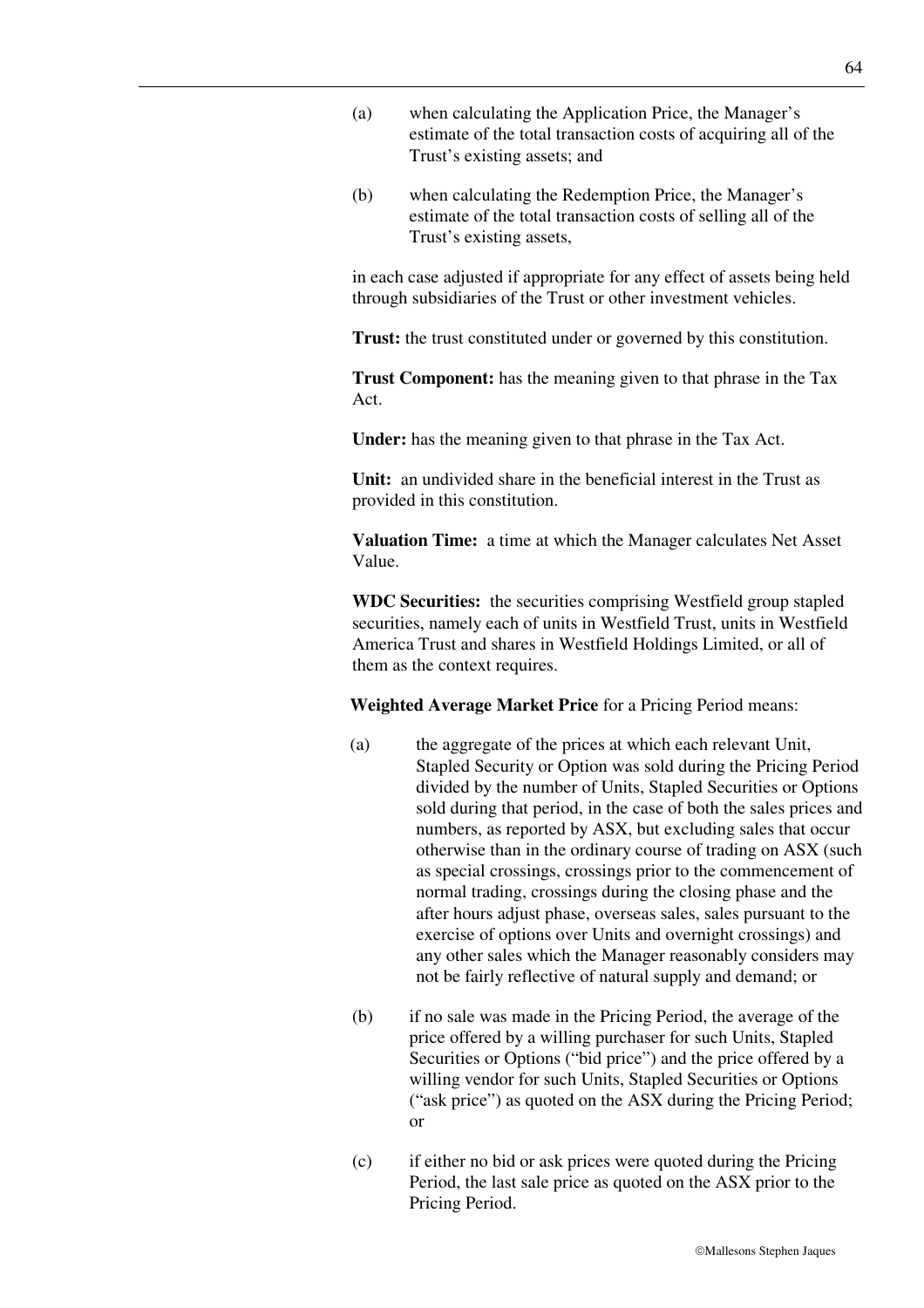**Westfield America Trust:** Westfield America Trust ARSN 092 058 449.

**Westfield Holdings Limited:** Westfield Holdings Limited ABN 60 001 671 496.

**Westfield Trust:** Westfield Trust ARSN 090 849 746.

### **Interpretation**

- 31.2 Unless the contrary intention appears, in this constitution:
	- (a) terms defined in the Corporations Act are used with their defined meaning;
	- (b) the word "law" includes common law, principles of equity and legislation and a reference to legislation includes regulations modified by applicable instruments under them and any variation or replacement of any of them;
	- (c) a reference to a statute, ordinance, code or other law includes regulations and other instruments under it and consolidations, amendments, re-enactments or replacements;
	- (d) the singular includes the plural and vice versa;
	- (e) the words "includes" or "including", "for example" or "such as" when introducing a list of items do not exclude a reference to other items, whether of the same class or genus or not;
	- (f) amend includes delete or replace;
	- (g) person includes a firm, a body corporate, an unincorporated association or an authority;
	- (h) the cover page, contents, headings (except in so far as they are used as a means of cross reference), footnotes, marginal notes and finding lists are for convenience only and do not affect interpretation of this constitution;
	- (i) a reference to a year (other than a Financial Year), quarter or month means a calendar year, calendar quarter or calendar month respectively;
	- (j) a reference to a monetary amount is a reference to the currency of Australia unless otherwise specified;
	- (k) a reference to a document (including this constitution) includes any variation or replacement of it; and
	- (l) the word "present" in the context of a person being present at a meeting includes participating using technology approved by the Manager for the purposes of the meeting.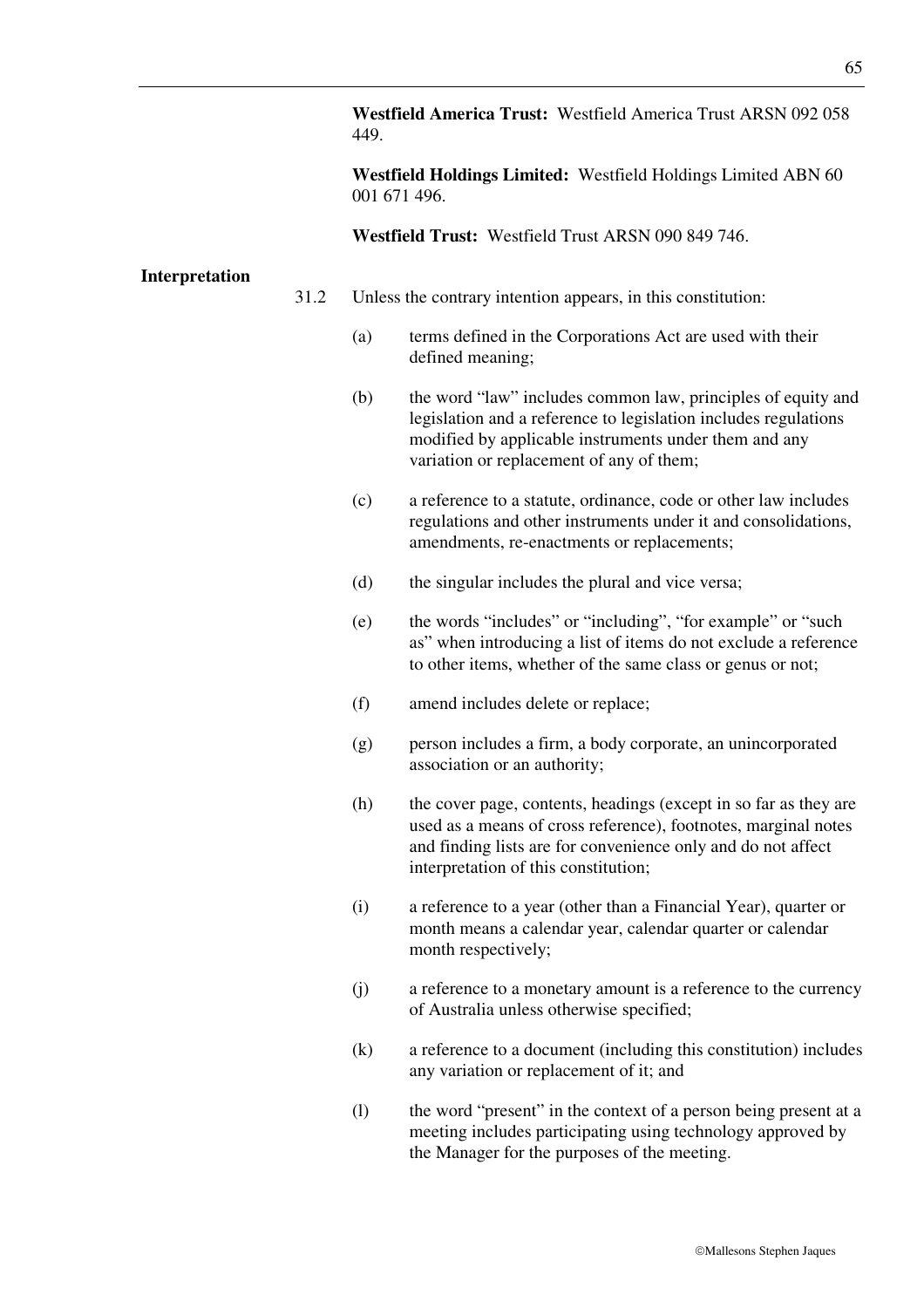## **Other documents**

31.3 A document does not become part of this constitution by reason only of that document referring to this constitution or vice versa, or any electronic link between them.

## **Constitution legally binding**

31.4 This constitution binds the Manager, each present and future Member, each present and future Option Holder and each present and future Holder of Financial Instruments and any person claiming through any of them in accordance with its terms (as amended from time to time) as if each of them had been a party to this constitution.

### **Corporations Act prevails**

31.5 Despite anything in this constitution, while the Trust is a Registered Scheme, to the extent that a clause of this constitution is inconsistent with the provisions of the Corporations Act applicable to registered managed investment schemes, that provision is of no effect to the extent of the inconsistency, but not otherwise.<sup>17</sup>

### **Severance**

31.6 If all or part of any provision contained in this constitution is void or invalid or would otherwise result in all or part of this constitution being void or invalid in a jurisdiction for any reason, then it is severed for that jurisdiction without affecting the validity or operation of any other provision of this constitution or of that provision in any other jurisdiction.

# **Governing law**

31.7 This constitution is governed by the law of New South Wales.

### **Other obligations excluded**

31.8 To the maximum extent permitted by law, all restrictions on the exercise of the Manager's powers, or obligations which might otherwise be implied or imposed by law or equity, are expressly excluded, including any obligation of the Manager in its capacity as trustee of the Trust arising under any statute other than the Corporations Act.

# **Schedules**

31.9 Each of Schedules 1 and 2 to this constitution is an operative part of it.

-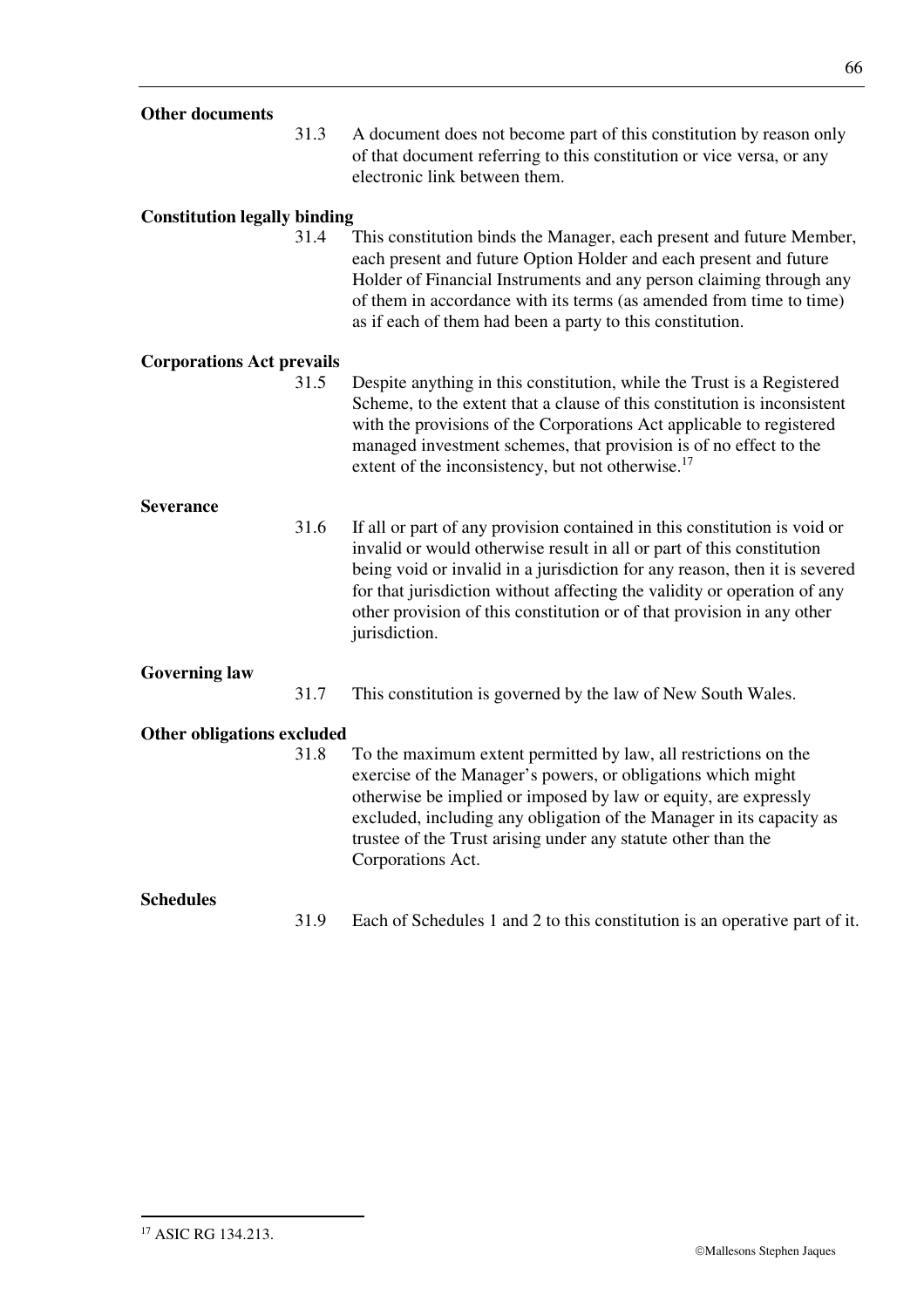# **Schedule 1 - Stapling Provisions**

On and from any Stapling Commencement Time determined by the Issuer, these Stapling Provisions:

- (a) apply to each Issuer in respect of its respective Stapled Entity and its Attached Securities;
- (b) apply to each Constituent Document and prevail over all other provisions of the Constituent Document, except to the extent provided in the Constituent Document or where this would result in a breach of the Corporations Act, the Listing Rules or other law; and
- (c) apply until they cease to apply in accordance with the Constituent Documents.

Unless the contrary intention appears, in this schedule a reference to a "**paragraph"** is a reference to a numbered provision of this schedule.

# **Definitions and interpretation**

### **1.1 Definitions**

Unless the contrary intention appears, in this schedule capitalised terms not defined have the same meaning as in the Trust Constitution, and:

**Accession Deed** means the deed of that name between each Issuer and:

- (a) any new Manager; or
- (b) any issuer of a New Attached Security,

by which that person accedes to the Scentre Group Stapling Deed.

**Amounts** has the meaning given in paragraph 8(c)(i).

### **Application Price** means:

- (a) in respect of a Unit, the application price for the Unit calculated in accordance with clause 5.1 of the Trust Constitution or paragraph 4 of this schedule;
- (b) in respect of any Other Attached Security, the application price for the Other Attached Security;
- (c) in respect of a Stapled Security, the application price for a Stapled Security calculated in accordance with this schedule;
- (d) in respect of the issue of an Option, the amount (if any) determined by the Manager under clause 5.9 of the Trust Constitution or paragraph 4.4 of this schedule; and
- (e) in respect of the issue of a Financial Instrument, the amount determined under clause 3.18 of the Trust Constitution.

**Attached Securities** means any Securities an identical number of which are from time to time Stapled together to form a Stapled Security but does not include any Unstapled Security.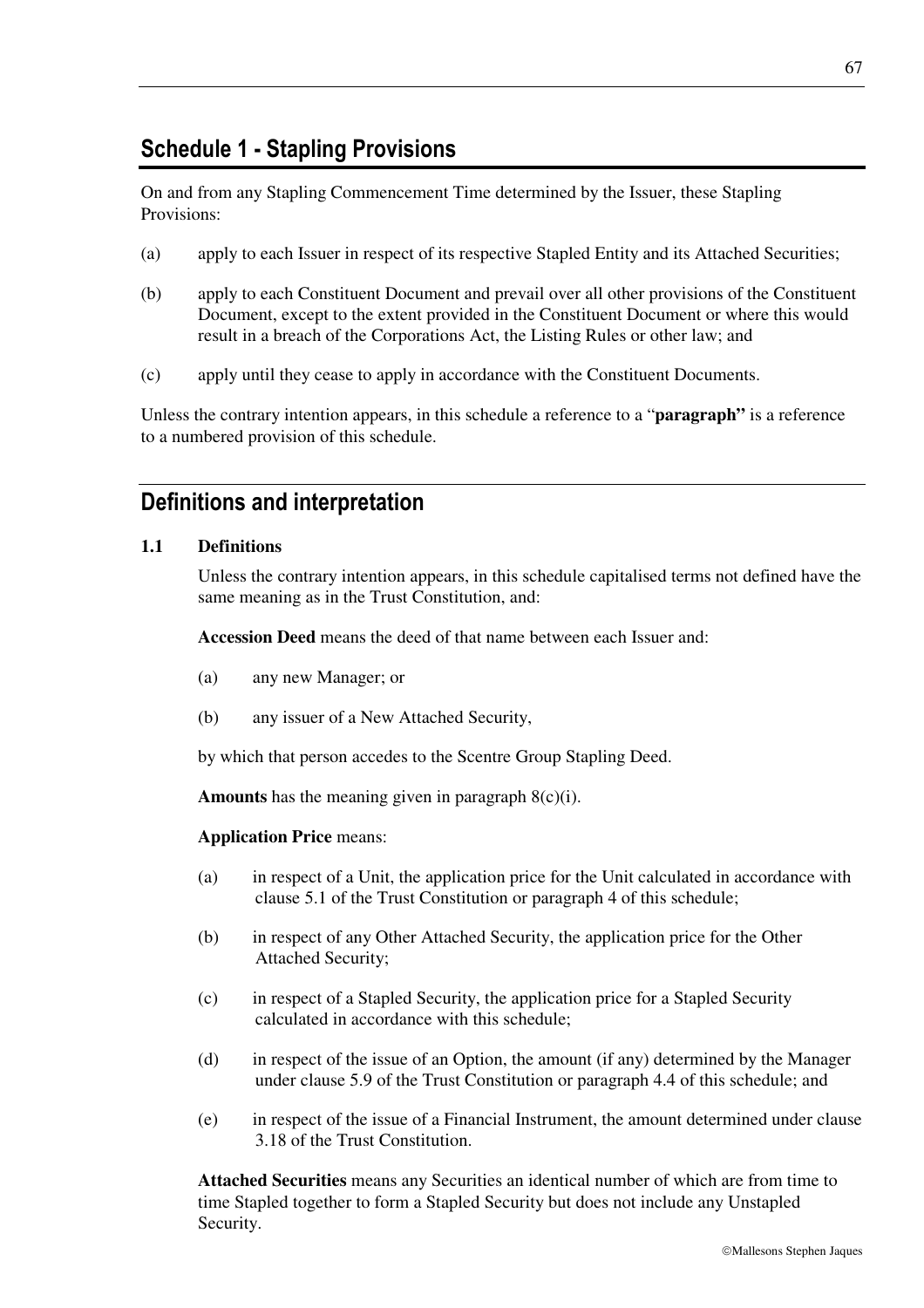**Constituent Documents** means the constituent documents of a Stapled Entity and includes the Trust Constitution.

**Controlled Entity** means any subsidiary or any trust or other entity, whether or not a legal entity, which is owned or controlled by an entity for accounting purposes.

**Corporate Action** means any issues, bonus and rights issues, placements and redemptions and buy-backs of a Stapled Security.

**Designated Foreign Investor** means a Foreign Investor in respect of whom the Issuer has made a determination in accordance with paragraph 8(b).

**Encumbrance** means any:

- (a) security for the payment of money or performance of obligations, including a mortgage, charge, lien, pledge, trust, power or title retention or flawed deposit arrangement; or
- (b) right, interest or arrangement which has the effect of giving another person a preference, priority or advantage over creditors including any right of set-off; or
- (c) third party right or interest or any right arising as a consequence of the enforcement of a judgment,

or any agreement to create any of them or allow them to exist.

**Foreign Investor** means an Investor whose address on the Register is in a jurisdiction other than Australia.

**Group** means the Stapled Entities and any Controlled Entity of a Stapled Entity.

**Intra-Group Loan** means a loan or financial assistance provided by a Stapled Entity to any entity in the Group including but not limited to guaranteeing or indemnifying or granting security in favour of that entity.

**Investor** means, in this Schedule 1, a person entered in the Register as a holder of a Stapled Security (which includes a Unit), but does not include a person in their capacity as holder of an Option or Financial Instrument unless the Option or Financial Instrument is an Attached Security.

#### **Issuer**:

- (a) in the context of the Trust Constitution, means the Manager; and
- (b) in the context of the Constituent Document of any other Attached Security, means the issuer of the Attached Security.

**Market Price of a Stapled Security** on a particular day is:

(a) the Weighted Average Market Price per Stapled Security for sales on ASX for the Pricing Period which ends 2 Trading Days before the relevant day, provided that if the Weighted Average Market Price is calculated in respect of Stapled Securities which have an entitlement to distributions which is different to the entitlement of new Stapled Securities the Manager must make an appropriate adjustment to the Weighted Average Market Price to reflect the difference; or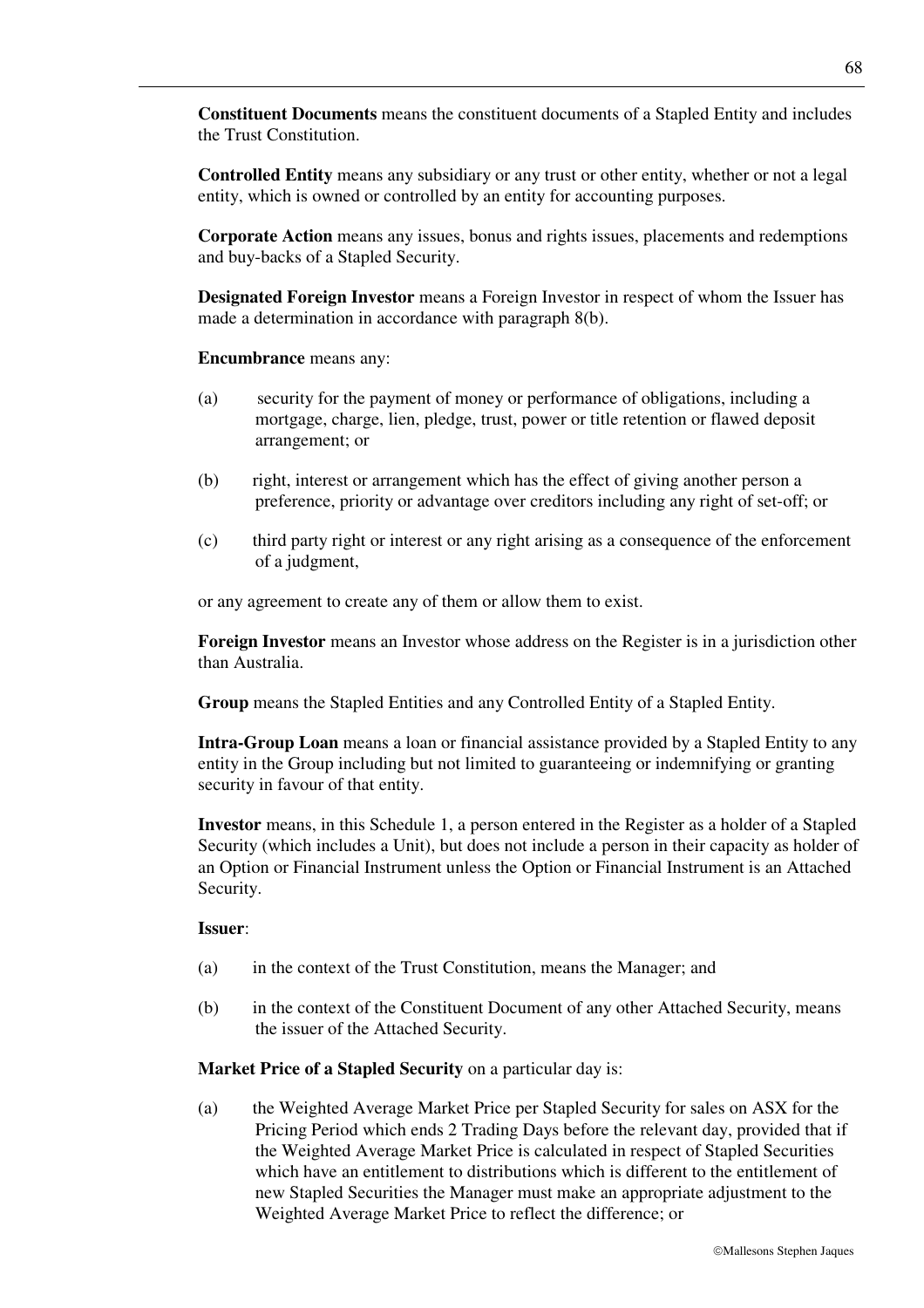- $(h)$  if:
	- (i) Stapled Securities have not been Officially Quoted for at least 15 consecutive Trading Days before the relevant day; or
	- (ii) in the Manager's opinion, a determination under paragraph (a) of this definition would not provide a fair reflection of the market value of the Stapled Security having regard to the nature of the proposed offer of Stapled Securities and the circumstances in which the proposed offer is made,

the price per Stapled Security that an Approved Valuer determines to be the market price of the Stapled Security on the relevant day, having regard to the market price of Stapled Securities, the Net Asset Value (to the extent the Approved Valuer considers each of these factors to be relevant and appropriate), and any other matters which the valuer believes should be taken into account.

If it is necessary to calculate the Market Price of an Option over a Stapled Security, it would be determined according to the definition of Market Price of a Stapled Security, with a reference to a Stapled Security in that definition being read as a reference to an Option over a Stapled Security.

**New Attached Security** has the meaning given in paragraph 6(a).

#### **Other Attached Security** means:

- (a) in respect of a Unit, an identical number of each Attached Security other than a Unit; and
- (b) in respect of any New Attached Security, an identical number of each Attached Security other than a New Attached Security.

## **Other Issuer** means:

- (a) in respect of the Manager, each Issuer other than the Manager; and
- (b) in respect of the issuer of any New Attached Security, each Issuer other than the issuer of the New Attached Security.

**Ratings Agency** means any recognised ratings agency as determined by the Manager.

**Register** means the register of Investors kept or caused to be kept by the Stapled Entities under paragraph 5 and the Corporations Act.

**Registered** means recorded in the Register.

**Registrar** means the person appointed to maintain the Register.

**Restapling** means a determination by the Issuer of an Unstapled Security that Stapling should recommence in respect of that Unstapled Security, as referred to in paragraph 7.3.

**Sale Consideration** means the average price (net of transaction costs including applicable brokerage, stamp duty and other taxes or charges) at which those Stapled Securities held by the Sale Nominee are sold under the Sale Facility, multiplied by the number of Stapled Securities held and sold by the Sale Nominee for the relevant Designated Foreign Investor.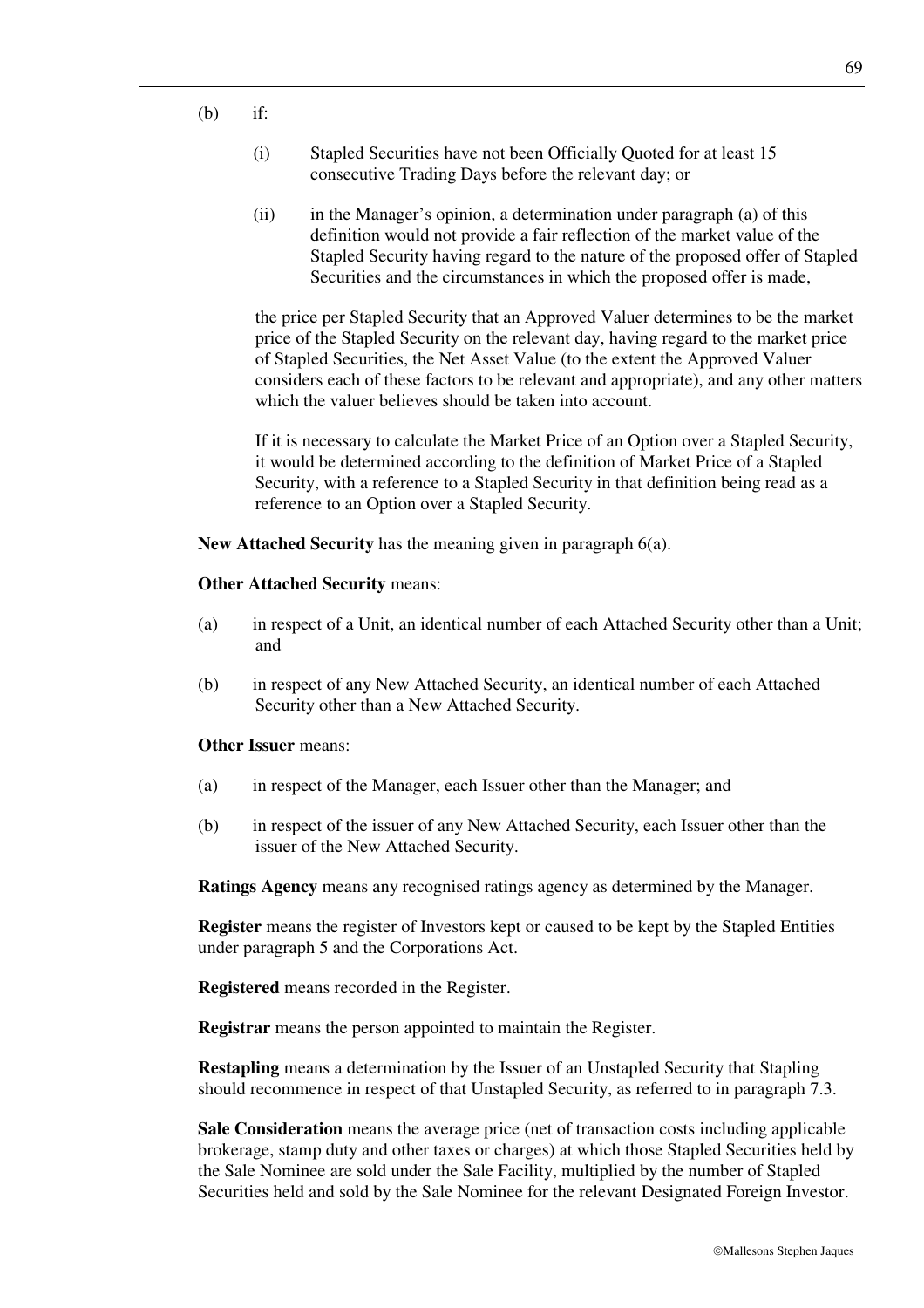**Sale Facility** means the facility under which Designated Foreign Investors are required to transfer their existing Stapled Securities to the Sale Nominee on the basis that the Sale Nominee:

- (a) is entered in the Register in respect of those Stapled Securities;
- (b) will receive the New Attached Securities pursuant to the Stapling; and
- (c) will sell the resultant Stapled Securities for cash to pay the Sale Consideration to the relevant Designated Foreign Investor.

**Sale Nominee** means a financial services licensee appointed by the Issuer to carry out the role described in paragraphs 8(c) and (d).

**Sale Record Date** means the date determined by the Issuers as being the record date for the transaction under which the New Attached Securities are to be Stapled.

**Scentre Group Stapling Deed** means the deed entered into between the Issuer and Other Issuers setting out how they will co-operate in the conduct of the Stapled Entities as if they were one economic entity and the Stapled Securities were one security.

**Security** means any right or interest in a managed investment scheme, unit, share, note, debenture or any right or interest or option to acquire a share, note or debenture, and includes a Unit, Option or Financial Instrument.

**Stapled Entity** means an Australian or overseas company, trust, corporation or managed investment scheme whose Securities are Attached Securities and who has executed the Scentre Group Stapling Deed or an Accession Deed.

**Stapled Security** means the stapled security created by the Stapling together of the Attached Securities.

**Stapling** means the linking together of Securities so that one Attached Security may not be transferred or otherwise dealt with without the Other Attached Securities. "**Stapled**" has a corresponding meaning.

**Stapling Commencement Time** means the most recent time and date on which the Issuer determines that the Stapling of Attached Securities is to commence.

**Stapling Matter** means a matter specified in paragraph 2.3(b).

**Transaction Documents** means all regulatory, structuring, operational, finance and ancillary documents required to effect and maintain the Listing of the Stapled Entities and the Official Quotation of the Stapled Securities and to achieve the investment objectives of the Group, and any amending, supplemental and other document that the Issuer and the Other Issuers consider necessary or desirable in connection with those objectives.

**Transfer** has the meaning given in paragraph 6(d).

**Trust** means the trust the subject of the Trust Constitution.

**Trust Constitution** means the constitution establishing the Trust of which this schedule forms an operative part.

**Unit** means a unit in the Trust.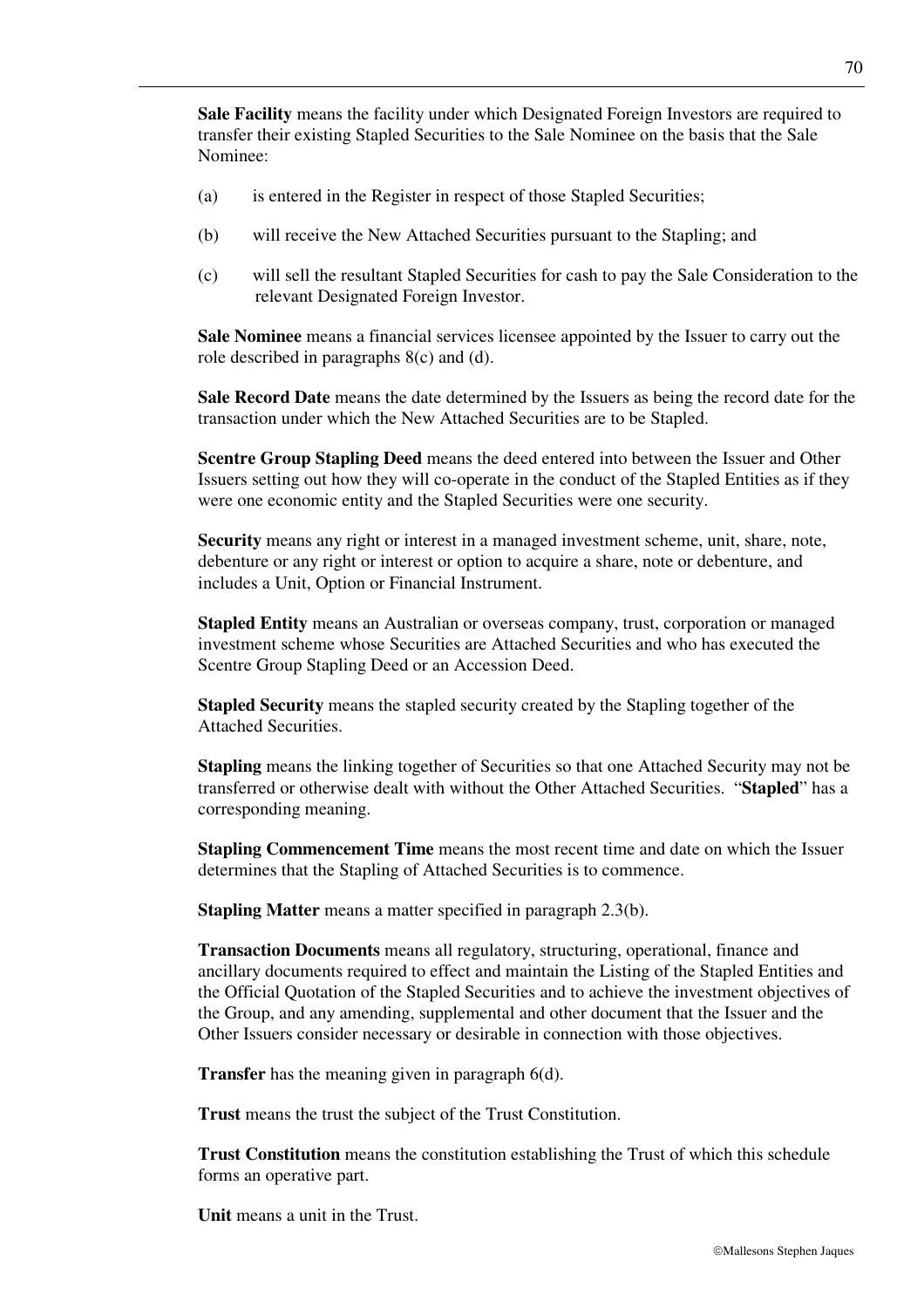**Unstapled Security** means a Security which was an Attached Security and ceases to be Stapled to the Unit.

**Unstapling** means the process that results in one or more of the Attached Securities ceasing to be Stapled to the Unit. "**Unstapled**" has a corresponding meaning.

**Unstapling Event** means one or more of the following events:

- (a) a special resolution of the members of each Stapled Entity is passed to Unstaple the Stapled Securities;
- (b) Stapling becomes unlawful or prohibited under the Listing Rules; or
- (c) a winding-up is commenced in respect of a Stapled Entity.

**WDC Entities** means Westfield Trust, Westfield America Trust and Westfield Holdings Limited.

## **1.2 Interpretation**

Unless the contrary intention appears, the interpretation provisions in clauses 31.2 and 31.6 of the Trust Constitution apply to this schedule.

# **2 Stapling - general intention**

## **2.1 Stapled Securities - general intention**

The Attached Securities are intended to be Stapled to form a Stapled Security from the Stapling Commencement Time. Subject to paragraph 7 it is intended that:

- (a) the holders of one Attached Security will be identical to the holders of each Other Attached Security;
- (b) as far as the law permits, the Stapled Securities will be treated as one security;
- (c) the number of each Attached Security on issue at any time must equal the number of each Other Attached Security on issue;
- (d) no transfer of an Attached Security is to occur without each Other Attached Security being transferred at the same time from the same transferor to the same transferee; and
- (e) no Attached Security is to be issued unless each Other Attached Security is issued at the same time to the Same Person.

## **2.2 Transaction Documents**

Without limiting the Constituent Documents, the Issuer is authorised to enter into the Transaction Documents and to perform its obligations under the Transaction Documents.

## **2.3 Stapling Matters**

(a) The rights and obligations attaching to each Attached Security are set out in the relevant Constituent Document.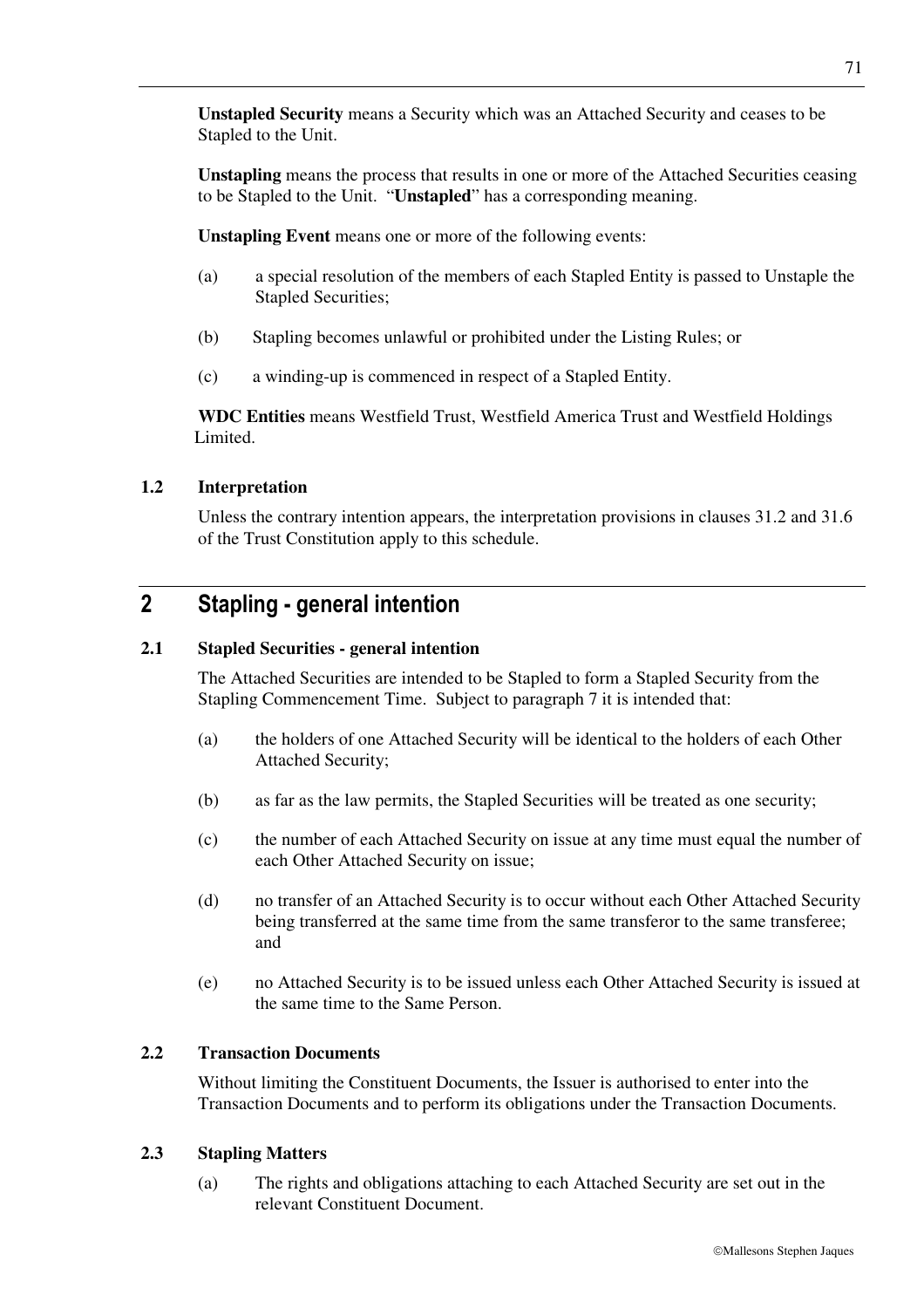- (b) Without limiting the Constituent Documents or the Corporations Act, each Investor, by acquiring a Stapled Security will be taken to have consented to each provision in the Constituent Documents, including the following Stapling Matters:
	- (i) the Stapling of the Attached Securities;
	- (ii) any Reorganisation Proposal regarding the Attached Securities (subject to an Ordinary Resolution if required by the Constituent Document);
	- (iii) the disposal of any Small Holding of Stapled Securities;
	- (iv) the restrictions on Stapled Securities that are Restricted Securities;
	- (v) the Stapling of New Attached Securities to the Stapled Securities;
	- (vi) the Investor becoming a member of any new Stapled Entity and being bound by the Constituent Documents for any New Attached Security;
	- (vii) the Unstapling of one or more Attached Securities;
	- (viii) the Restapling of an Unstapled Security;
	- (ix) the Unstapling of the Stapled Securities; and
	- (x) the disposal of Stapled Securities of a Designated Foreign Investor in accordance with paragraph 8.
- (c) To effect a Stapling Matter, each Investor irrevocably appoints the Issuer as the Investor's:
	- (i) agent and attorney in the Investor's name and on the Investor's behalf to do all acts and things and execute all documents which the Issuer, in consultation with each Other Issuer, considers necessary, desirable or reasonably incidental to effect any Stapling Matter; and
	- (ii) [deleted].
- (d) Without limiting paragraph 2.3(c) or any provision of a relevant Constituent Document, to effect the Stapling of a New Attached Security to the Stapled Securities under paragraph 6, each Investor irrevocably appoints the Issuer as the Investor's agent and attorney in the Investor's name and on the Investor's behalf to:
	- (i) agree to obtain any New Attached Security;
	- (ii) apply any distributions, redemption proceeds or other payments to obtain a New Attached Security;
	- (iii) where a New Attached Security comprises shares or an interest in shares or interests in a company or managed investment scheme, to agree to become a member of that company or managed investment scheme; and
	- (iv) to do all acts and things and execute all applications, transfers, withdrawals and any other documents which the Issuer, in consultation with each Other Issuer, considers necessary, desirable or reasonably incidental to effect the Transfer of the New Attached Security to the Investor under paragraph 6.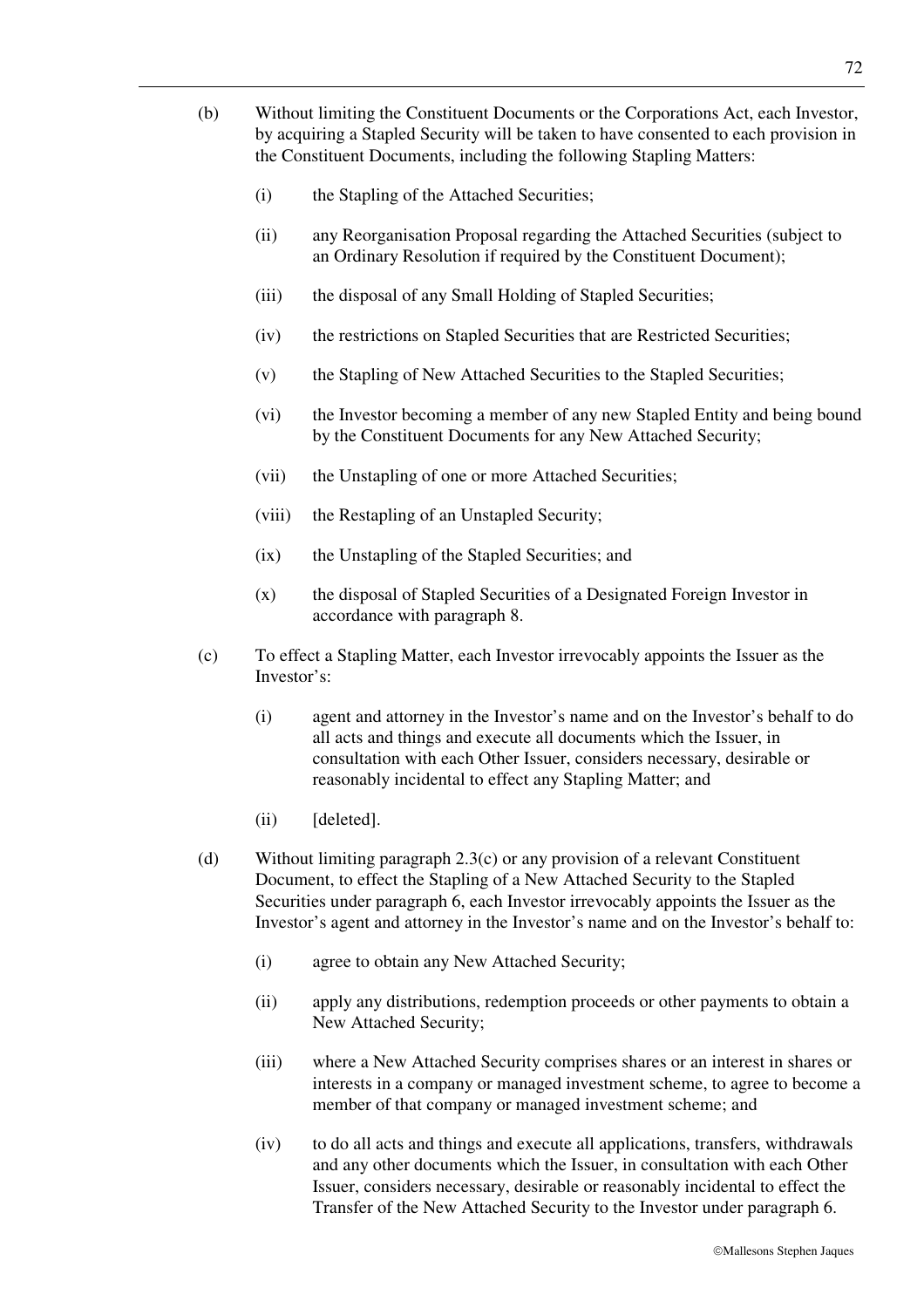- (e) Without limiting paragraph 2.3(c), to effect the disposal of Stapled Securities held by or on behalf of a Designated Foreign Investor under paragraph 8, each Designated Foreign Investor irrevocably appoints the Issuer as that Investor's agent and attorney in the Investor's name and on the Investor's behalf to:
	- (i) receive and apply the Amounts referred to in paragraph  $8(c)(i)$  in the manner contemplated in paragraph 8;
	- (ii) execute applications or transfers in relation to the Transfer of any New Attached Security;
	- (iii) execute transfers of any Stapled Securities which are to be the subject of the Sale Facility; and
	- (iv) do all acts and things and execute any other documents which the Issuer, in consultation with each Other Issuer, considers necessary, desirable or reasonably incidental to effect the disposal of the Stapled Securities of the Designated Foreign Investor under paragraph 8.
- (f) The Issuer may:
	- (i) appoint (and revoke the appointment of) substitute attorneys to exercise the powers given to the Issuer in relation to any Stapling Matter; and
	- (ii) do all acts and things and execute all documents under this paragraph 2.3 without needing further authority or approval from an Investor and may do so even if it has an interest in the outcome.
- (g) Each Investor acknowledges and recognises that the exercise of the powers given to the Issuer under paragraphs 2.3(e) and 8 may cause individual Investors considerable disadvantage (including possible adverse financial and taxation consequences) but each Investor acknowledges that this result may be necessary to enable the requirements of paragraph 8 (Designated Foreign Investors) to be met.
- (h) To the maximum extent permitted by law, the Issuer has no liability to any Investor or any Stapled Entity, and a Stapled Entity has no liability to any Investor, for any loss or disadvantage incurred by an Investor as a result, whether directly or indirectly, of the Issuer exercising its powers in relation to any Stapling Matter.

# **3 Dealing in Stapled Securities**

## **3.1 Stapling**

Subject to paragraph 7, on and from the Stapling Commencement Time, each Attached Security must be Stapled to each Other Attached Security to form a Stapled Security and the Issuer must not:

- (a) offer an Attached Security for subscription or sale unless an offer is made at the same time and to the Same Person for each Other Attached Security for issue or sale;
- (b) offer an Attached Security for subscription or sale unless the terms of that offer require each offeree to subscribe for or buy each Other Attached Security;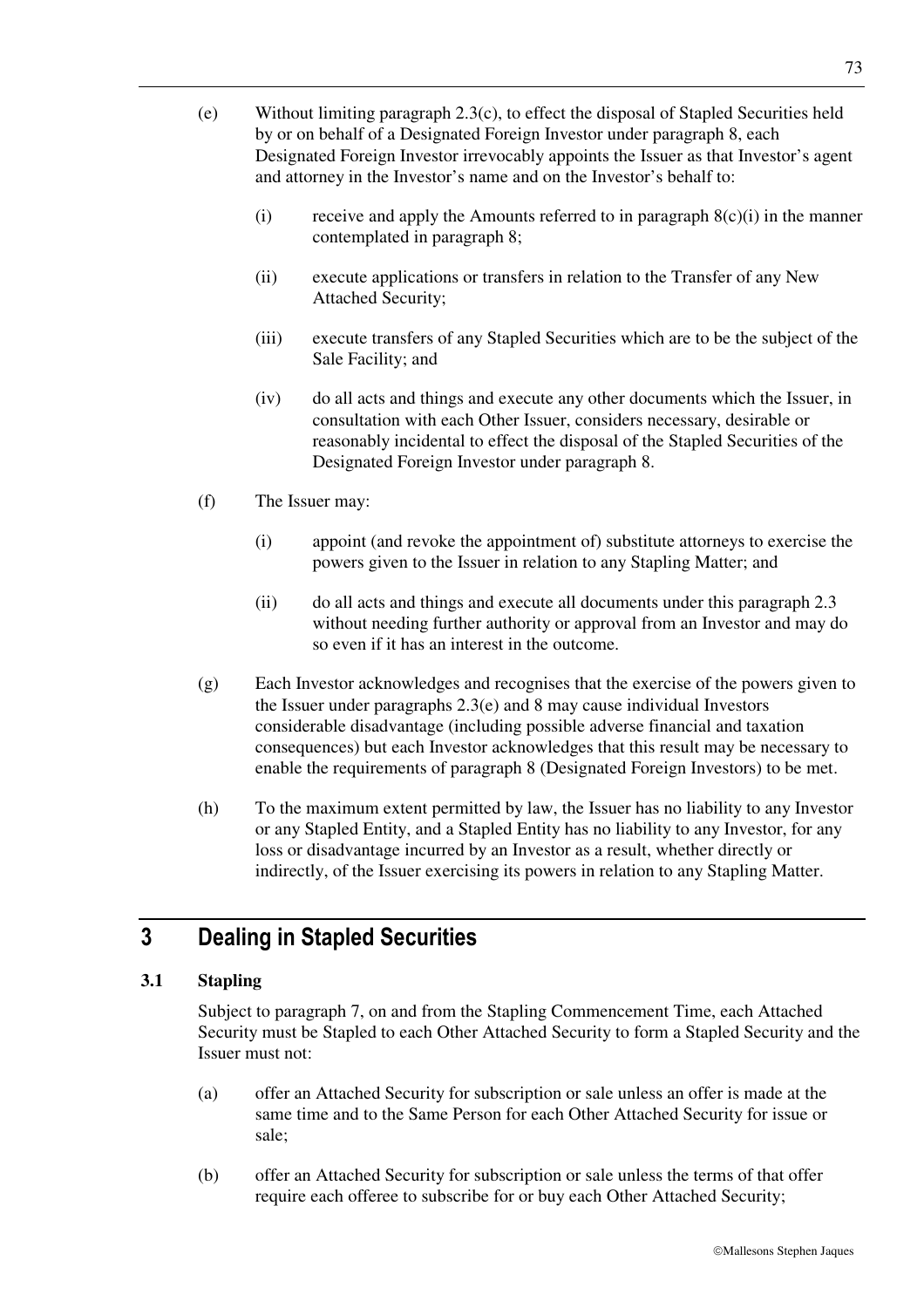- (c) accept an application for an Attached Security if the applicant does not at the same time apply for the Other Attached Securities or if the Other Attached Securities will not be issued to the applicant at the same time as the issue of the Attached Securities to the applicant;
- (d) issue or sell an Attached Security to any person unless each Other Attached Security is also issued or sold to the Same Person at the same time;
- (e) issue any rights or options to acquire an Attached Security unless corresponding rights or options to acquire each Other Attached Security are issued at the same time and to the Same Person;
- (f) without the prior written consent of each Other Issuer, issue any Security or class of Security other than an Attached Security or any right or option to acquire any such Attached Security; and
- (g) permit a reinvestment by Investors in an Attached Security unless at the same time the Investor acquires each Other Attached Security which when issued or acquired are Stapled to the Attached Security. The Issuer may make provisions governing the amount of the reinvested dividends/distributions to be used to subscribe for or acquire the Attached Security and the amount to be used to subscribe for or acquire the Other Attached Securities having regard to the application price of the Attached Securities.

Each Security issued by a Stapled Entity after the Stapling Commencement Time must be Stapled to each Other Attached Security immediately on the date of issue of the new Security.

## **3.2 Dealing in Attached Securities**

- (a) **(No Unstapling)** On and from the Stapling Commencement Time, the Issuer must not:
	- (i) do any act, matter or thing (including registering any transfer of any Attached Security); or
	- (ii) refrain from doing any act, matter or thing, if it would result directly or indirectly in any Attached Security no longer being Stapled to form a Stapled Security, other than in accordance with paragraph 7.
- (b) **(Attached Securities)** Subject to paragraph 7, on and from the Stapling Commencement Time, the Issuer must not:
	- (i) cancel, buy-back or redeem an Attached Security unless at the same time there is a corresponding cancellation, buy-back or redemption of each Other Attached Security;
	- (ii) implement a Reorganisation Proposal involving an Attached Security unless at the same time there is a corresponding implementation of a Reorganisation Proposal involving each Other Attached Security;
	- (iii) register any transfer of an Attached Security to any person unless each Other Attached Security is also transferred to the Same Person at the same time in a single instrument of transfer of Stapled Securities.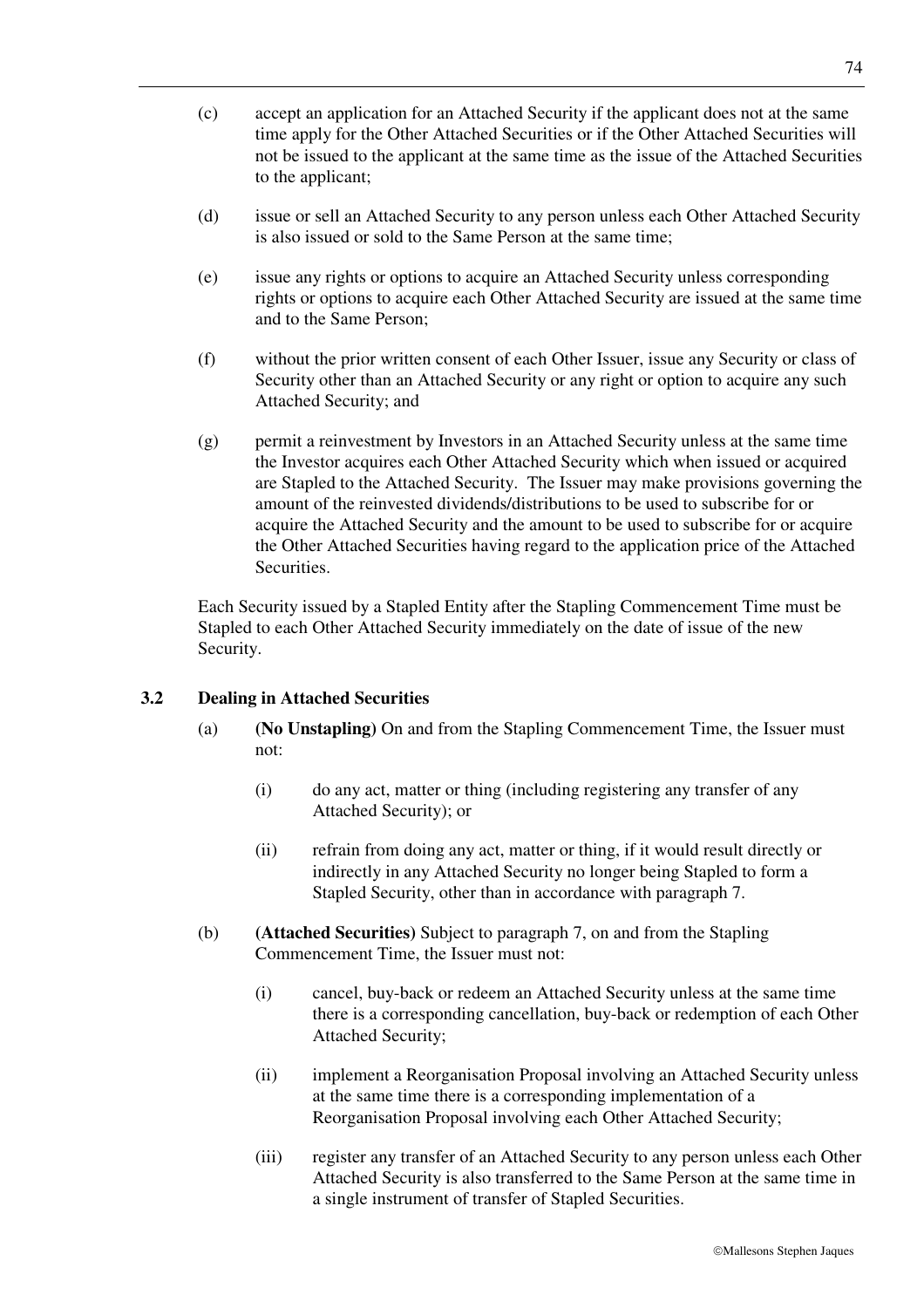- (c) (**Exercise options**) The Issuer must not permit an Investor to exercise any rights or options to acquire an Attached Security unless the Investor exercises the corresponding rights or options to acquire each Other Attached Security at the same time.
- (d) (**Request for holding lock**) The Issuer must not request any applicable CS Facility Operator or the Registrar, as the case may be, to apply a holding lock to prevent a transfer of an Attached Security from being registered on the CS Facility's sub register or registered on an issuer-sponsored sub register, as the case may be, unless a corresponding request is made in respect of each Other Attached Security.
- (e) (**Small Holdings**) The Issuer must not dispose of a Small Holding of an Attached Security unless at the same time the Small Holding of each Other Attached Security is also disposed of in the same manner and to the Same Person. A Small Holding must be disposed of in accordance with the Listing Rules and the Constituent Documents.
- (f) (**Designated Foreign Investors**) The Issuer must not dispose of, or cause the disposal of, an Attached Security of a Designated Foreign Investor unless at the same time each Other Attached Security of that Designated Foreign Investor is also disposed of in the same manner and to the Same Person.
- (g) **(Compliance with law)** The Issuer is not obliged to effect a buy-back, cancellation, redemption, transfer, issue or other Corporate Action in a manner inconsistent with any constitutional, contractual or fiduciary obligation or law by which it is bound, or if it does not have any necessary consent or approval.

## **3.3 Consistency with the Constituent Documents**

The Issuer must use every reasonable endeavour to procure that each Attached Security is dealt with under the Constituent Document of their respective Stapled Entity in a manner consistent with the provisions relating to Stapled Securities in the Constituent Documents of each other Stapled Entity.

## **3.4 Joint quotation as Stapled Securities**

Until all Attached Securities are Unstapled in accordance with provisions of this schedule, the Issuer must use reasonable endeavours to ensure that each Stapled Security which is Officially Quoted continues to be jointly Officially Quoted as a Stapled Security.

## **3.5 Joint certificates or joint holding statements**

Subject to the Corporations Act, the Issuer may procure that joint certificates or joint holding statements are issued to evidence the holding of Stapled Securities comprising Attached Securities and Other Attached Securities.

## **3.6 Stapling and separate entities**

Despite any other provision of this schedule, each Stapled Entity remains a separate legal entity, separately admitted to the Official List (if applicable), although the Attached Securities may be jointly Officially Quoted as Stapled Securities.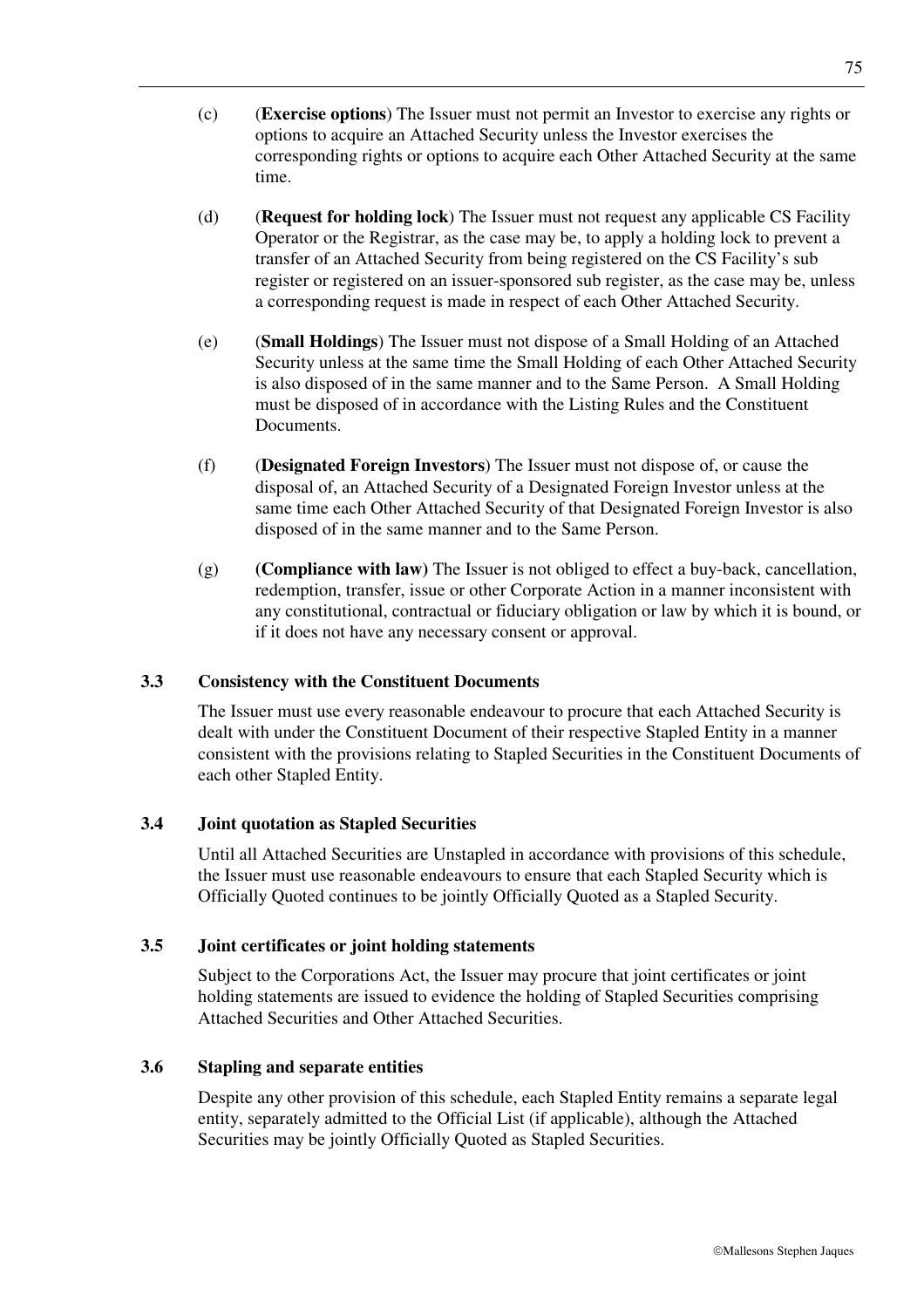Mallesons Stephen Jaques

# **4 Allocation of Application Price**

## **4.1 Application Price**

- (a) Units issued pursuant to the First Offer Document are to be issued at an application price which represents the same proportion of the First Offer Document Application Price as the net asset value of the Trust bears to the aggregate net asset value of the Trust and the Stapled Entities other than the WDC Entities.
- (b) Subject to paragraph 4.1(d), while Units are Officially Quoted as part of a Stapled Security, the application price payable for any Unit is the Market Price of a Stapled Security minus the Application Price of the Other Attached Securities, or the amount determined by the Manager in accordance with paragraph 4.2.
- (c) Subject to paragraph 4.1(d), while the Units are not Officially Quoted but are Stapled, the application price payable for a Unit is the price calculated under clause 5.1(g) of the Trust Constitution, and the application price of Stapled Securities is the sum of that amount and the Application Price of the Other Attached Securities.
- (d) The Manager may determine a different application price for any Units (subject to the Corporations Act as modified by any applicable ASIC Relief and the Listing Rules) in the case of:
	- (i) offers made at substantially the same time to persons who were Investors on a date determined by the Manager:
		- (A) provided that all Investors are offered Stapled Securities in proportion to the value of the Investor's Stapled Securities at the relevant date on a pro rata basis, whether or not the right to acquire those Stapled Securities is renounceable; but
		- (B) an Investor may be excluded from the pro rata offer if to do so would not cause the Manager be in contravention of paragraph  $601FC(1)(d)$  of the Corporations Act (as modified by ASIC Relief) whether or not the right of entitlement is renounceable.

If the Trust is a Registered Scheme and the Manager is making an offer of Stapled Securities to Investors which otherwise complies with this paragraph 4.1(d)(i), the Manager is not required to offer Stapled Securities to persons in the circumstances permitted under the applicable ASIC Relief and the Listing Rules.

Any offer made under this paragraph 4.1(d) must specify the period during which it may be accepted. The Manager may adjust any entitlement to accord with the Listing Rules and, in the case of fractions, the Manager must offer the next higher whole number of Units and Stapled Securities. Any Investor may renounce their entitlement in favour of some other person, unless the issue is expressed to be non-renounceable.

Any Stapled Securities offered for subscription under this 4.1(d) which are not subscribed for within the period for acceptance set by the Manager may be offered for subscription by the Manager to any person. The application price payable in relation to such further offer must not be less than that at which the Units and Stapled Securities were originally offered to Investors.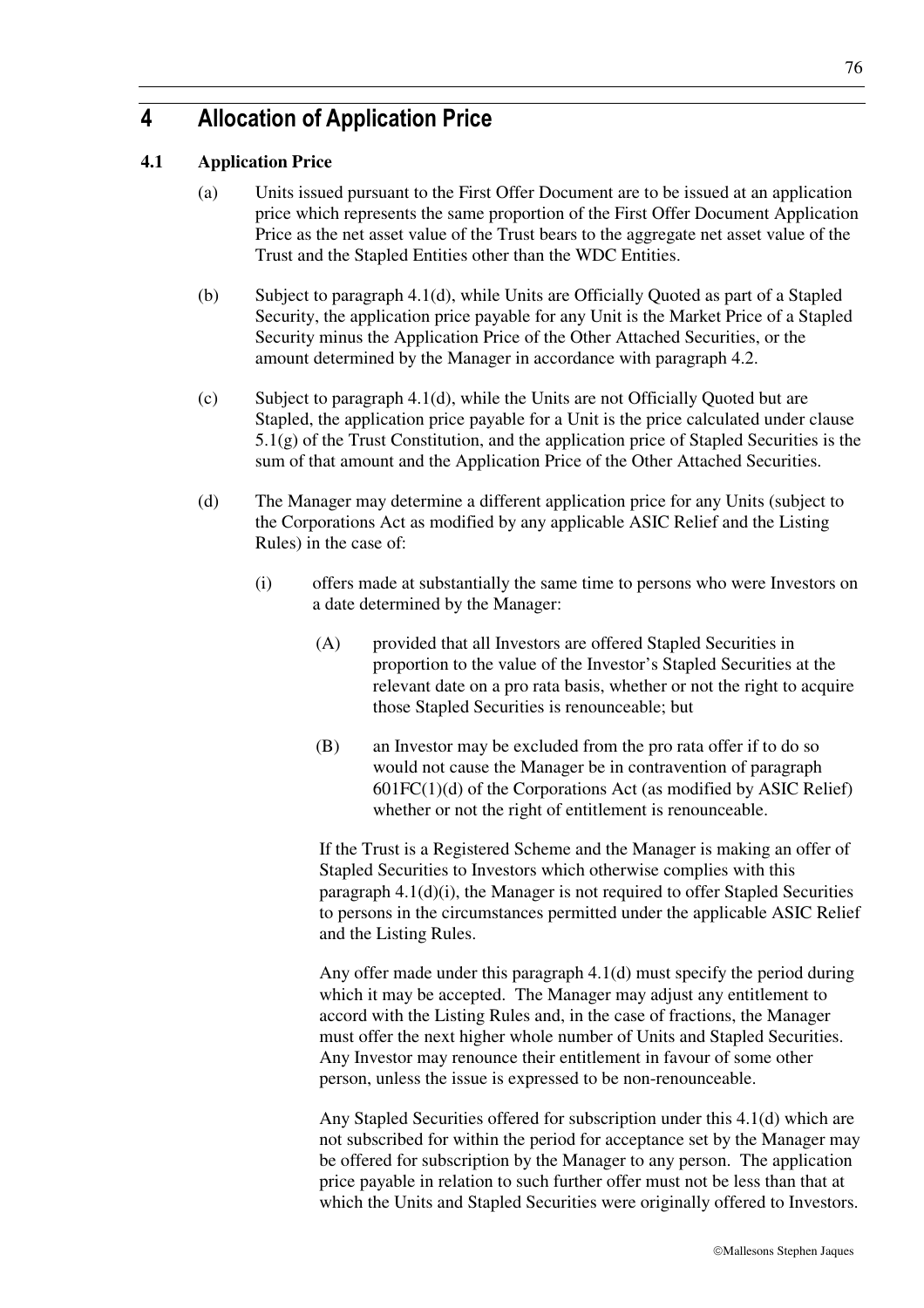- (ii) If an underwriter has underwritten any offer for subscription of Stapled Securities under this paragraph 4.1(d), the underwriter may take up any Stapled Securities not subscribed for by Investors;
- (iii) a distribution reinvestment, where the application price is determined in accordance with paragraph 4.3;
- (iv) a placement of Stapled Securities that complies with the Listing Rules and any applicable ASIC Relief;
- (v) a security purchase plan that complies with the Listing Rules and any applicable ASIC Relief; and
- (vi) any of the other circumstances set out in the Corporations Act, as modified by any applicable ASIC Relief.

## **4.2 Apportionment of Application Price**

- (a) Subject to paragraph 4.1(a) if a Unit is to be issued as part of a Stapled Security and the Trust Constitution contains a provision for the calculation or determination of the Application Price for a Stapled Security but not for the Unit, the Manager must determine what part of the Application Price of a Stapled Security is to represent the Application Price of a Unit for the purposes of the Trust Constitution.
- (b) Unless otherwise agreed between the Manager and the Other Issuers, the Application Price for a Stapled Security will be allocated among the Application Price of the Unit and the Application Price of the Other Attached Securities in the ratio that the net assets of each relevant Stapled Entity (adjusted for the net market value of its investments) at the end of the relevant period immediately before the issue of the Stapled Security, bears to the amount of the aggregate net assets of those Stapled Entities (adjusted for the net market value of their investments) at the end of the relevant period immediately before the issue of the Stapled Security.
- (c) Where an Option to acquire a Stapled Security is issued after the Stapling Commencement Time, the allocation of the issue price of the option must be determined in the same manner as under paragraph 4.2(b).
- (d) The allocation of the Application Price for a Stapled Security under this paragraph 4.2 must be consistent for each Stapled Security issued or transferred to each Investor at the same time.

## **4.3 Application Price if reinvestment applies**

- (a) If a reinvestment of capital or income payable to an Investor under clause 11 of the Trust Constitution applies while Units are Officially Quoted and Stapled, subject to the Listing Rules the aggregate of the Application Price for each additional Unit issued and the Application Price for the Other Attached Securities upon reinvestment is the price determined by the Manager. If the Manager has not determined the application price by the date at which Units are to be issued upon reinvestment, the price will be the Market Price for Stapled Securities for the Pricing Period.
- (b) While Units are not Officially Quoted but are Stapled, the application price payable for each additional Unit on a reinvestment of capital or income payable to the Investor under clause 11 of the Trust Constitution is the price determined by the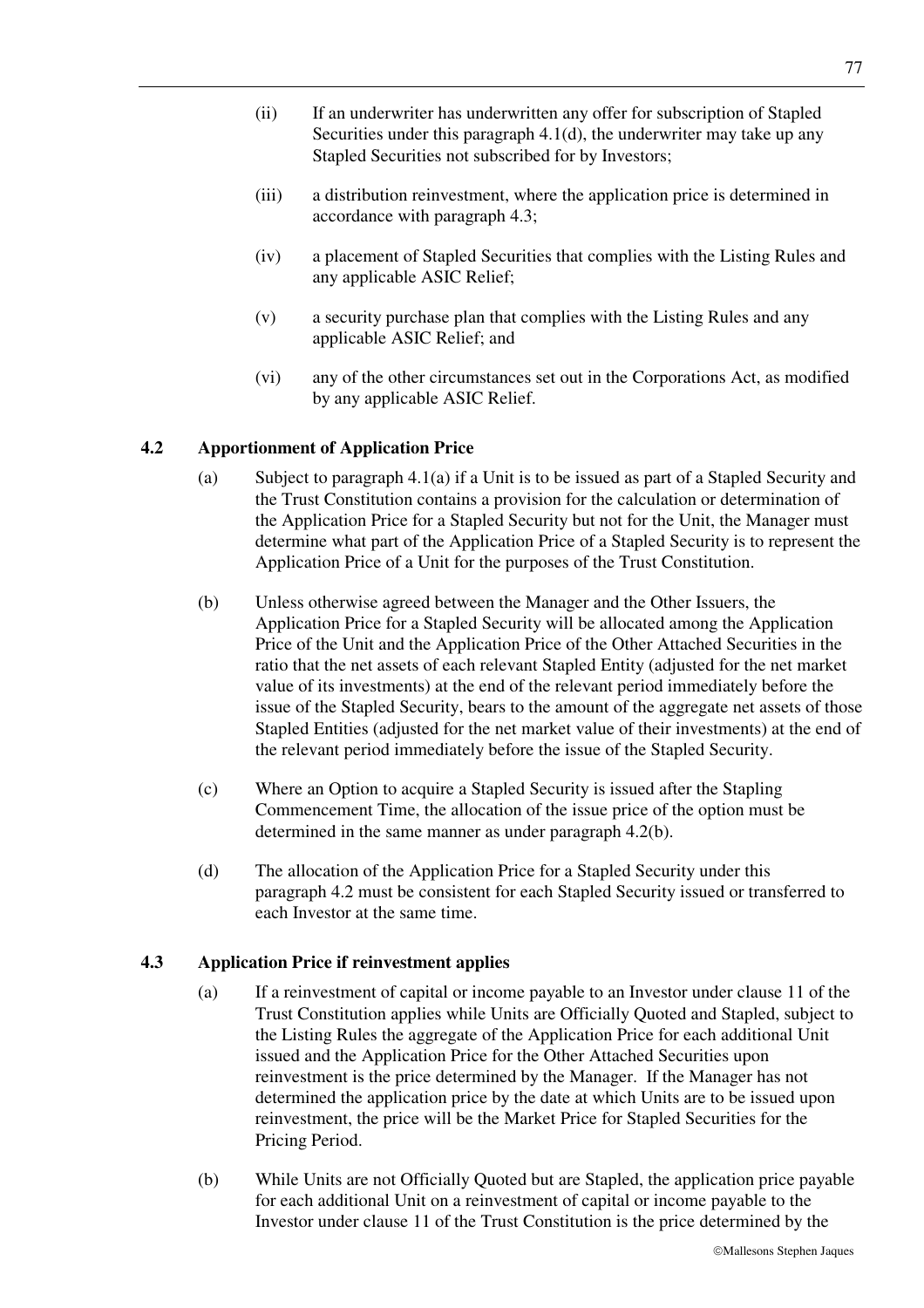Manager. If the Manager has not determined the application price by the date at which Units are to be issued or transferred upon reinvestment, the price for a Unit will be the Application Price calculated under clause  $5.1(g)$  of the Trust Constitution on the first Business Day after the end of the Distribution Period to which the distribution relates.

(c) If the amount to be reinvested in additional Stapled Securities results in a fraction of a Stapled Security, the number of Stapled Securities issued will be rounded down to the nearest whole Stapled Security and any remaining amount becomes an asset of the Trust or Stapled Entity to which the distribution relates.

## **4.4 Application Price of Options over Stapled Securities**

Subject to the Corporations Act (including the conditions of any applicable ASIC Relief) and the Listing Rules, while the Trust is a Registered Scheme, the Manager and the Stapled Entities may issue Options over Stapled Securities:

- (a) at an application price (which may be nil) determined by the Manager and the Stapled Entities if permissible under the Corporations Act as modified by ASIC Relief or, if such determination may not be made, at a nil Application Price; and
- (b) on the basis that the Application Price for a Unit as a component of a Stapled Security to be issued on exercise of the Option is a price determined:
	- (i) while the Units are Officially Quoted, in accordance with paragraphs 4.1 and 4.2 of this schedule;
	- (ii) while the Stapled Securities are not Officially Quoted, in accordance with the terms of ASIC Relief for a rights issue (if applicable) and otherwise in accordance with clause  $5.1(g)$  of the Trust Constitution.

## **5 Single Register**

Subject to the Corporations Act, a single Register may be kept in which details of the holders of the Attached Securities and the Other Attached Securities are recorded.

## **6 Power to add New Attached Securities**

- (a) Subject to paragraph 6(b), the Corporations Act and the Listing Rules, the Issuer may at any time determine that a Security is a New Attached Security and cause it to be Stapled to the Stapled Securities. A determination under this paragraph may be made on such terms as the Issuer considers appropriate.
- (b) Subject to paragraph (c), a determination that a Security is a New Attached Security may only be made if:
	- (i) while the Units are Officially Quoted, the New Attached Security is also Officially Quoted, or ASX has indicated in writing that it will grant permission for the New Attached Security to be Officially Quoted;
	- (ii) while the Units are Officially Quoted, ASX has indicated in writing that it will approve the addition of the New Attached Security to the Stapled Securities;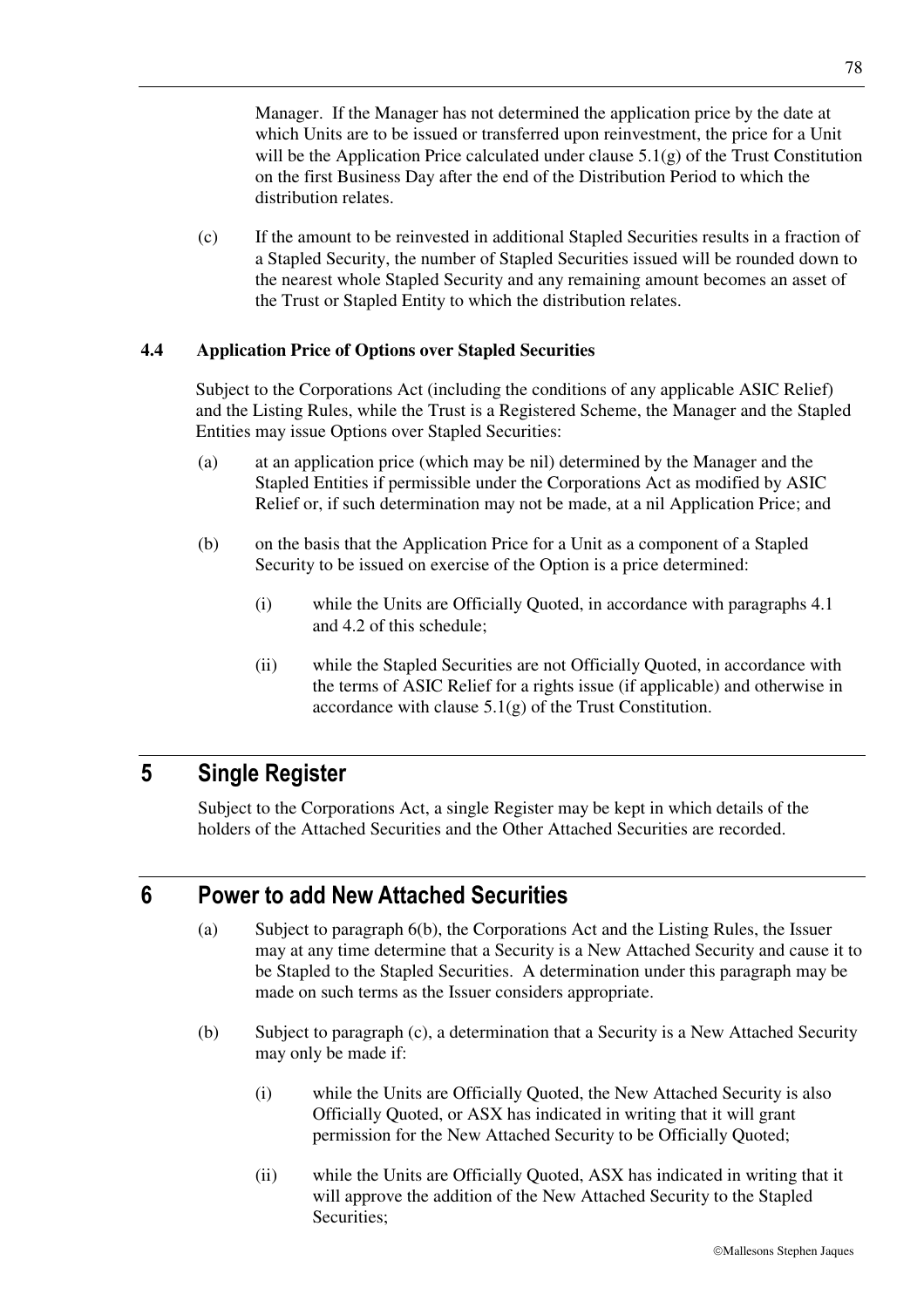- (iii) each Other Issuer (including the issuer of the New Attached Security) has agreed:
	- (A) to the Stapling of the New Attached Security to the Stapled Security; and
	- (B) that the Stapling of the New Attached Security is in the best interest of Investors as a whole and is consistent with the then investment objectives of the Group; and
- (iv) the Constituent Documents in relation to the New Attached Security will have provisions giving effect to the Stapling (including provisions in substantially the form of this schedule);
- (v) the issuer of the New Attached Security has agreed to enter into the Accession Deed;
- (vi) where the New Attached Security is partly-paid, or approval from Investors is required to the transaction, any required approval of the members of each Stapled Entity has been obtained; and
- (vii) the number of New Attached Securities to be allocated is identical to the number of Stapled Securities on issue.
- (c) The Issuer has power to do all things which it considers are necessary, desirable or reasonably incidental to give effect to the Stapling of the New Attached Securities to the Stapled Security under this paragraph 6.
- (d) A New Attached Security may be transferred to an Investor by any means and in any manner, including but not limited to any combination of issue, sale, reduction of capital, distribution in kind or transfer ("**Transfer**").
- (e) A transfer of a New Attached Security made under this paragraph 6 will be Registered in the Register as of the date title is transferred.
- (f) It is not necessary for the Issuer to receive a transfer, instrument or certificate for a New Attached Security in order for that Issuer to Register the transfer of the New Attached Security. The transfer will be evidenced by, and have full effect from, its Registration by the relevant Issuer in the Register.

# **7 Unstapling**

## **7.1 Procedure for Unstapling**

Subject to this paragraph 7, from the Stapling Commencement Time each Attached Security will remain Stapled to each other Attached Security for so long as the Stapled Securities remain on issue.

## **7.2 Unstapling an Attached Security**

(a) Subject to this paragraph 7, the Corporations Act, the Listing Rules and the relevant Constituent Documents, the Manager may, without the need for approval by Members, determine or consent to a determination by the Issuer of any Attached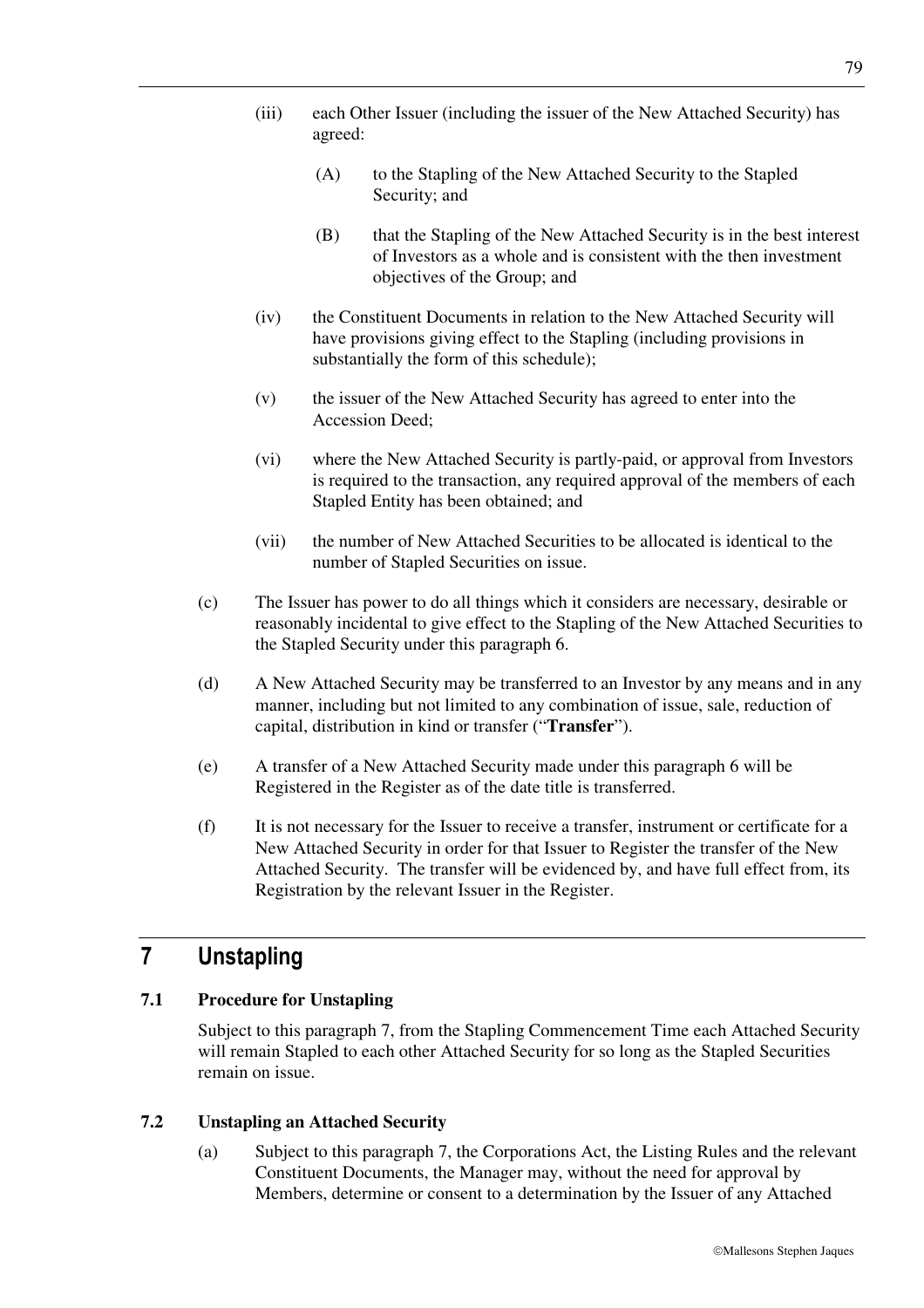Securities that one or more Attached Securities are to be Unstapled from the Stapled Security at a time and date set or approved by the Manager.

- (b) A determination under paragraph 7.2(a) may only be made:
	- (i) while the Stapled Securities are Officially Quoted, only if ASX has indicated in writing that it will grant permission for the Unstapling of the Attached Security or Attached Securities from the Unit and the Unit and any remaining Attached Securities will remain Officially Quoted as a Unit or a Stapled Security; a
	- (ii) if each Other Issuer has agreed:
		- (A) to the Unstapling; and
		- (B) that the Unstapling of the Attached Security from the Stapled Security is not contrary to the interests of Investors as a whole; and
	- (iii) if the Stapling Provisions will cease to apply in respect of each Attached Security which is to be Unstapled.
- (c) After the Unstapling, the references to the Unstapled Security will be removed from the Register.

## **7.3 Restapling**

If an Issuer determines that its Attached Securities are to be Unstapled under paragraph 7.2(a) or 7.5, this does not prevent the Issuer of the Unstapled Security subsequently determining that the Stapling Provisions should recommence in respect of that Unstapled Security ("**Restapling**").

## **7.4 Unstapling the Stapled Securities**

- (a) Subject to paragraph 7.4(b), the Corporations Act, the Listing Rules and the relevant Constituent Document, the Issuer must determine that an Attached Security or the Attached Securities (as applicable) will be Unstapled on the occurrence of an Unstapling Event.
- (b) A determination under paragraph 7.4(a) may only be made if:
	- (i) ASX has indicated in writing that it will grant permission for the Unstapling of the Attached Security; and
	- (ii) each Other Issuer has agreed:
		- (A) to the Unstapling of the Attached Security; and
		- (B) that the Unstapling of the Attached Security is not contrary to the interest of Investors as a whole.
- (c) On and from any date determined under paragraph 7.4(a), the Issuer must procure that the Attached Security is Unstapled and that the Stapling Provisions cease to have effect in respect of that Attached Security.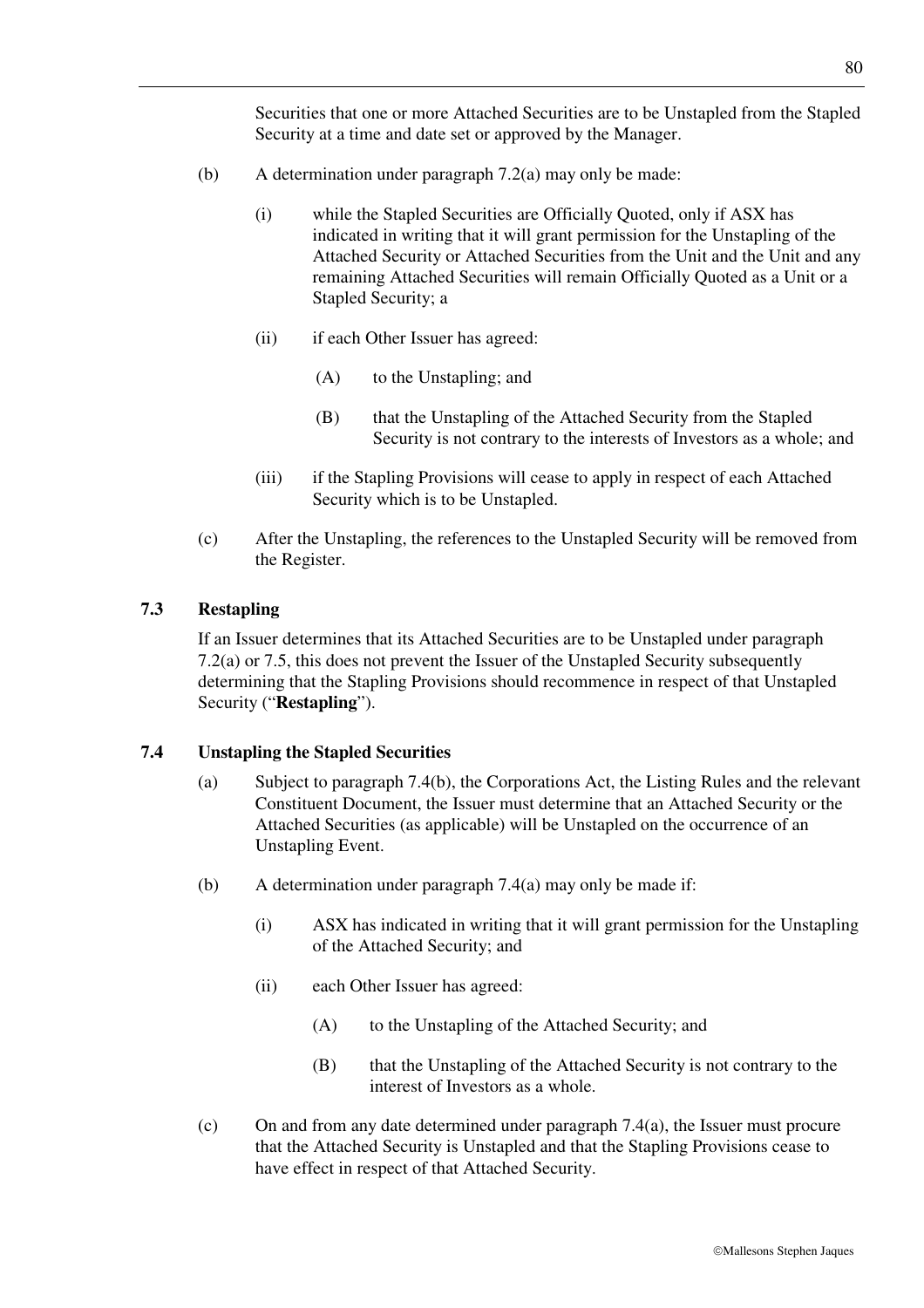# **8 Designated Foreign Investors**

- (a) Without limiting paragraph 6(c), to enable the Issuer to give effect to the Stapling of New Attached Securities to the Stapled Securities under paragraph 6, the provisions of this paragraph 8 apply.
- (b) Subject to the Corporations Act as modified by any applicable ASIC Relief, the Issuer may determine that a Foreign Investor is a Designated Foreign Investor for the purposes of the Transfer of a New Attached Security where the Issuer reasonably considers that it would be unreasonable to Transfer a New Attached Security to a Foreign Investor, having regard to:
	- (i) the number of Foreign Investors in the foreign place;
	- (ii) the number and the value of New Attached Securities that may be Transferred to Foreign Investors in the foreign place; and
	- (iii) the cost of complying with legal requirements and the requirements of any relevant regulatory authority applicable to the Transfer of the New Attached Securities in the foreign place.
- (c) Despite anything to the contrary contained in the Constituent Documents, each Foreign Investor who is or becomes a Designated Foreign Investor consents and directs:
	- (i) the Issuer to pay any distributions, redemption proceeds or other payments in respect of its Attached Security which are to be used to obtain a New Attached Security ("**Amounts**") to the Sale Nominee;
	- (ii) the Sale Nominee to apply those Amounts to obtain a New Attached Security;
	- (iii) subject to paragraph 8(d) below, the Sale Nominee to then sell any Stapled Security to which the New Attached Security is Stapled; and
	- (iv) the Sale Nominee to pay the Sale Consideration to the relevant Designated Foreign Investor as soon as practicable after the sale of the relevant Stapled Security.
- (d) If a New Attached Security is to be Stapled to an existing Stapled Security, the Designated Foreign Investor agrees to transfer each existing Stapled Security they hold free of any Encumbrance to the Sale Nominee on or before the Sale Record Date so that the Sale Nominee:
	- (i) is entered in the Register in respect of that Stapled Security as of the date title is transferred on the Sale Record Date; and
	- (ii) will receive the New Attached Security pursuant to the Stapling of the New Attached Security; and
	- (iii) will sell the resultant Stapled Security for cash to pay the Sale Consideration to the Designated Foreign Investor.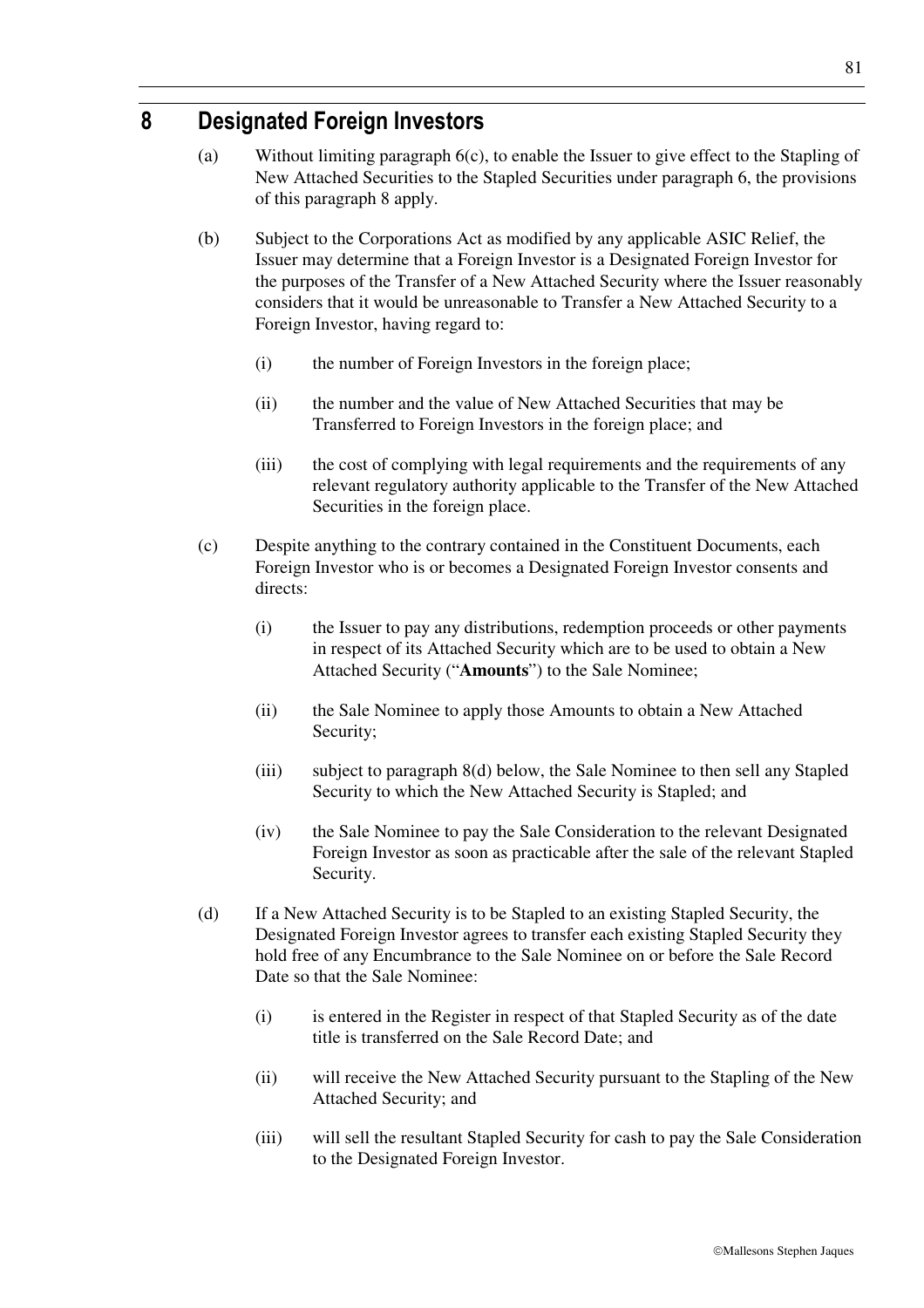- (e) In respect of its Attached Securities, the Issuer:
	- (i) must procure that each Designated Foreign Investor is paid the Sale Consideration to which that Designated Foreign Investor is entitled as soon as practicable after the sale of the relevant Stapled Security;
	- (ii) may take all steps to ensure that the Stapled Security held by the Designated Foreign Investor and to which a New Attached Security is to be Stapled, is transferred to the Sale Nominee before the Sale Record Date; and
	- (iii) need not receive any transfer, instrument or certificate for existing Stapled Securities in order for the Issuer to Register the transfer of the existing Stapled Securities to the Sale Nominee. The transfer will be evidenced by, and has full effect from, its Registration by the relevant Issuer in the Register.
- (f) Unless otherwise agreed between the Manager and the Other Issuers, the amount received for a Unit upon sale of a Stapled Security under paragraph 8(d)(iii) is the amount received on the sale of the Stapled Security less the fair value for the Other Attached Securities, as determined by the Manager.

# **9 Duties and obligations of Issuer**

## **9.1 Duties in relation to Stapling**

Despite any provision of the Constituent Documents, or any rule of law (but subject to the Corporations Act as modified by any applicable ASIC Relief) while Stapling applies, in exercising any power or discretion, the Issuer may have regard to the interests of Investors as a whole and not only to the interests of the holders of the relevant Attached Securities considered separately.

## **9.2 Reference to power or discretion**

References in the Constituent Documents to the exercise of any powers or discretion includes the carrying out of the Issuer's functions and duties and identifying the Investor's rights and interests.

# **10 Meetings of Investors**

## **10.1 Meetings**

While Stapling applies, meetings of holders of Attached Securities may be held in conjunction with meetings of holders of the Other Attached Securities. Subject to the Corporations Act, the Issuer may make such rules for the conduct of such meetings as the Issuer determines.

## **10.2 Representatives form while Stapling applies**

Subject to the Corporations Act, the form of proxy used to appoint a proxy to vote on behalf of an Investor in respect of an Attached Security may be the same form as they use to appoint a proxy in respect of the Other Attached Securities which they hold.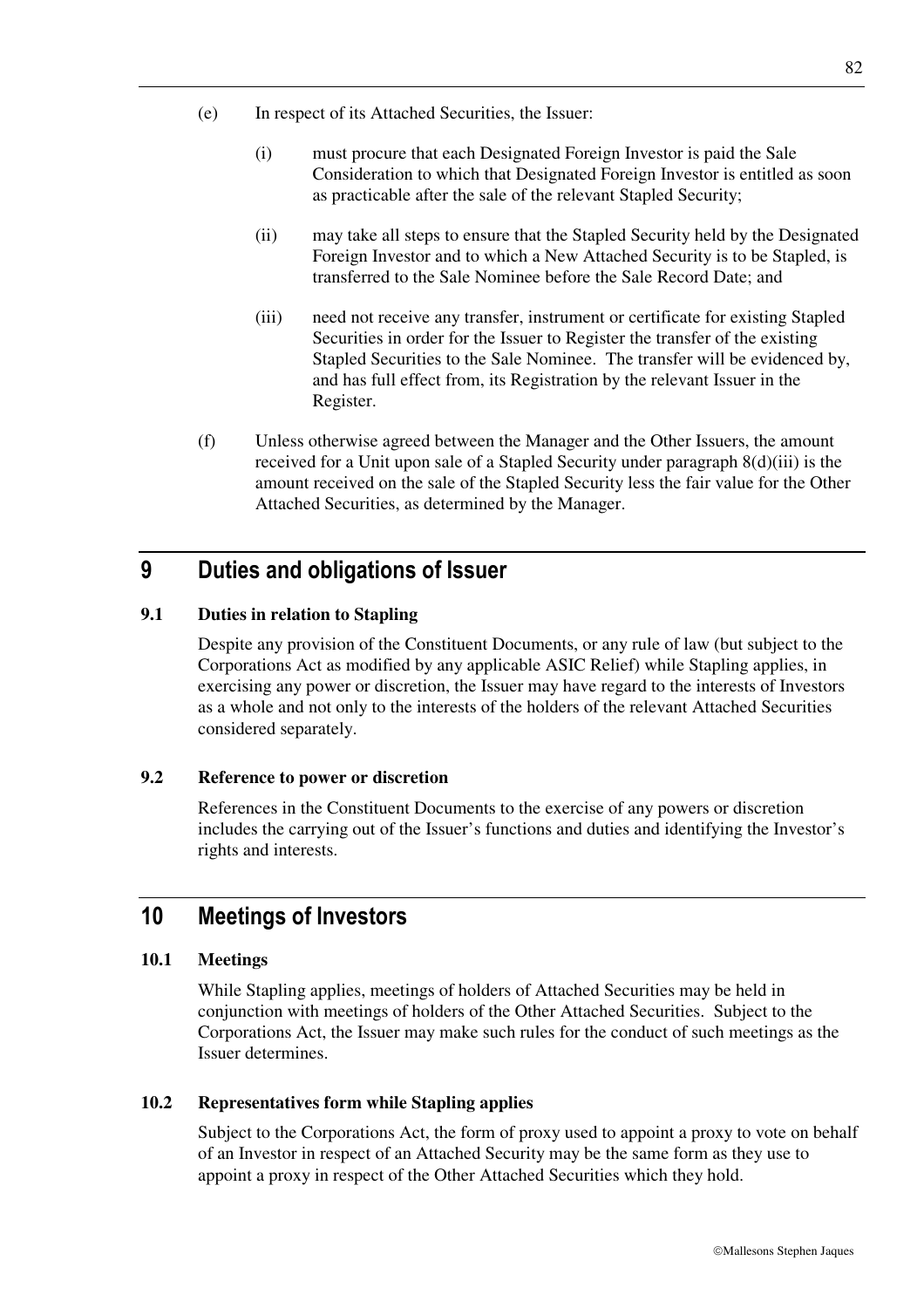## **10.3 Other attendees**

The auditor of each Stapled Entity and the representatives of each Issuer may attend and speak at any meeting of Investors, or invite any other person to attend and speak at the meeting.

## **11 General**

#### **11.1 Other capacities**

Subject to the Corporations Act, the Manager (and any of its associates to the extent applicable) may:

- (a) deal with itself (as trustee of the Trust or in another capacity) and any Stapled Entity (or their associates); and
- (b) be interested in any contract or transaction with itself (as trustee of the Trust or in another capacity) or any Stapled Entity (or their associates) or retaining for its own benefit any profits or benefits derived from any such contract or transaction.

#### **11.2 Expenses in relation to the Trust**

- (a) A reference to "Unit" in clause 21.4 of the Trust Constitution is a reference to it as part of a Stapled Security, and a reference to "Trust" is a reference to the Trust as part of the Group.
- (b) Clause 21.4 of the Trust Constitution is taken to also include expenses in connection with:
	- (i) establishing, administering and managing the Stapling, including the costs incurred in enforcing Stapling, the Stapling of New Attached Securities, the Unstapling of an Attached Security, the Restapling of Unstapled Attached Securities and the Unstapling of the Stapled Securities; and
	- (ii) organising, convening and holding meetings of Investors, implementing any Resolutions and communicating with Investors.

#### **11.3 Transfers, transmissions and joint holdings**

A reference to a Unit in the provisions of clause 4 of the Trust Constitution is taken to include a reference to a Stapled Security.

#### **11.4 Small Holdings**

A reference to a "Small Holding" in each Constituent Document is taken to be a reference a small holding of Stapled Securities.

#### **11.5 Intra-Group Loans**

Subject to the Corporations Act, without limiting the Constituent Documents or the Scentre Group Stapling Deed, the Manager may, in its capacity as trustee of the Trust and each Other Issuer may, enter into Intra-Group Loans.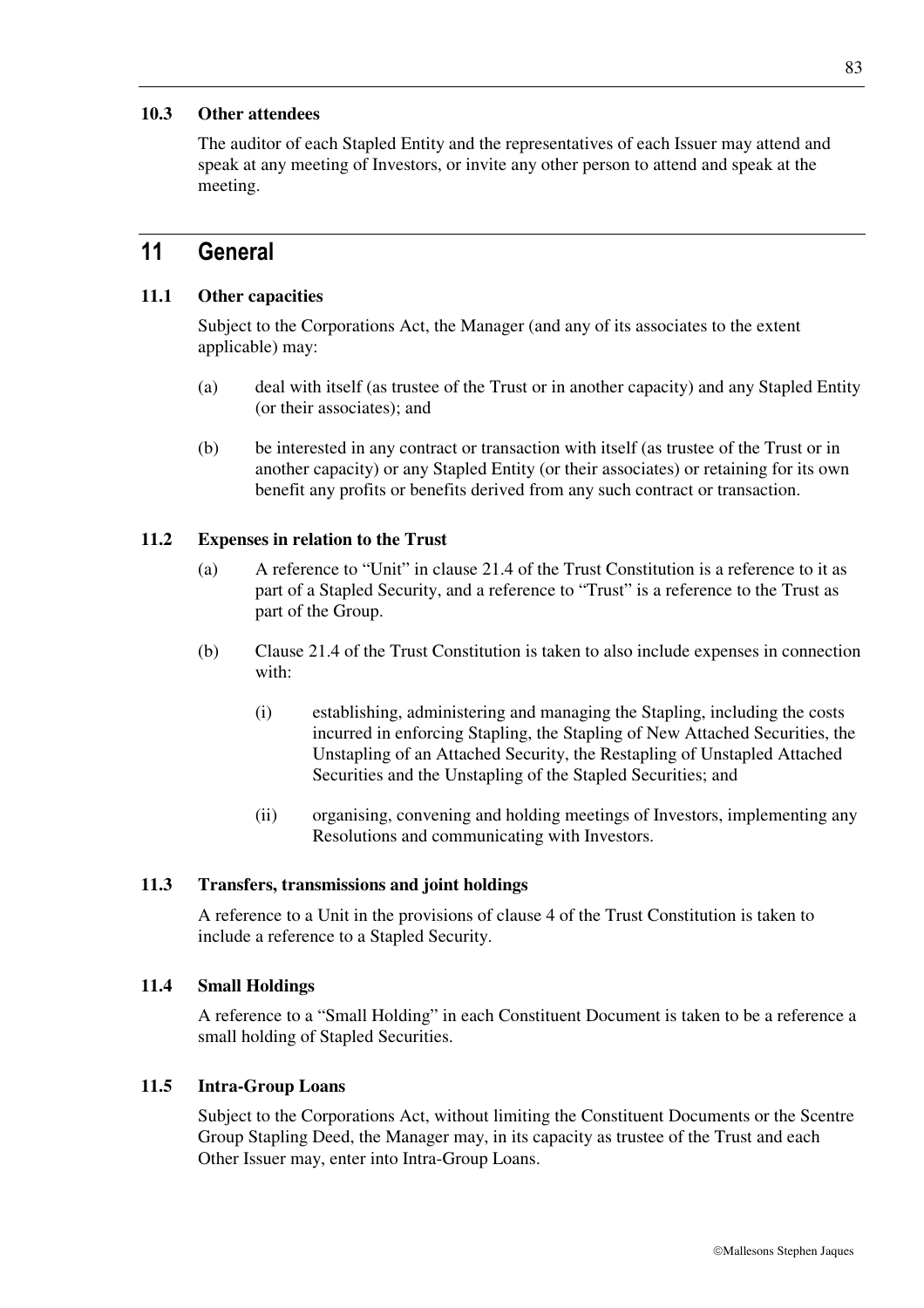### **11.6 Notice to other Stapled Entities**

On or before commencement of a winding up of a Stapled Entity, the Issuer must give each Other Stapled Entity written notice that the Stapled Entity is to be wound up.

## **11.7 Other Attached Security**

If a New Attached Security, which is an interest in a trust, is to be Stapled to the Stapled Securities, then paragraphs 4.1(b), 4.1(d), 4.2(a), 4.3, 11.1 and 11.2 apply in relation to that New Attached Security with the necessary changes.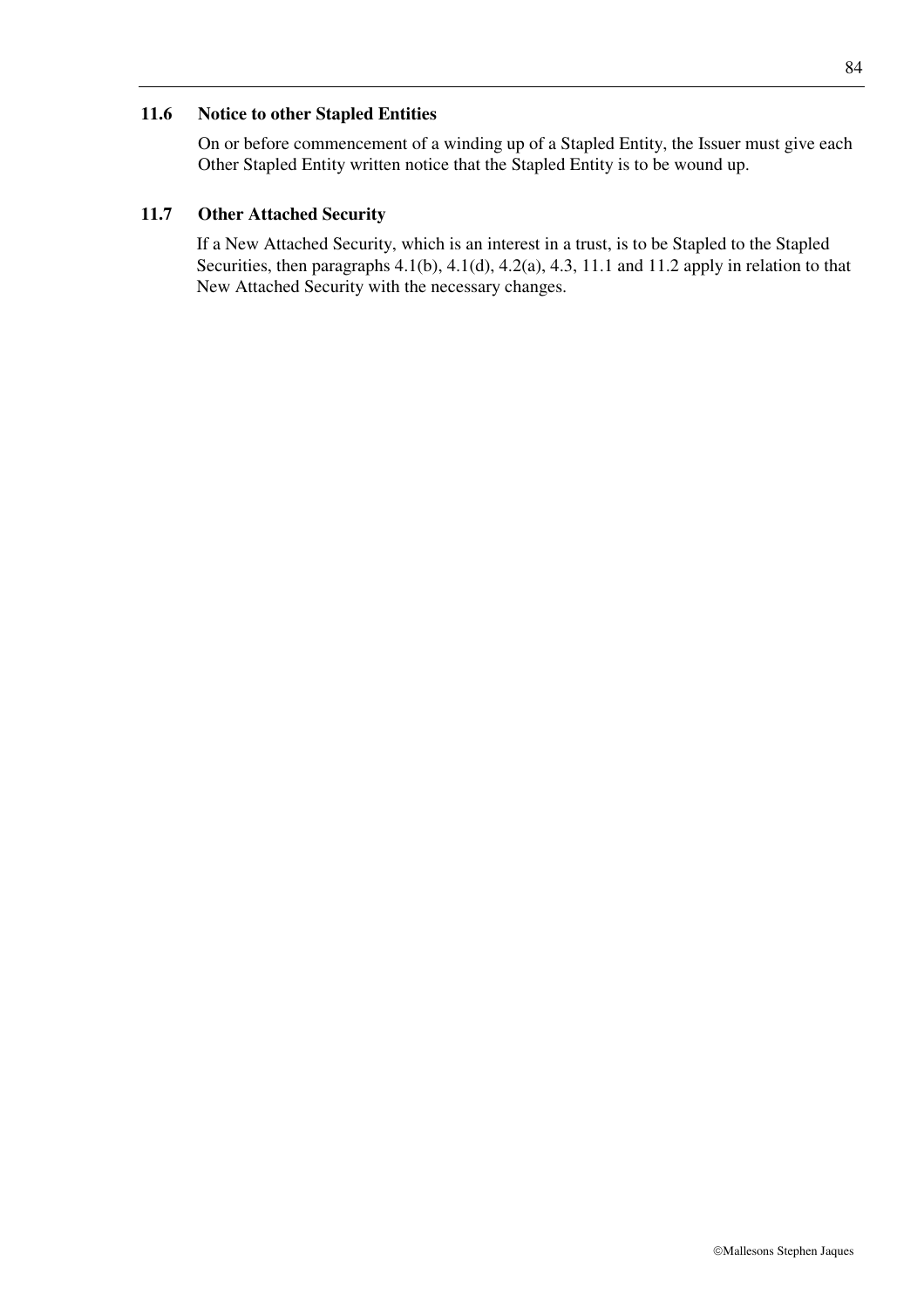# **Schedule 2 - Proposal**

## **1 Interpretation**

## **1.1 Definitions**

Unless the contrary intention appears, capitalised terms not defined in this schedule have the same meaning as they have elsewhere in this constitution (including in Schedule 1), and:

**Court** means the Supreme Court of New South Wales.

**Effective Date** means the date on which the office copy of the Court order approving the Scheme is lodged with ASIC pursuant to section 411(10) of the Corporations Act.

**Existing Unit** means a Unit on issue prior to the conversion described in paragraph 5.1.

**Foreign Securityholder** means a Member on the Record Date whose address is a place outside of Australia and New Zealand and their respective external territories.

**Implementation Date** means the day that is 10 Business Days after the Effective Date, or such other date as is specified by the Manager.

**Implementation Deeds Poll** means deeds poll executed by each of Westfield Holdings Limited, WML, WAML and RE1 for the benefit of Members on the Record Date relating to actions to be taken by Westfield Holdings Limited, WML, WAML and RE1 to implement the Proposal.

**Ineligible Foreign Securityholder** has the meaning given in paragraph 4(b)(i).

**Ineligible Unit** means a Unit held by an Ineligible Foreign Securityholder on the Record Date.

**Meeting** means a meeting of Members to consider (among other things) resolutions to give effect to the Proposal.

**Proposal** means the proposal to restructure Westfield Group, pursuant to which Westfield Holdings Limited and Westfield Trust would be separated from Westfield Group and merged with Westfield Retail Trust to create two listed groups:

- (a) Scentre Group, comprising Westfield Holdings Limited, Westfield Trust, Westfield Retail Trust 1 and the Trust; and
- (b) Westfield Corporation, comprising WCL, WFDT and Westfield America Trust,

and which includes the implementation steps set out in this schedule.

**RE1** means RE1 Limited (ABN 80 145 743 862) as responsible entity of Westfield Retail Trust 1.

**Record Date** means the day that is 3 Business Days after the Effective Date, or such other date as is specified by the Manager.

**Registry** means Computershare Investor Services Pty Limited (ABN 48 078 279 277).

**Relevant Member** means: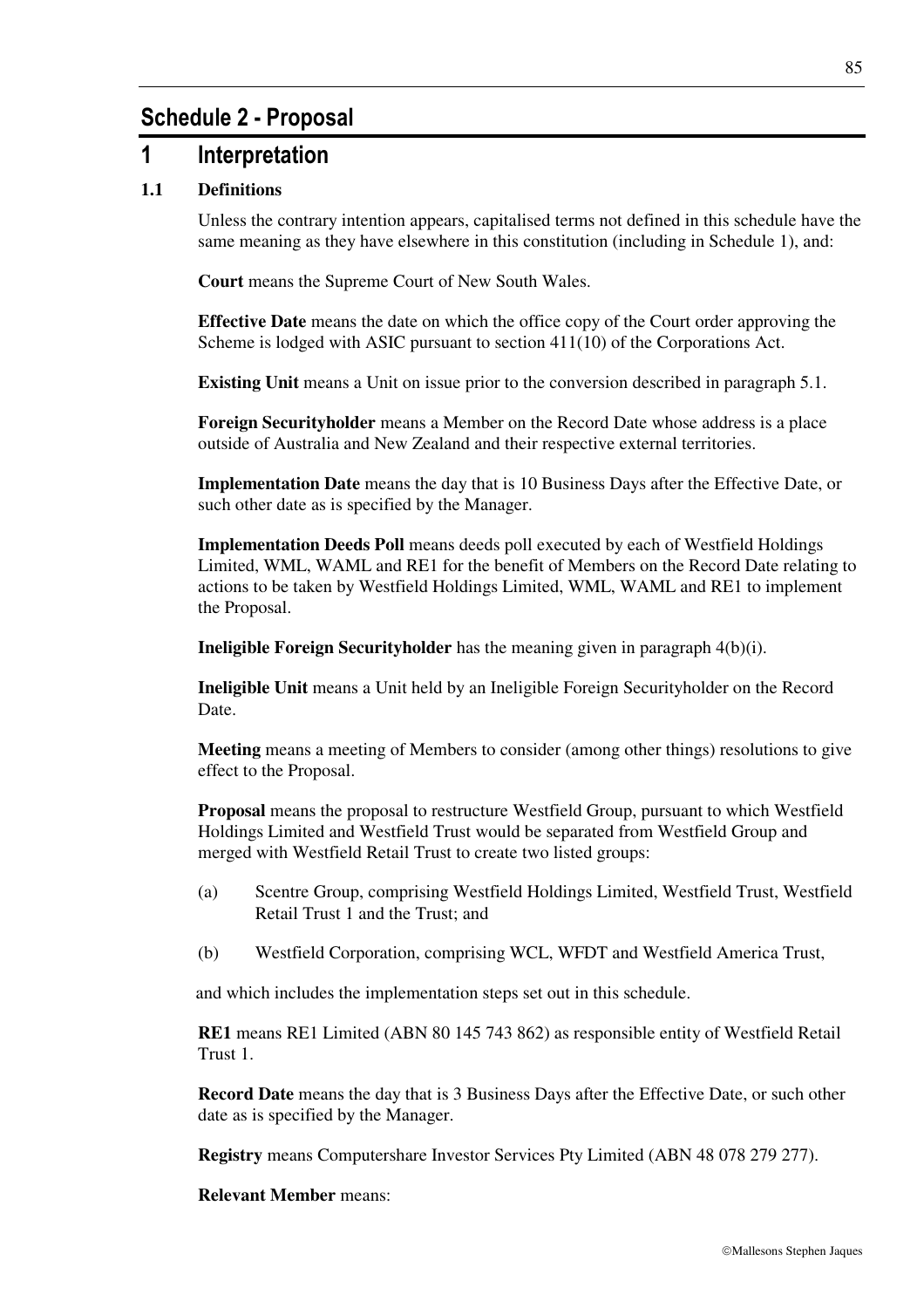- (a) the Sale Nominee (in respect of all Ineligible Units); and
- (b) each Member on the Record Date other than each Ineligible Foreign Securityholder.

**Relevant WT Unitholder** means a holder of WT Units as determined by WML to be a "Relevant Member" in accordance with the constitution of Westfield Trust.

**Restructured Unit** means a Unit on issue after the conversion of each Existing Unit in accordance with paragraph 5.1.

**Restructured WHL Share** means a WHL Share after conversion of each WHL Share into 1.246 WHL Shares under the Proposal.

**Restructured WT Unit** means a WT Unit after conversion of each WT Unit into 1.246 WT Units under the Proposal.

**Sale Facility** means the facility to be established by the Manager, in agreement with RE1, under which Ineligible Units (along with ineligible WRT1 Units) are transferred to the Sale Nominee and Sale Securities are sold by the Sale Nominee on ASX in accordance with paragraph 4.

**Sale Facility Account** means the account established by the Sale Nominee in its own name, to which the Sale Nominee must deposit all funds received in respect of the Sale Securities.

**Sale Facility Consideration** means, in respect of each Ineligible Foreign Securityholder, an amount equal to the average price at which Scentre Group Securities are sold by the Sale Nominee under the Sale Facility, multiplied by the number of Scentre Group Securities that Ineligible Foreign Securityholder would otherwise have been entitled to had they participated in the Proposal (subject to rounding to the nearest whole cent or, if the amount calculated is exactly half a cent, subject to rounding down to the nearest whole cent).

**Sale Nominee** means UBS Nominees Pty Ltd (ABN 32 001 450 522) or such other person appointed by the Manager, in agreement with RE1, to act as the sale nominee for the purposes of the Sale Facility.

**Sale Period** means the 30 day period commencing on the Business Day after the Implementation Date.

**Sale Security** means a Scentre Group Security held by the Sale Nominee following participation by the Sale Nominee in the implementation of the Proposal in respect of the Ineligible Units and that is, or is to be, sold under the Sale Facility.

**Scentre Group Security** means a Stapled Security comprising one WHL Share, one WT Unit, one WRT1 Unit and one Unit.

**Scentre Group Stapling Accession Deed** means an accession deed between Westfield Holdings Limited, WML (as responsible entity for Westfield Trust), RE1 and the Manager under which Westfield Holdings Limited and WML will become parties to the WRT Stapling Deed.

**Scheme** means the scheme of arrangement under Part 5.1 of the Corporations Act between Westfield Holdings Limited and each shareholder of Westfield Holdings Limited on the Record Date which forms part of the Proposal.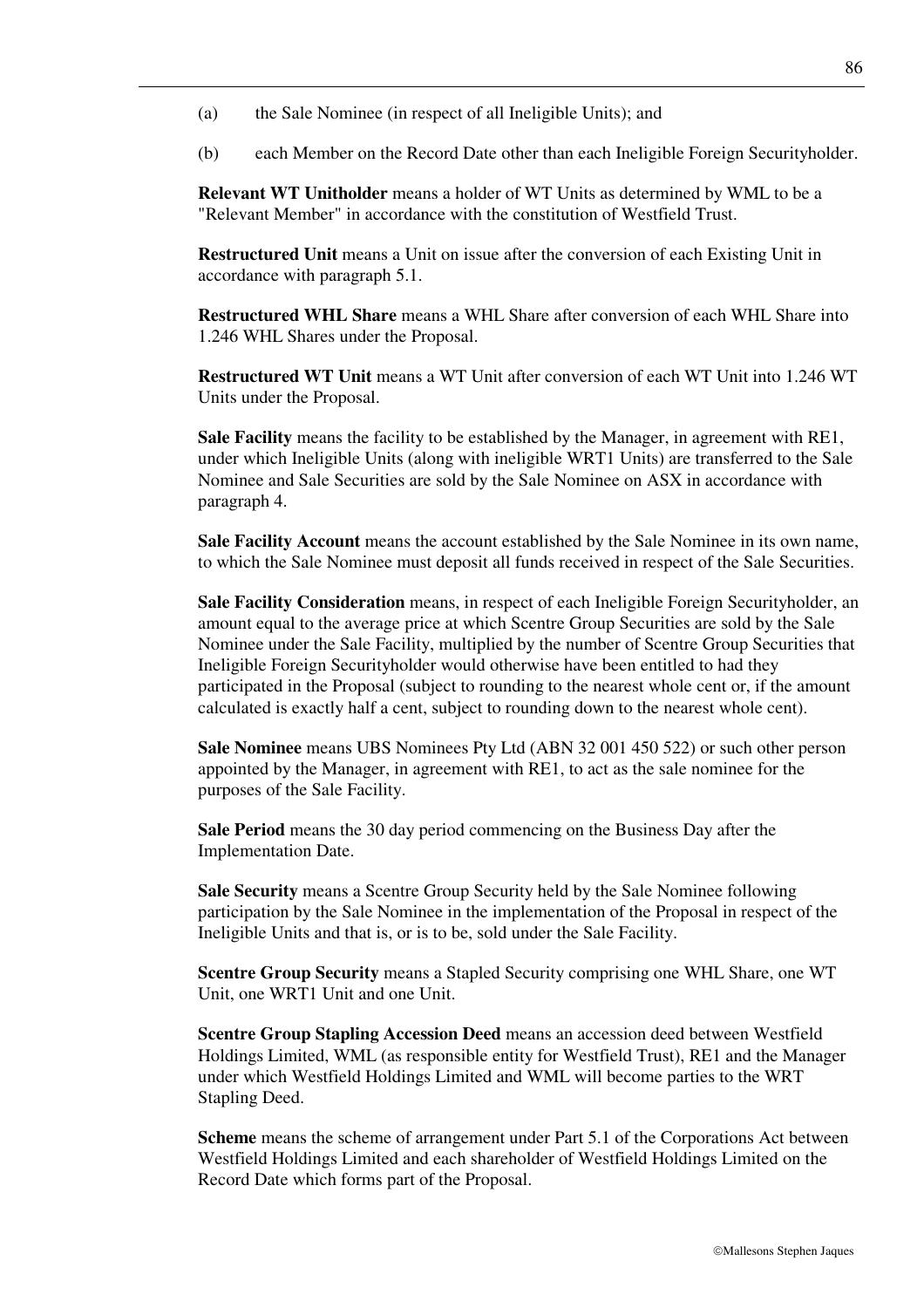**WAML** means Westfield America Management Limited (ABN 66 072 780 619) as responsible entity of Westfield America Trust.

**WCL** means Westfield Corporation Limited (ABN 12 166 995 197).

**Westfield Group** means Westfield Holdings Limited, Westfield Trust and Westfield America Trust.

**Westfield Retail Trust** means Westfield Retail Trust 1 and the Trust.

**Westfield Retail Trust 1** means Westfield Retail Trust 1 (ARSN 146 934 536).

**WFDT** means WFD Trust (ARSN 168 765 875).

WHL Share means a fully paid ordinary share in Westfield Holdings Limited.

**WML** means Westfield Management Limited (ABN 41 001 670 579) as responsible entity of Westfield Trust.

**WRT1 Supplemental Deed** means the supplemental deed poll dated on or about the date of the second Court hearing to approve the Scheme, which sets out modifications to the terms of the Westfield Retail Trust 1 constitution, including any alterations made or required by the Court.

**WRT Security** means a Stapled Security comprising one WRT1 Unit and one Unit.

**WRT Stapling Deed** means the deed dated 20 December 2010 between RE1 and the Manager regarding the Stapling of WRT1 Units and Units (to be renamed Scentre Group Stapling Deed).

**WRT1 Unit** means a fully paid ordinary unit in Westfield Retail Trust 1.

**WT Unit** means a fully paid ordinary unit in Westfield Trust.

#### **1.2 Interpretation**

Unless the contrary intention appears, in this schedule a reference to a "**paragraph**" is a reference to a numbered paragraph of this schedule.

## **2 Implementation of Proposal**

## **2.1 General power**

On and from the Effective Date, the Manager has power to do all things which it considers are necessary, desirable or reasonably incidental to give effect to the Proposal.

#### **2.2 Express powers**

Without limiting paragraph 2.1 and despite any other provision in this constitution, the Manager has power to do each of the things referred to as actions to be taken by the Manager in paragraphs 3 to 5.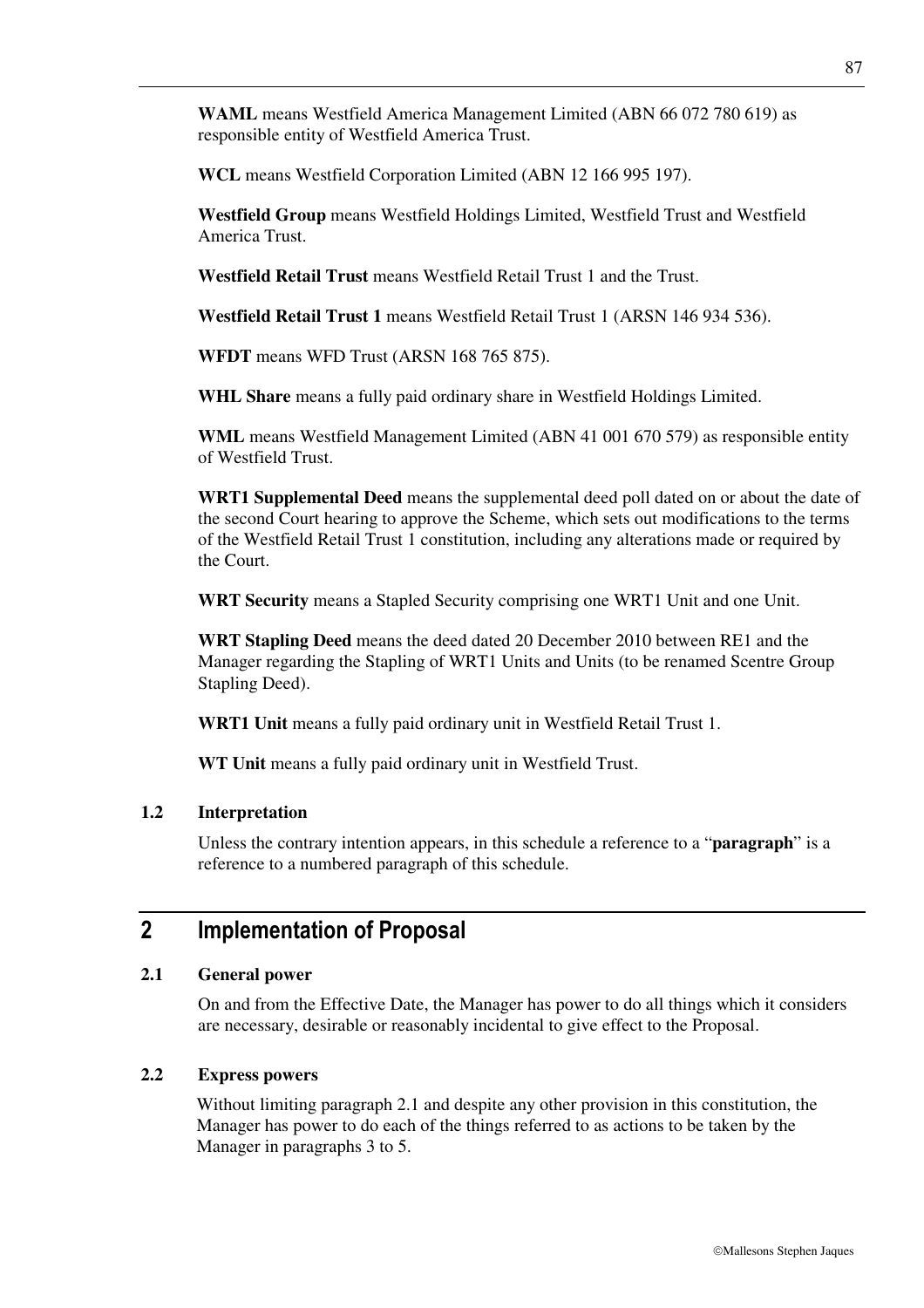## **2.3 Power of attorney**

- (a) Each Member on the Record Date and the Sale Nominee, without the need for any further act, irrevocably appoints the Manager as its agent and attorney do all things, including executing documents on its behalf, which the Manager considers are necessary, desirable or reasonably incidental to give effect to the Proposal.
- (b) The Manager, as agent and attorney appointed under paragraph 2.3(a), may subdelegate its functions, authorities or powers under paragraph 2.3(a) to all or any of its directors or other officers (jointly, severally or jointly and severally).
- (c) Each Member on the Record Date, without the need for any further act, irrevocably appoints the Manager as that Member's agent and attorney for the purpose of enforcing the Implementation Deeds Poll against Westfield Holdings Limited, WML, WAML and RE1 respectively on behalf of that Member.

# **3 Suspension of quotation**

The Manager must apply to ASX for suspension of trading of WRT Securities on the financial market conducted by ASX with effect from the close of business on the Effective Date.

# **4 Ineligible Foreign Securityholders**

- (a) The Manager must, prior to the Implementation Date, appoint the Sale Nominee to do all things necessary to give effect to the Sale Facility.
- (b) After the Record Date and prior to the Implementation Date, the Manager must:
	- (i) in agreement with RE1, determine whether a Foreign Securityholder, or a class of Foreign Securityholders, is eligible to be issued WHL Shares and WT Units in the manner contemplated under the WRT1 Supplemental Deed, such determination to be made having regard to whether such issue would be lawful and not unduly onerous or unduly impracticable (each Foreign Securityholder who is not determined to be so eligible being an Ineligible Foreign Securityholder); and
	- (ii) as agent and attorney for each Ineligible Foreign Securityholder, transfer all Ineligible Units from that Ineligible Foreign Securityholder to the Sale Nominee.
- (c) The Manager must procure that, following completion of the steps described in paragraph 5, the Sale Nominee:
	- (i) as soon as is reasonably practicable after the Implementation Date, sells (or procures the sale of) the Sale Securities in such manner, at such prices and at such times as the Sale Nominee sees fit, with the objectives of:
		- (A) achieving the best price for the Sale Securities that is reasonably obtainable at the time of the relevant sale; and
		- (B) ensuring all sales of the Sale Securities are effected in the ordinary course of trading on ASX during the Sale Period;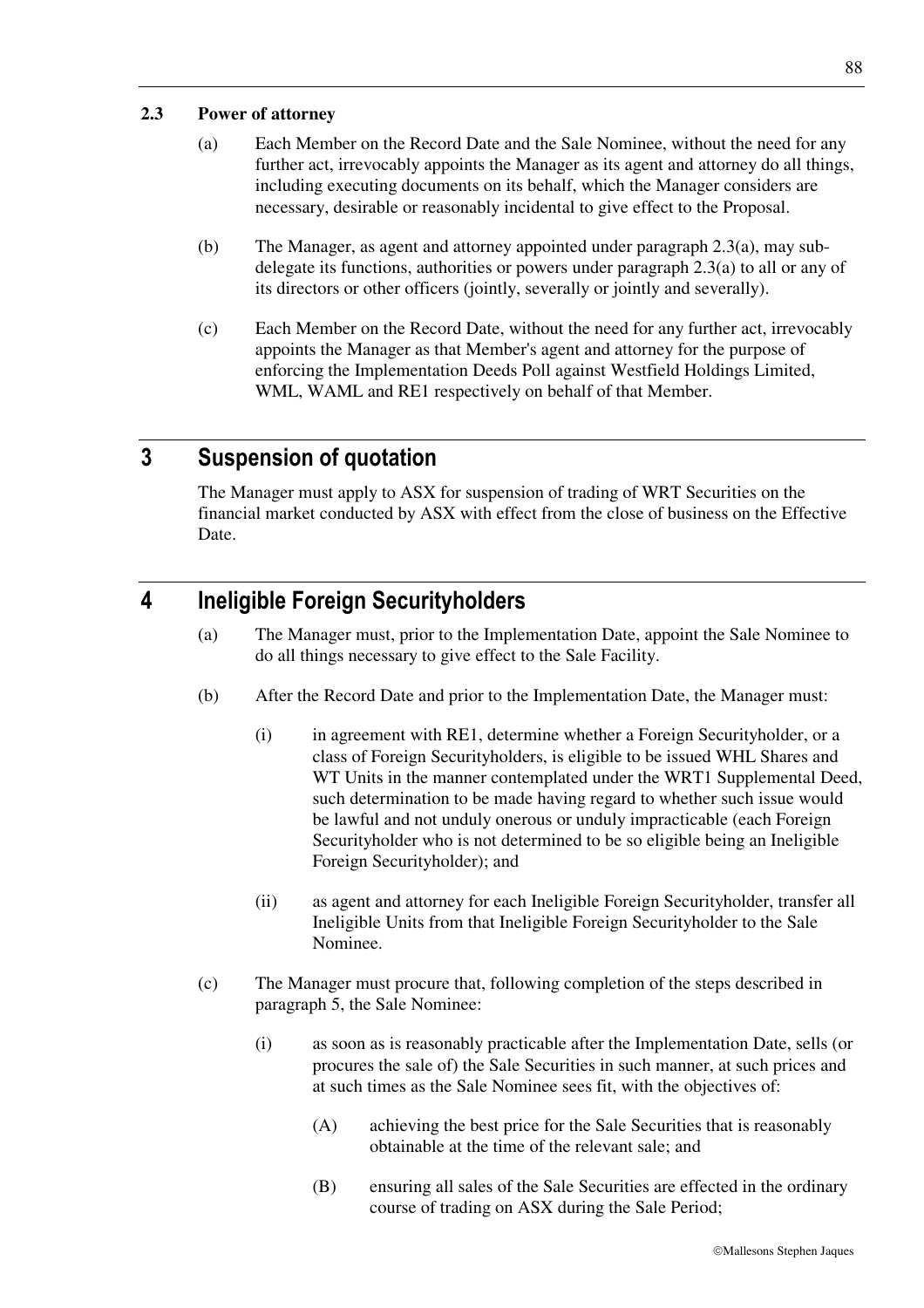- (ii) on each date on which a sale of Sale Securities is settled, deposits (or procures the deposit of) all funds received into the Sale Facility Account;
- (iii) once all Sale Securities are sold, advises the Registry of the completion of the sale of the Sale Securities, the total gross sale proceeds and the average price of each Sale Security; and
- (iv) once settlement of the sale of all Sale Securities has occurred, and in no case later than 5 Business Days thereafter, transfers (or procures the transfer of) the funds in the Sale Facility Account to the Registry.
- (d) The Manager must procure that the Registry:
	- (i) following receipt of information from the Sale Nominee in accordance with paragraph 4(c)(iii), calculates the Sale Facility Consideration for each Ineligible Foreign Securityholder; and
	- (ii) no later than 5 Business Days after the Sale Nominee has transferred the funds in the Sale Facility Account in accordance with paragraph  $4(c)(iv)$ , arranges in respect of each Ineligible Foreign Securityholder for payment of the Sale Facility Consideration to that Ineligible Foreign Securityholder by either:
		- (A) dispatching by mail to the Registered address of that Ineligible Foreign Securityholder a cheque or bank draft for the Sale Facility Consideration for that Ineligible Foreign Securityholder payable in Australian dollars (provided that, in the case of Ineligible Foreign Securityholders who are joint holders of Ineligible Units, the cheque will be made payable to the joint holders and sent to the holder whose name appears first in the Register as at the Record Date); or
		- (B) making an electronic funds transfer in Australian dollars to an account nominated by that Ineligible Foreign Securityholder for the purposes of the Sale Facility or for the payment of distributions by Westfield Retail Trust.
- (e) Each Ineligible Foreign Securityholder is deemed to have represented and warranted to the Manager that all its Ineligible Units (including any rights and entitlements attaching to those Units) which are transferred to the Sale Nominee under paragraph 4(b)(ii) will, at the time they are transferred to the Sale Nominee, be fully paid and free from all mortgages, charges, liens, encumbrances and interests of third parties of any kind, whether legal or otherwise, and restrictions on transfer of any kind not referred to in this constitution, and that it has full power and capacity to sell or otherwise transfer its Ineligible Units (including any rights and entitlements attaching to those Units) in accordance with the Proposal.

# **5 Merger with Westfield Holdings Limited and Westfield Trust**

## **5.1 Conversion**

On the Implementation Date, and following completion of the capital distribution by RE1 equal to \$0.2853 per WRT1 Unit on the Record Date in the manner contemplated under paragraph 5.1 of Schedule 2 of the WRT1 Supplemental Deed, the Manager must convert each Existing Unit into 0.918 Units. If, as a result of that conversion, the number of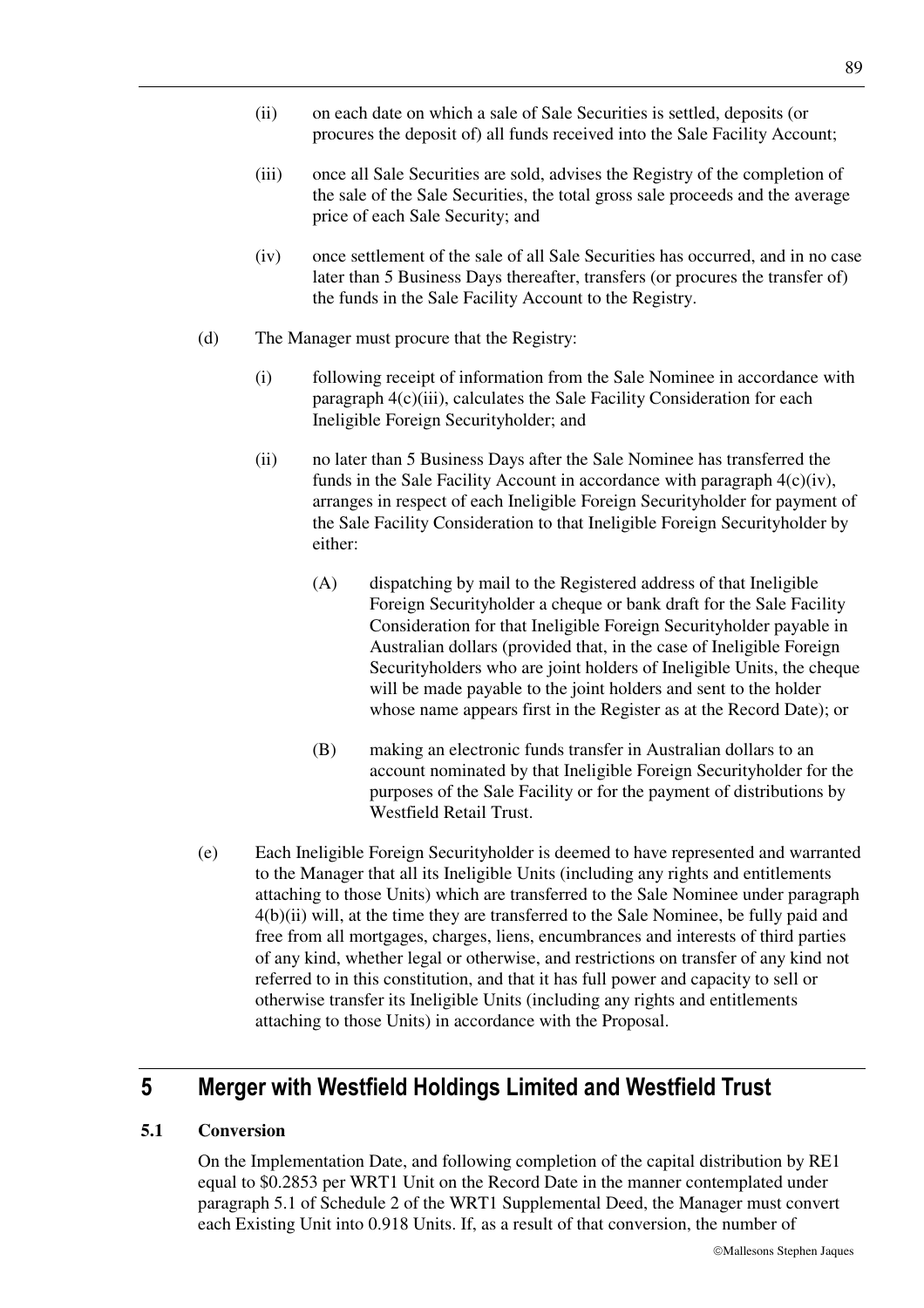Restructured Units held by any Relevant Member is not a whole number, then that Relevant Member must be Registered in respect of the next whole number of Restructured Units above the number which that Relevant Member would otherwise hold. For the purpose of this rounding calculation, the Existing Units held by the Sale Nominee under the Sale Facility will be treated as if they represented separate holdings of those Ineligible Foreign Securityholders who transferred those Existing Units to the Sale Nominee, with the rounding calculation applying to each such separate holding.

## **5.2 Issue of Units to holders of WT Units**

On the Implementation Date and following completion of the steps described in paragraph 5.1, the Manager must, on receipt of an application by WML on behalf of each Relevant WT Unitholder for the issue of Units together with payment of the total aggregate issue price, issue to and register in the name of each Relevant WT Unitholder one Unit per Restructured WT Unit held by that Relevant WT Unitholder at a price of \$0.0001 per Unit and procure that the issue of those Units is Registered.

#### **5.3 Stapling**

On the Implementation Date and immediately after the completion of the steps set out in paragraph 5.2:

- (a) each Unit will be automatically Stapled (without the need for any further act or consent by the Manager or Members) to one WHL Share, one WT Unit and one WRT1 Unit to form Scentre Group Securities; and
- (b) the Manager must enter into the Scentre Group Stapling Accession Deed.

# **6 Recognising dealings in Units**

#### **6.1 Last day for dealings**

For the purpose of establishing who is a Member on the Record Date, the Manager must recognise dealings in Units on or before the close of business on the Effective Date provided that:

- (a) in the case of dealings of the type to be effected using CHESS, the transferee is Registered as holder of the relevant Units by the Record Date; and
- (b) in all other cases, registrable transmission applications or transfers in respect of those dealings are received on or before 5.00pm (Sydney time) on the Record Date at the place where the Register is kept.

#### **6.2 Obligation to register**

The Manager must register, or procure the registration of, transmission applications or transfers of the kind referred to in paragraph 6.1(b) by the Record Date.

#### **6.3 Transfer requests received after Record Date**

The Manager must not, until the day after the Implementation Date, accept for registration or recognise for any purpose any transmission application or transfer in respect of Units received after 5.00pm (Sydney time) on the Record Date nor any transfer or transmission in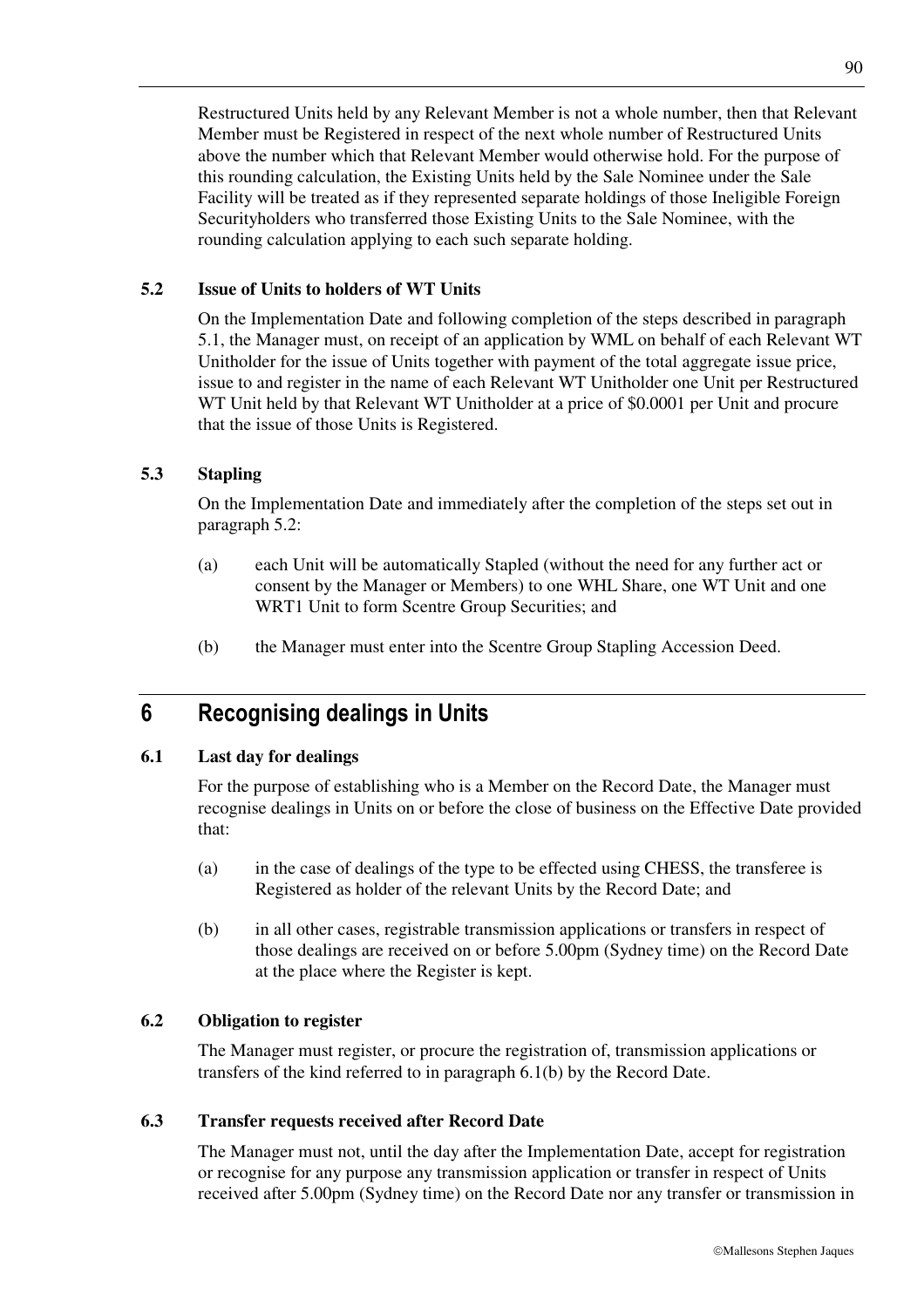respect of dealings in Units that have occurred after the close of business on the Effective Date.

## **6.4 Maintaining the Register**

For the purpose of determining entitlements to Restructured WHL Shares and Restructured WT Units in the manner contemplated under the WRT1 Supplemental Deed, the Manager must, until the Stapling has occurred as contemplated under paragraph 5.3, maintain the Register in accordance with the provisions of paragraph 6.3 and entitlements to receive distributions will be determined solely on the basis of the Register.

## **6.5 Prevention of splitting of holdings**

If the Manager is of the opinion that several Members have, before the Record Date, been party to a unitholder splitting, division or acquisition (howsoever described) in an attempt to obtain an advantage by reference to the rounding provided for in the conversion of the Units as contemplated under paragraph 5.1, the Manager may give notice to those Members:

- (a) setting out the names and Registered addresses of all of them;
- (b) stating the Manager's opinion; and
- (c) attributing to one of them specifically identified in the notice the Units held by all of them,

and, after the notice has been so given, the Member specifically identified in the notice must, for the purposes of implementation of the Proposal, be taken to hold all those Units and each of the other Members whose names are set out in the notice must, for the purposes of implementation of the Proposal, be taken to hold no Units.

# **7 General**

## **7.1 Effect of this schedule**

- (a) This schedule binds the Manager and all Members on the Record Date, including those who did not attend the Meeting, those who did not vote at the Meeting and those who voted against the Proposal at the Meeting.
- (b) To the extent of any inconsistency between the provisions of this Schedule and other provisions of this constitution, clause 26.5 (Paramountcy of provisions) of this constitution applies.

## **7.2 Manager's limitation of liability**

Subject to the Corporations Act, without derogating from any limitation of the Manager's liability in this constitution, the Manager has no liability of any nature whatsoever to Members beyond the assets of the Trust arising, directly or indirectly, from the Manager doing or refraining from doing any act (including the execution of a document), matter or thing pursuant to or in connection with the implementation of the Proposal in accordance with this schedule.